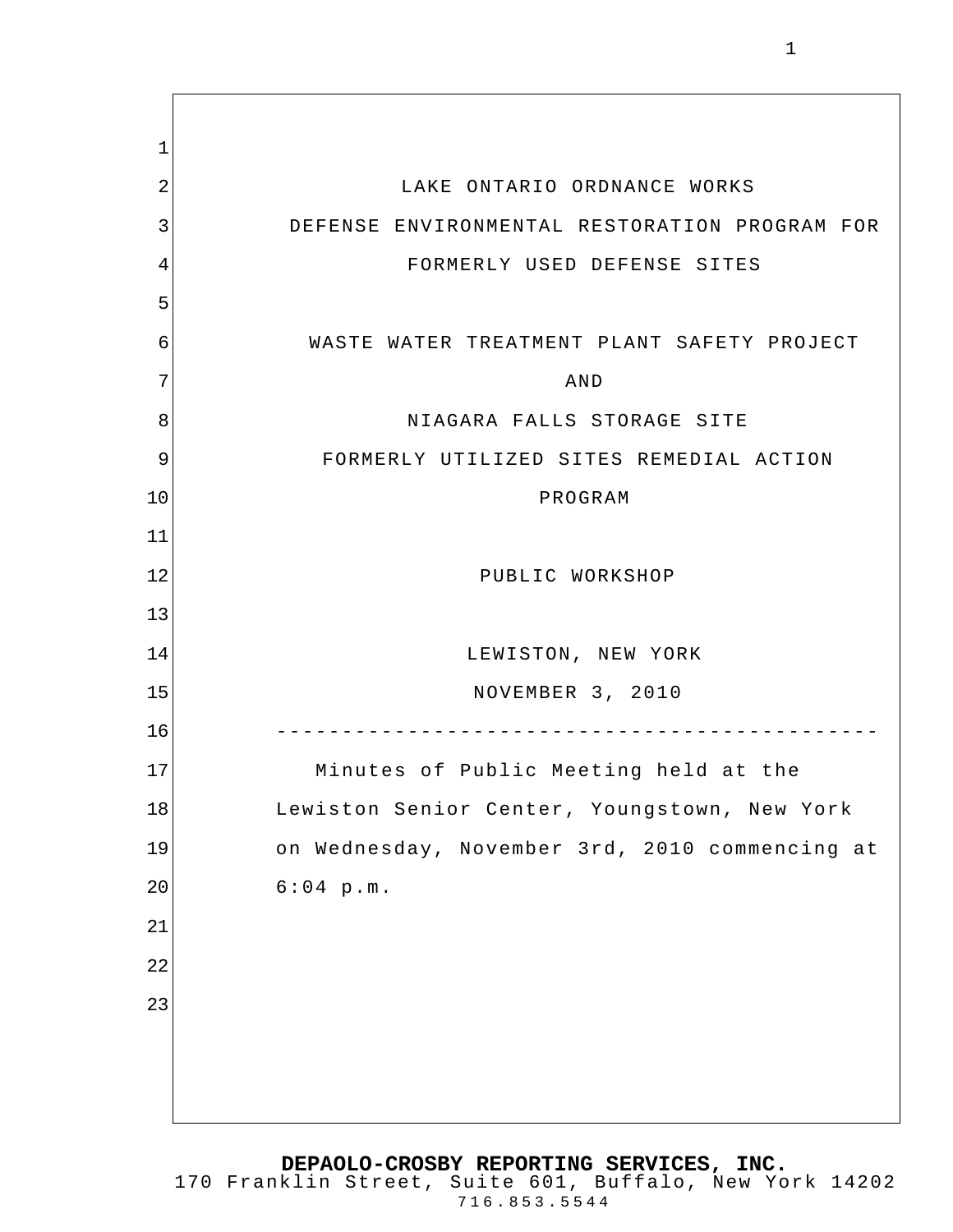| 1  | <b>APPEARANCES:</b>                                           |
|----|---------------------------------------------------------------|
| 2  | VINCENT AGNELLO, Porter, NY                                   |
| 3  | NIDAL AZZAM, EPA                                              |
| 4  | MICHELLE BARKER, Regional Technical Specialist                |
| 5  | KENNETH BARNES, SR, community member                          |
| 6  | MATTHEW BAVARO-PHELAN, community member                       |
| 7  | WILLIAM BOECK, Lewiston, NY                                   |
| 8  | RENTON BOND, community member                                 |
| 9  | ROBBIE BOND, community member                                 |
| 10 | CHARLES BOOS, Lewiston, NY                                    |
| 11 | JOAN BRODERICK, community member                              |
| 12 | JASON BRYDGES, community member                               |
| 13 | JOHN BUSSE, LOOW/NFSS Program Manager                         |
| 14 | JOE CALARCO, community member                                 |
| 15 | DAN CAPPY, community member                                   |
| 16 | DANIEL CISZEK, on behalf of<br>Congresswoman Louise Slaughter |
| 17 | CHRIS CLAYTON, Department of Energy                           |
| 18 | BOB DARR, Support Contractor, SM Stoller                      |
| 19 | MARK DELFRATTE, community member                              |
| 20 |                                                               |
| 21 | DON DEMARCO, geologist                                        |
| 22 | PAUL DICKY, community member                                  |
| 23 | TRAVIS DIEZ, community member                                 |
|    | GRETCHEN DULING, Youngstown, NY                               |
|    |                                                               |
|    |                                                               |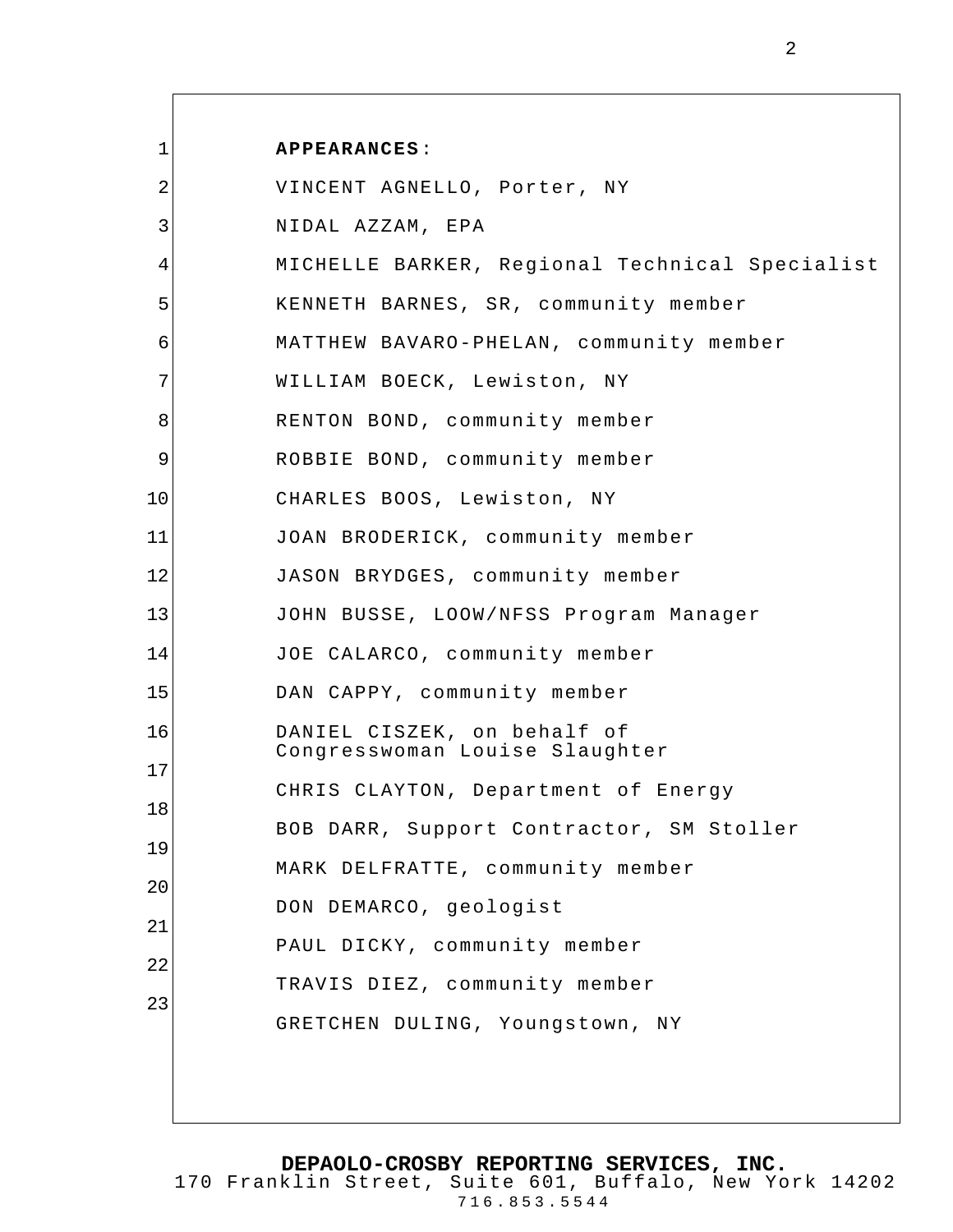| $\mathbf 1$ | APPEARANCES CONTINUED:                         |
|-------------|------------------------------------------------|
| 2           | KEITH FOX, community member                    |
| 3           | JOE GARDELLA, Buffalo, NY                      |
| 4           | PAUL A. GIARDINA, EPA                          |
| 5           | JOEY GILLESPIE, Support Contractor, SM Stoller |
| 6           | TIM HENDERSON, community member                |
| 7           | KENT JOHNSON, Albany, NY                       |
| 8           | KAREN KEIL, Risk Assessor                      |
| $\mathsf 9$ | RICHARD KNOWLES, community member              |
| 10          | ARLEEN KREUSCH, Outreach Team                  |
| 11          | CHARLES LAMB, community member                 |
| 12          | JACK LLOYD, community member                   |
| 13          | GEORGE MAZIARZ, community member               |
| 14          | ED MCGREEVY, Youngstown, NY                    |
| 15          | KEVIN MYERS, Lewiston, NY                      |
| 16          | NANCY ORSI, community member                   |
| 17          | MATTHEW PATTERSON, community member            |
| 18          | MEGAN PELKA, court reporter                    |
| 19          | JANE POWELL, community member                  |
| 20          | JIM RAUCH, Snyder, NY                          |
| 21          | RALEIGH REYNOLDS, community member             |
| 22          | JANE RICHARDSON, Youngstown, NY                |
| 23          | NEIL RIORDAN, Mayor of Youngstown, NY          |
|             |                                                |
|             |                                                |

 $\overline{\phantom{a}}$ 

**DEPAOLO-CROSBY REPORTING SERVICES, INC.**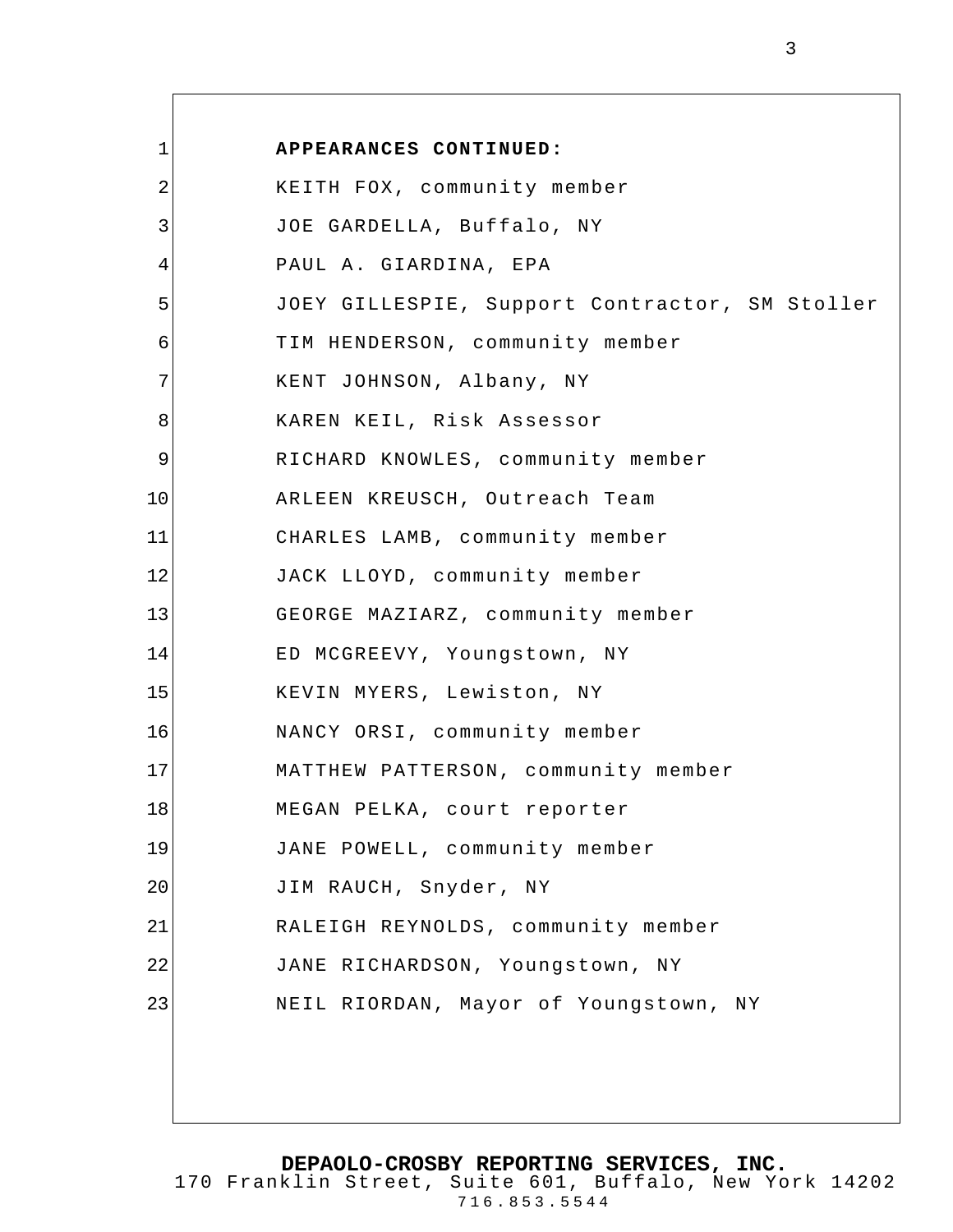| 1  | APPEARANCES CONTINUED:                 |
|----|----------------------------------------|
| 2  | ANN ROBERTS, community member          |
| 3  | MARY ANN ROLLAND, Youngstown, NY       |
| 4  | JANET SCHIFF-DIFIORE, community member |
| 5  | MARY SCHREINER, Niagara University     |
| 6  | BILL SCOVILLE, Shaw Group              |
| 7  | MICK SENUS, LOOW Program Manager       |
| 8  | JIM STACHOWSKI, LOOW Project Engineer  |
| 9  | JANE STATEN, NFSS Project Manager      |
| 10 | FRED STEPHENS, community member        |
| 11 | WENDY SWEARINGEN, community member     |
| 12 | NATALIE WATSON, Outreach Team          |
| 13 | MARN A. WELD, community member         |
| 14 | ROBERT WELLER, community member        |
| 15 | JOHN P. WINTER, community member       |
| 16 | AMY WITRYOL, Lewiston, NY              |
| 17 | GUY ZACZEK, Niagara Falls, NY          |
| 18 | BECKY ZAYATZ, Lockport, NY             |
| 19 |                                        |
| 20 |                                        |
| 21 |                                        |
| 22 |                                        |
| 23 |                                        |
|    |                                        |
|    |                                        |
|    |                                        |

**DEPAOLO-CROSBY REPORTING SERVICES, INC.** 170 Franklin Street, Suite 601, Buffalo, New York 14202 716.853.5544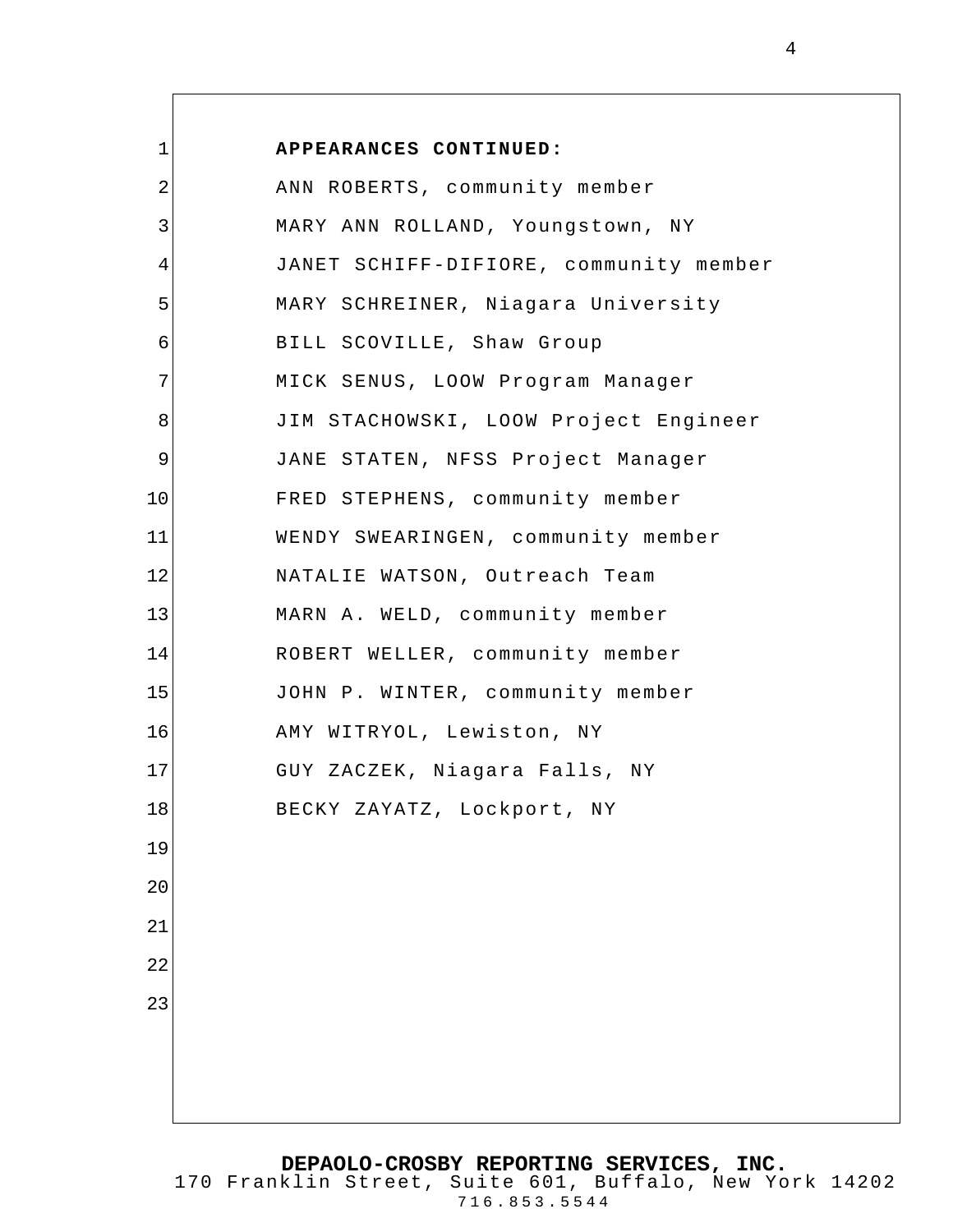MS. KREUSCH: Thank you for coming tonight. My name is Arleen Kreusch. I'm the Outreach Program Specialist for the Niagara Falls Storage Site and the Lake Ontario Ordnance Works work site. Just to go over some meeting logistics, the restrooms are on your right, my left and the exits, there's two in the back and one when you came in by the sign- in table.

1

2

3

4

5

6

7

8

9

10

11

12

13

14

15

16

We're going to change the layout of this meeting tonight a little bit. Instead of doing the presentations and then doing the poster session and then doing the discussion portion, we're going to have a small discussion portion after each presentation because there's four presentations tonight.

17 18 19 20 21 22 23 Our first presentation will be Mick Senus. He's going to talk about the Office of Economic Adjustment safety project at the former Lake Ontario Ordnance Works waste treatment plant. Second will be Jim Stachowski. He's going to talk about the Lewiston-Porter School property and Occidental

**DEPAOLO-CROSBY REPORTING SERVICES, INC.**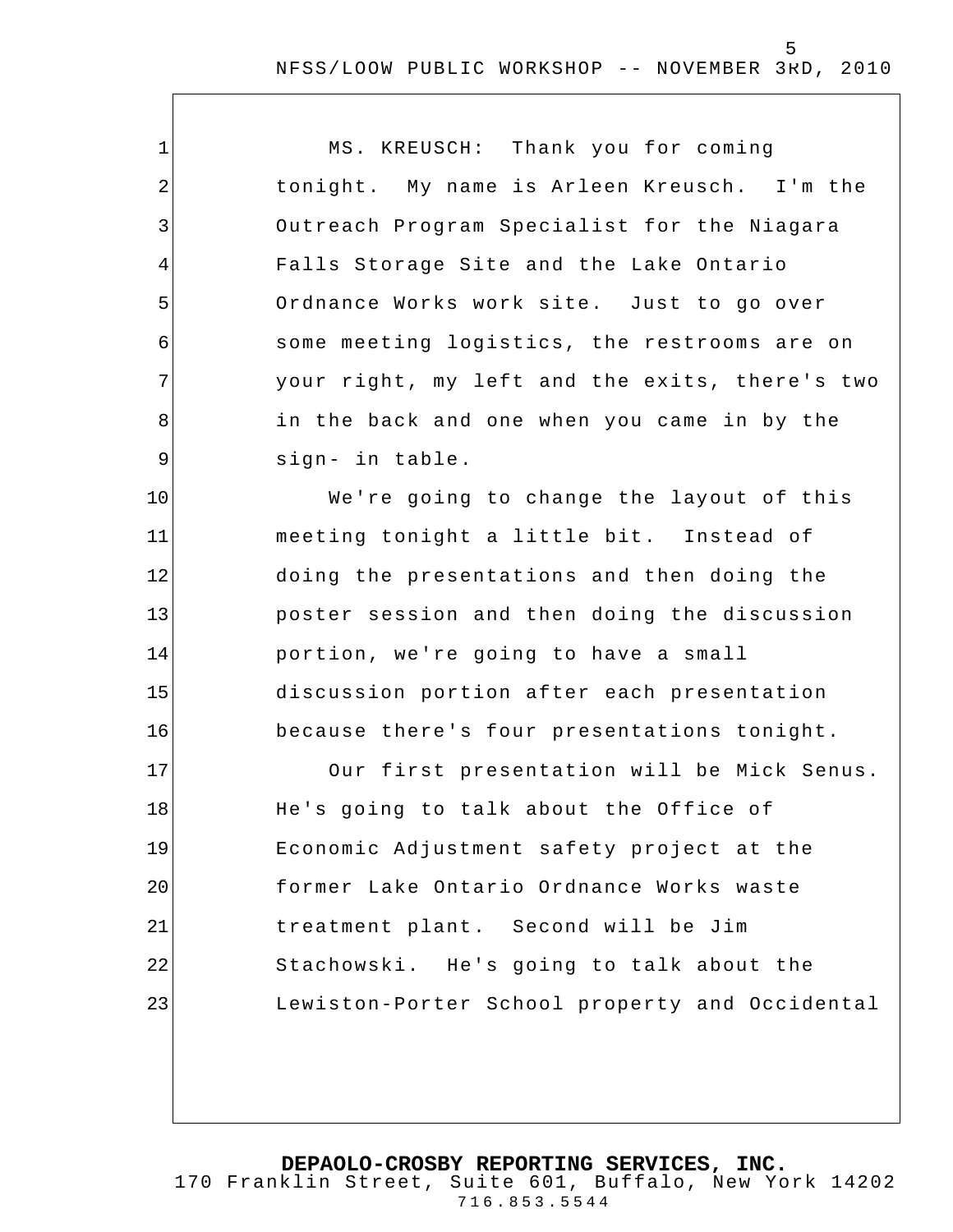| $\mathbf 1$    | property sampling and then next, there will be |
|----------------|------------------------------------------------|
| 2              | John Busse who will be talking about Building  |
| 3              | 401 demolition at Niagara Falls Storage Site   |
| $\overline{4}$ | and also will be leading the technical         |
| 5              | facilitation presentation and then, also here  |
| 6              | tonight from the USEPA is Paul Giardina and    |
| 7              | Chris Clayton is going to be here from the     |
| 8              | Department of Energy. I don't believe he has   |
| 9              | arrived yet, so with that, I will turn the     |
| 10             | meeting over to Mick Senus.                    |
| 11             | MR. SENUS: Thank you, Arleen. Good             |
| 12             | evening. My name is Mick Senus. I'm Project    |
| 13             | Manager for the Former Lake Ontario Ordnance   |
| 14             | Works site for LOOW. The Corps is working in   |
| 15             | conjunction with the Town of Lewiston to       |
| 16             | address public safety concerns at the former   |
| 17             | waste water treatment plant at LOOW.           |
| 18             | I'm here to present project summary and        |
| 19             | update and proposed schedule. Please note      |
| 20             | that no work has started yet. Mobilization     |
| 21             | for this project is planned for later this     |
| 22             | spring. The figure on the slide shows the      |
| 23             | former LOOW in green. Niagara Falls Storage    |

**DEPAOLO-CROSBY REPORTING SERVICES, INC.**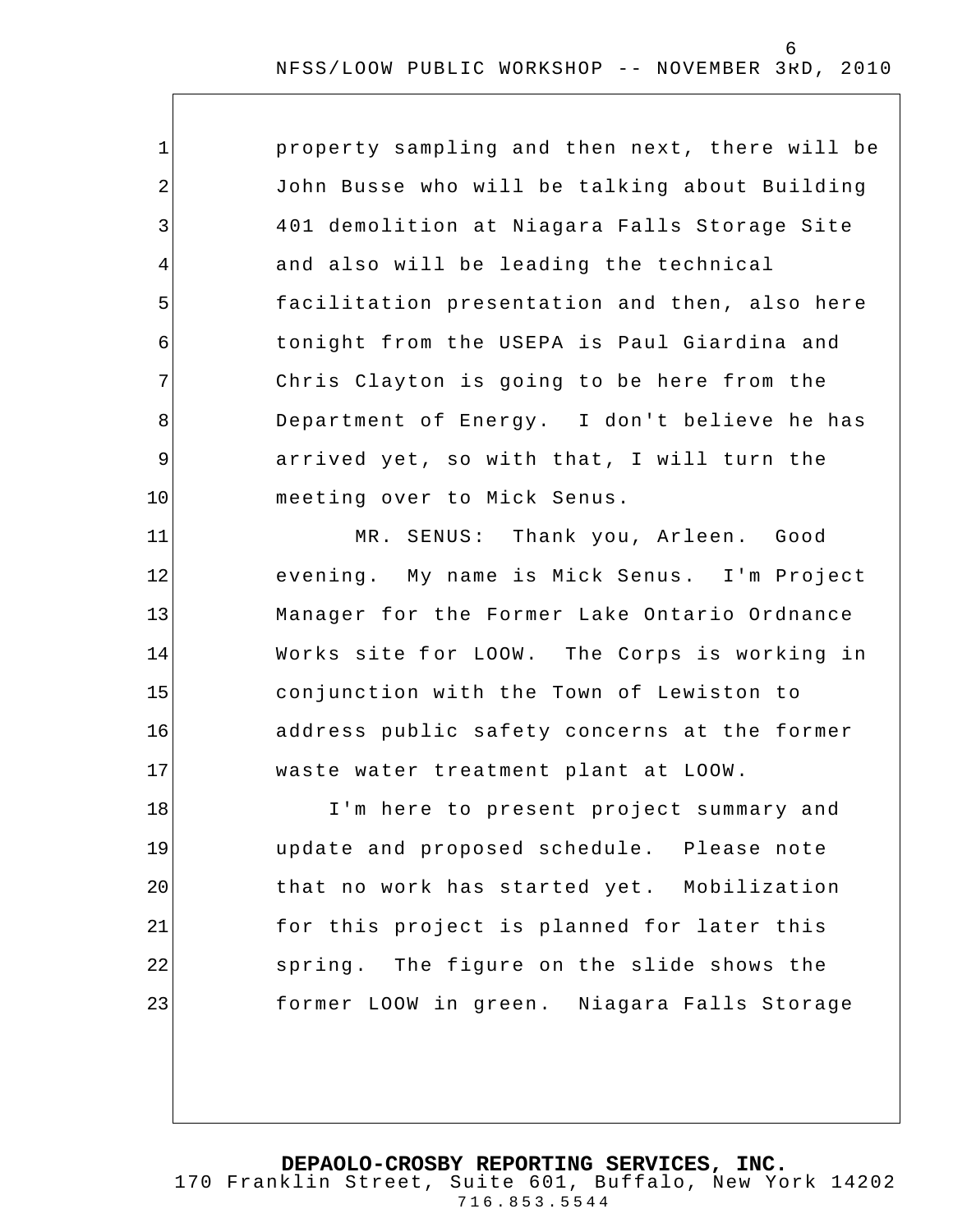| $\mathbf{1}$    | Site is located within the developed area of   |
|-----------------|------------------------------------------------|
| $\overline{2}$  | LOOW in the central portion of the figure.     |
| 3               | The former waste water treatment plant is on   |
| $\overline{4}$  | the northern border of the NFSS shown in blue. |
| 5               | The project's primary objective is to address  |
| $6\phantom{1}6$ | public safety hazards resulting from           |
| 7               | deteriorated World War II era facilities at    |
| 8               | the waste water treatment plant.               |
| 9               | The project will be split into two phases.     |
| 10              | Phase one being the removal of structural      |
| 11              | hazards addressed by the Corps and phase two   |
| 12              | being the site security and installation of    |
| 13              | signage addressed by the Town of Lewiston.     |
| 14              | Walking through the site, you will see         |
| 15              | evidence of trespassing such as ATV tracks,    |

bonfire debris, trash, graffiti and ballistic impacts to most of the plant structures.

16

17

18 19 20 21 22 23 Physical hazards at this remote location include several falling and drowning hazards and open pits and vaults, tripping hazards due to dense vegetation surrounding existing structures and overhead hazards such as the concrete canopy at the former acid

**DEPAOLO-CROSBY REPORTING SERVICES, INC.**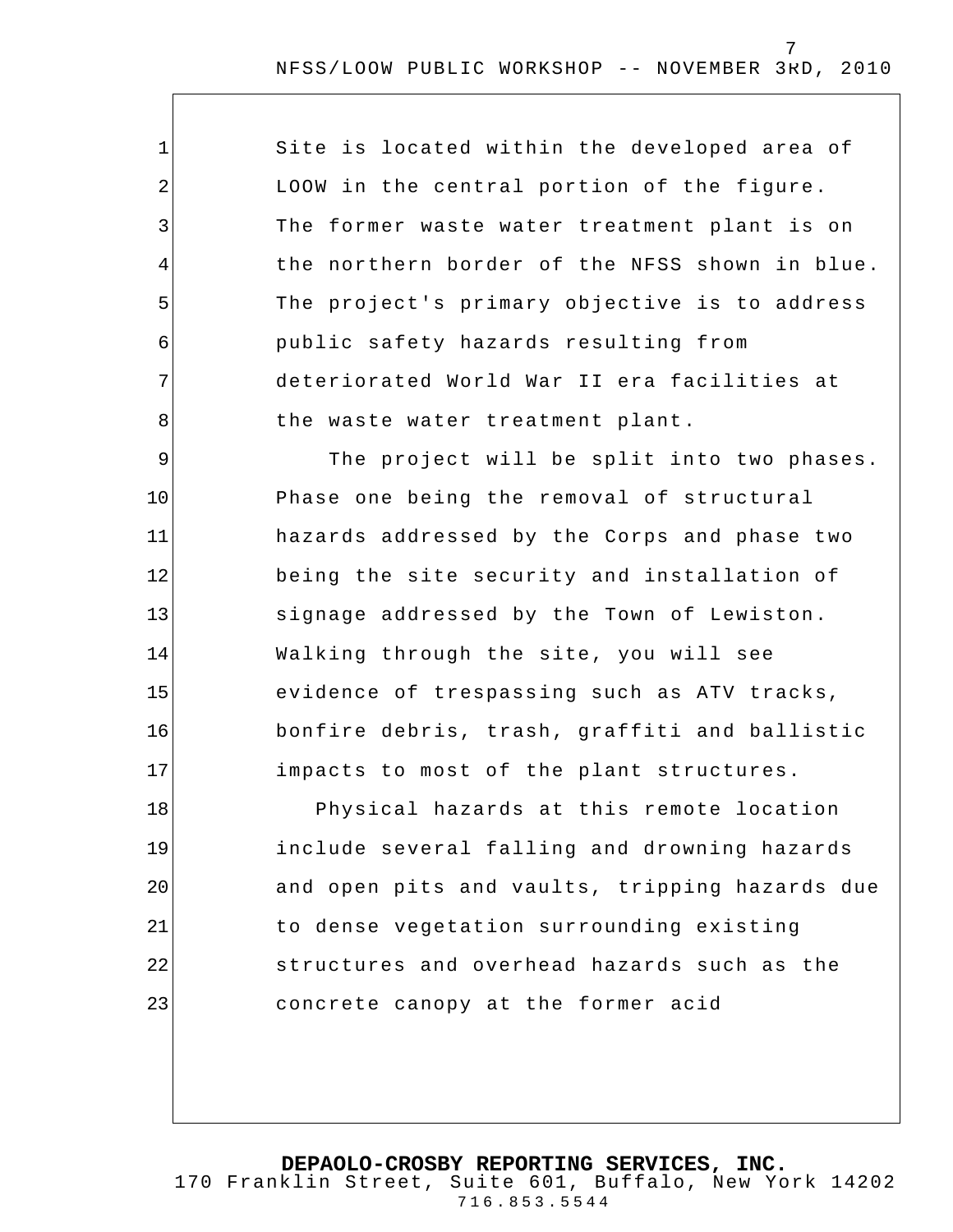1

2

3

4

5

6

7

8

neutralization building.

To correct these problems at the site, the Office of Economic Adjustment or OEA has funded the Corps and the Town of Lewiston to mitigate these public safety hazards. I would like to mention at this time that this is a safety project and neither a FUDS nor FUSRAP project.

9 10 11 12 13 14 In 2009, funding was requested by Congresswoman Slaughter and the Town of Lewiston from the OEA. In August and September of this year, funding was received by both the Corps and the town for their respective portions of the project.

15 16 17 18 19 20 21 22 23 This spring, the Corps will begin the first phase of the project which includes demolition of the deteriorated structures, foundations, steel railings and wooden tanks, back filling, excavations and disposing of demolition debris and water, in partnership with the Corps, the town will complete the project and secure the site by installing fencing grates over open pits and vaults and

**DEPAOLO-CROSBY REPORTING SERVICES, INC.**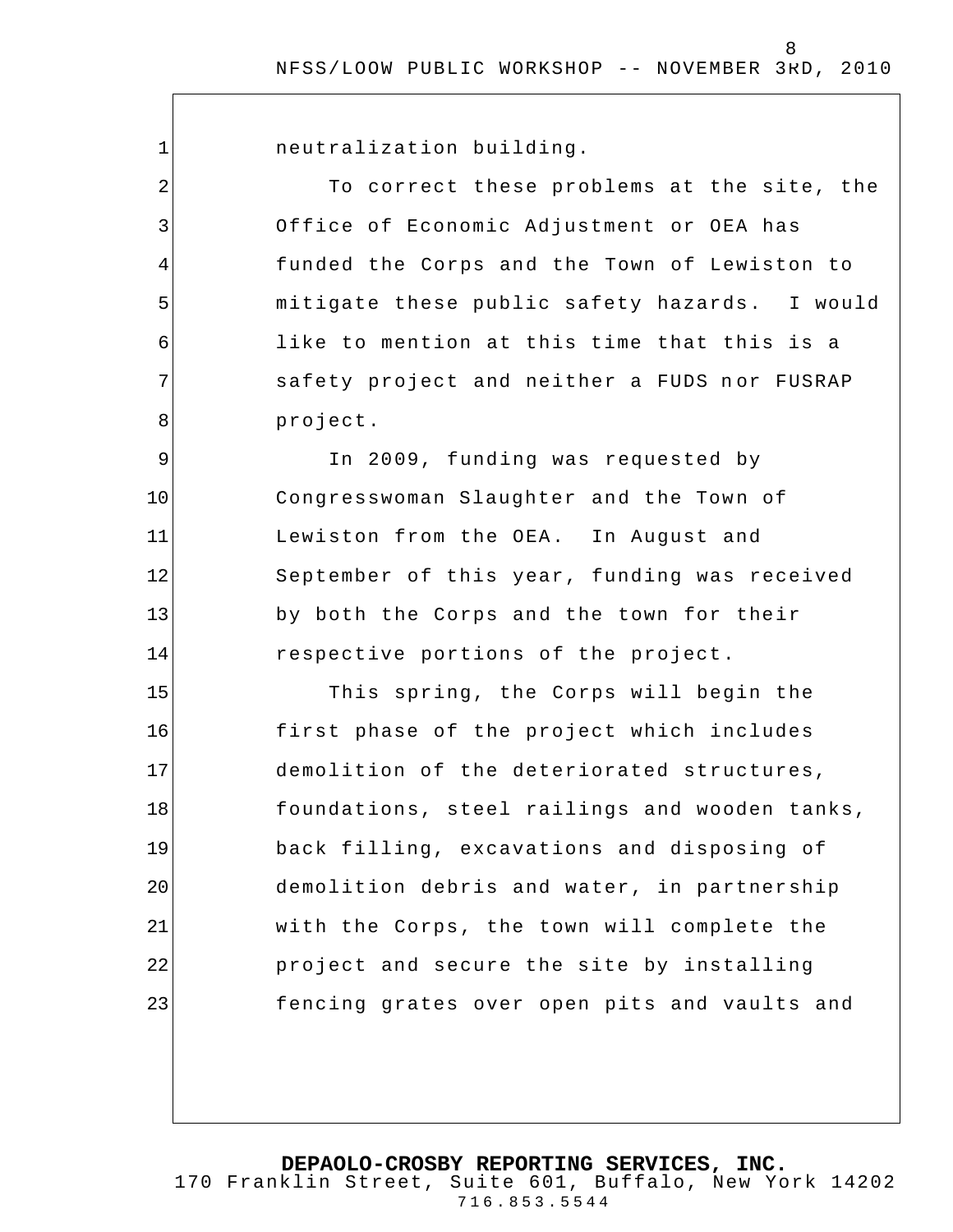1 2 3 4 5 6 7 8 9 10 11 12 13 14 15 16 17 18 19 20 21 22 23 "No Trespassing" signage. Further to the west, the town will also remove a small section of the 30-inch outfall as it crosses at the Southwest Drainage Ditch. The photo on the left is an example of one of the overhead hazards from the concrete canopy I mentioned on the previous slide. On the figure to the right of the screen, the waste water treatment plant is located one half mile south of Balmer Road. The property is about 22 acres in size and has been owned by the Town of Lewiston since 1975. The site is bound on the east by Lutz Road also known as the former A Avenue and by National Grid power easement to the west. Chemical Waste Management property is to the north and east and the Niagara Falls Storage Site property is located to the south. This 1942 photograph is a panoramic view of the site at the time of the operation. Various structures associated with the plant from left to right are: The sewage pumping station, an Imhoff tank in the background, a

**DEPAOLO-CROSBY REPORTING SERVICES, INC.**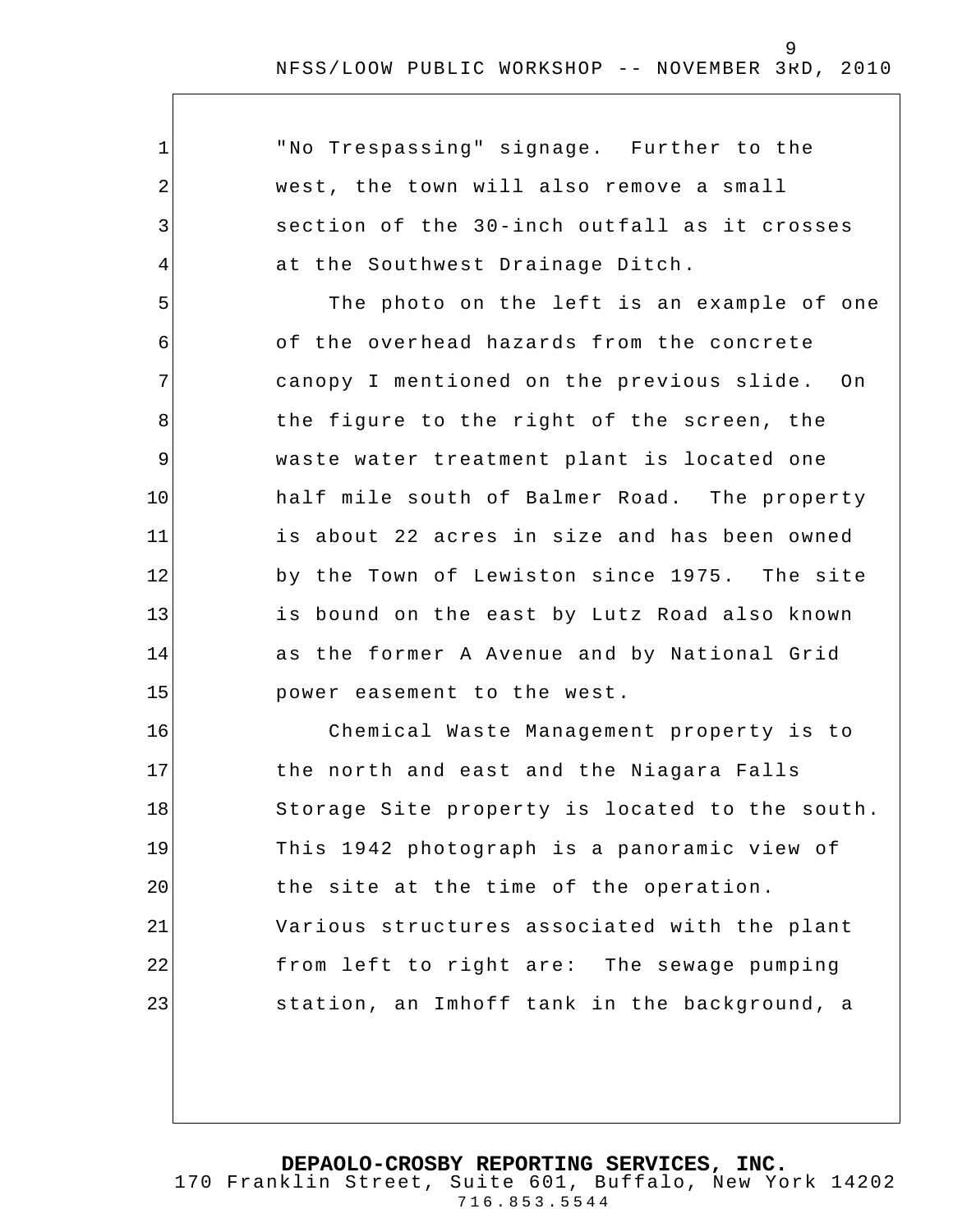| Venturi Vault adjacent to the intersection of |
|-----------------------------------------------|
| the two roads and on the far right, the Acid  |
| Neutralization Building.                      |
| The intent of the former waste water          |
| treatment plant in 1942 was to treat waste    |
| water generated solely by DoD operations,     |
| sanitary waste. Acid waste, TNT production    |

1

2

3

4

5

6

7

8

9

10

11

12

waste and other process-related waste water. In the photograph at the bottom of the slide, you can see the plant during operations as viewed from the western border of the property.

13 14 15 16 17 18 19 20 21 22 23 Please note that in order to show this photo, the map and landscape view, I need to orient you to the north arrow on the left side the screen. NFSS is to the south on the right side of the screen and this is Lutz Road. At the top of the slide is the site map of the waste water treatment plant. A single sanitary sewer line entered the waste water treatment plant from the east. Sanitary waste was first mixed in a Venturi Vault shown here (indicating) in that red square. After mixing

**DEPAOLO-CROSBY REPORTING SERVICES, INC.**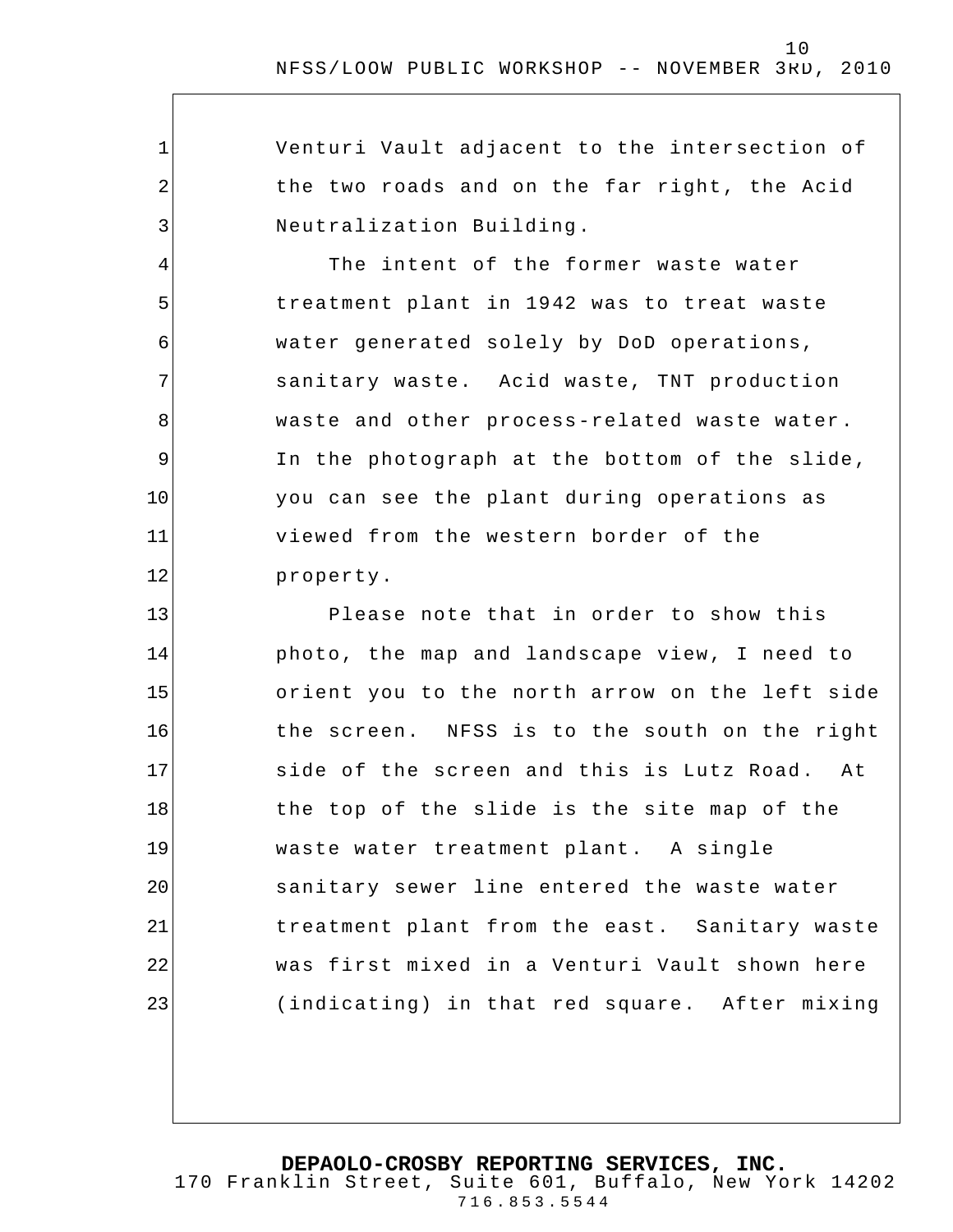the sanitary waste, with settle in Imhoff tank. At this point, liquid waste was gravity fed from the Imhoff tank to a collection tank and solid waste was transferred to one of the two sludge beds on either side of the Imhoff tank. This is the northern sludge bed and southern sludge bed.

1

2

3

4

5

6

7

8 9 10 11 12 13 14 15 16 Upon entering a collection tank, the sewage waste waster was combined with treated acid waste and chemical waste. The resulting mixture was then gravity transferred to the former mixing house where it was combined with TNT production waste. Once mixed, the treated waste water was discharged to the Niagara River through the 30-inch diameter outfall pipe.

17 18 19 20 21 22 23 Last month, the Corps was awarded a contract to deconstruct the above-ground, reinforced concrete at the Acid Neutralization Building. The contractor was also scoped to remove all steel railings and two large wooden tanks. Both above-ground and below-ground structures of the pump house and Venturi Vault

**DEPAOLO-CROSBY REPORTING SERVICES, INC.**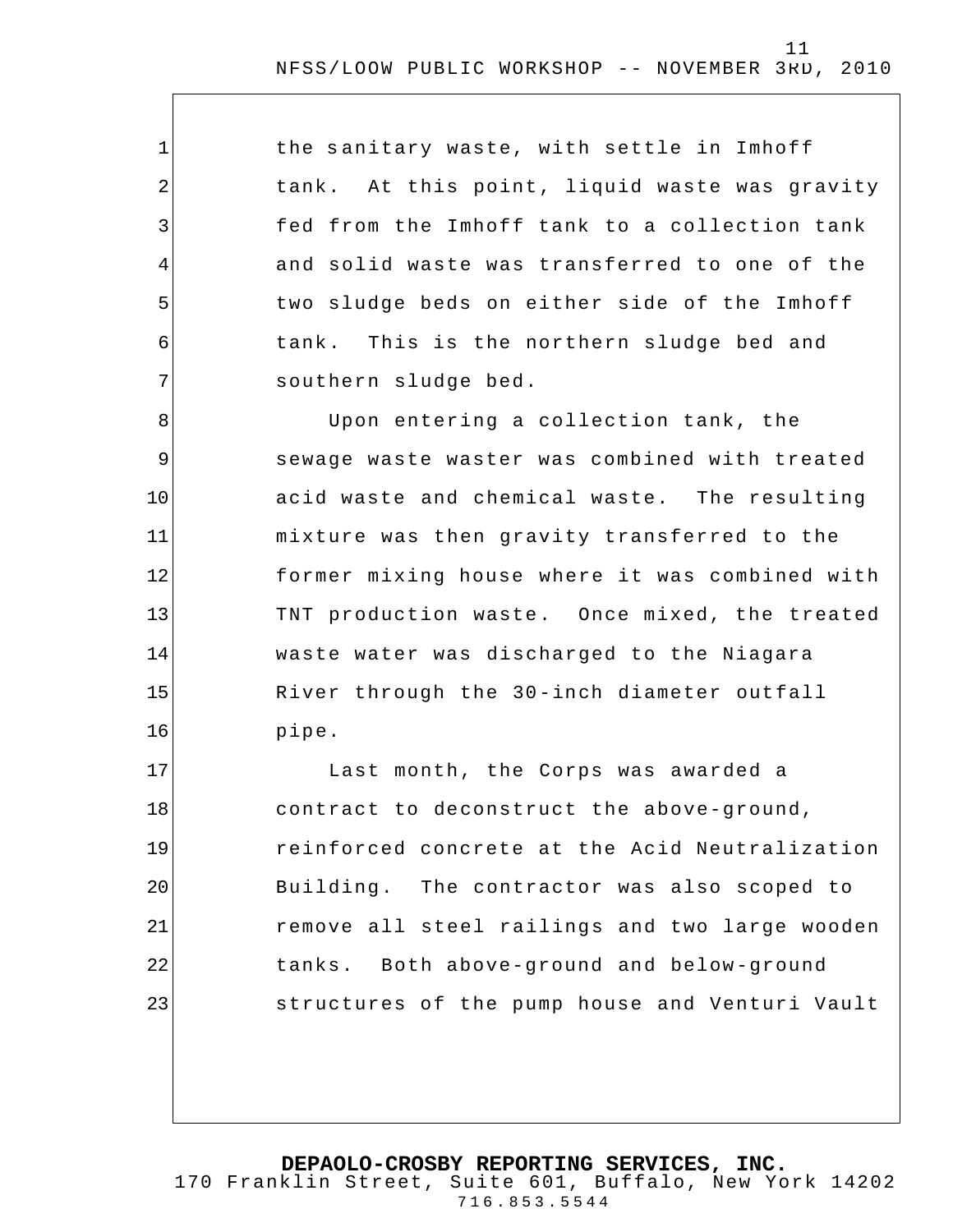| $\mathbf 1$    | will be completely removed. All water and      |
|----------------|------------------------------------------------|
| $\overline{2}$ | structures below grade at these two structures |
| $\mathfrak{Z}$ | will be removed, characterized and transported |
| 4              | in accordance with state and federal           |
| 5              | regulations and the disposal facility's waste  |
| 6              | acceptance criteria. Once pump house and       |
| 7              | Venturi removals are complete, excavations     |
| 8              | will be back filled with clean fill.           |
| 9              | All the structures as mentioned above were     |
| 10             | targeted for deconstruction because they       |
| 11             | presented the greatest hazard to public        |
| 12             | safety. This is a 1942 photo of the Acid       |
| 13             | Neutralization Building. The building was      |
| 14             | used to neutralize acid received at the plant. |
| 15             | The bottom photo was taken this summer showing |
| 16             | the east and north faces of the remaining      |
| 17             | structure. The above-ground concrete canopy    |
| 18             | will be removed.                               |
| 19             | This photo shows two large wooden tanks on     |
| 20             | site that were used for lime storage. During   |
| 21             | the treatment process, lime was used to make   |
| 22             | pH adjustments to acid waste. Both of these    |
| 23             | deteriorated tanks will be also removed. The   |
|                |                                                |

**DEPAOLO-CROSBY REPORTING SERVICES, INC.**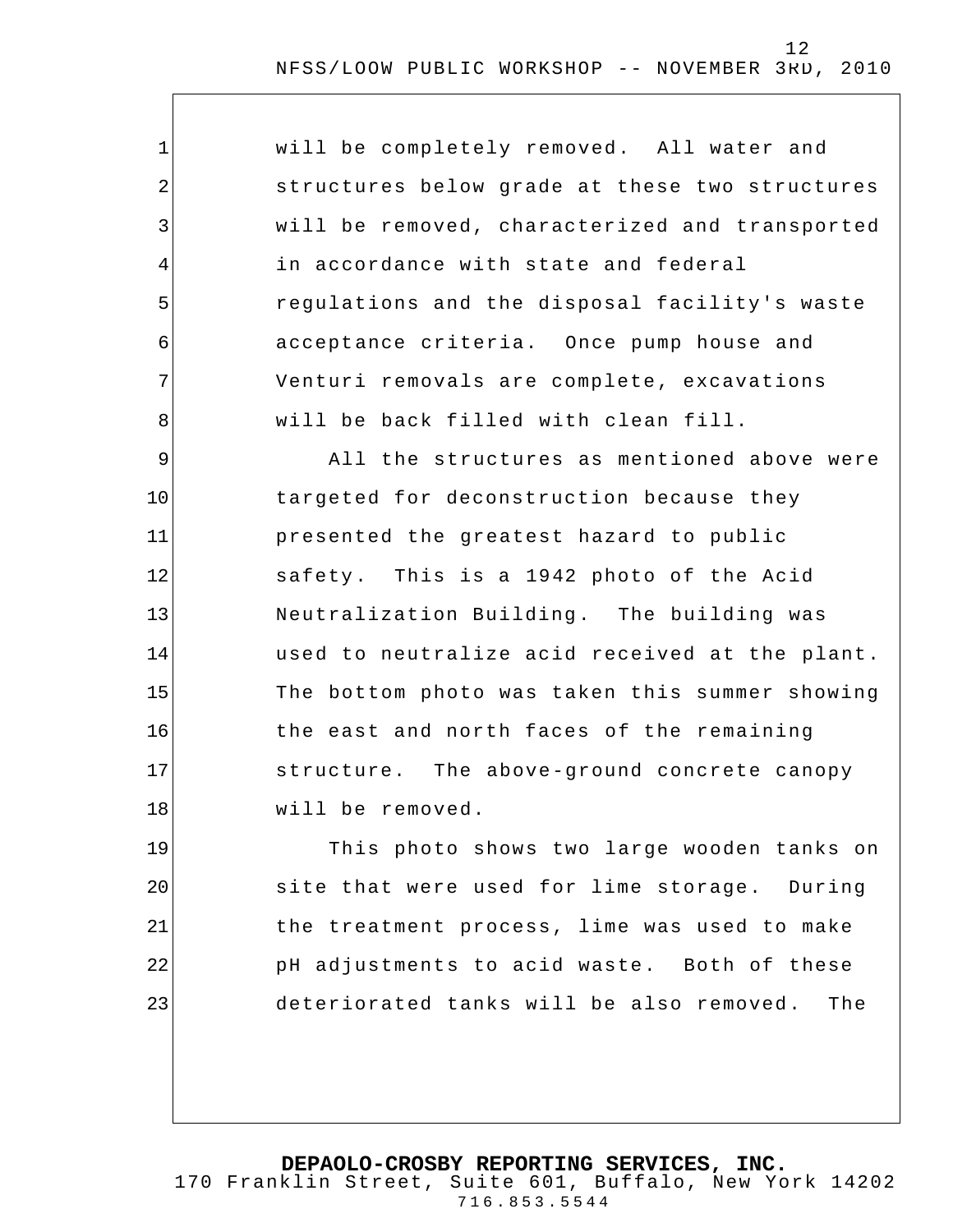upper photo is what the Imhoff tank looked like at the time of construction. The lower photo was taken from the top of the Imhoff tank. In the background, you can see the Acid Neutralization Building. Besides the steel railings seen here, the Corps contractor will also remove similar railings at the collection tank and chlorine tank.

1

2

3

4

5

6

7

8

9 10 11 12 13 14 15 16 17 This is also a 1942 photo of the Venturi Vault taken at the time of the construction. The Venturi Vault system was used to promote aeration of sanitary waste water system. The structure, water and sludge would be entirely removed and then, back filled with clean number two crushed stone, four to six inches of top soil and annual rye grass will then be placed over the clean fill .

18 19 20 21 22 23 In addition to the Venturi Vault, the pumping station will also be entirely removed. Both these structures will also have entering and exiting utilities grouted with up to two feet of the concrete. Any permanent structures placed on site will be installed by

**DEPAOLO-CROSBY REPORTING SERVICES, INC.**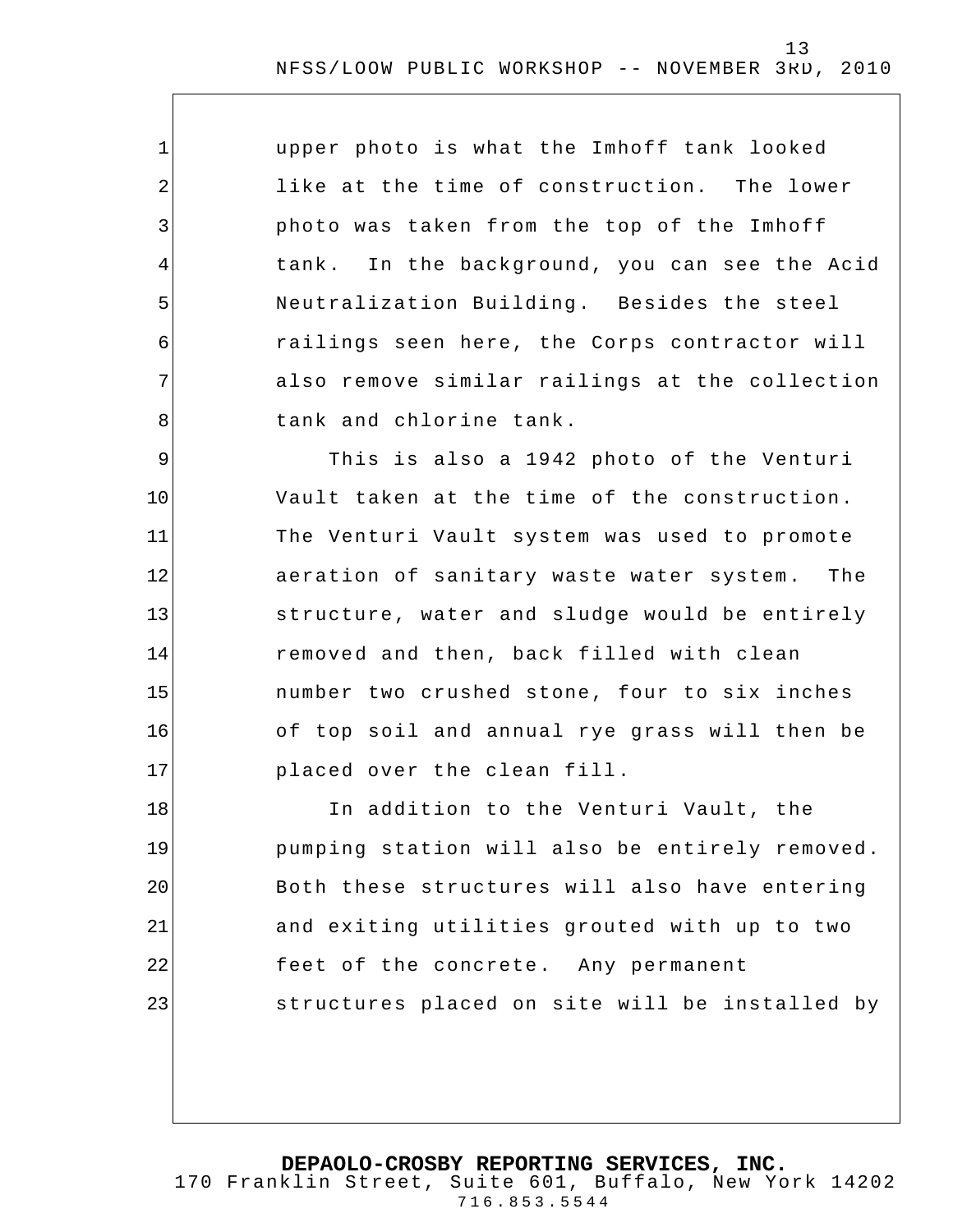the Town of Lewiston. This phase of the project will include construction of security fence installation of no trespassing signs, installation of permanent grates over all pits and vaults and removal of the 30-inch out fall portion as it crosses the Southwest Drainage Ditch.

1

2

3

4

5

6

7

8 9 10 11 12 13 14 15 16 17 The plant fence line will be constructed adjacent to this road at the western edge of the property. This is the view looking south towards Niagara Falls Storage Site. This area is the only remaining portion of property that is not currently bounded by the fence or by a fence, excuse me. Once complete, this fence will restrict public access from Chemical Waste property southward towards the Niagara Falls Storage Site.

18 19 20 21 22 23 This photograph was taken this summer shows the pit and 24-inch wood pipeline on the western edge of the Acid Neutralization Building. The lower photo is an open manhole on the north side of the building. In both these cases, grates will be placed and secured

#### **DEPAOLO-CROSBY REPORTING SERVICES, INC.**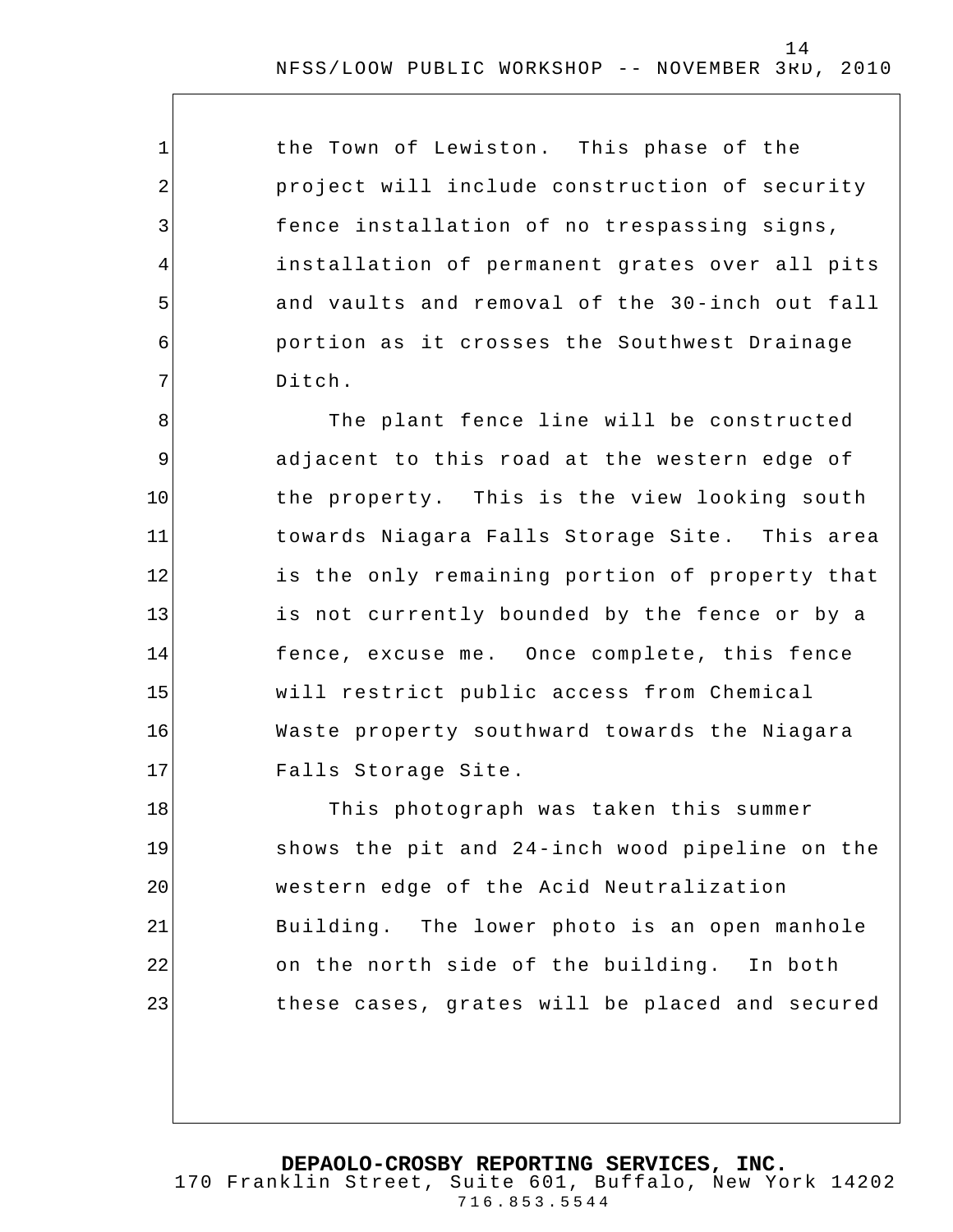| $\mathbf 1$    | over these open areas. This photo shows        |
|----------------|------------------------------------------------|
| $\overline{2}$ | Southwest Drainage Ditch at the time of        |
| 3              | construction at the top. 30-inch outfall       |
| 4              | pipeline was built to cross over the ditch as  |
| 5              | it traversed from the waste water treatment    |
| 6              | plant to the Niagara River. The lower photo    |
| 7              | shows the 30-inch outfall as it intersects the |
| 8              | Southwest Drainage Ditch.                      |
| $\mathsf 9$    | This is a portion of the line that would       |
| 10             | be cut and capped. Note that it's a little     |
| 11             | bit difficult to see what looks like lightning |
| 12             | or a crack in the camera is actually branches  |
| 13             | from a tree perpendicular to this photo of the |
| 14             | Southwest Drainage Ditch, you can see water    |
| 15             | down at the bottom of the ditch. Finally,      |
| 16             | this slide represents the Corps' portion of    |
| 17             | the project, beginning with the work plan      |
| 18             | submittal this December followed by            |
| 19             | mobilization in the spring and final site      |
| 20             | restoration in the summer.                     |
| 21             | This concludes my portion of the               |
| 22             | presentation. I'll take questions at this      |
| 23             | time. Yes, sir.                                |
|                |                                                |

**DEPAOLO-CROSBY REPORTING SERVICES, INC.**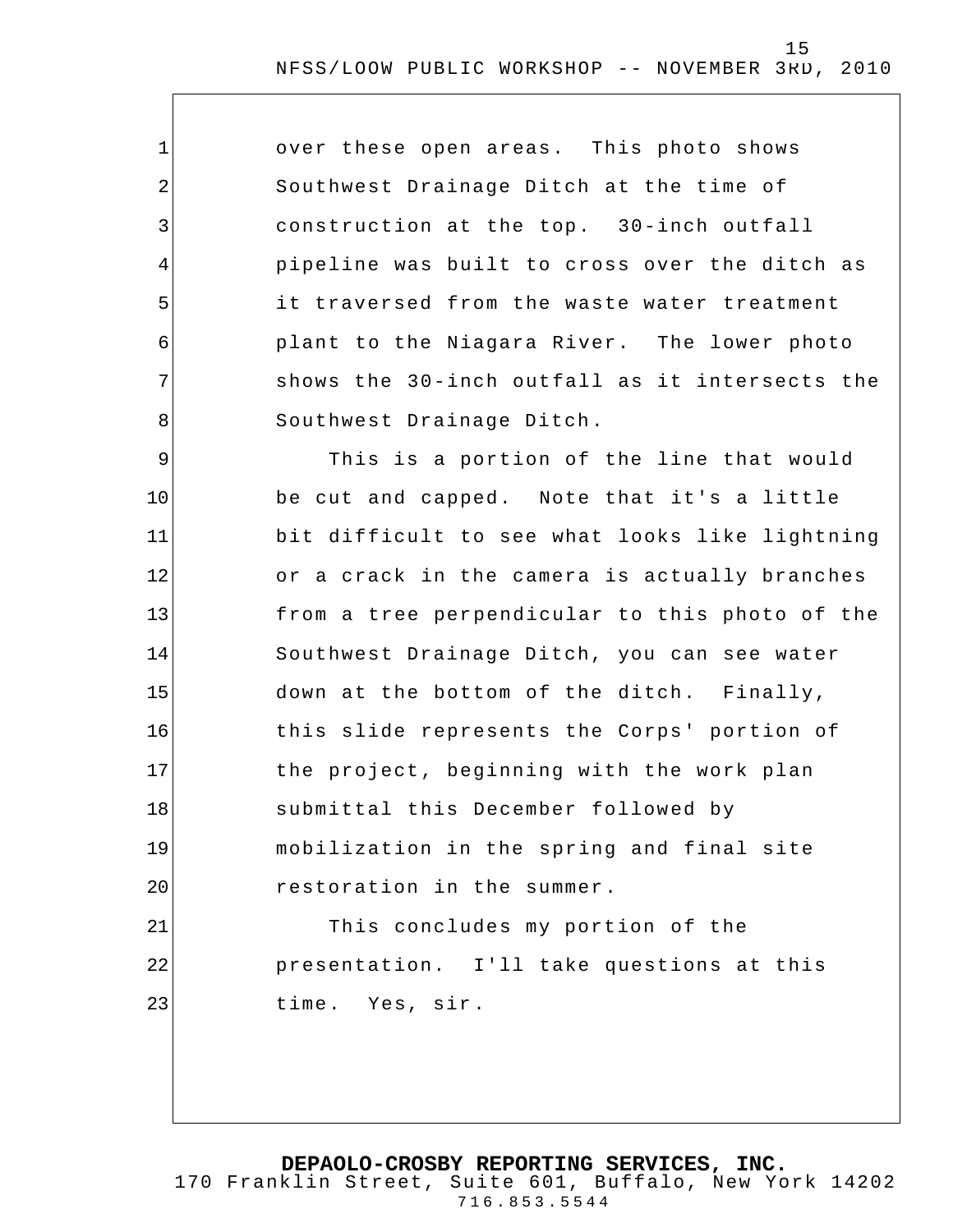16

1 2 3 4 5 6 7 8 9 10 11 12 13 14 15 16 17 18 19 20 21 22 23 MR. HENDERSON: Where will the demolition debris go? MR. SENUS: Pardon me? MR. HENDERSON: Where will the demolition debris go once you're done tearing everything down? MR. SENUS: That's still to be determined by the contractor. When we receive their work plan, their proposed disposal facility, we can go ahead and make that public later on this winter. Yes, ma'am? MS. ROBERTS: Ann Roberts. Are there any radiological issues with the debris of the buildings that you know of? MR. SENUS: I'm sorry, can you repeat that? MS. ROBERTS: Are there any radiological issues with the building that you're demolishing on the waste water treatment plant? MR. SENUS: We're going to go ahead and rad screen everything, whether it's going to be demolished or whether the steel railings

**DEPAOLO-CROSBY REPORTING SERVICES, INC.**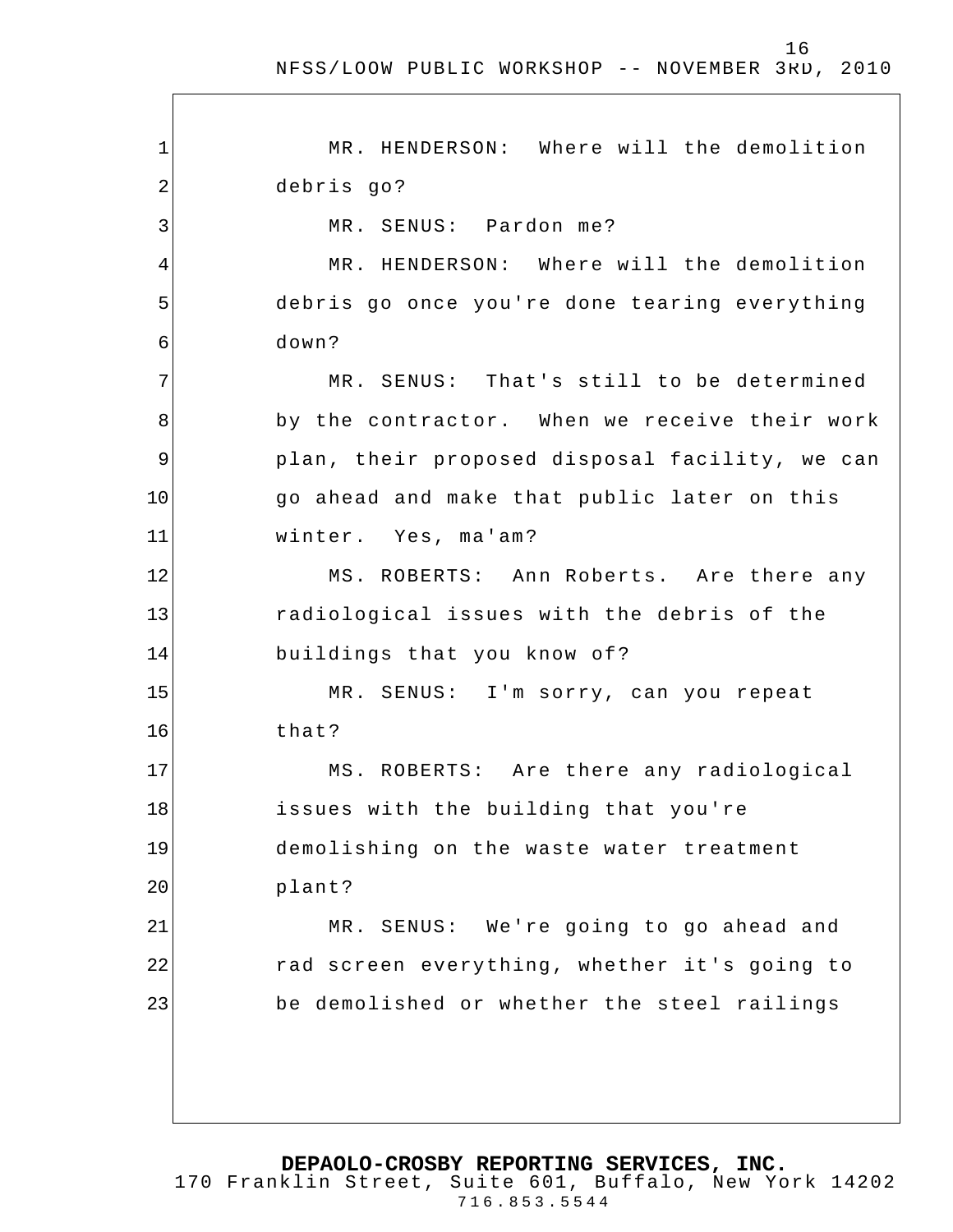$\Gamma$ 

| $\mathbf 1$    | will be taken off or anything taken off site.  |
|----------------|------------------------------------------------|
| $\overline{2}$ | MS. ROBERTS: Is there any indication that      |
| 3              | there is a possible problem or are you         |
| 4              | anticipating any?                              |
| 5              | MR. SENUS: Not at this time, ma'am, no.        |
| 6              | MS. ROBERTS: Thank you.                        |
| 7              | MR. SENUS: Yes, Dr. Boeck?                     |
| 8              | DR. BOECK: Follow up on that, what             |
| 9              | radiation training will the contractors be     |
| 10             | receiving? I'd like to go back to slide five.  |
| 11             | We have a number of red buildings there along  |
| 12             | that railroad line. That's the location where  |
| 13             | the reactor KAPL waste was loaded and unloaded |
| 14             | on this site and those buildings at various    |
| 15             | times store radioactive waste, the foundation. |
| 16             | So, what training will any of the workers,     |
| 17             | Town of Lewiston and contractors, receive as   |
| 18             | they work in this area?                        |
| 19             | MR. SENUS: Well, this is the footprint at      |
| 20             | the time of construction. A lot of those       |
| 21             | buildings are no longer there.                 |
| 22             | DR. BOECK: The pads are still there.<br>The    |
| 23             | pads are contaminated.                         |
|                |                                                |
|                |                                                |

**DEPAOLO-CROSBY REPORTING SERVICES, INC.**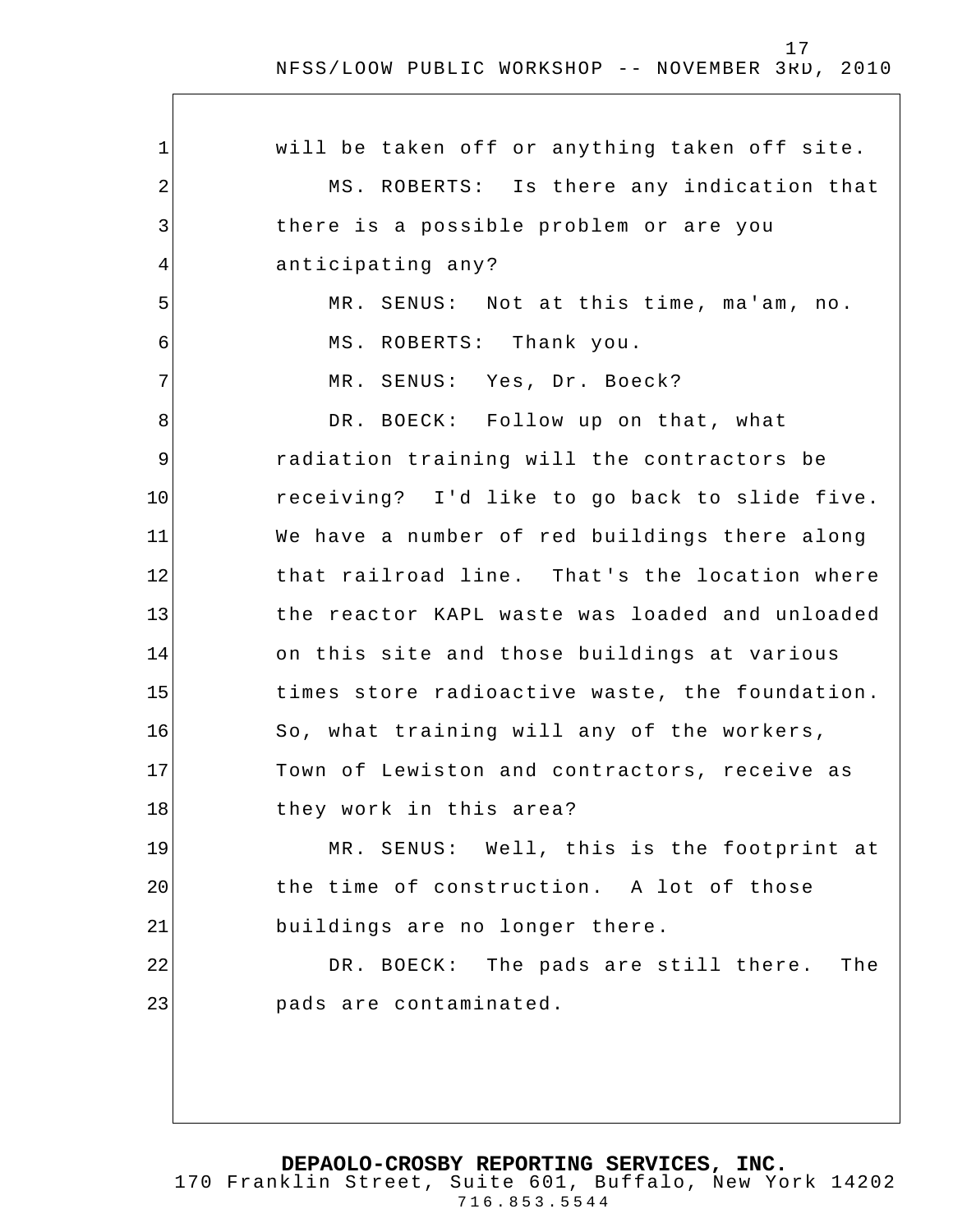$\overline{\phantom{a}}$ 

| $\mathbf 1$ | MR. SENUS: Right. They will not be in         |
|-------------|-----------------------------------------------|
| 2           | this entire 22 acres. They will be located -- |
| 3           | this deconstruction will occur in just a few  |
| 4           | of those buildings that are safety hazards    |
| 5           | right now.                                    |
| 6           | DR. BOECK: So, you will fence off the         |
| 7           | areas that are all there at the former pad    |
| 8           | area?                                         |
| 9           | MR. SENUS: Yes, sir.                          |
| 10          | DR. BOECK: To keep people from wandering      |
| 11          | there accidentally?                           |
| 12          | MR. SENUS: This is Town of Lewiston           |
| 13          | property. There should be nobody in there     |
| 14          | right now. The entire area will be sealed     |
| 15          | off.                                          |
| 16          | DR. BOECK: No, I'm referring to the           |
| 17          | construction laborers.                        |
| 18          | MR. SENUS: Construction workers, yes.         |
| 19          | Any other questions? Yes, sir?                |
| 20          | MR. MYERS: Kevin Myers. Can you explain       |
| 21          | the 30-inch pipe? You said it's going to be   |
| 22          | capped, but how much is going to be removed?  |
| 23          | MR. SENUS: Just as it crosses the             |
|             |                                               |
|             |                                               |
|             |                                               |

**DEPAOLO-CROSBY REPORTING SERVICES, INC.** 170 Franklin Street, Suite 601, Buffalo, New York 14202 716.853.5544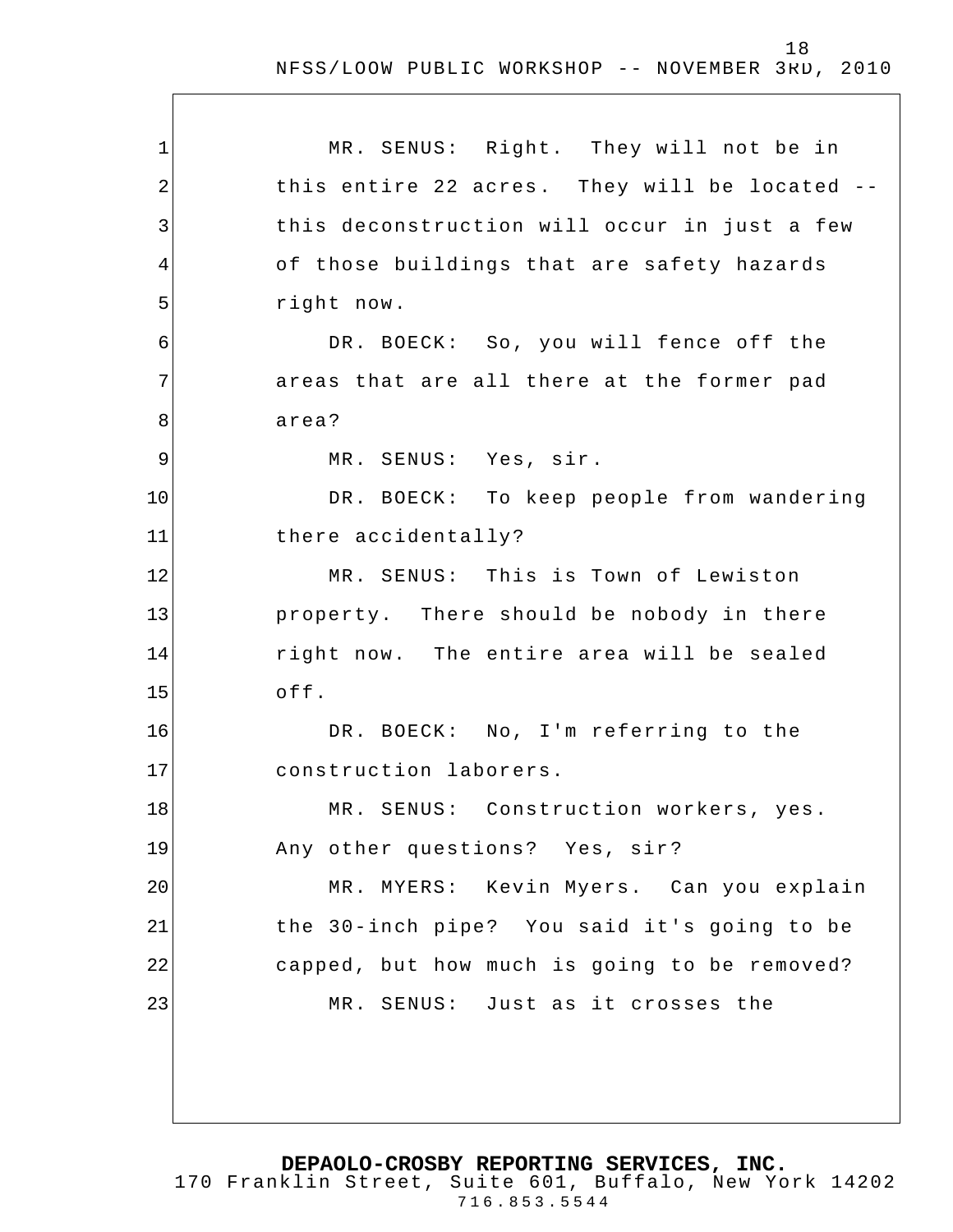19

1 2 3 4 5 6 7 8 9 10 11 12 13 14 15 16 17 18 19 20 21 22 23 Southwest Drainage Ditch. MR. MYERS: Who is in charge of the rest of the  $-$ MR. SENUS: The Town is in charge of capping -- removing and capping and maintaining. MR. MYERS: And then, that pipe continues all the way to the river? Who is in charge of that? MR. SENUS: Yes, sir. MR. MYERS: Whose responsible for that? MR. SENUS: The same property owners that are responsible now. MR. MYERS: Okay. MR. SENUS: The only reason they're removing that section across the ditch is because it's an attractive nuisance right now. Any other questions? Yes, ma'am? MS. ROLAND: My name is Mary Ann Roland. Where is the drainage ditch on that map? Is it the green thing that goes around the bottom? MR. SENUS: No, ma'am. The Southwest

**DEPAOLO-CROSBY REPORTING SERVICES, INC.**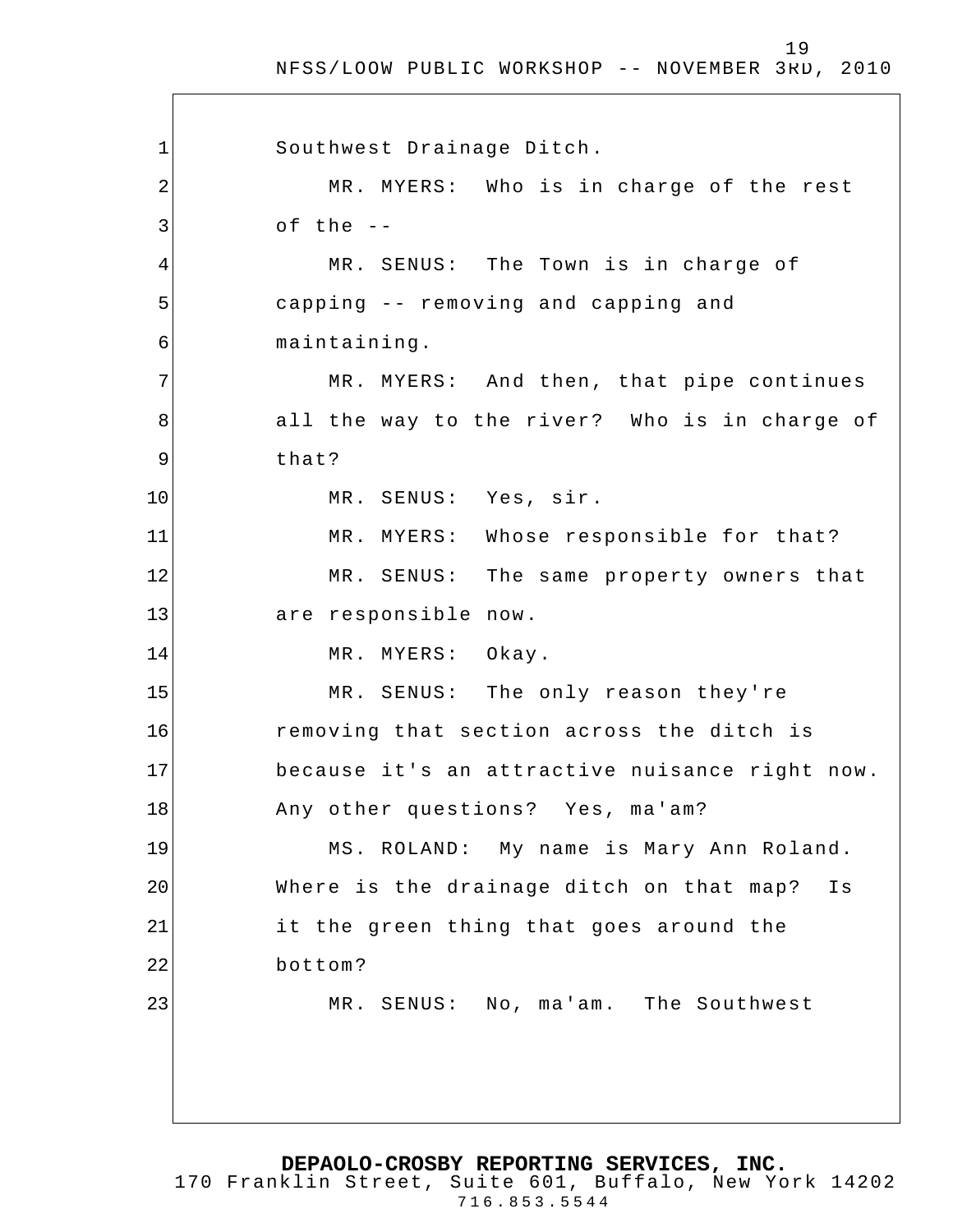1 2 3 4 5 6 7 8 9 10 11 12 13 14 15 16 17 18 19 20 21 22 23 Drainage Ditch is off the map. MS. ROLAND: Oh, it's off the map? MR. SENUS: Yes, ma'am. This is just waste water treatment plant proper, but it would be -- MS. ROLAND: Going north? MR. SENUS: To the west. And again, I apologize for this map, but to show it landscape, I needed to turn it to the left, but this is the western boundary to the Southwest -- or the, I'm sorry, the 30-inch outfall is in this direction (indicating). And the Southwest Drainage Ditch is down in this area (indicating). MS. ROLAND: Does that go all the way to the Four Mile Creek? MR. SENUS: Where it goes, it leads up to the edge of the school property. MS. ROLAND: Oh, to the school property? MR. SENUS: That's the intersection of that Southwest Drainage Ditch and the 30-inch outfall are adjacent to the school property and Occidental. Does that help?

**DEPAOLO-CROSBY REPORTING SERVICES, INC.**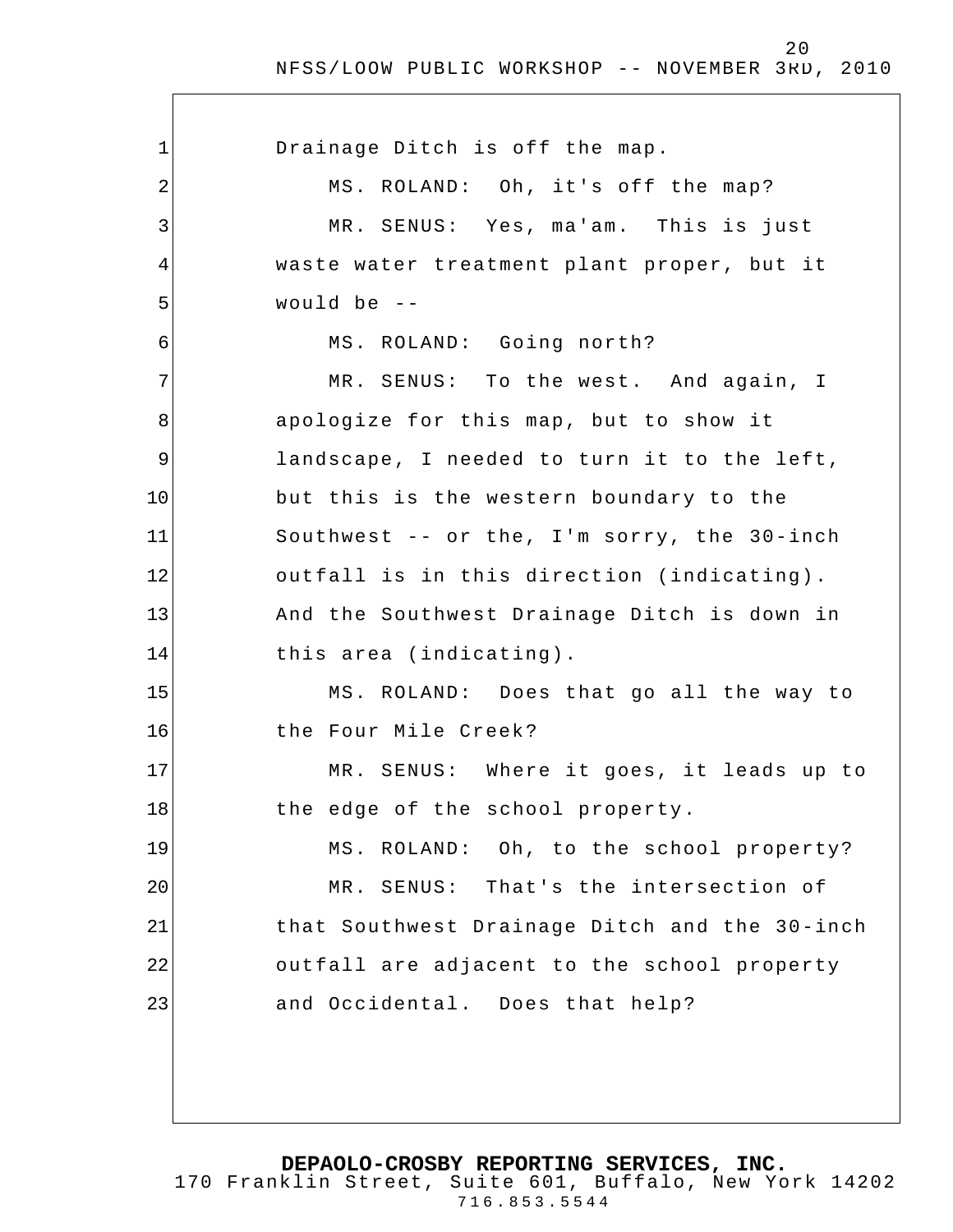1 2 3 4 5 6 7 8 9 10 11 12 13 14 15 16 17 18 19 20 21 22 23 MS. WELD: Marn Weld. This is a lay question. Page 13 showing a well hole and then, this big square sort of hole in the ground, you're planning on putting a grate on this? MR. SENUS: Yes, ma'am. MS. WELD: Why wouldn't it be filled in, you know, tested, filled in? MR. SENUS: This a precautionary measure to keep any trespassors from falling in that grate. This is not an end to the project. There may be further remediation of these buildings as well as further demolition but provided the money and resources given to us by OEA and that appropriation which was just over \$1 million, this is about as much as we can do at the site. MS. WELD: Thank you. MR. SENUS: Welcome. Any other questions? If there's no other questions, I will be followed by Jim Stachowski who will present the Lew-Port School sampling and Occidental supplemental sampling this past August.

**DEPAOLO-CROSBY REPORTING SERVICES, INC.**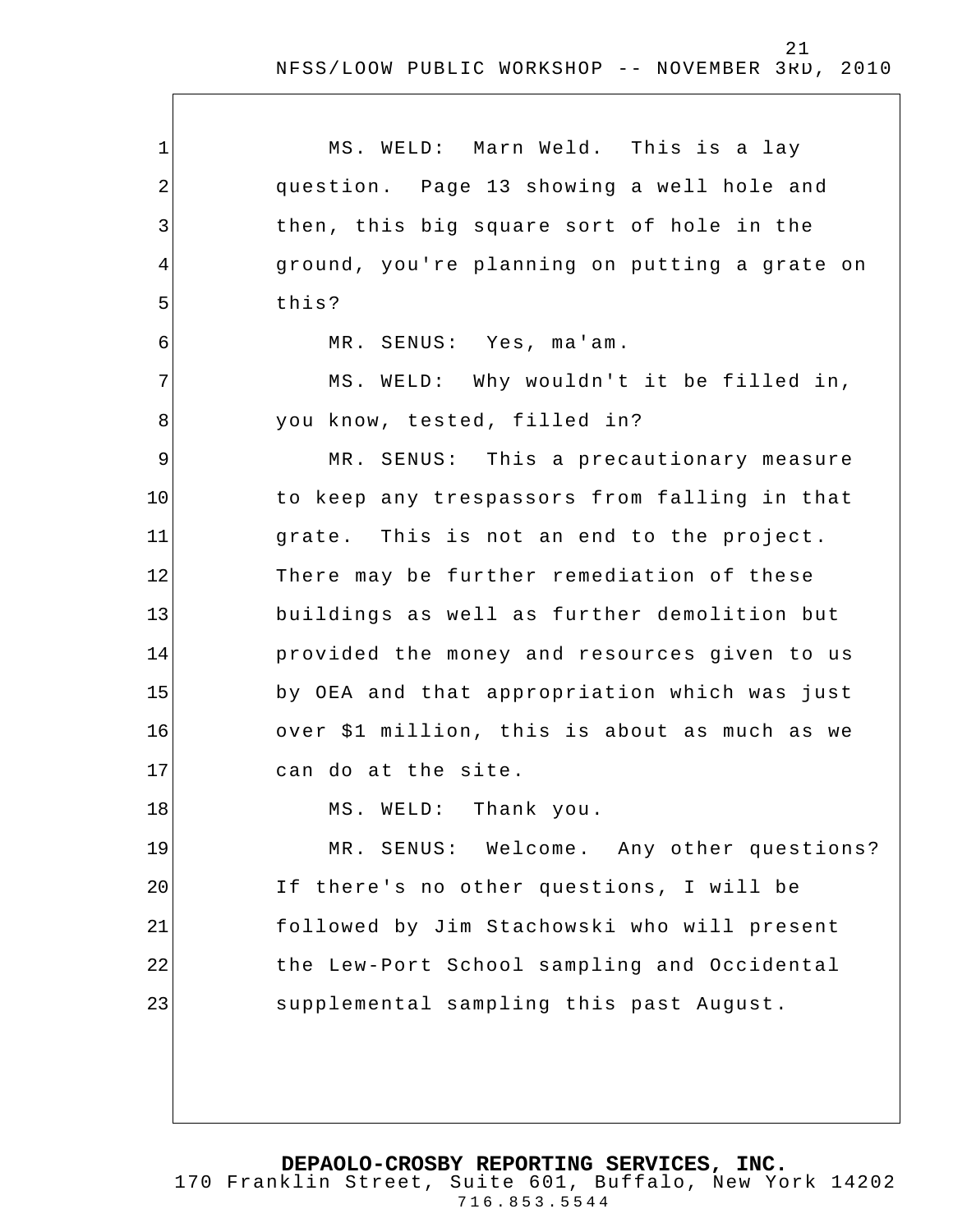| 1  | MR. STACHOWSKI: Good evening, ladies and      |
|----|-----------------------------------------------|
| 2  | gentlemen. Can everyone hear me well?<br>Мy   |
| 3  | name is Jim Stachowski. I'm Project Engineer  |
| 4  | for the Lake Ontario Ordnance Works site. The |
| 5  | Army Corps of Engineers in conjunction with   |
| 6  | the Lewiston-Porter School Board and their    |
| 7  | consultant Dr. Joseph Gardella developed an   |
| 8  | investigation program to evaluate potential   |
| 9  | environmental impacts attributed to the       |
| 10 | Department of Defense, the Manhattan          |
| 11 | Engineering District and the Atomic Energy    |
| 12 | Commission on property owned by the Lewiston- |
| 13 | Porter School System.                         |
| 14 | We also developed an investigation program    |
| 15 | to evaluate potential Department of Defense   |
| 16 | contamination on property owned by the        |
| 17 | Occidental chemical corporation. Both of      |
| 18 | these sites are within the boundaries of the  |
| 19 | former Lake Ontario Ordnance Works site. I'm  |
| 20 | here this evening to present preliminary      |
| 21 | results from those investigations.            |
| 22 | The Corps conducts investigations on the      |
| 23 | former Lake Ontario Ordnance Works site in    |
|    |                                               |

**DEPAOLO-CROSBY REPORTING SERVICES, INC.**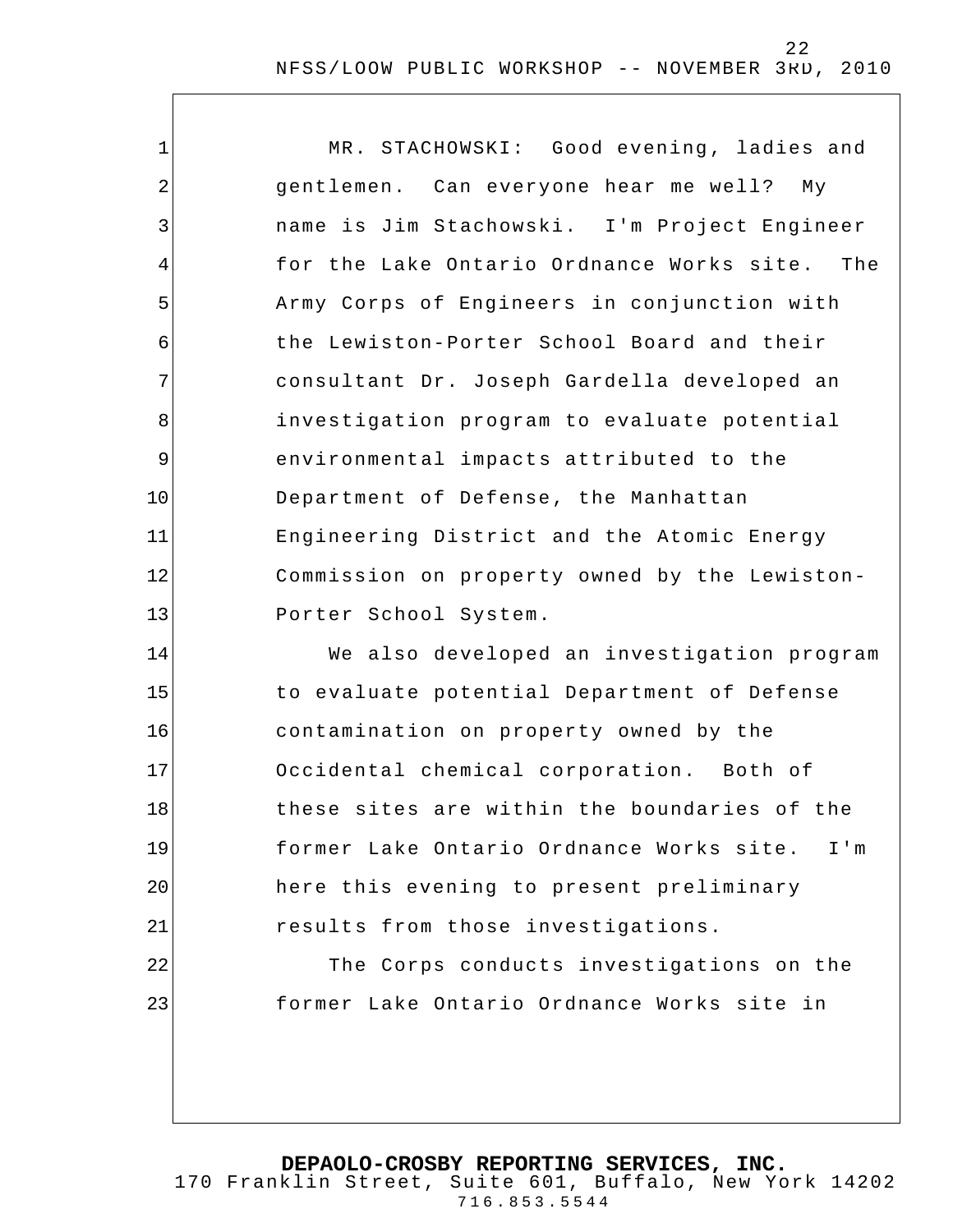| $\mathbf{1}$ | accordance with the Defense Environmental      |
|--------------|------------------------------------------------|
| $\sqrt{2}$   | Restoration Program for Formerly Utilized      |
| 3            | Defense Sites. I'll refer to that program as   |
| 4            | FUDS, Formerly Used Defense Sites. We also     |
| 5            | perform environmental services and             |
| 6            | environmental investigations at the Niagara    |
| 7            | Falls Storage Site under the Formerly Utilized |
| 8            | Sites Remedial Action Program, which I will    |
| $\mathsf 9$  | refer to as FUSRAP.                            |
| 10           | The figure here to my right shows the          |
| 11           | boundary of the Lake Ontario Ordnance Works    |
| 12           | site in green. The Lewiston-Porter school      |
| 13           | property is shown on the left side of that --  |
| 14           | of the Lake Ontario Ordnance Works in white in |
| 15           | this area right here (indicating).             |
| 16           | Now, the Lewiston Porter School property       |
| 17           | is located on the portion of the former Lake   |
| 18           | Ontario Ordnance Works that was not developed  |
| 19           | by the Department of Defense. The Occidental   |
| 20           | property is located further in on the Lake     |
| 21           | Ontario Ordnance Works site. It's located      |
| 22           | just south of Balmer Road.                     |
| 23           | That property is located adjacent to           |
|              |                                                |
|              |                                                |

**DEPAOLO-CROSBY REPORTING SERVICES, INC.**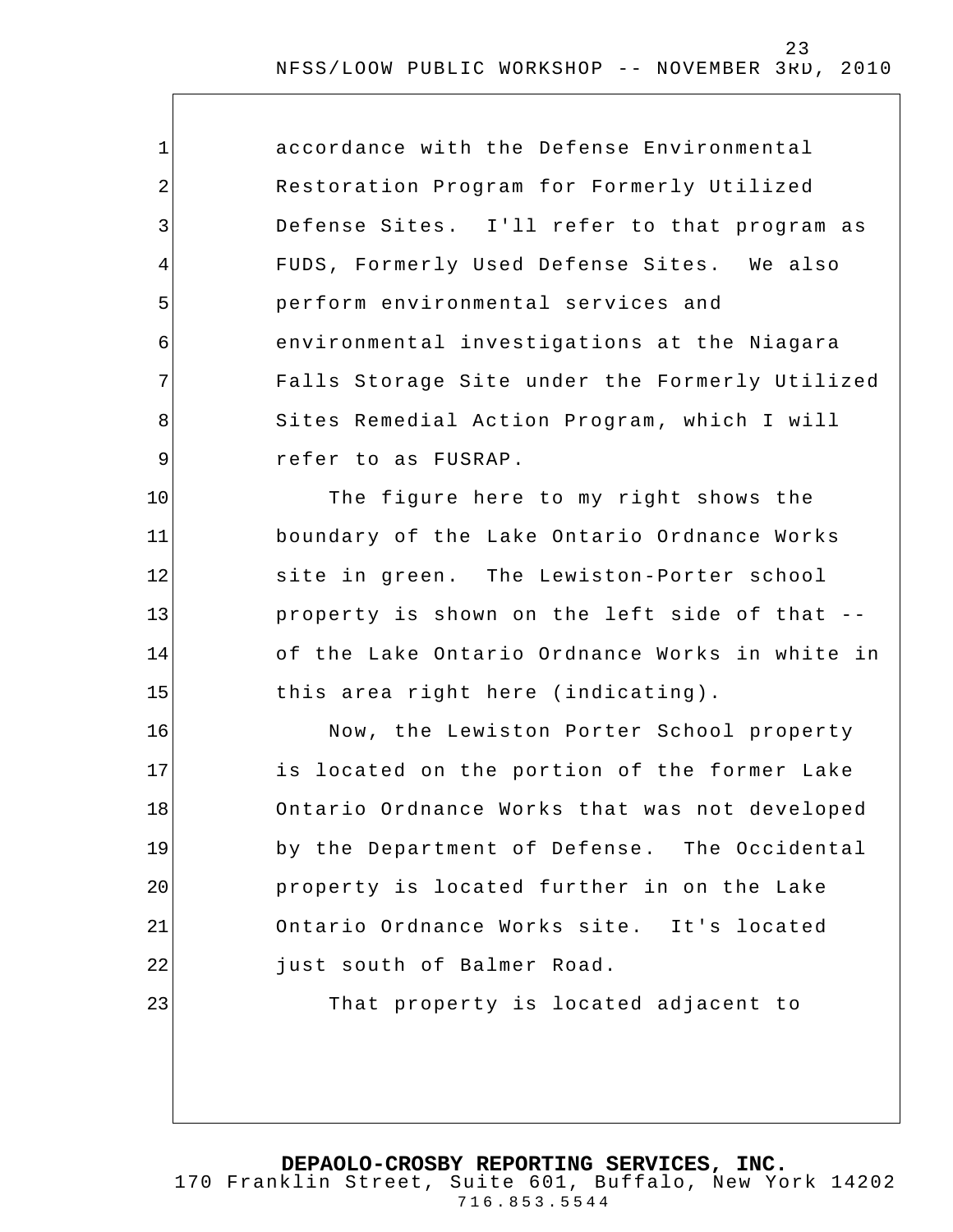| $\mathbf{1}$   | former Department of Defense facilities that   |
|----------------|------------------------------------------------|
| $\overline{2}$ | were used for TNT manufacturing and also waste |
| 3              | water treatment operations which Mick just     |
| $\overline{4}$ | previously talked about. Also shown on this    |
| 5              | figure for reference is the Niagara Falls      |
| 6              | Storage Site. This is the Lewiston-Porter      |
| 7              | property, this is the Occidental property and  |
| 8              | here is Niagara Falls Storage Site. The        |
| 9              | investigation programs that we developed for   |
| 10             | the Lewiston-Porter School property were done  |
| 11             | under both the FUDS program and the FUSRAP.    |
| 12             | Now, the FUDS program was designed to evaluate |
| 13             | potential impacts from former Department of    |
| 14             | Defense activities, environmental impacts      |
| 15             | attributed to chemicals.                       |
| 16             | The FUSRAP program was designed to             |

17 18 19 20 21 22 23 evaluate and remediate former activities by the Manhattan Engineering District and Atomic Energy Commission associated with early atomic weapons production. As such, that program focuses more on the radiological contamination and in fact, our services at the Niagara Falls Storage Site do focus on the radiological

**DEPAOLO-CROSBY REPORTING SERVICES, INC.**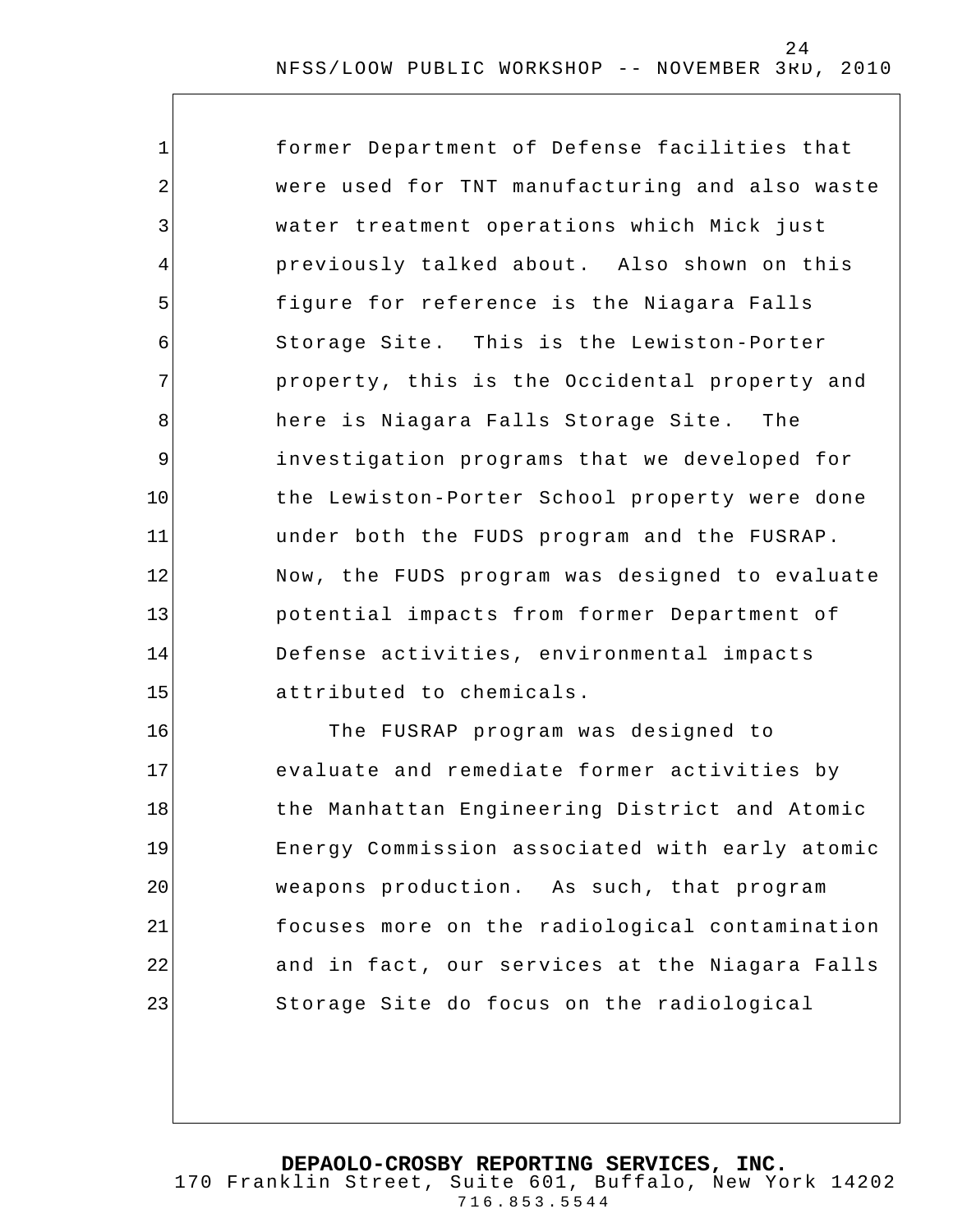25

elements.

1

2

3

4

5

6

7

8

9

10

The investigation program that we implemented at the Lewiston-Porter School properties was done under both the FUDS and FUSRAP programs. That means we evaluated both the potential for chemical impact due to previous Department of Defense activities and also, radiological impacts due to previous Manhattan Engineering District and Atomic Energy Commission activities.

11 12 13 14 15 16 17 18 Now, the investigation program for the Occidental property, that was done under the FUDS program and at that site, we evaluated the potential for environmental impacts due to chemicals from former Department of Defense activities. Next. This aerial photograph on the slide shows greater detail of the Lewiston Porter school property.

19 20 21 22 23 The approximate property boundaries are shown by the yellow and then, white line in this area. Now, shown on this aerial photograph on the left side or the west side of that property is a developed portion of the

**DEPAOLO-CROSBY REPORTING SERVICES, INC.**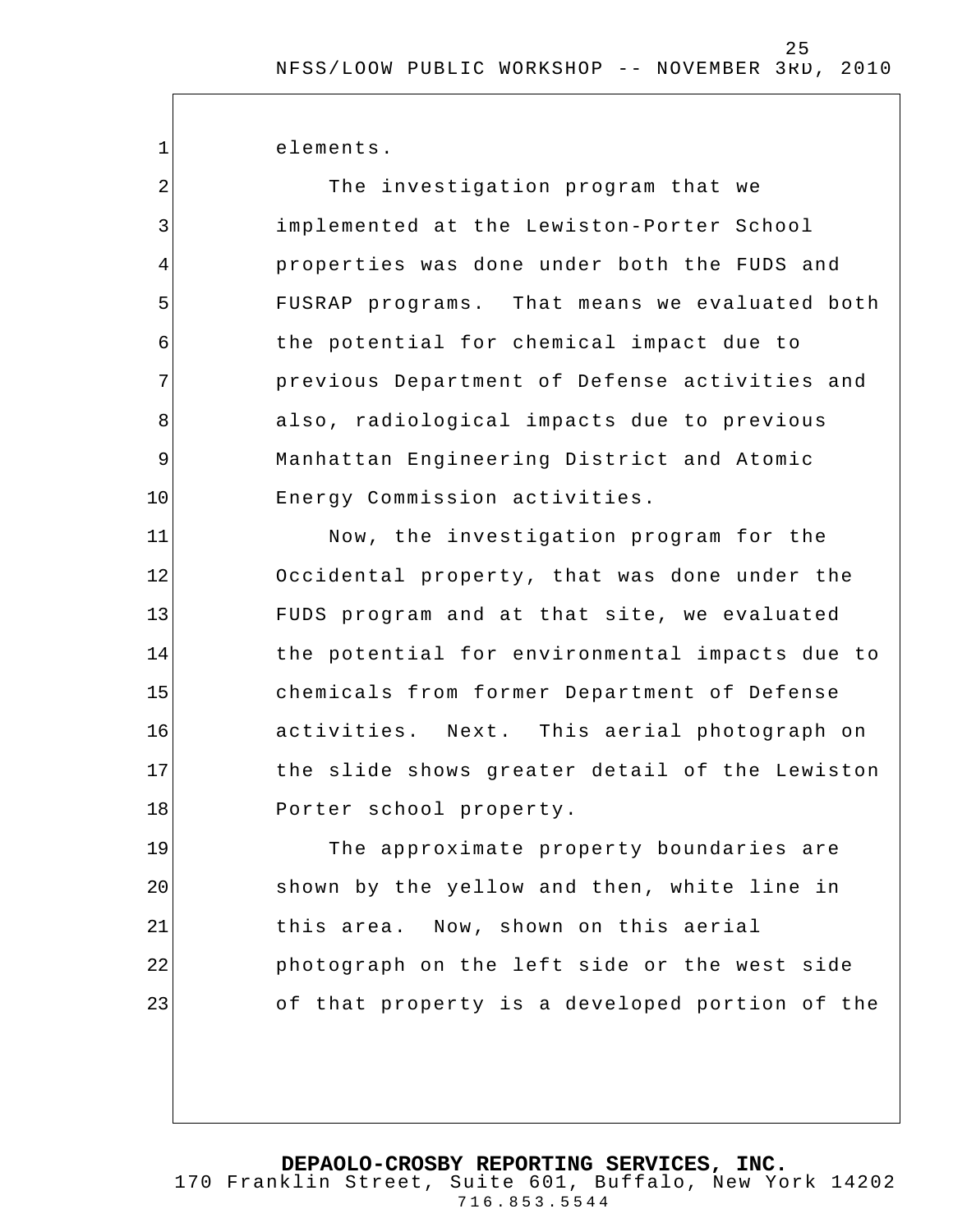1 2 3 4 5 6 7 8 9 10 11 12 13 14 15 16 17 18 19 20 21 school campus. You can somewhat distinguish that by the lighter color and also, the light grey color are the school buildings. Also shown on this figure is the Southwest Drainage Ditch where it crosses the Lewiston-Porter property. The Southwest Drainage Ditch basically flows in this area north and ultimately discharges into Four Mile Creek. This location right here is where water within that ditch enters that school property. This location is where water flowing in that ditch exits school property. Also shown on this photograph is the 30-inch outfall pipe that Mick had talked about just a little bit earlier. That outfall pipe originates at the former waste water treatment plant and terminates at the Niagara River. Shown here on this photograph, this line is the 30-inch outfall

line. Now, our investigations were centered on undeveloped portions of the Lewiston Porter school property and undeveloped -- and the

**DEPAOLO-CROSBY REPORTING SERVICES, INC.**

22

23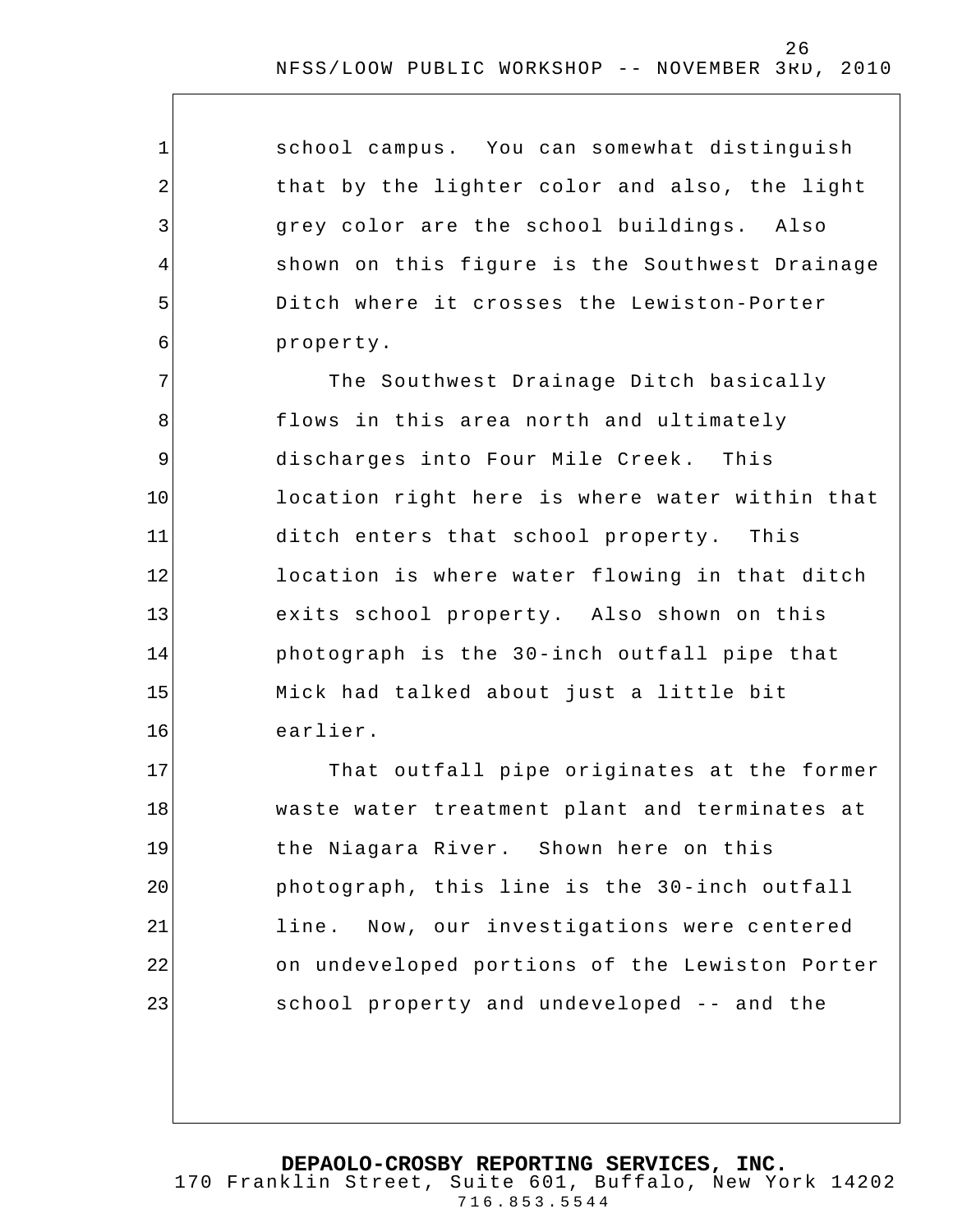1 2 3 4 5 6 7 8 9 10 11 12 13 general area where our investigations are, are shown or outlined here with this yellow line. That is to say, we didn't do investigations on the actual campus of the developed property. There are three general areas in this undeveloped area that were investigated. Soil disturbances that were identified by evaluation of aerial photographs, previous aerial photographs, we evaluated and did investigations on the Southwest Drainage Ditch and we also evaluated and investigated a soil mound located immediately west of the school campus.

14 15 16 17 18 19 20 21 22 The green symbols here shown on this figure are areas where the soil anomalies were investigated. There were nine anomalies that were part of the investigation program. One of those anomalies in the southeast corner we termed a pit. There was an anomaly on the north side with a trench. The remaining anomalies were classified as mounds.

There were six locations within the Southwest Drainage Ditch that were evaluated.

#### **DEPAOLO-CROSBY REPORTING SERVICES, INC.**

23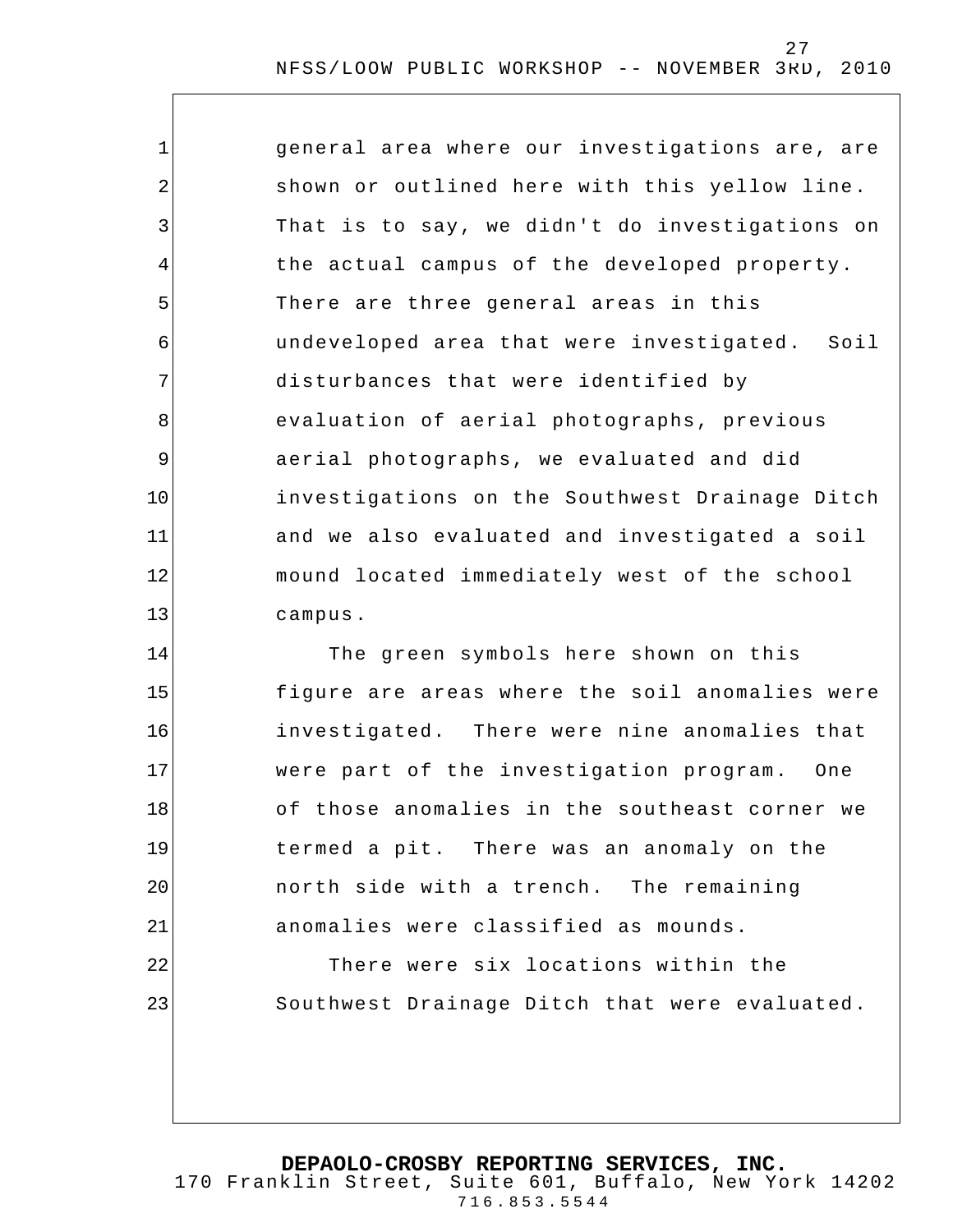| $\mathbf 1$    | The northern most location or the most        |
|----------------|-----------------------------------------------|
| $\overline{2}$ | downstream location was at the position where |
| 3              | the property boundary crosses the Southwest   |
| $\overline{4}$ | Drainage Ditch. The southernmost or most      |
| 5              | upstream location was the position where the  |
| 6              | Southwest Drainage Ditch enters the property. |
| 7              | The four remaining locations were somewhat    |
| 8              | equally-spaced between those two locations    |
| 9              | with one variation.                           |
| 10             | This location here (indicating) was moved     |
| 11             | closer at the position where the 30-inch      |
| 12             | outfall crosses the Southwest Drainage Ditch. |
| 13             | And the last area that we evaluated was this  |
| 14             | mound east of the school campus. Now, on this |
| 15             | aerial photograph, that mound is shown as the |
| 16             | orange-colored circle.                        |

17 18 19 20 21 22 23 Previous environmental investigations conducted by the Corps in 2001 determined that there was elevated radioactivity in this mound and our investigations were conducted to further evaluate that condition. The investigation program was presented to the Lewiston-Porter School Board on June 15th and

**DEPAOLO-CROSBY REPORTING SERVICES, INC.**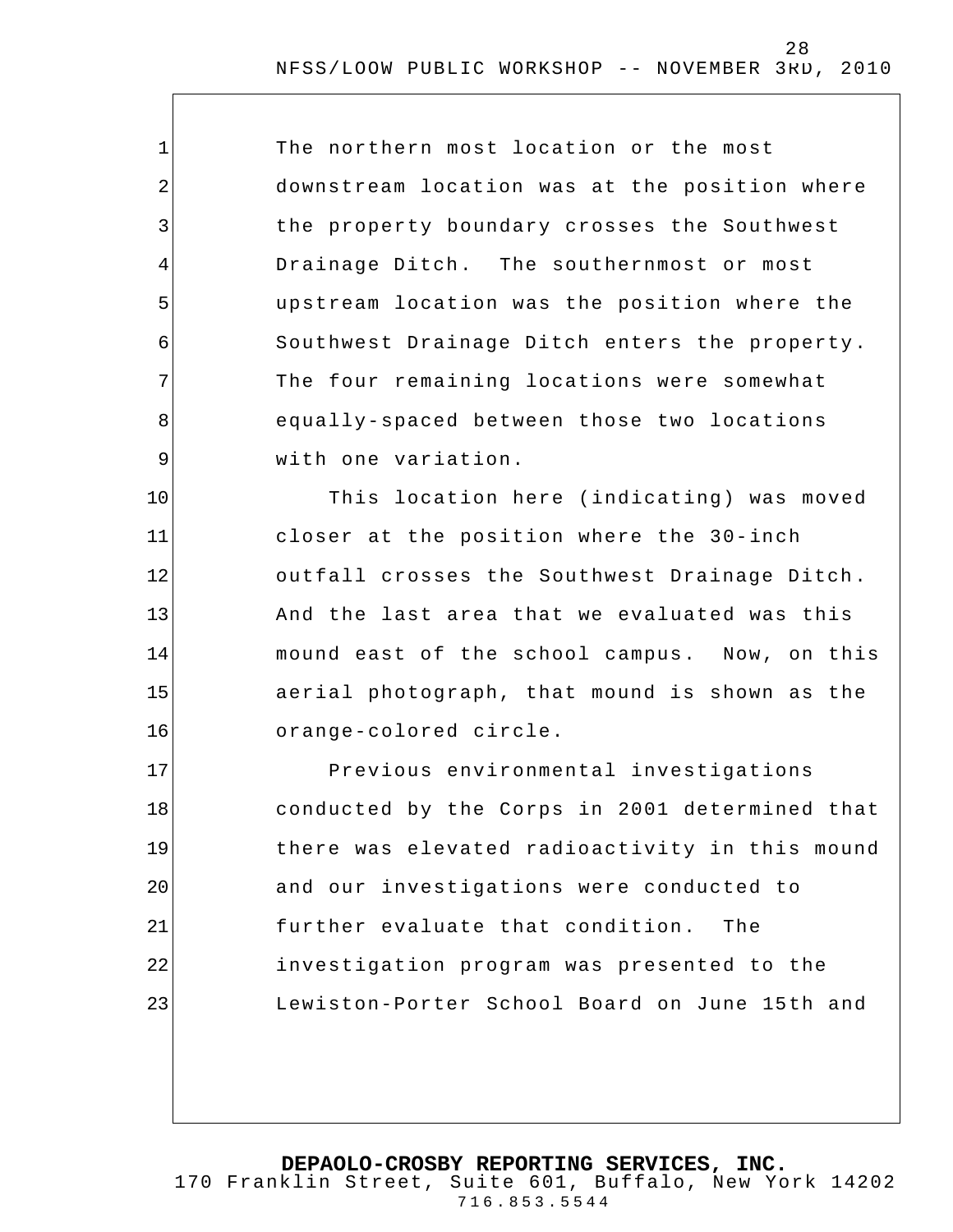it was presented also to the public on June 23rd. The actual field investigations were conducted during the period August 23rd to August 27th.

1

2

3

4

5 6 7 8 9 10 11 12 13 14 15 16 What I'm going to do in the following slide is provide a bit more detail on exactly the scope of our investigations, how we actually conducted the work, the kind of samples and field measurements we had taken in each one of the three areas, those being the soil disturbances, the Southwest Ditch and the mound and then after that, I'm going to talk about the preliminary results, our field observations, our field measurements and basically, what we saw and what we learned from all three of those areas.

17 18 19 20 21 22 23 Afterwards, I'll talk about the investigation program at the Occidental property. This slide summarizes the investigations that were performed on the soil disturbances. There were nine disturbances in total that were selected for investigation. As I mentioned previously, one of those in the

**DEPAOLO-CROSBY REPORTING SERVICES, INC.**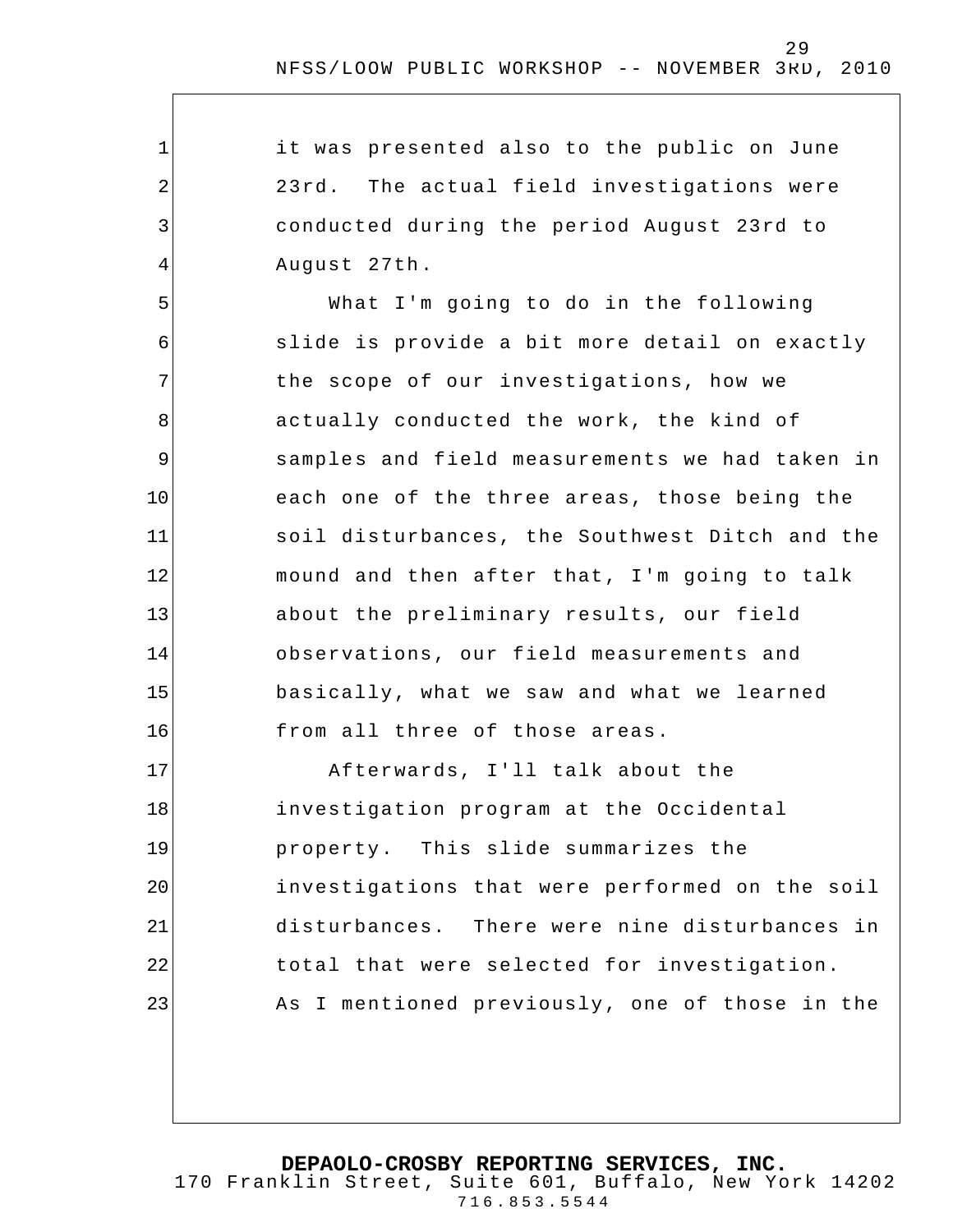| 1  | southeast corner was a pit or what we called a |
|----|------------------------------------------------|
| 2  | pit. One was a trench and the remaining were   |
| 3  | mounds. At each one of those locations, field  |
| 4  | measurements were taken, field screening       |
| 5  | measurements were taken. Three types, three    |
| 6  | categories of field tests were done. We        |
| 7  | screened for volatile organic compounds using  |
| 8  | a field instrument. We had a field test to     |
| 9  | measure for explosive residues and we also had |
| 10 | a field instrument to measure radioactivity on |
| 11 | the soil. Soil samples were also taken,        |
| 12 | undisturbed soil core samples were taken using |
| 13 | a mechanical drilling rig.                     |
| 14 | In general, the soil core samples were         |
| 15 | taken down to a level where we encountered     |
| 16 | undisturbed soil or to a depth of four feet,   |
| 17 | whichever was greater. Those soil core         |
| 18 | samples were retrieved. Geologists on site     |
| 19 | did inspect them for indications of the        |
| 20 | potential contamination such as staining,      |
| 21 | odors, discoloration.                          |
| 22 | We also did the field screening on all         |
| 23 | soil cores that were extracted from the        |
|    |                                                |
|    |                                                |

**DEPAOLO-CROSBY REPORTING SERVICES, INC.**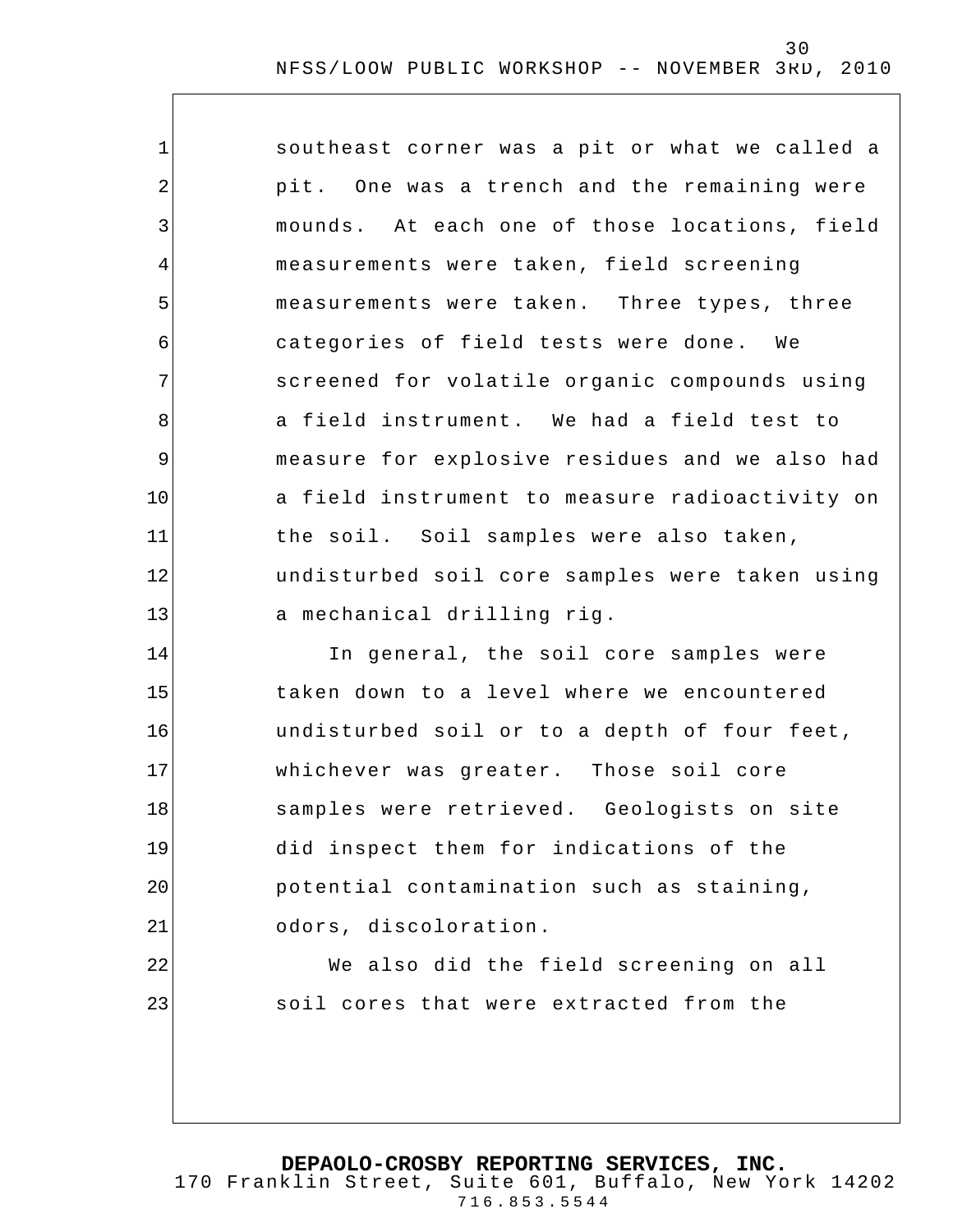| 1              | ground, that is, the volatile organic          |
|----------------|------------------------------------------------|
| $\overline{2}$ | compounds were screened throughout each soil   |
| $\mathfrak{Z}$ | core, radiological screening was done and a    |
| 4              | field test kit for explosive residues also was |
| 5              | used. From each location, two soil samples     |
| 6              | were also selected for laboratory analysis.    |
| 7              | One soil sample was from the surficial         |
| 8              | material and by surface, I mean the top six    |
| $\mathsf 9$    | inches of soil.                                |
| 10             | The next soil sample was selected between      |
| 11             | that interval from six inches to the           |
| 12             | termination depth of the hole based on our     |
| 13             | field observations. Now, in many -- in some    |
| 14             | areas, one soil borings was drilled. In other  |
| 15             | areas where some of the mounds or features     |
| 16             | were a bit larger, we drilled up to four soil  |
| 17             | borings and the investigation program was      |
| 18             | designed to accommodate larger disturbances or |
| 19             | anomalies with more investigation holes.       |
| 20             | So, in total, there were nine disturbances     |
| 21             | evaluated and actually, there were 11          |
| 22             | investigations done. That pit in the           |
| 23             | southeast corner, we actually evaluated three  |
|                |                                                |

**DEPAOLO-CROSBY REPORTING SERVICES, INC.**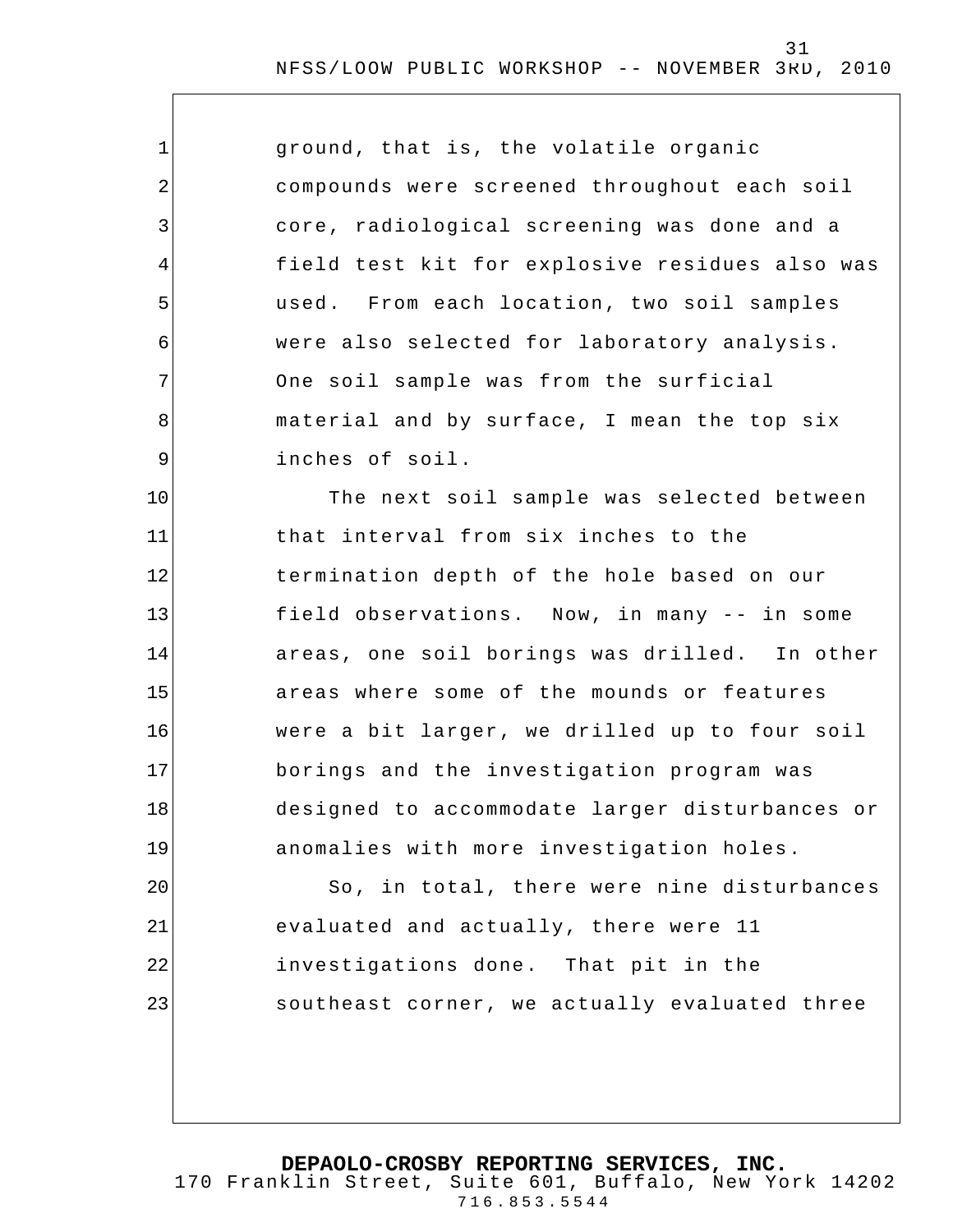| $\mathbf 1$ | different areas of that feature. This is a     |
|-------------|------------------------------------------------|
| 2           | photograph that shows the mechanical drilling  |
| 3           | rig equipment that was used to take the soil   |
| 4           | core samples. Now, this vehicle is mounted on  |
| 5           | a tractor. It uses a pneumatic hammer to       |
| 6           | advance a four-foot long soil core sampler.    |
| 7           | The tool was designed to take a continuous,    |
| 8           | undisturbed soil core sample. It's four foot   |
| $\mathsf 9$ | long so we'd get a four-foot core.<br>In       |
| 10          | locations where we had a sample greater than   |
| 11          | four feet, we would run the tool back down in  |
| 12          | the hole and continue to collect samples until |
| 13          | we were done. Again, as those soil cores were  |
| 14          | retrieved, we evaluated them not only for      |
| 15          | impact and screen them, but the geologist in   |
| 16          | the field also looked at the soil core to      |
| 17          | determine were we, in fact, in native,         |
| 18          | undisturbed soils.                             |
| 19          | This photograph shows one of the anomalies     |
| 20          | or mounds being investigated. Now, this        |
| 21          | particular mound here is, if you'll refer      |
| 22          | back -- if you remember back a few slides ago  |
| 23          | when I showed the aerial photograph of the     |
|             |                                                |
|             |                                                |

**DEPAOLO-CROSBY REPORTING SERVICES, INC.**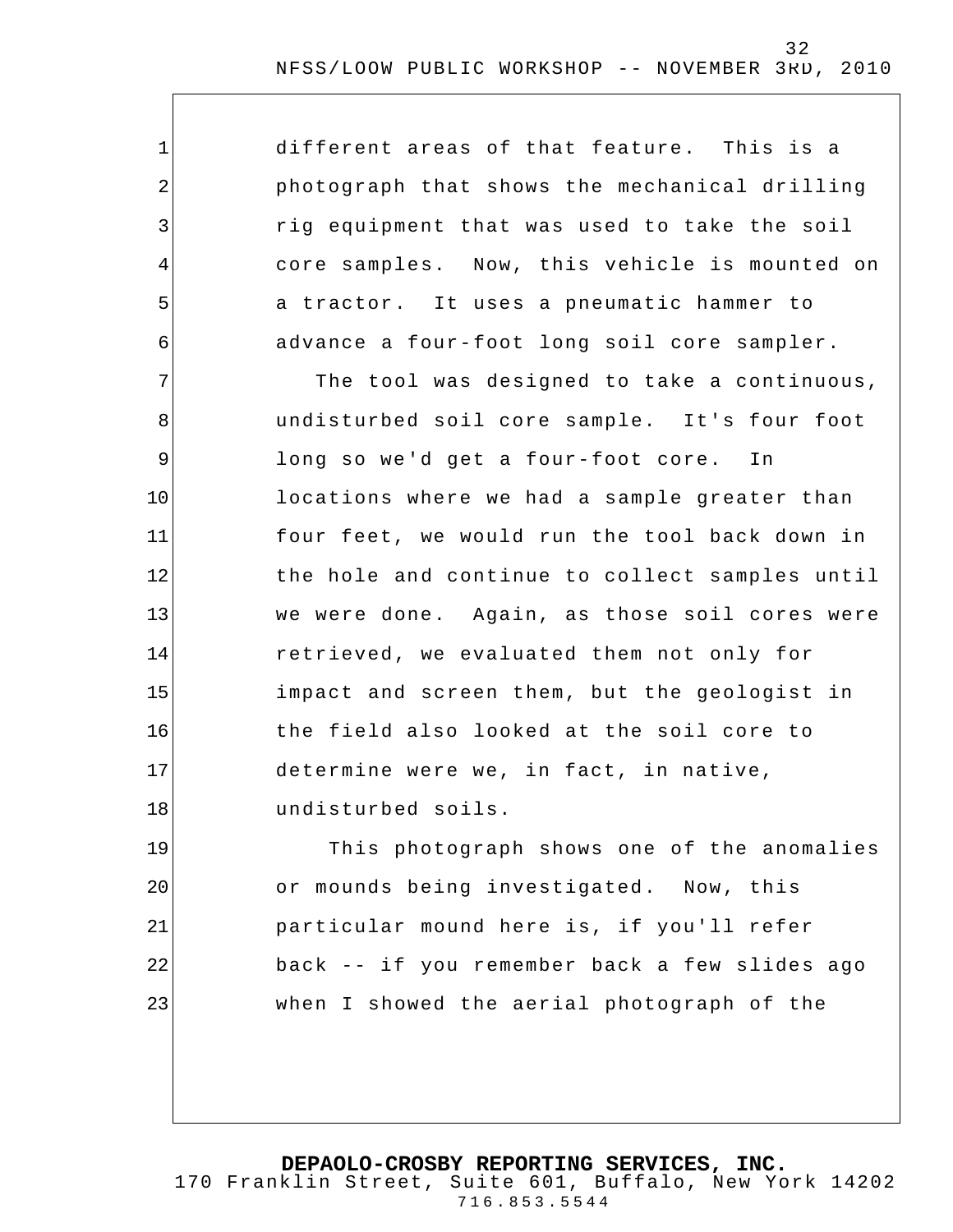| Lewiston-Porter property and in particular,   |
|-----------------------------------------------|
| the position where the 30-inch outfall line   |
| crosses the Southwest Drainage Ditch, this    |
| mound is just immediately north- northeast of |
| that intersection of the 30-inch line and the |
| Southwest Drainage Ditch. It was a relatively |
| large mound and as such, we drilled four      |
| borings on this, on this feature.             |

1

2

3

4

5

6

7

8

9 10 11 12 13 14 15 16 17 18 The soil core samples were taken down to where we hit native soil. Now, I'm going to talk briefly about how we conducted the field investigation within the Southwest Drainage Ditch. There were six locations that were sampled, the first location being the northern most point or the most downstream point where water flowing within the Southwest Drainage Ditch exits the Lewiston-Porter School property.

19 20 21 22 23 The most upstream or southernmost point being the point at which water enters the property and then, the other four were spaced in between that. At each location, we took water samples, sediment samples and soil

**DEPAOLO-CROSBY REPORTING SERVICES, INC.** 170 Franklin Street, Suite 601, Buffalo, New York 14202 716.853.5544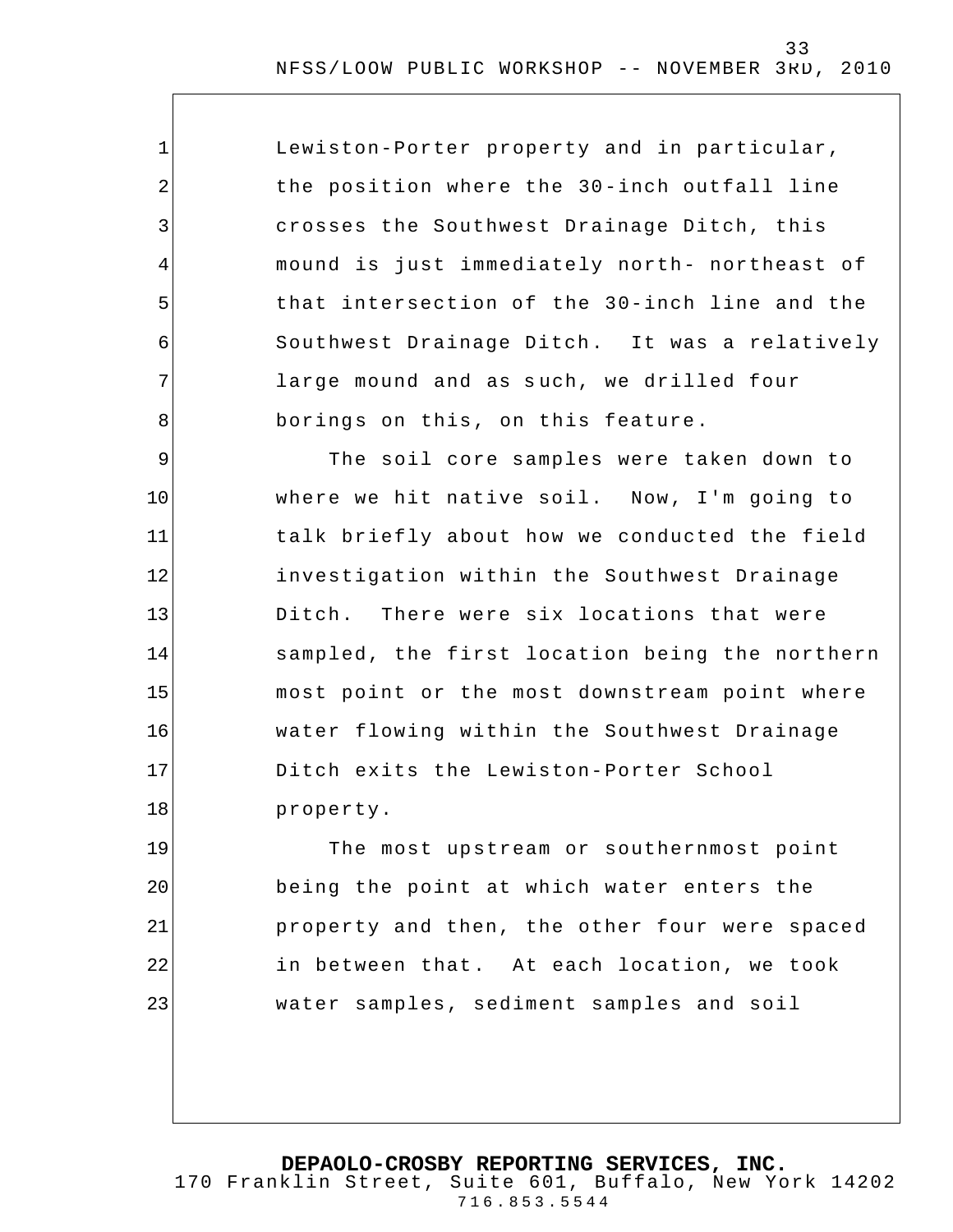samples. Now, the procedure in which we investigated and sampled these locations was we first did the most down gradient or the northern most location and then successively, we proceeded upstream and that was done to prevent the potential or possibility of crosscontamination by our activities within the ditch.

1

2

3

4

5

6

7

8

9 10 11 12 13 14 15 16 So, we started north and sequentially moved down to that last location where the water actually enters the property. At each location, we sampled water, sediment and soil in that sequence and again, that was done to prevent the possibility of cross-contaminating the overlying media. First, we took a water sample.

17 18 19 20 21 22 23 Then, we take our sediment sample which tends to disturb it a little bit and you get some fines and organic material in the water. After that was done, then we took soil core samples below the material that was deposited in the channel or the natural, organic, decaying material.

**DEPAOLO-CROSBY REPORTING SERVICES, INC.** 170 Franklin Street, Suite 601, Buffalo, New York 14202 716.853.5544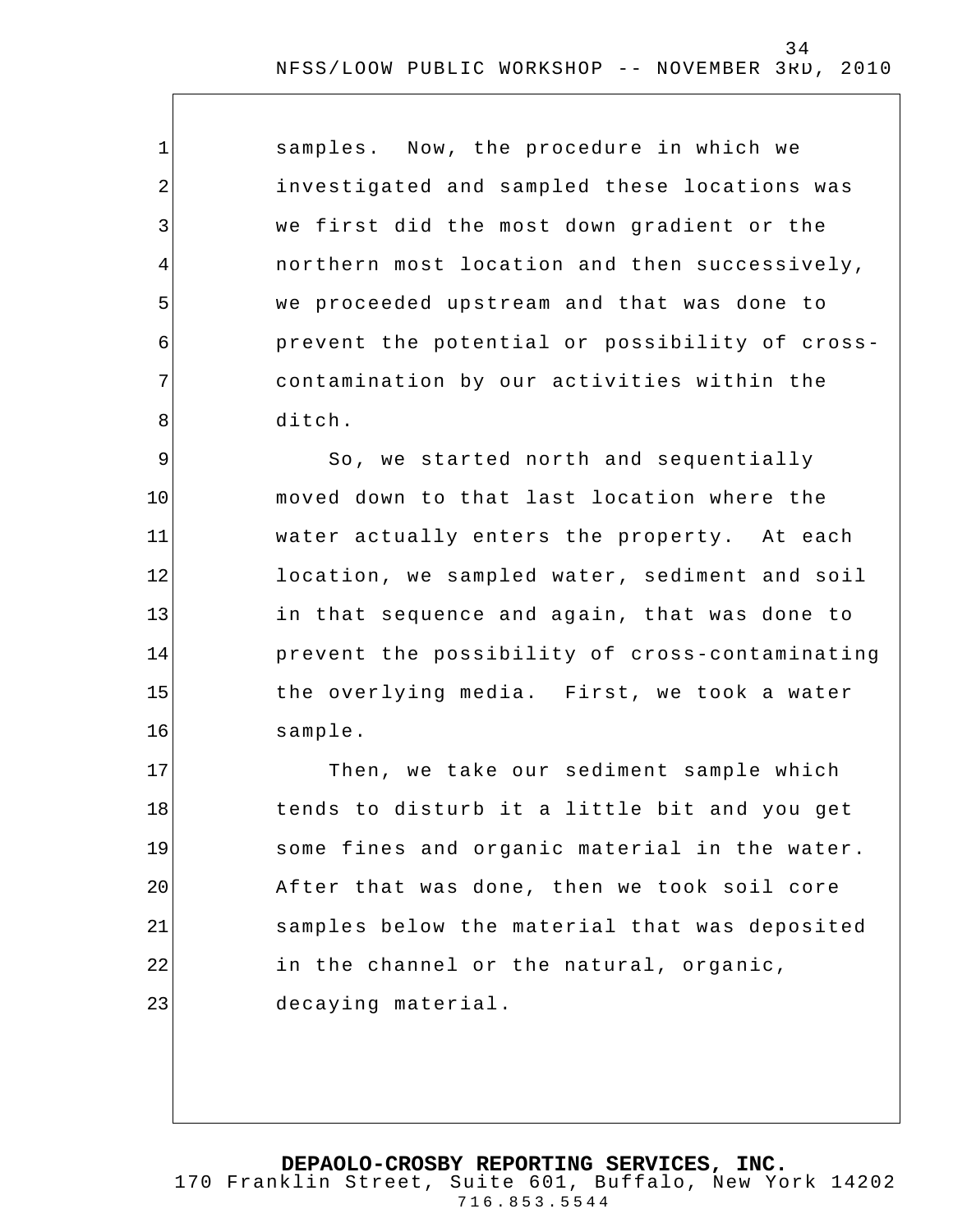1 2 3 4 5 6 7 8 9 10 11 12 13 14 15 16 17 18 19 20 21 22 23 Field screening was done in the same manner as the screening was performed for these anomalies or the soil disturbances that we investigated on the undeveloped property, that is, we screened for volatile organic compounds. We did a field test for explosive residues and we screened for radioactivity. Water samples taken from each location. There were field measurements done in the field, water quality tests and those were done for pH, temperature, conductivity, dissolved oxygen and oxidation reduction potential. We also submitted samples from each location for laboratory analysis for chemical and radionuclides parameters. Now, on the soil disturbances, the samples that were submitted for laboratory analysis, those were done for chemical parameters. In the same manner, the sediment and soil core samples that were taken were also sent for laboratory analysis and in this case , for radionuclides parameters which is the FUSRAP program and chemical parameters which is the FUDS program.

**DEPAOLO-CROSBY REPORTING SERVICES, INC.**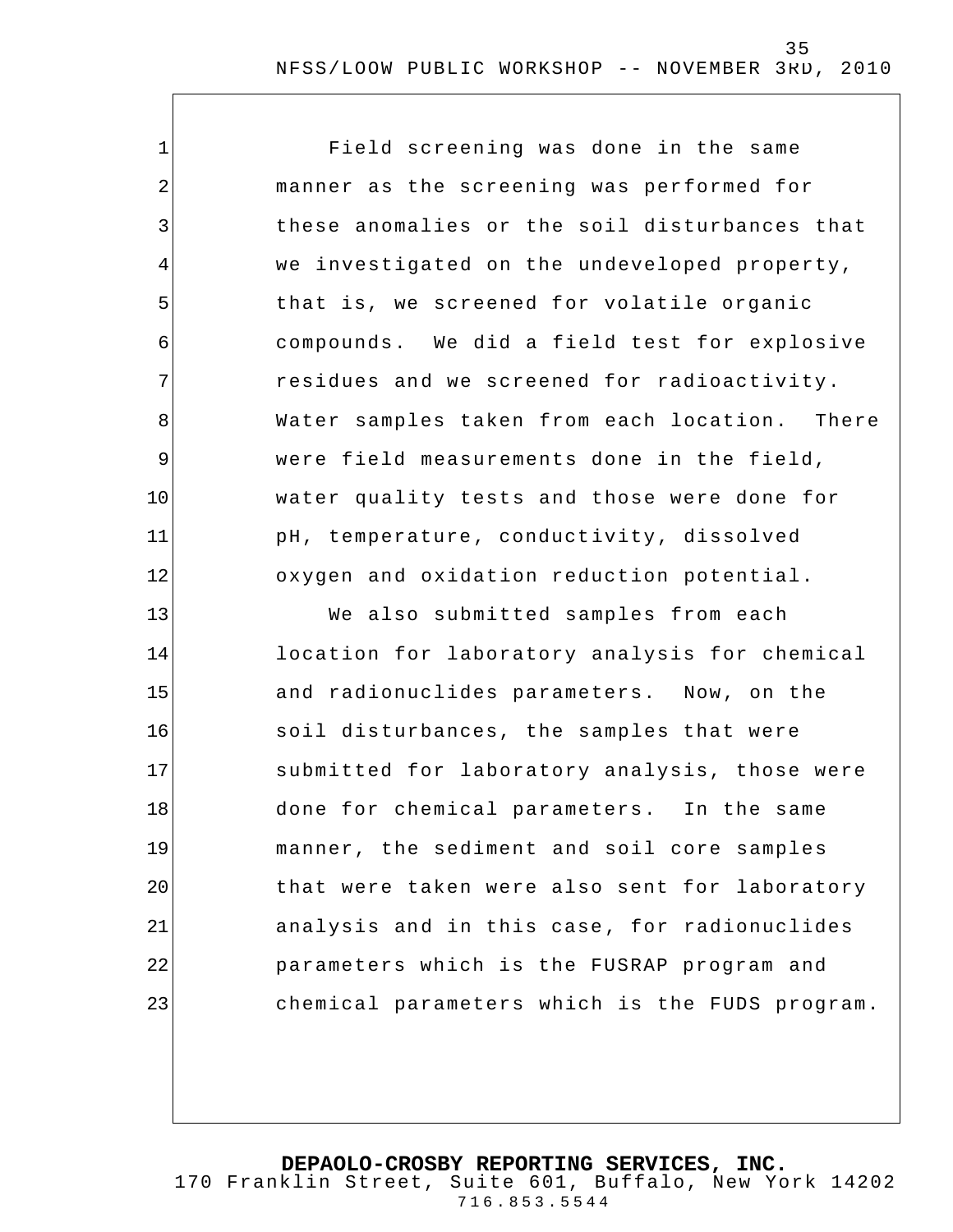| $\mathbf 1$    | This photograph shows the Southwest            |
|----------------|------------------------------------------------|
| $\overline{2}$ | Drainage Ditch. Now, the view is north, so     |
| $\mathbf{3}$   | the water -- actually, it's a pretty low       |
| 4              | energy water course, so there's not a lot of   |
| 5              | active flow that you actually see in that, but |
| 6              | this view is north and the location that this  |
| 7              | was taken from is where the Southwest Drainage |
| 8              | Ditch enters the school property and actually, |
| $\mathsf 9$    | at that location, there's a small bridge and   |
| 10             | we're standing right on the bridge taking a    |
| 11             | picture of that. So, it's looking north.       |
| 12             | It's that most up gradient location and if     |
| 13             | you'll look at that, the water in that channel |
| 14             | is flowing into the picture and ultimately, it |
| 15             | discharges into Four Mile Creek.               |
| 16             | This is one of the environmental               |
| 17             | scientists taking -- he's taking a soil core   |

sample within the Southwest Drainage Ditch. Now, the soil disturbances, our soil core samples were taken with a mechanical drilling rig. The characteristics of this channel, the depth and width were such that we couldn't get mechanical equipment in there, so we had to

18

19

20

21

22

23

**DEPAOLO-CROSBY REPORTING SERVICES, INC.** 170 Franklin Street, Suite 601, Buffalo, New York 14202

716.853.5544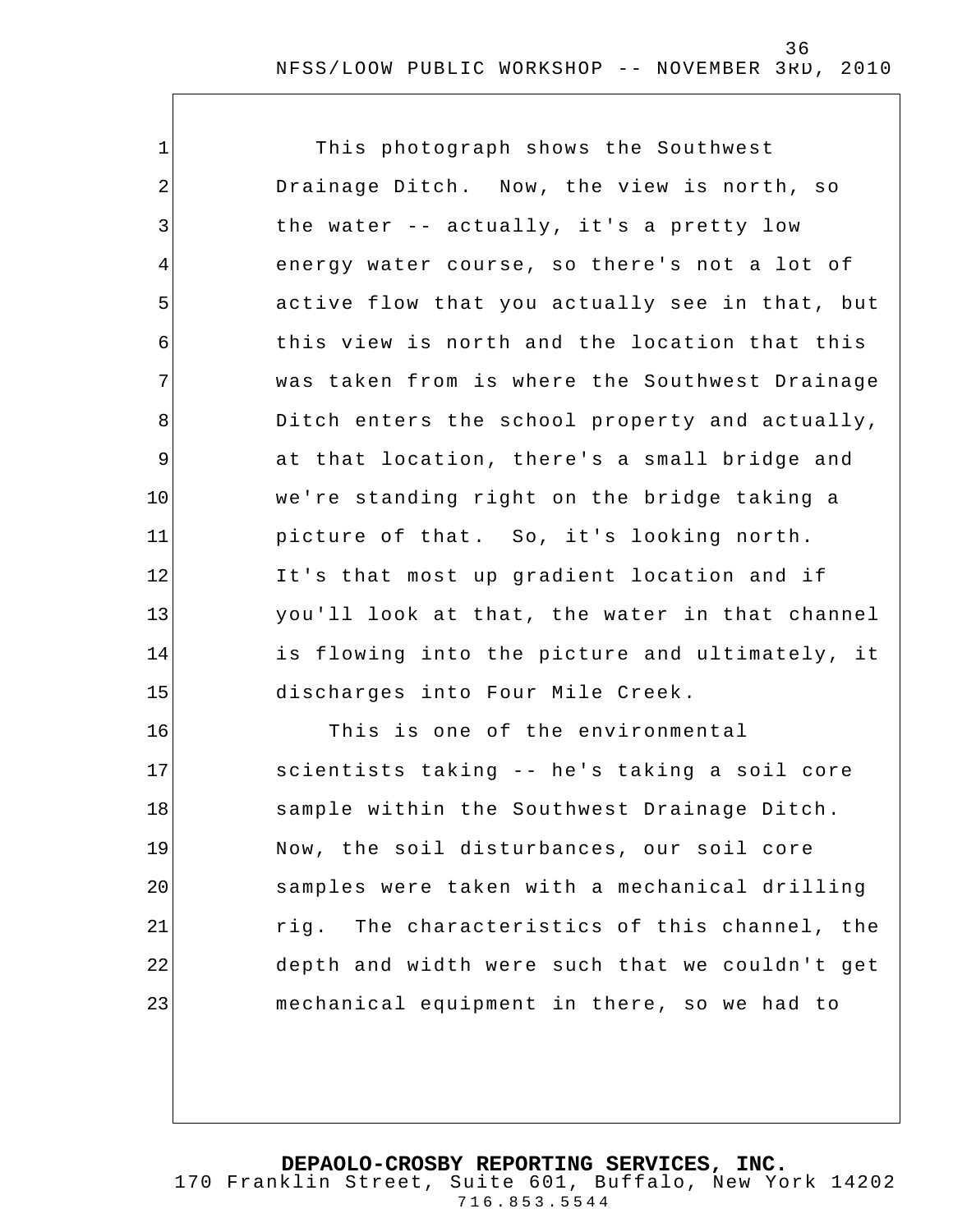37

use manual tools.

1

2 3 4 5 6 7 8 9 10 11 12 13 14 15 16 This was the third sampling process done at each location, so his soil core -- he's using a -- we had a manual hand core sampler and also, a hand auger and his sampling now is being done after our water and sediment samples had already been collected. And lastly, that mound that I indicated we investigated which was just on the east side of the Lewiston- Porter School property, back in 2001, there was a more -- there was a large remedial investigation conducted by the Corps of Engineers on the former Lake Ontario Ordnance Works site. As part of that investigation, there was radiological monitoring done and in large

17 18 19 20 21 22 23 part, some of that is also done for worker health and safety, but the Lewiston- Porter School campus was used as a location where background radioactivity measurements can be taken and there was a gamma walkover survey at that time done on the campus to develop background levels and those background levels

**DEPAOLO-CROSBY REPORTING SERVICES, INC.**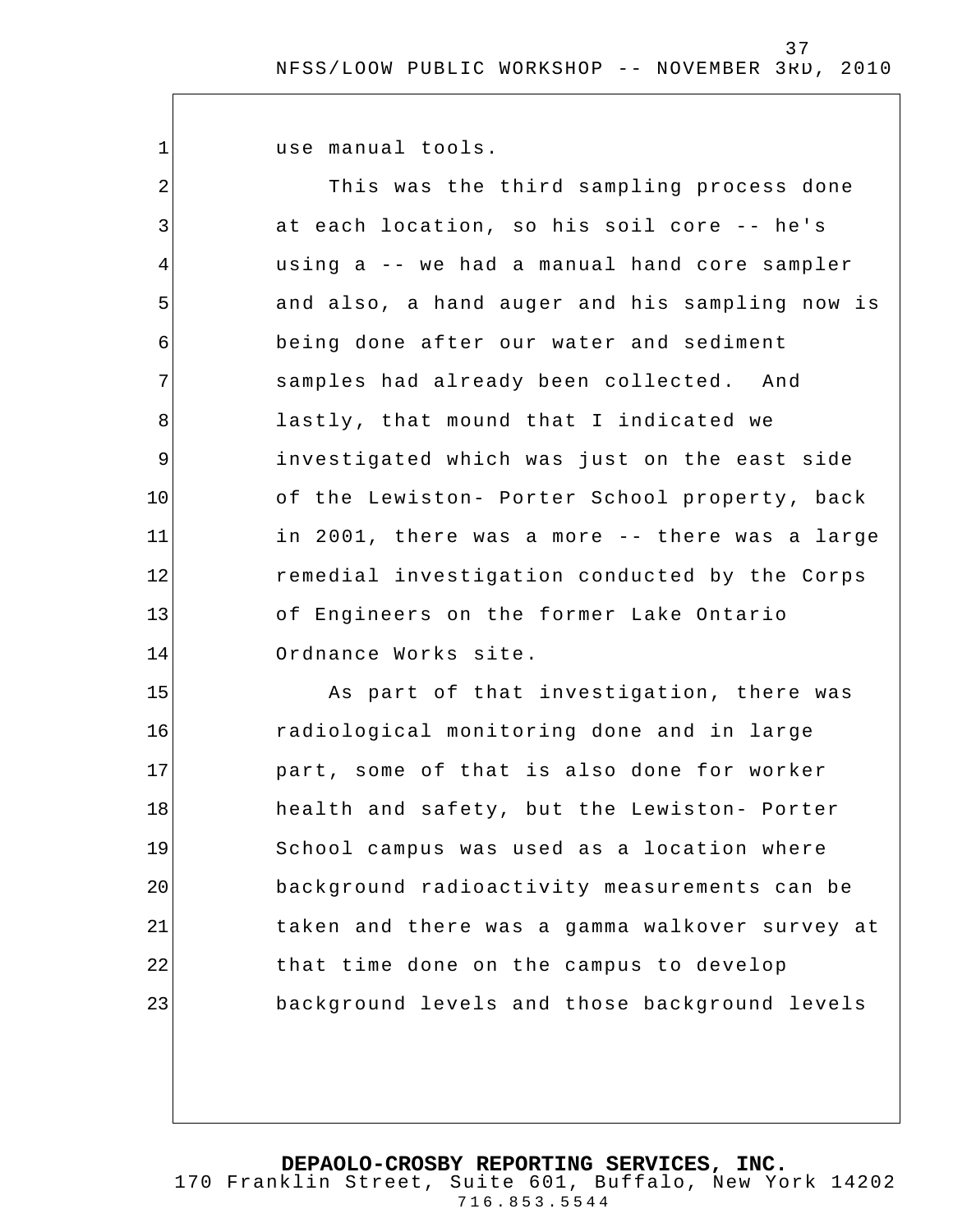| $\mathbf 1$    | then were subsequently used to evaluate        |
|----------------|------------------------------------------------|
| $\overline{2}$ | measurements that were taken on site as part   |
| 3              | of that remedial investigation.                |
| $\overline{4}$ | Well, during that time, there was a mound      |
| 5              | that was identified largely consisting of soil |
| 6              | and rock material and it was on the east side  |
| 7              | of the campus just off the developed portion   |
| 8              | of the campus where elevated measurements were |
| $\mathsf 9$    | encountered during again, like I say, the      |
| 10             | background survey and those measurements were  |
| 11             | up to 38,500 counts per minute.                |
| 12             | There was additional work done at that         |
| 13             | time to evaluate the nature of that, you know, |
| 14             | those elevated readings and in fact, what was  |
| 15             | found out at that time is that the             |
| 16             | radioactivity from that material was           |
| 17             | attributed to rocks within that mound. Now,    |
| 18             | our investigation of this mound, were done to  |
| 19             | number one, confirm the previous results and   |
| 20             | previous conclusions that were developed in    |
| 21             | 2001 and we also -- the program also went      |
| 22             | beyond that in that we were going to take soil |
| 23             | borings through the mound, evaluate the        |
|                |                                                |

**DEPAOLO-CROSBY REPORTING SERVICES, INC.**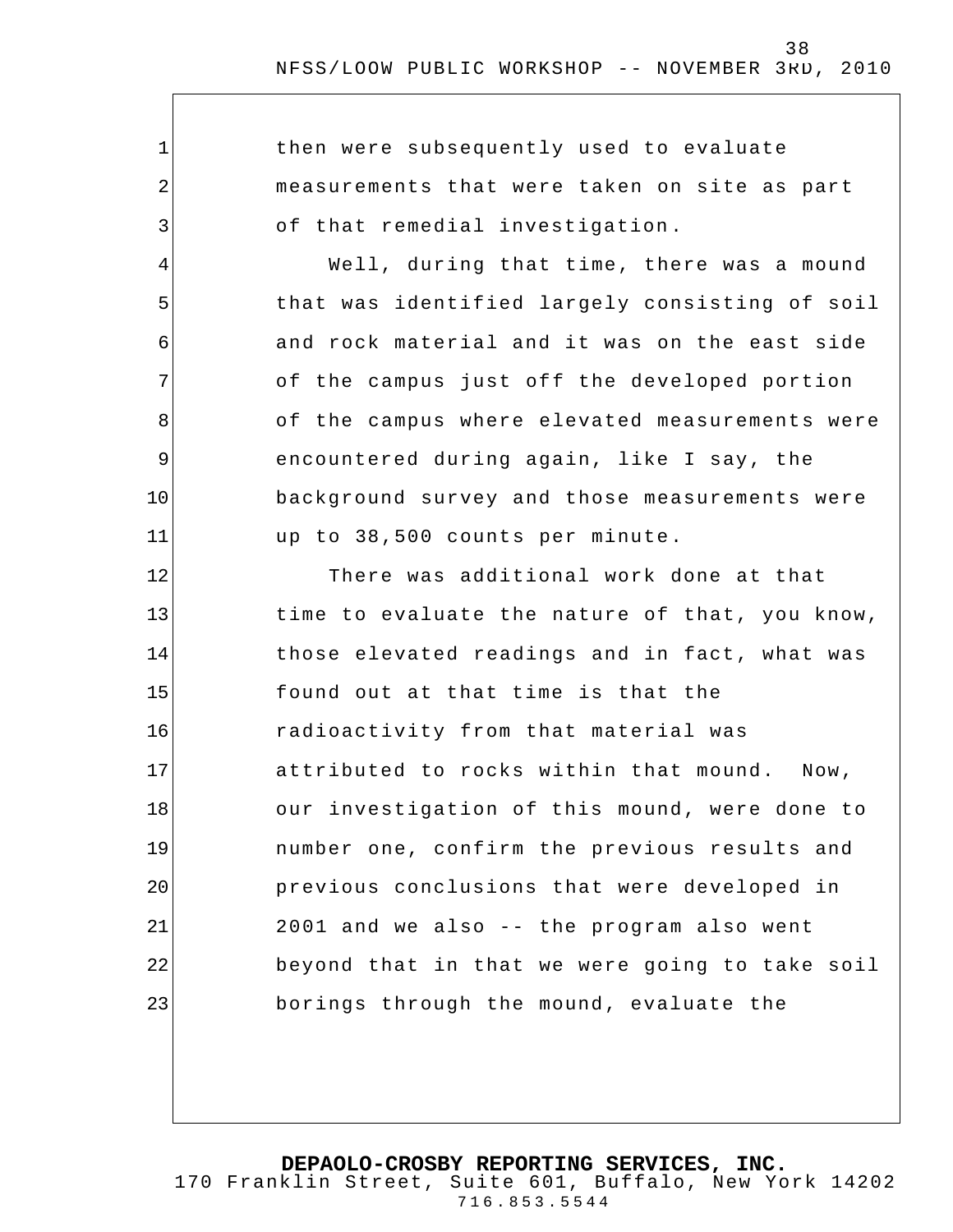| $\mathbf 1$    | radiological levels and gamma levels           |
|----------------|------------------------------------------------|
| 2              | vertically through the mound, so there were    |
| 3              | two soil borings locations that were selected  |
| $\overline{4}$ | for that material and while doing that, soil   |
| 5              | and rock samples were going to be collected    |
| 6              | for off-site laboratory analysis. That was a   |
| 7              | radiological analysis.                         |
| 8              | So, we were not only confirming previous       |
| $\mathsf 9$    | work, but doing a more rigorous profiling      |
| 10             | vertically of the mound and then,              |
| 11             | supplementing that with chemical analyses.     |
| 12             | And in addition to that, we did screening as   |
| 13             | we did on the soil disturbances and also as we |
| 14             | did on the Southwest Drainage Ditch. These     |
| 15             | photographs, I've got some photographs that    |
| 16             | actually show -- this is the area where the    |
| 17             | mound is located.                              |
| 18             | Now, you probably can't see much in there      |
| 19             | because it's very heavily overgrown. There     |
| 20             | are trees in that area and largely, there's a  |
| 21             | lot of dense underbrush. It's hard to get at.  |
| 22             | Frankly, it's very difficult to walk back in   |
| 23             | there, which makes public access somewhat      |
|                |                                                |

**DEPAOLO-CROSBY REPORTING SERVICES, INC.**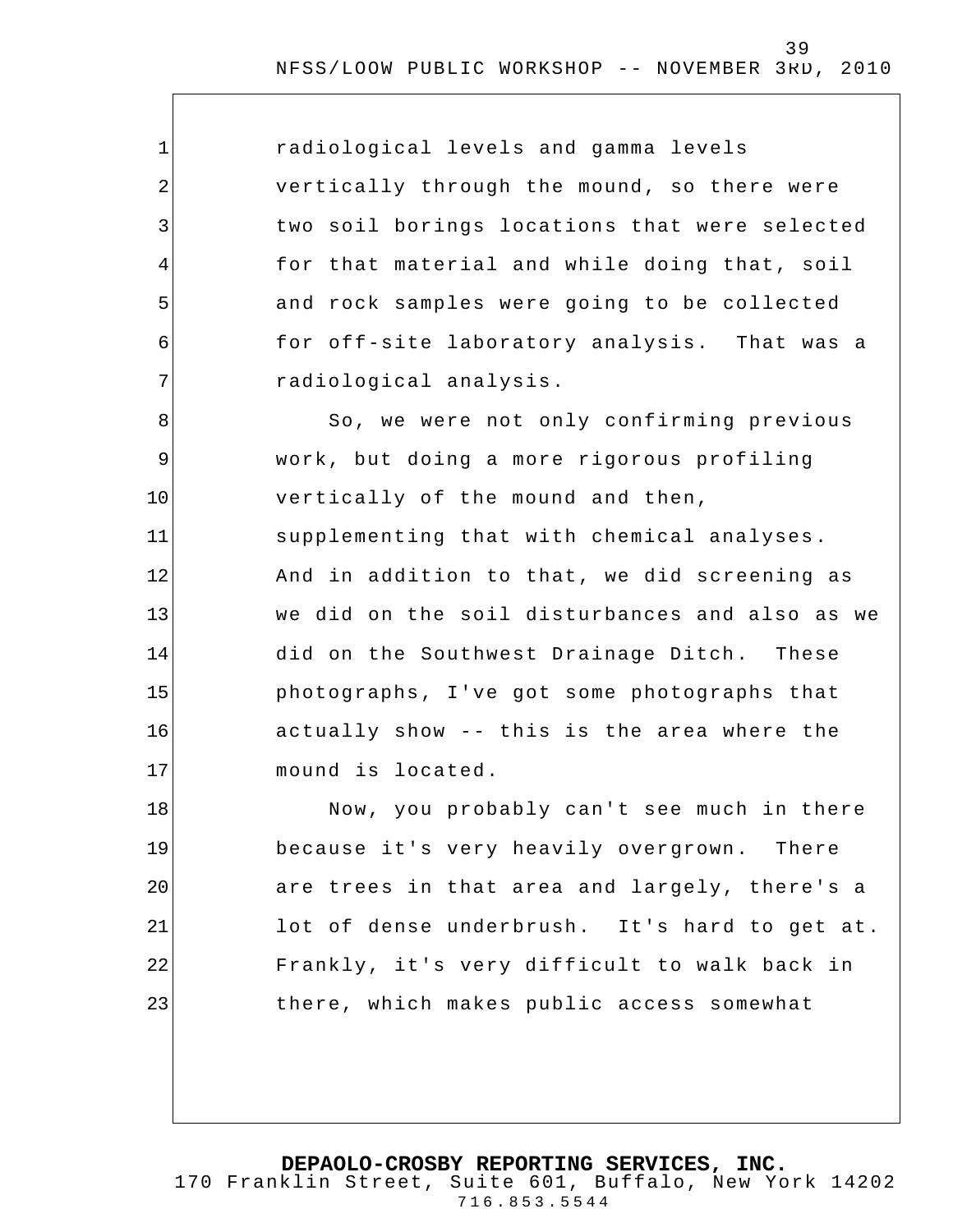limited, but in this area right in here (indicating) shown in that figure is where the mound was.

1

2

3

4

5

6

7

8

9

10

11

22

23

We did have to clear a little bit of that to do the gamma walkover survey that we did on that mound. Now, what I'd like to do is discuss briefly the preliminary results we have from these three areas on the Lewiston-Porter School property and I'd like to do that in the same sequence as I talked about the investigation programs.

12 13 14 15 16 17 18 19 20 21 So, first being the soil disturbances the field screening measurements that were taken for volatile organic compounds , for explosive residues and for radioactivity, the volatile organic compounds and the radioactivity we - at every one of the locations that were investigated, we did not get measurements above background. For the explosives screening in the field, we had no positive results.

> Furthermore, the soil core samples that were collected in every location where mounded

**DEPAOLO-CROSBY REPORTING SERVICES, INC.**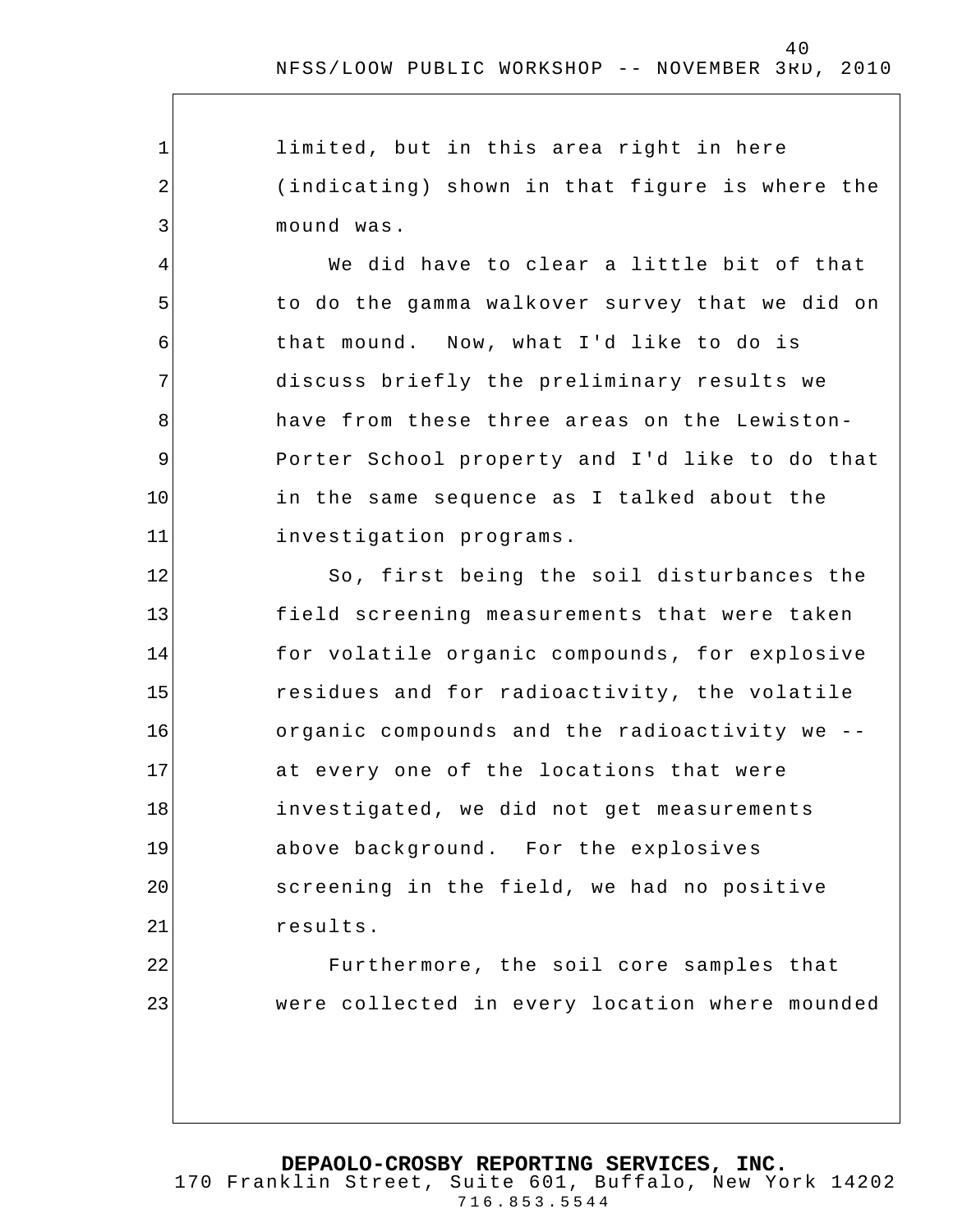| material was encountered, that material was    |
|------------------------------------------------|
| determined to be redistributed native material |
| and by that, I mean, excavated soil from --    |
| basically, soil from the site that was mounded |
| up. So, as we went through this, you could     |
| see that it was native soil, either topsoil,   |
| organic-rich topsoil or some of the underlying |
| the lucustrian clays.                          |
|                                                |

1

2

3

4

5

6

7

8

9 10 11 12 13 14 15 Below that, the native, undisturbed soils consisted of largely of a stiff, lake clays and there was no evidence of non-native fill identified at any one of those locations. The laboratory results, validated laboratory results are not available yet and they're expected by early 2011.

16 17 18 19 20 21 22 23 Now, in the Southwest Drainage Ditch, the field screening result we got were similar to -- as a matter of fact, the same as what we got on these soil disturbances, that is, the volatile organic compound screening, the radiological screening, we found nothing above background. The explosive residues field tests, we have no positive results or no

**DEPAOLO-CROSBY REPORTING SERVICES, INC.**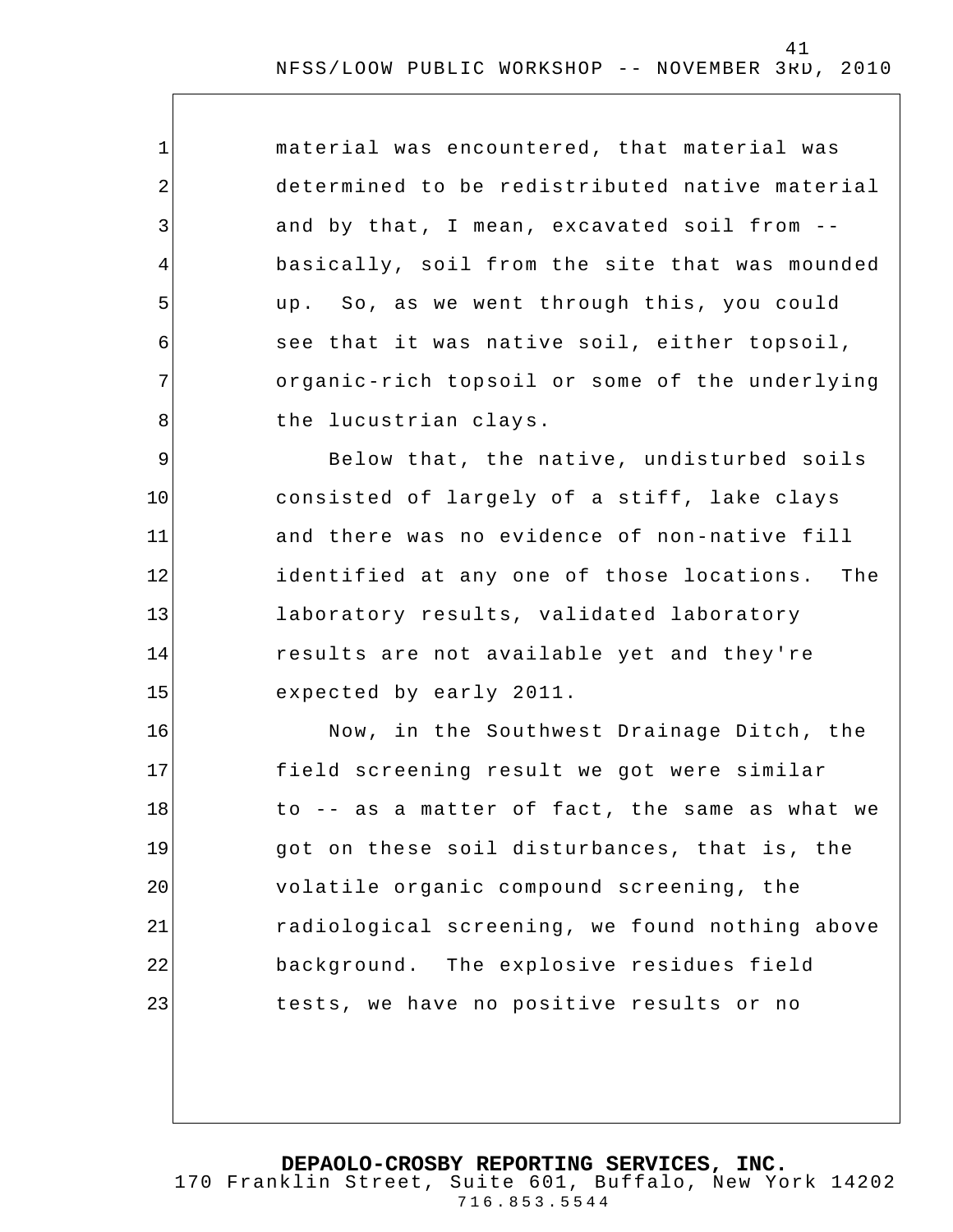detection.

1

| $\sqrt{2}$ | The water quality test that was did in the     |
|------------|------------------------------------------------|
| 3          | field, pH, conductivity, temperature,          |
| 4          | dissolved oxygen, oxidation reduction          |
| 5          | potential were all within expected ranges. We  |
| 6          | found no evidence of non- native materials,    |
| 7          | fills in these areas and in general, the       |
| 8          | sediment consisted of a natural decay organic, |
| 9          | kind of a muck, highly organic material.       |
| 10         | Below that, we had stiff clay which is pretty  |
| 11         | much ubiquitous in this area.                  |
| 12         | The laboratory results for the chemical        |
| 13         | analyses and the radiological analyses, those  |
| 14         | validated results will be available in early   |
| 15         | 2011. The mound on the east side of the        |
| 16         | campus. We took measurements of the            |
| 17         | dimensions and the approximate height of that  |
| 18         | feature and it's about 20 feet by 30 feet.     |
| 19         | It's irregular-shaped, but it's about 20 by    |
| 20         | 30 and the height varies and typically,        |
| 21         | between two to four feet above natural ground  |
| 22         | level. The materials within the mound          |
| 23         | consisted largely of native soil and they were |
|            |                                                |

**DEPAOLO-CROSBY REPORTING SERVICES, INC.**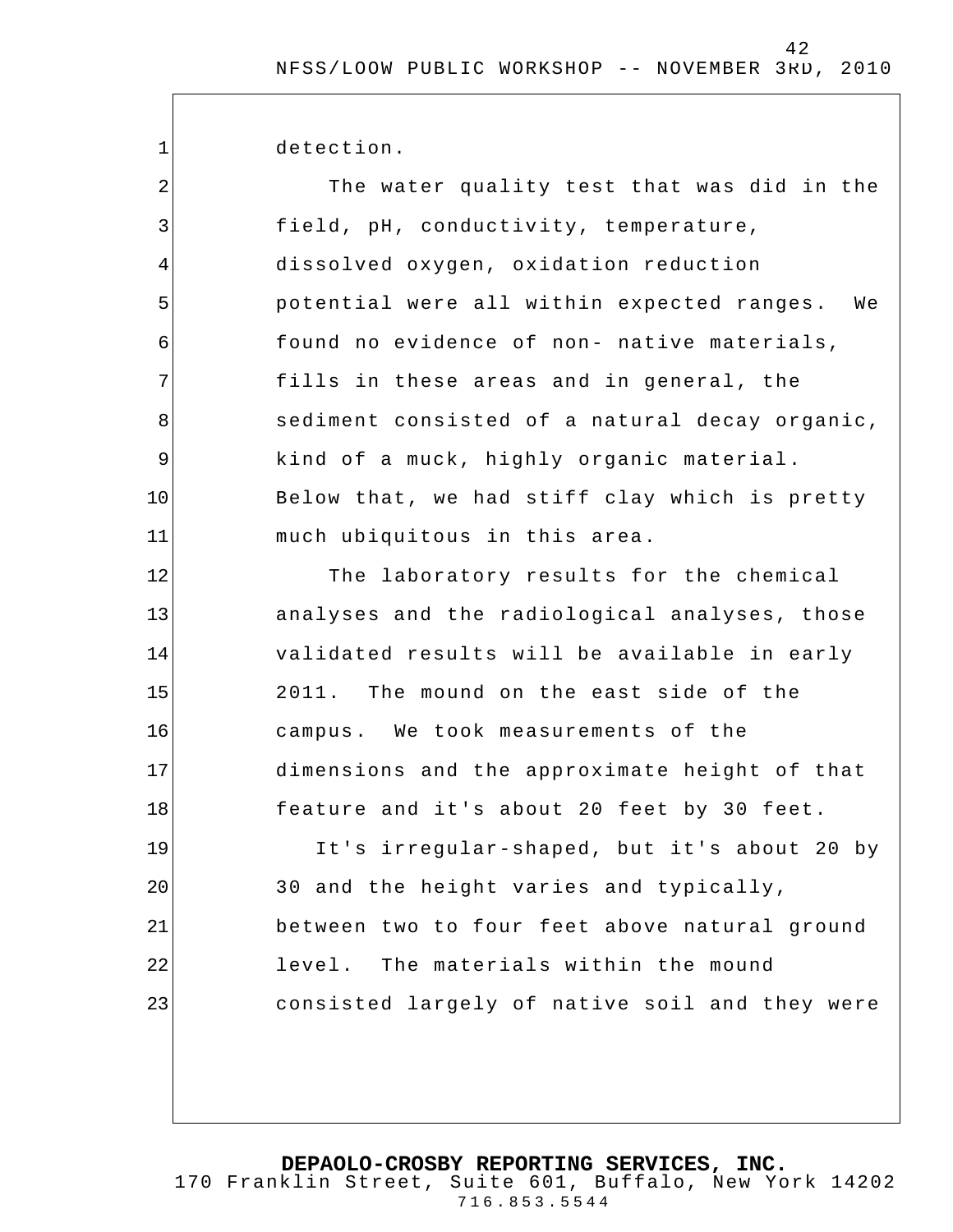fine-textured generally and then there were variable amounts of the gravel and cobble-size rocks in that material.

1

2

3

4 5 6 7 8 9 10 11 12 13 14 15 16 17 We took background gamma survey measurements beyond -- quite a ways beyond where that mound was located. Those survey measurements indicated that natural ambient levels were about 8,750 counts per minute. We also did a gamma walkover survey on the surface of that mound and generally, the readings that we would get on the mound were two to three times greater than background, however, there were two locations, two specific locations on the mound where we were about five times over background and in fact , those two locations are where we advanced the soil borings into the mound.

18 19 20 21 22 23 So, we advanced the soil borings at the highest locations where we had the highest gamma walkover survey readings. We did vertical profiling with the gamma survey instruments and we also took samples for lab analysis at those locations. The vertical

**DEPAOLO-CROSBY REPORTING SERVICES, INC.**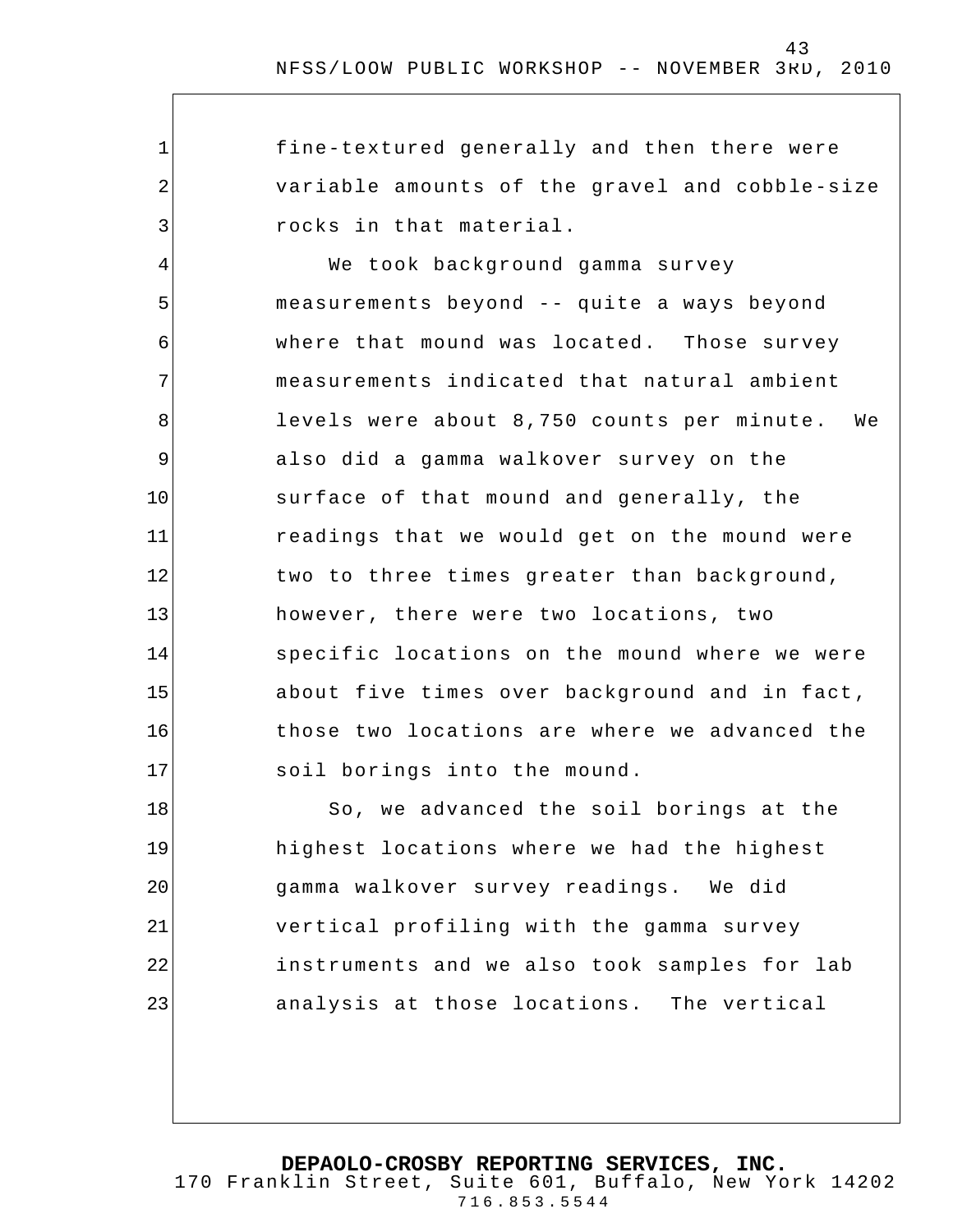profiling, as we augered the holes down through the mound, we continued those until we hit native soil.

1

2

3

4

5

6

7

8

9

10

11

12

13

At the two locations that was done, we hit native soil at two and a half feet at one location, at four feet at the other location. The gamma survey scanning through those vertically through those holes, we had found that the highest readings generally are at about a foot below the surface. They were elevated, they were above background consistent somewhat with what we found by doing the survey of the surface of the mound.

14 15 16 17 18 19 20 21 22 23 Furthermore, we took -- there were a lot of rock, some cobble size, some larger, actually. We took those out individually, took individual measurements of those and what we did find is that, in fact, we did confirm results from the 2001 investigation that, in fact, most of that elevated radioactivity is from the rocks and in fact, I have a series of photographs here that right after I talk about this, I'll go through and I'll show you that

**DEPAOLO-CROSBY REPORTING SERVICES, INC.**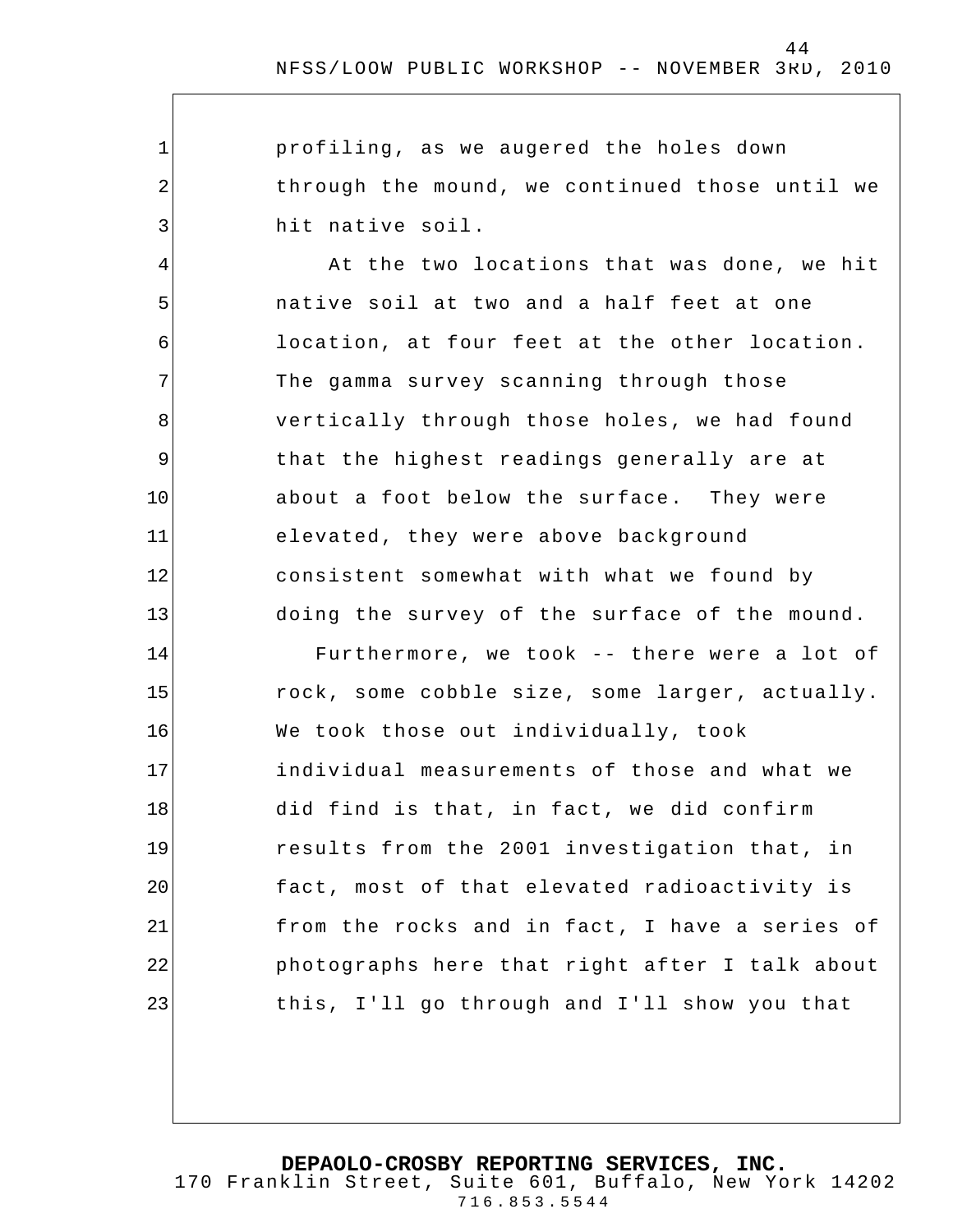where you can actually see that work being done and see the results on the field instruments and more so than just the individual rocks, we also took several rocks, put them in a plastic bag, moved them quite a ways away from the mound and took a measurement and again, we confirmed that those were higher.

1

2

3

4

5

6

7

8

9 10 11 12 13 14 15 16 17 18 We did the same thing with soil. We bagged it, moved it away and those results were comparable to background and the other thing that we determined from the walkover survey that was done on the mound is that the elevated readings that we got dissipated quickly with distance from the mound. In other words , when we were a few feet off the mound, we quickly approached background levels.

19 20 21 22 23 So, it was -- this elevated activity is confined to the mound and more specifically, our field survey and our field investigation did confirm previous results, that it was within the rock material in that mound. We

**DEPAOLO-CROSBY REPORTING SERVICES, INC.**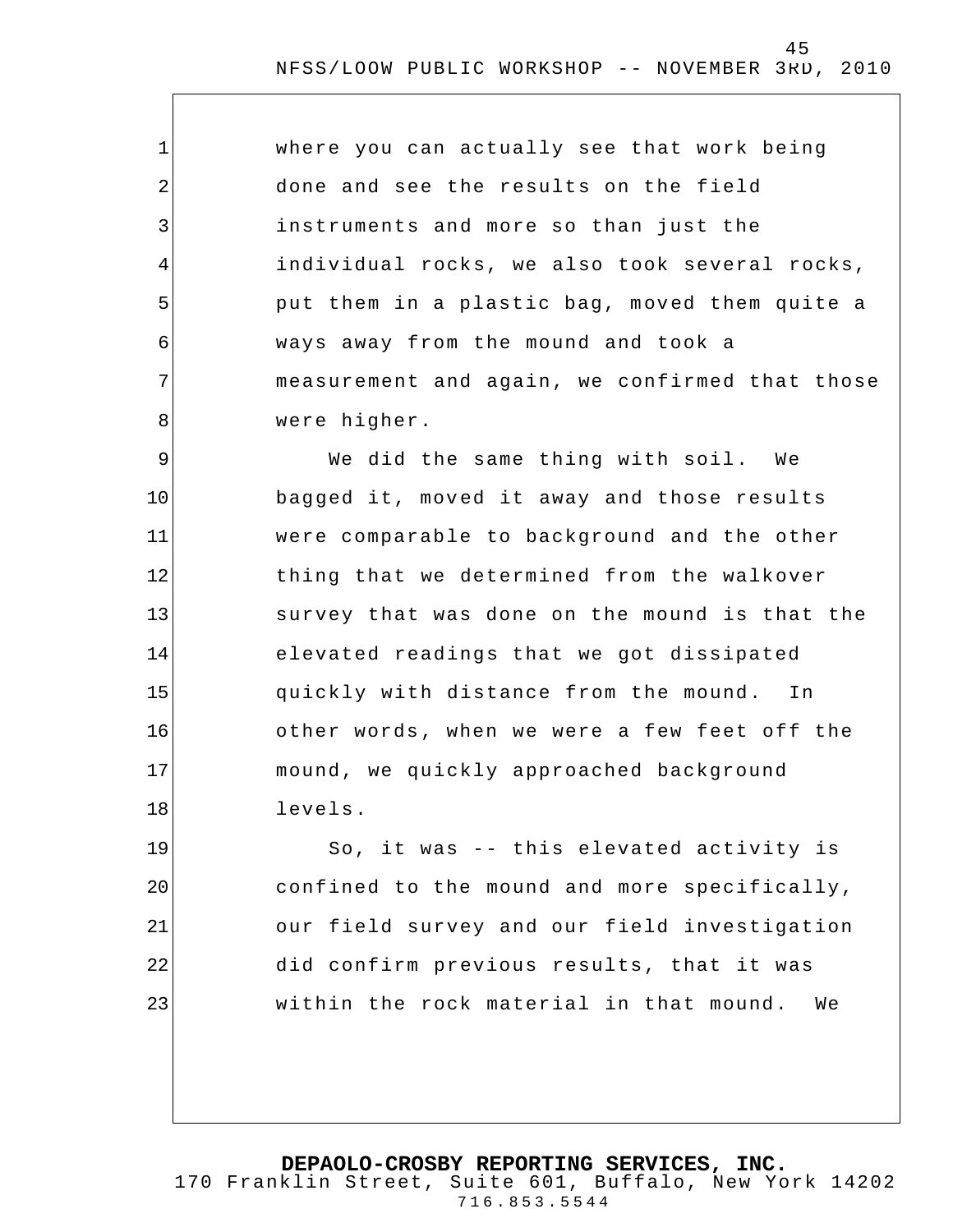46

did collect samples.

1

2 3 4 5 6 7 8 9 10 11 12 13 14 15 16 17 18 19 20 21 22 23 We did -- some of the rocks were sent for laboratory analysis for radiological parameters and from each soil boring that was drilled, soil samples were sent off site for laboratory analysis for radiological parameters. Similar to the soil disturbances and the Southwest Drainage Ditch samples, the validated, analytical results from that work are expected by early 2011. Okay. These next series of slides actually kind of go through in sequence some of the work or some of the results that I just talked about. This photograph here shows the gamma survey instrument and this is the actual electronic portion of the instrument and here's the digital and analog read-out. This is the gamma survey probe. Now, at this location, we're at a considerable distance from the mound and we're in an area that's not affected by any radioactivity from those rocks and if you can see that or perhaps if you can see it on the

**DEPAOLO-CROSBY REPORTING SERVICES, INC.**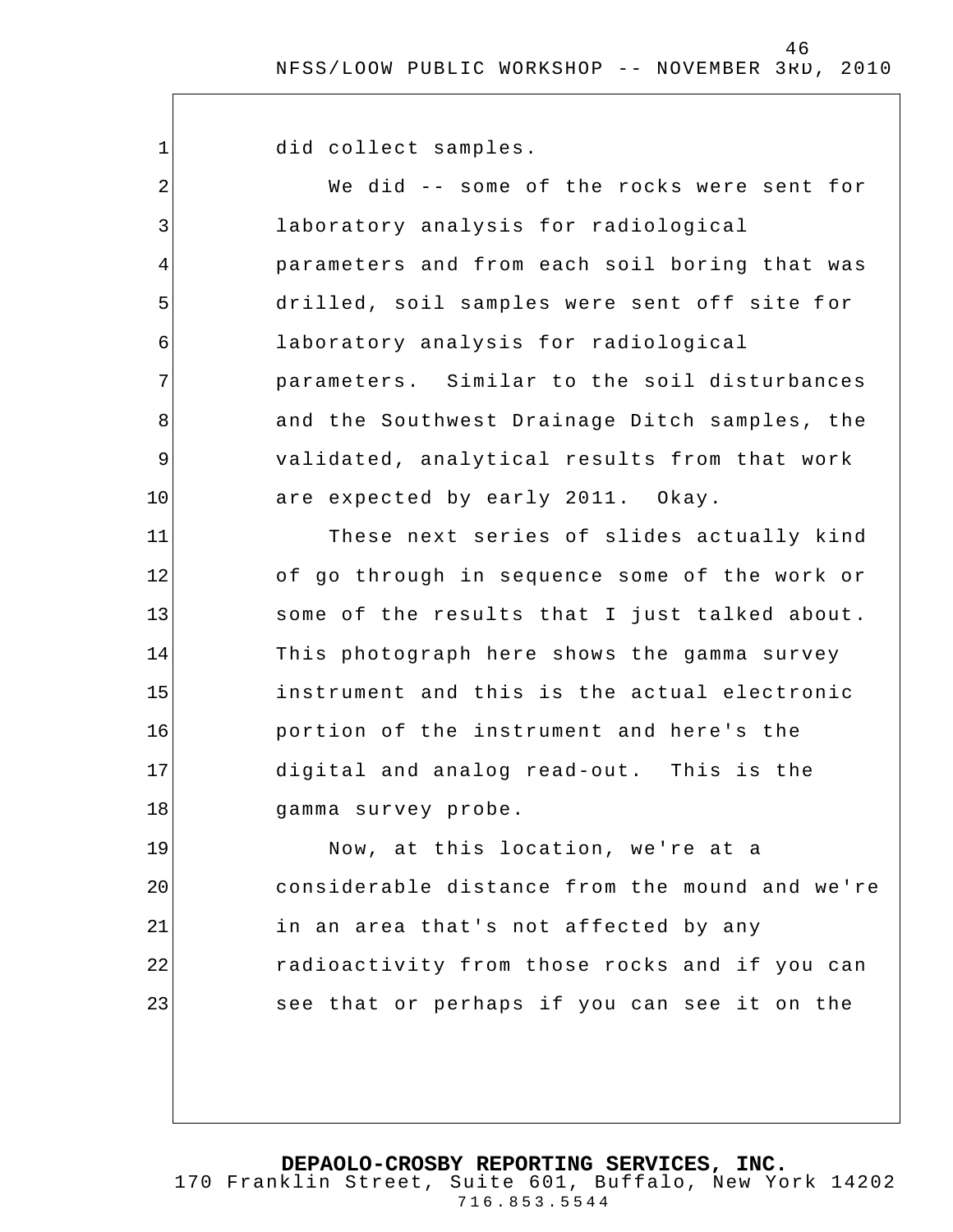handouts that you may have, the reading that we got there is about 8,750 counts per minute which is about background in this area. Okay.

1

2

3

4

5

6

7

8

9

10

11

12

13

22

23

This photograph shows the gamma survey instrument on the surface of the mound. Now, one of the things we did is did the gamma walkover survey just on the surface initially. Here's the instrument, here's the probe right here. The reading on that instrument at this location on the surface of the mound is about 32,500 counts per minute, so compare that with the previous photo that I showed youbackground was about 8,750.

14 15 16 17 18 19 20 21 We did -- we took soil samples and we did borings at two locations. Those were done manually with a hand auger. This photograph here shows the hand auger being extracted from one of the holes and here is some of the soil material that was collected. This is a photograph of one of the holes as it was being advanced.

> This is an open hole where that hand auger is inserted into and soil material is

**DEPAOLO-CROSBY REPORTING SERVICES, INC.**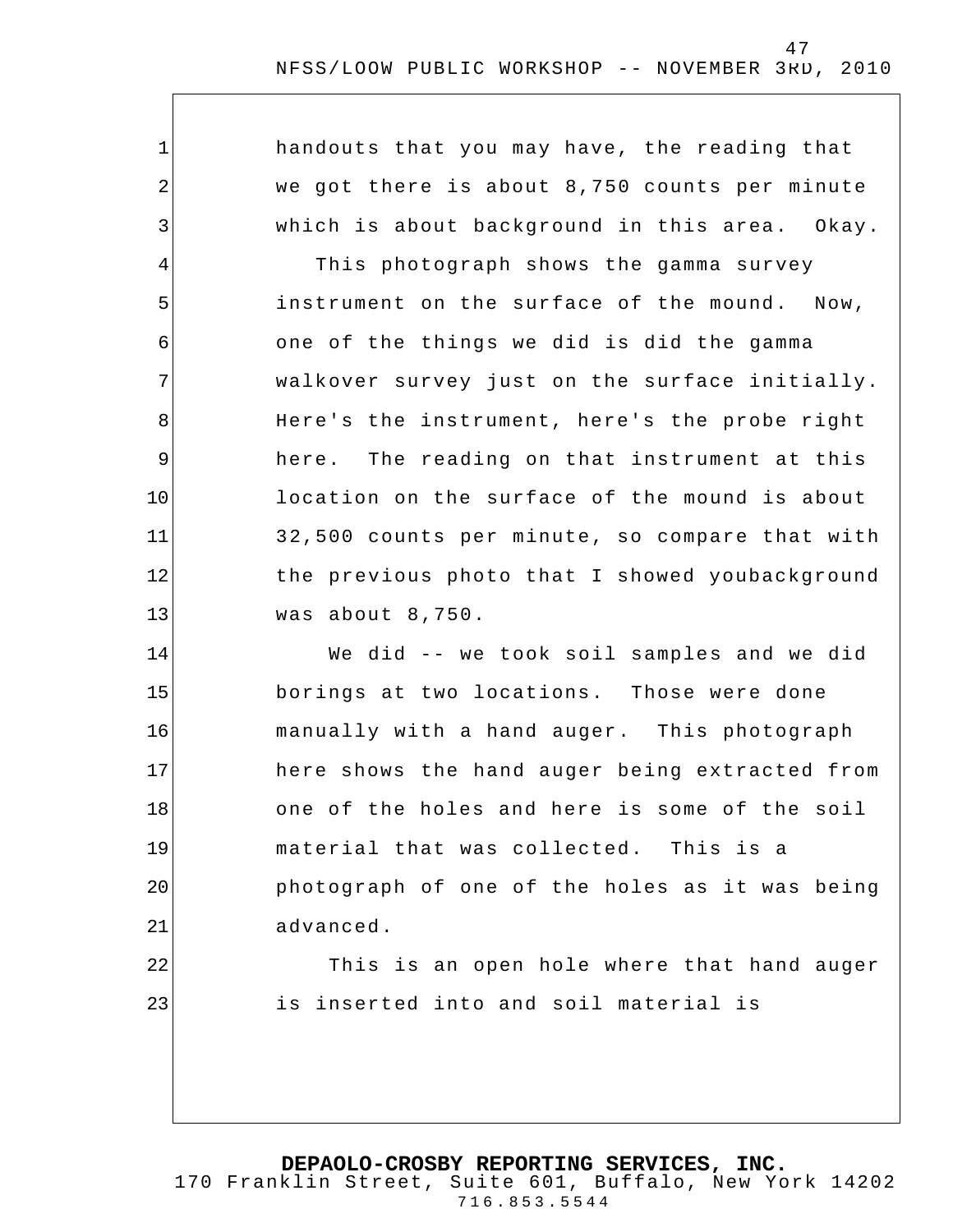| extracted. You can see by this photograph     |  |
|-----------------------------------------------|--|
| that the soil -- the material in this is      |  |
| largely native or natural soil. It's          |  |
| predominantly fine-textured and also as I     |  |
| mention, there's a considerable amount of     |  |
| rocks. Well, you don't see in this photo, but |  |
| you know, they are there in others. Okay.     |  |

1

2

3

4

5

6

7

8 9 10 11 12 13 14 15 16 17 18 This photograph shows a gamma survey instrument probe being inserted into a hole that was excavated with a hand auger. So, this is the vertical profiling or the down hole gamma survey that we did and in this case and it's kind of hard to read because of the sun, the actual reading on that instrument there is about 58,500 counts per minute and again, as I mentioned, the highest readings generally that we got vertically in the mound were about one foot below ground surface.

19 20 21 22 23 This is one of the rocks that I'm referring to and here is the gamma survey measurement from that rock and in this case, the reading here is 18,000 -- about 18,300 counts per minute and compare that to the background of

**DEPAOLO-CROSBY REPORTING SERVICES, INC.**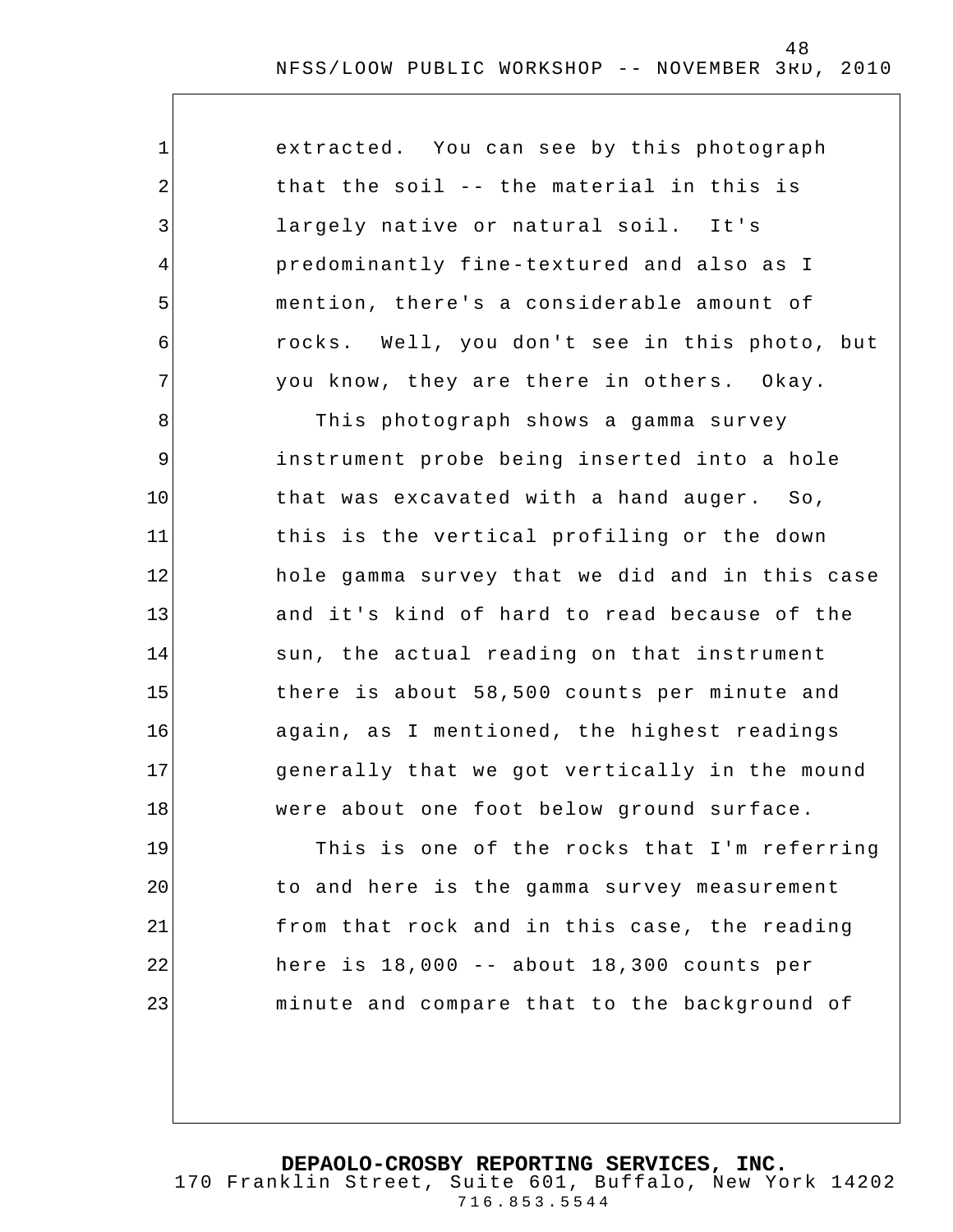| $\mathbf 1$    | 8,750. Here's another rock. This is a larger   |
|----------------|------------------------------------------------|
| $\overline{2}$ | one and there's the probe portion of the gamma |
| 3              | survey instrument. That measurement about      |
| 4              | 33,900 counts per minute and again, compare    |
| 5              | that to your 8,750 background. Here is the     |
| 6              | bag -- or here is -- we collected several      |
| 7              | smaller size rocks, put them in a plastic bag  |
| 8              | and moved them at considerable distance from   |
| 9              | the mound and actually, this is a location     |
| 10             | about where the background measurement was     |
| 11             | taken.                                         |
| 12             | This bag of rocks, if you will, the            |
| 13             | measurement on that is 29,300 counts per       |
| 14             | minute. Now, I'm going to talk a bit about     |
| 15             | the investigation, the scope of the            |
| 16             | investigation. May I ask, could we hold the    |
| 17             | questions till the end if you would, please?   |
| 18             | Okay. I'd like to talk about the scope of the  |
| 19             | investigation that we conducted on the         |
| 20             | Occidental property.                           |
| 21             | Now, again, the Occidental property was        |
| 22             | further in in the border of the former Lake    |
| 23             | Ontario Ordnance Works and that site also was  |
|                |                                                |

**DEPAOLO-CROSBY REPORTING SERVICES, INC.**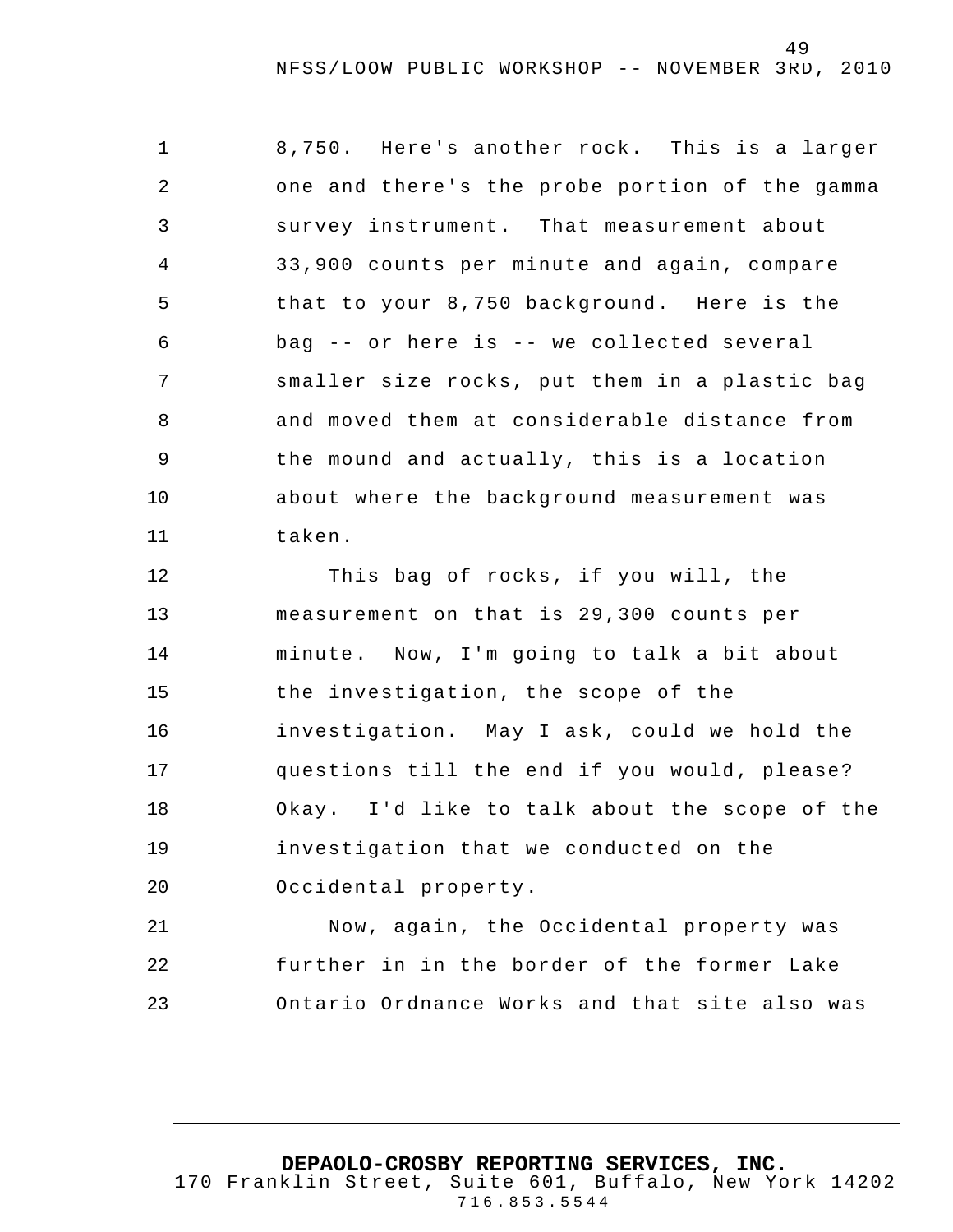$\overline{\phantom{a}}$ 

| $\mathbf{1}$ | next to Former Department of Defense           |
|--------------|------------------------------------------------|
| 2            | facilities for TNT manufacturing and waste     |
| 3            | water treatment operations.                    |
| 4            | This photograph here of this map here          |
| 5            | shows the -- a more detailed depiction of the  |
| 6            | Occidental property within the Lake Ontario    |
| 7            | Ordnance Works and the actual property         |
| 8            | boundary as shown by this heavier, black line  |
| 9            | that property size is about 304 acres.         |
| 10           | During the 2001 remedial investigation,        |
| 11           | samples and investigation activities were done |
| 12           | on this site and also as a prelude to that     |
| 13           | work, aerial photographs were evaluated site   |
| 14           | wide for the former Lake Ontario Ordnance      |
| 15           | Works and an outcome of that aerial photo      |
| 16           | interpretation, it was determined that there   |
| 17           | was an area within the site.                   |
| 18           | It's about 400 feet by 500 feet dimensions     |
| 19           | that was fenced off and years ago during       |
| 20           | Department of Defense occupancy, it was        |
| 21           | determined that that area may have been used   |
| 22           | by Department of Defense. It was investigated  |
| 23           | in 2001. Samples were taken and analyzed.      |
|              |                                                |
|              |                                                |

**DEPAOLO-CROSBY REPORTING SERVICES, INC.**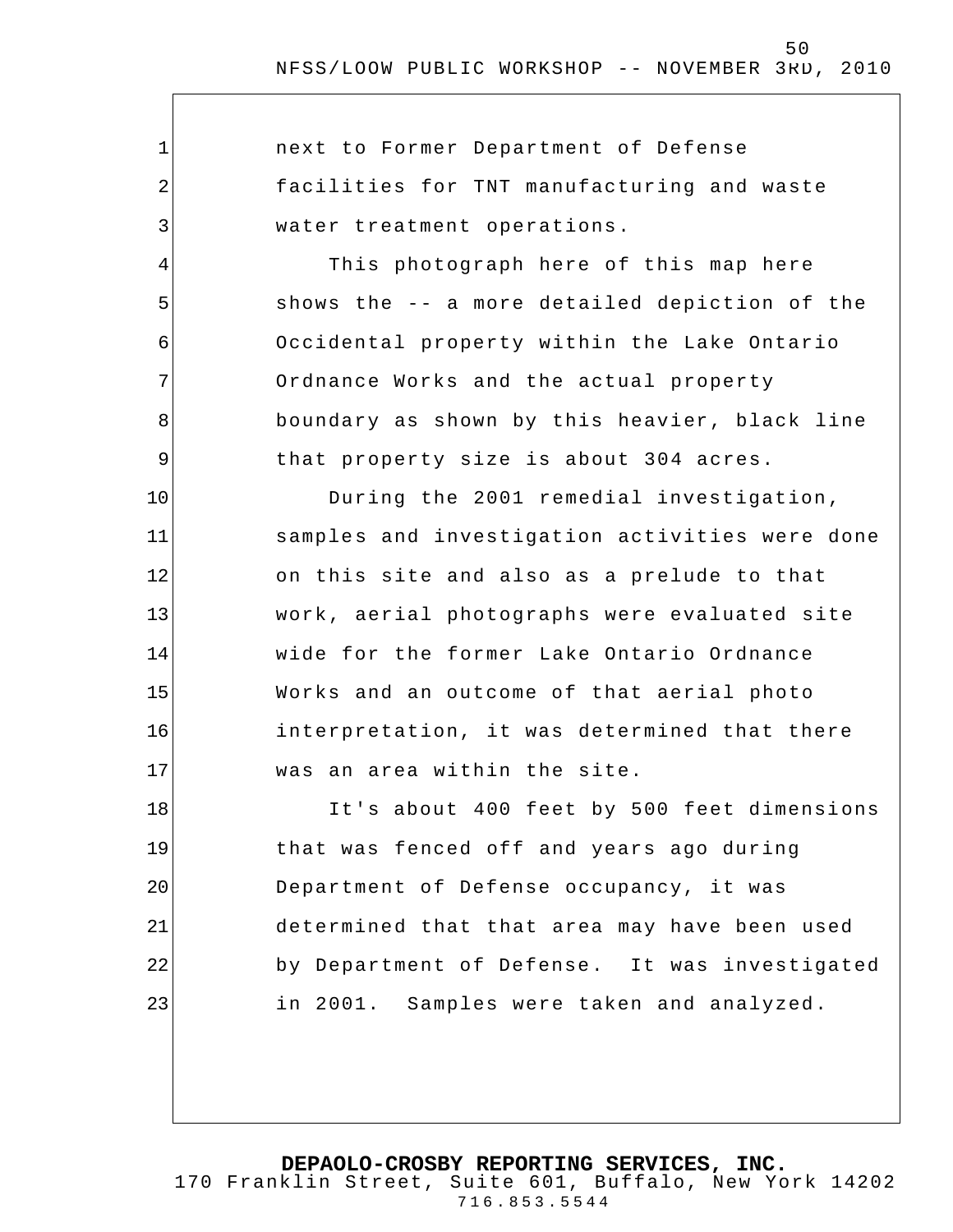That area is shown here on this figure as the grey-colored area.

1

2

3

4

5

6

7

8

9

10

21

22

23

The dimensions again are about 400 feet by 500 feet. There's a lot of sampling done on that. There were some elevated -- there were some chemical compounds that were detected, explosive residues and a class of organic compounds, polycyclic aromatic hydrocarbons that were detected above screening levels at that time.

11 12 13 14 15 16 17 18 19 20 There also were some metals detected in one soil sample that were above background concentrations for this area. The scope of our investigation on this property therefore, was to determine the extent of that area where we did find elevated polycyclic aromatic hydrocarbons and explosive residues and also, some of the metals and the area that it focused on again was this grey-colored area here (indicating).

MS. KREUSCH: Jim, how many more slides do you have because Marie has got to change her tape. Seven minutes? Okay. Finish the

**DEPAOLO-CROSBY REPORTING SERVICES, INC.**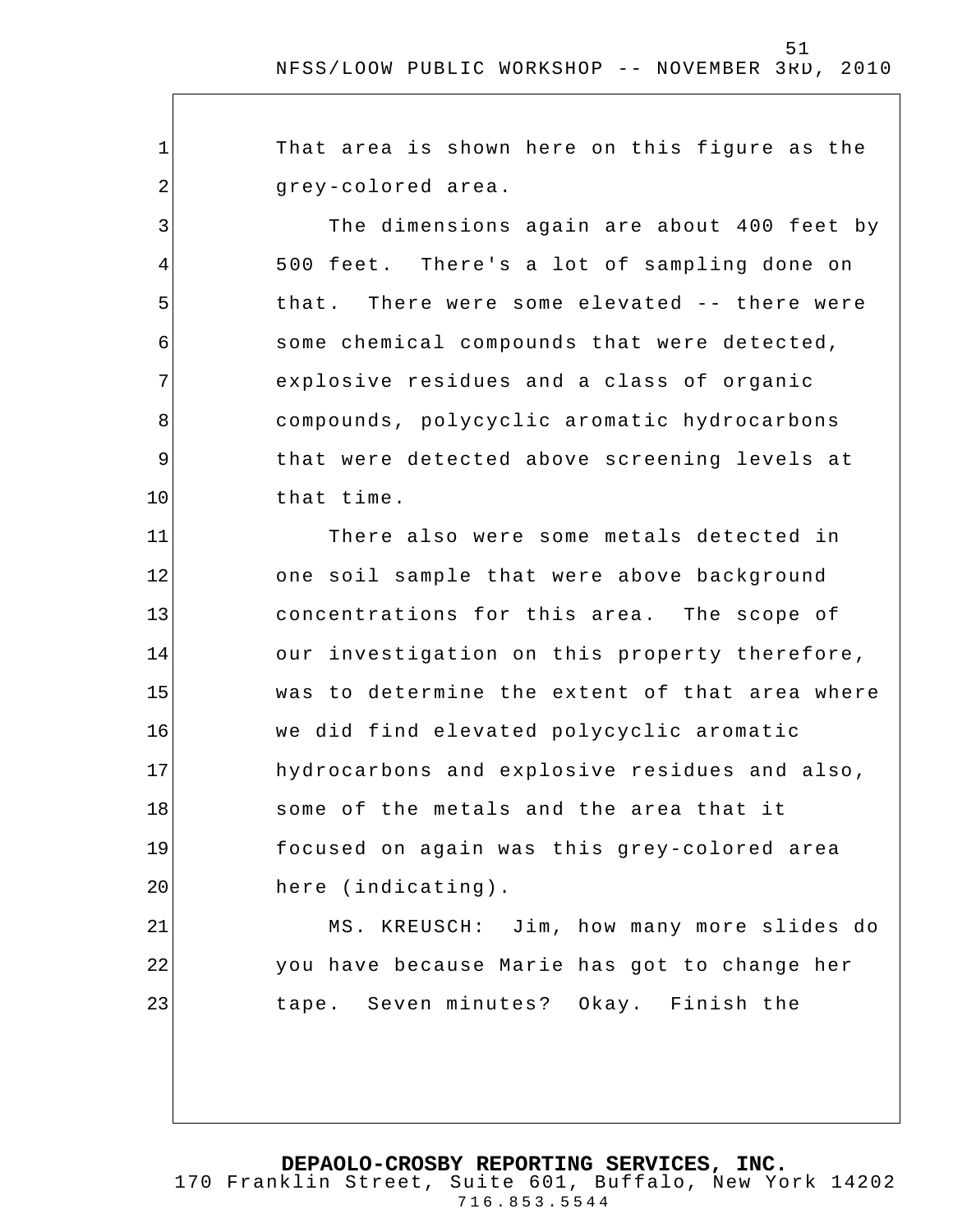1 2 3 4 5 6 7 8 9 10 11 12 13 14 15 16 17 18 19 20 21 22 23 slides and then, we'll change the tape. MR. STACHOWSKI: I'm almost done, actually. MS. KREUSCH: Okay. MR. STACHOWSKI: Okay. Sorry. This photograph or this image shows you greater detail of the investigated area. Now, what is shown on here, the small back dots with some of the labels, these were previous investigation points from the 2001 remedial investigation and in fact, at each one of those locations, soil samples were taken for chemical analysis. One location right in here, that's where elevated polycyclic aromatic hydrocarbons and explosives were found and so, our investigation then focused on determining the extent and magnitude of that around that point. What we did is we set up a systematic grid around that location . Now, the grid size varied right in around, immediately around that sample point, the grid nodes were set at 5 feet and then, further

**DEPAOLO-CROSBY REPORTING SERVICES, INC.**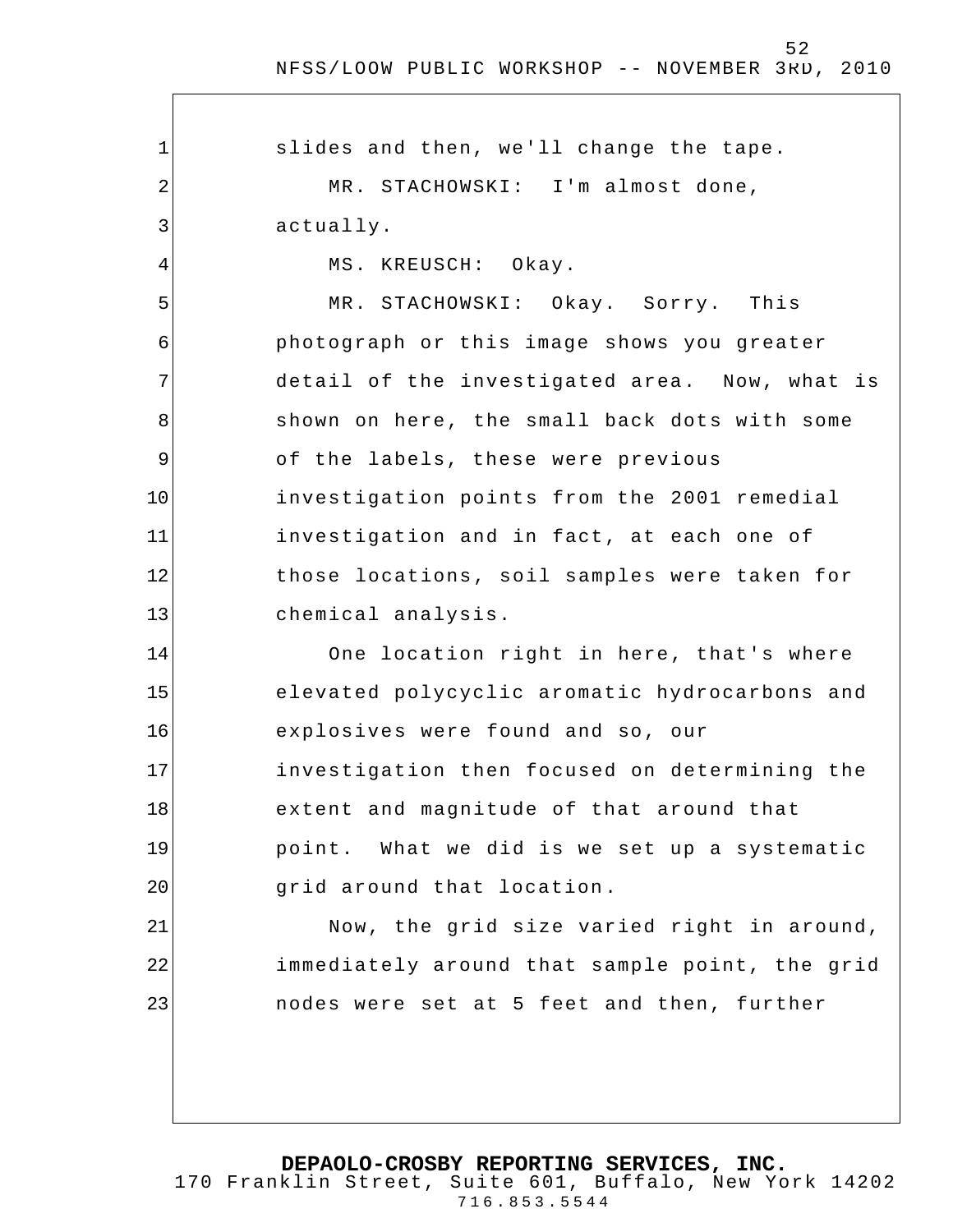| beyond that, we set it at 10-foot spacing and |
|-----------------------------------------------|
| then, further beyond that at 20-foot spacing. |
| Now, at the intersection of each one of these |
| lines or at each node on the grid be it 5     |
| foot, 10 foot or 20 foot, we did field        |
| screening similar to as I had described       |
| earlier, for work that was done on Lewiston-  |
| Porter.                                       |

1

2

3

4

5

6

7

8

9 10 11 12 13 14 15 16 Field screening was done for volatile organic compounds, there was a field test kit done for explosive residues and also, screening was done for radiological parameters. Now, on this site, we were investigating it under the FUDS program which largely looks at Department of Defense impacts attributed to chemicals.

17 18 19 20 21 22 23 So, in this case , the radiological screening was done for worker health and safety, however, we did have a provision in the work plan where if we did find elevated radioactivity measurements, an elevated at a level of two times or greater than two times background, samples would be taken for

**DEPAOLO-CROSBY REPORTING SERVICES, INC.**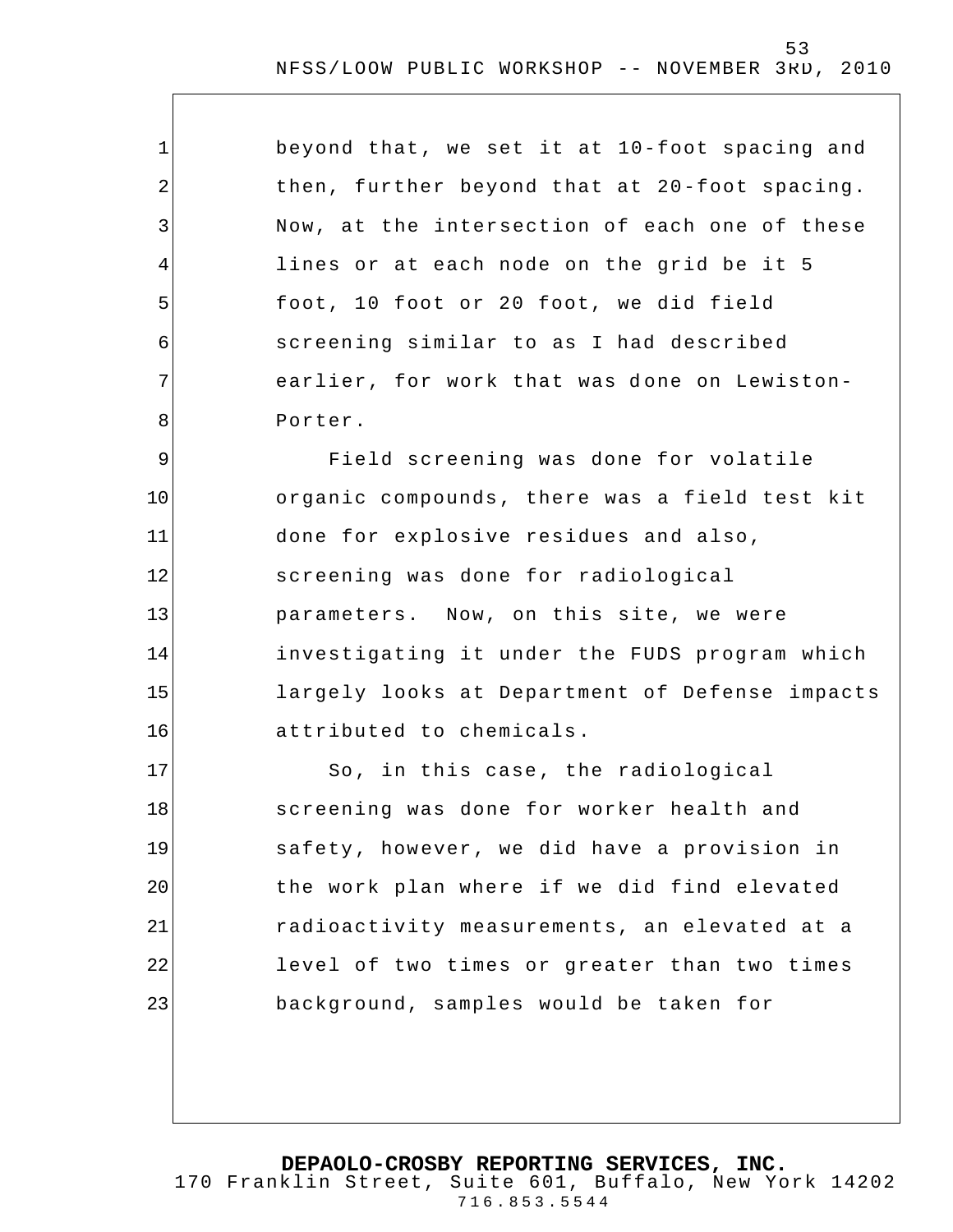| $\mathbf{1}$   | analysis, but FUSRAP was not -- or             |
|----------------|------------------------------------------------|
| 2              | radiological contamination was not per se a    |
| $\mathbf{3}$   | part of this investigation.                    |
| 4              | Along these nodes then, there were 16          |
| 5              | locations where soil samples were selected.    |
| 6              | At each one of those locations, a surface soil |
| 7              | sample was selected for laboratory analysis    |
| 8              | and sub surface soil was selected for lab      |
| $\overline{9}$ | analysis. So, therefore, in total 16           |
| 10             | locations, 32 samples, each location being     |
| 11             | represented by surface soil and subsurface     |
| 12             | $s$ oil.                                       |
| 13             | Laboratory analysis were done for chemical     |
| 14             | compounds and I would say that we did have one |
| 15             | location, one grid node where we were greater  |
| 16             | than two times background on the gamma survey. |
| 17             | So, there was one location where we actually   |
| 18             | collected a sample for radiological analysis.  |
| 19             | Results. Preliminary results from that         |
| 20             | investigation. Prior disposal activities were  |
| 21             | confirmed.                                     |
| 22             | What we did find out there is there is         |
| 23             | fill in this area. It's non-uniform in its     |
|                |                                                |
|                |                                                |
|                |                                                |

**DEPAOLO-CROSBY REPORTING SERVICES, INC.**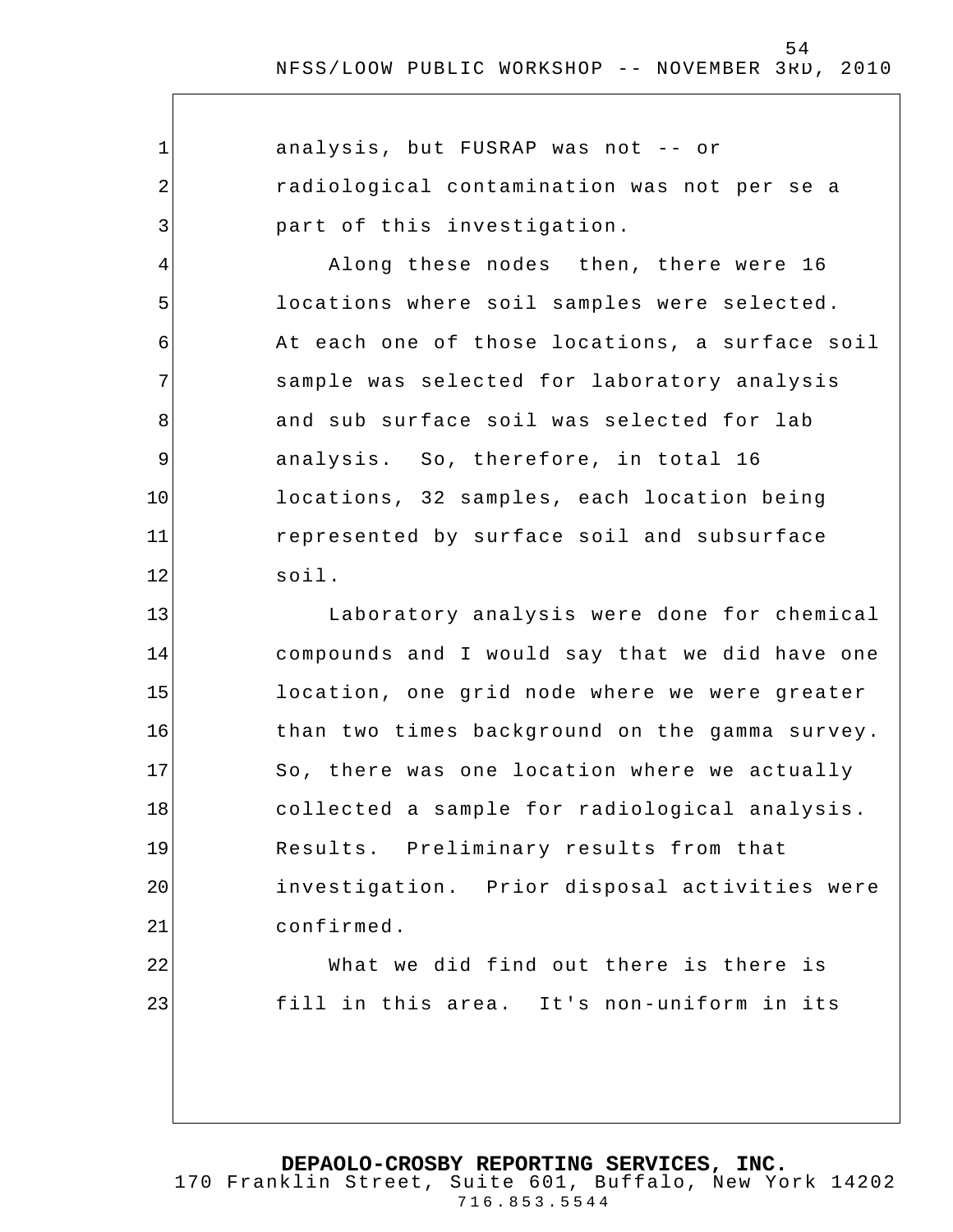1 2 3 4 5 6 7 8 9 10 11 12 13 distribution. The best way I can describe it is that there are several mounds or it's an irregular-shaped areas where disposal did occur. The mounds typically or the disposal areas varied between two and three feet height elevation above ground level. They are nonuniform in their distribution. There is more than one area, if you will, within that 400 by 500-foot area. The fill that we encountered was -- there was metallic debris, old bottles, terra cotta pipe, there was tires, there was incendiary gasoline ignitor caps that were encountered.

14 15 16 17 18 19 20 21 22 23 There was slag-like material that we found and other miscellaneous, solidified materials. During the previous 2001 investigation, fill was identified and in fact, we confirmed that out there. All the field screening measurements and pretty much all the explosive screening measurements were negative. We found nothing on that field test. The volatile organic compound screening, nothing above background. On the radiological

#### **DEPAOLO-CROSBY REPORTING SERVICES, INC.**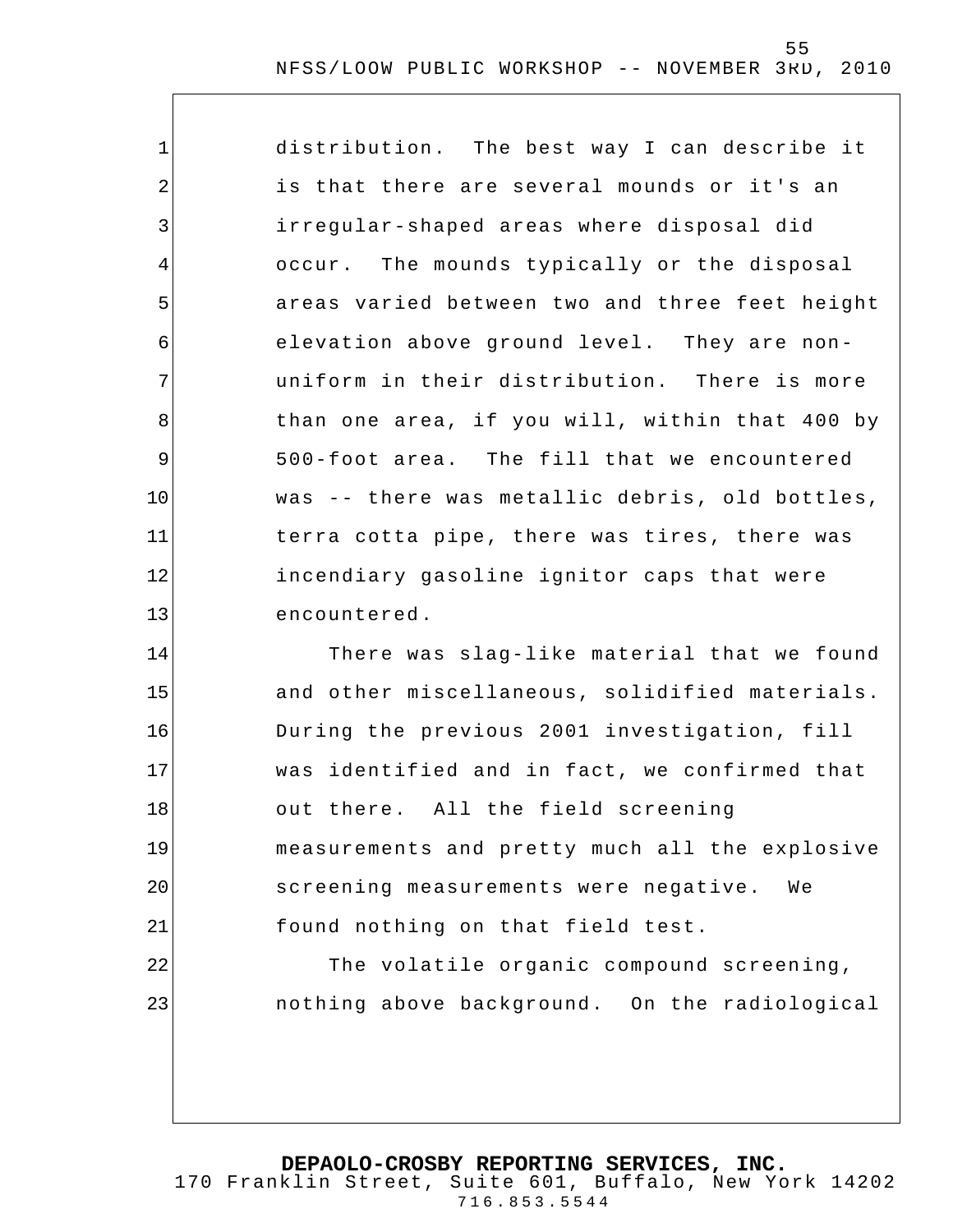| 1       | screening that was done for worker health and  |
|---------|------------------------------------------------|
| 2       | safety, as I mentioned just a little but       |
| 3       | earlier, we had one location that was a little |
| 4       | bit over two times greater than background, so |
| 5       | therefore, we collected a sample for           |
| 6       | radiological analysis. So, you know, in        |
| 7       | summary, there is fill. There is fill that     |
| 8       | area and the laboratory samples were submitted |
| 9       | for chemical analysis and one for              |
| $10 \,$ | radiological. We're waiting for those results  |
| 11      | and similar to the Lewiston-Porter             |
| 12      | investigation, we expect validated results by  |
| 13      | early 2011. That's it, ladies and gentlemen.   |
| 14      | If you have any questions, I'd be happy to     |
| 15      | entertain those now.                           |
| 16      | MS. KREUSCH: Before he takes questions,        |
| 17      | both of our camera people have to change their |
| 18      | tapes, so if you could just -- if you want to  |
| 19      | refresh your coffee or grab a couple cookies   |
| 20      | before we take the questions, that would be    |
| 21      | great.                                         |
| 22      |                                                |
| 23      | (Brief recess)                                 |
|         |                                                |
|         |                                                |
|         |                                                |

**DEPAOLO-CROSBY REPORTING SERVICES, INC.** 170 Franklin Street, Suite 601, Buffalo, New York 14202 716.853.5544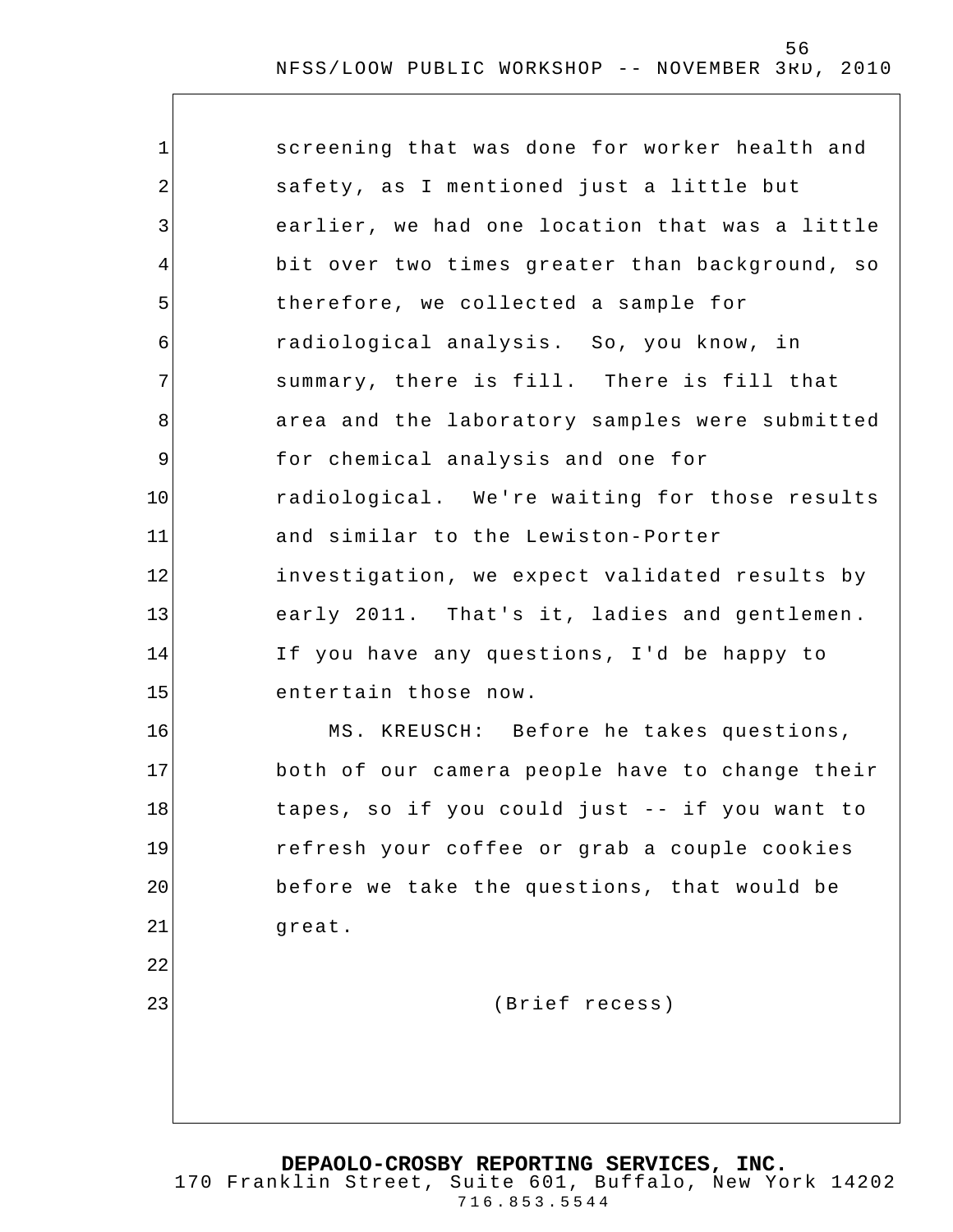1 2 3 4 5 6 7 8 9 10 11 12 13 14 15 16 17 18 19 20 21 22 23 MR. STACHOWSKI: Questions? And this gentleman in the back has been patiently waiting. I apologize for the delay, and your question, sir? MR. RAUCH: My name is Jim Rauch. You said earlier I believe a mound on the Lew-Port campus was surveyed in 2001 and it was found to be 38,000 counts per minute? MR. STACHOWSKI: The maximum readings were. MR. RAUCH: It seems that you're using a Ludlum detector or a Ludlum meter with a sodium iodide crystal? MR. STACHOWSKI: The gentleman sitting right next to you is the person who actually did that field survey, Neil Miller, and he can answer that a lot better than I can. Neil, if you would? MS. KREUSCH: Neil, would you go to the mike when you answer ? MR. MILLER: Yes, it was. MR. RAUCH: I'm wondering, what does that convert to in micro-r per hour?

**DEPAOLO-CROSBY REPORTING SERVICES, INC.**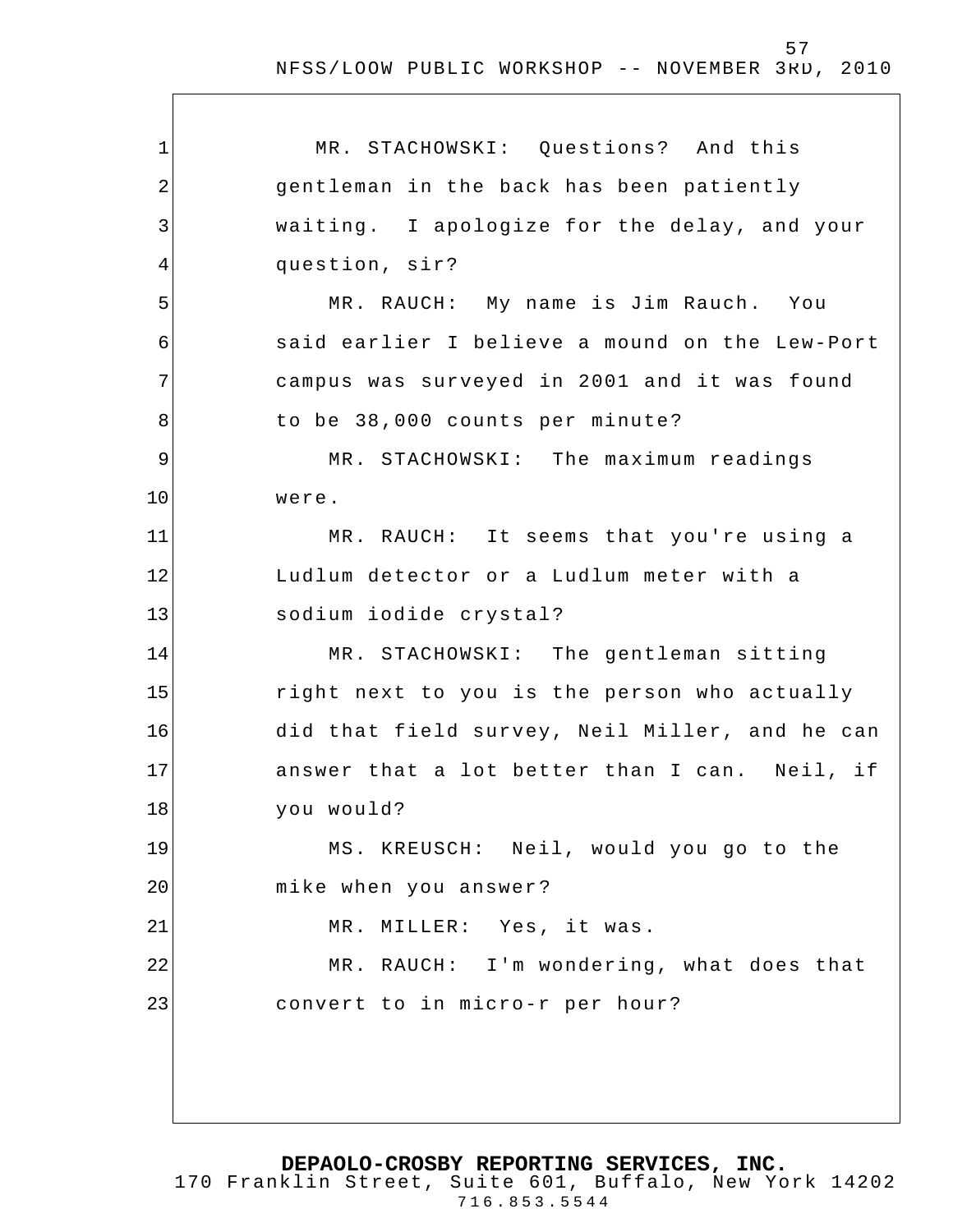$\overline{1}$ 

| $\mathbf 1$ | MS. KREUSCH: Jim, can you go to a mike         |
|-------------|------------------------------------------------|
| 2           | because people can't hear your question.       |
| 3           | MR. RAUCH: I'm wondering what the 38,000       |
| 4           | CMM correlates to in micro-r per hour.         |
| 5           | MR. MILLER: It's right about 8 or 10           |
| 6           | micro-r per hour.                              |
| 7           | MR. RAUCH: 38,000 correlates to 8 to 10        |
| 8           | or 8,750? 8,750 correlates to 8 to 10?         |
| 9           | MR. MILLER: Yes.                               |
| 10          | MR. RAUCH: 8,750 correlates. Thank you.        |
| 11          | MR. STACHOWSKI: By the way, I had              |
| 12          | mentioned that I eluded to this 2001 survey.   |
| 13          | That information is publicly available and the |
| 14          | report of that work is available on the Corps' |
| 15          | website we do maintain a website for the Lake  |
| 16          | Ontario Ordnance Works and in fact, the entire |
| 17          | phase two remedial investigation, the          |
| 18          | investigation that I've eluded to in 2001 is   |
| 19          | available and specifically, results from the   |
| 20          | survey and the survey that was done on that    |
| 21          | mound is presented. So, it is publicly         |
| 22          | available and yes, ma'am?                      |
| 23          | MS. ROBERTS: Ann Roberts. I have a             |
|             |                                                |
|             |                                                |

**DEPAOLO-CROSBY REPORTING SERVICES, INC.**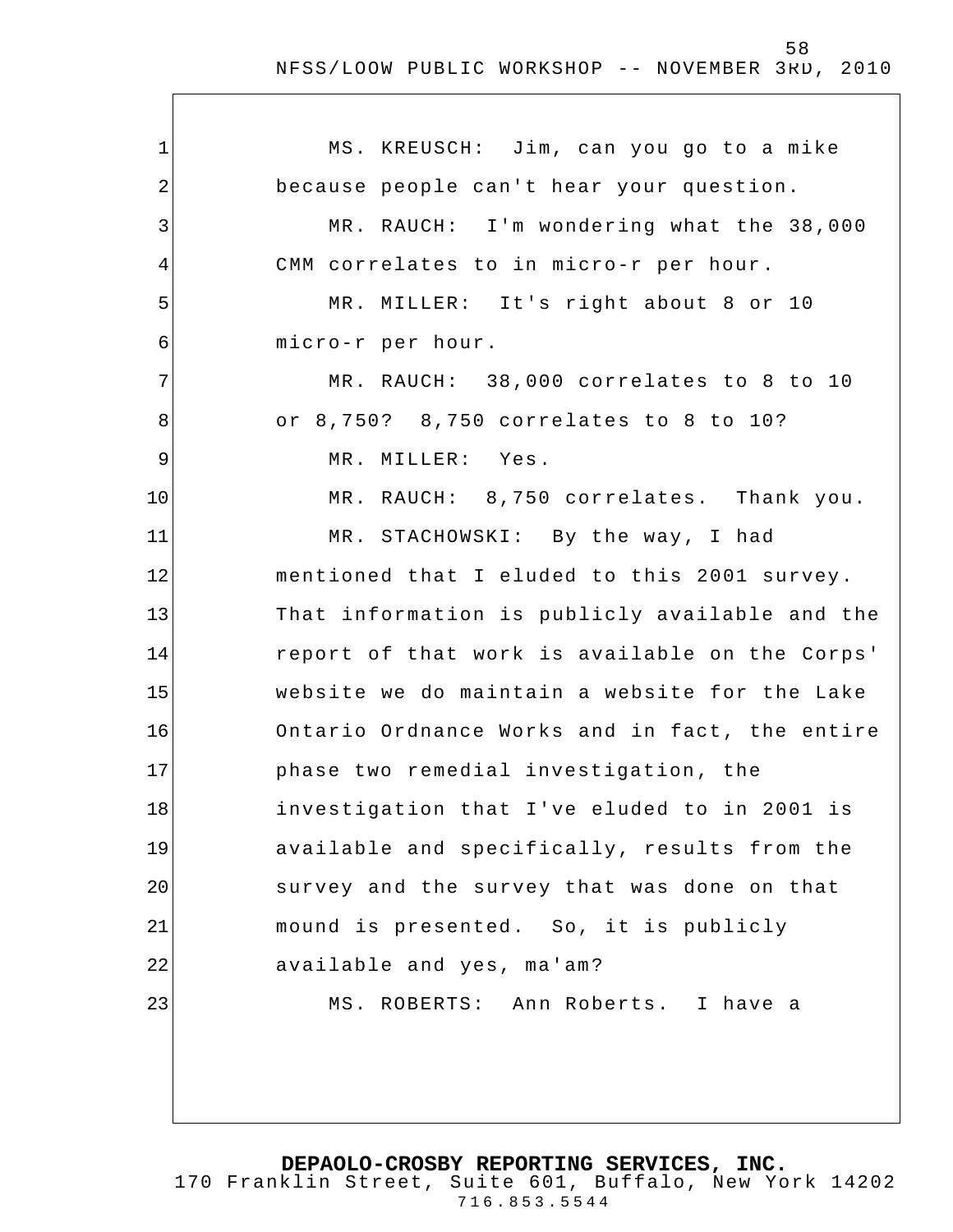| 1           | problem with your Occidental property          |
|-------------|------------------------------------------------|
| 2           | investigation. When the 2001 investigation     |
| 3           | was done, it was done largely on the basis of  |
| 4           | what you can actually see, which was           |
| 5           | deteriorated drums on the surface of that      |
| 6           | area?                                          |
| 7           | MR. STACHOWSKI: Correct.                       |
| 8           | MS. ROBERTS: Subsequent to that, you           |
| $\mathsf 9$ | produced an aerial review of old photographs?  |
| 10          | MR. STACHOWSKI: Correct.                       |
| 11          | MS. ROBERTS: And in that, it identified        |
| 12          | two buildings which were constructed opposite  |
| 13          | the gateway to that fenced area. Now, the      |
| 14          | subsequent review of photographs that you have |
| 15          | done which was, was it 2007, 2008? Those       |
| 16          | building have disappeared. They're no longer   |
| 17          | shown in the second report.                    |
| 18          | They weren't there in 1938, but they were      |
| 19          | there in 1944, suggesting that there was some  |
| 20          | more official use of that area for disposal    |
| 21          | maybe and in the past, I have also given the   |
| 22          | Army Corps a copy of a citizen interview where |
| 23          | he says that there were -- there was a         |
|             |                                                |
|             |                                                |

**DEPAOLO-CROSBY REPORTING SERVICES, INC.**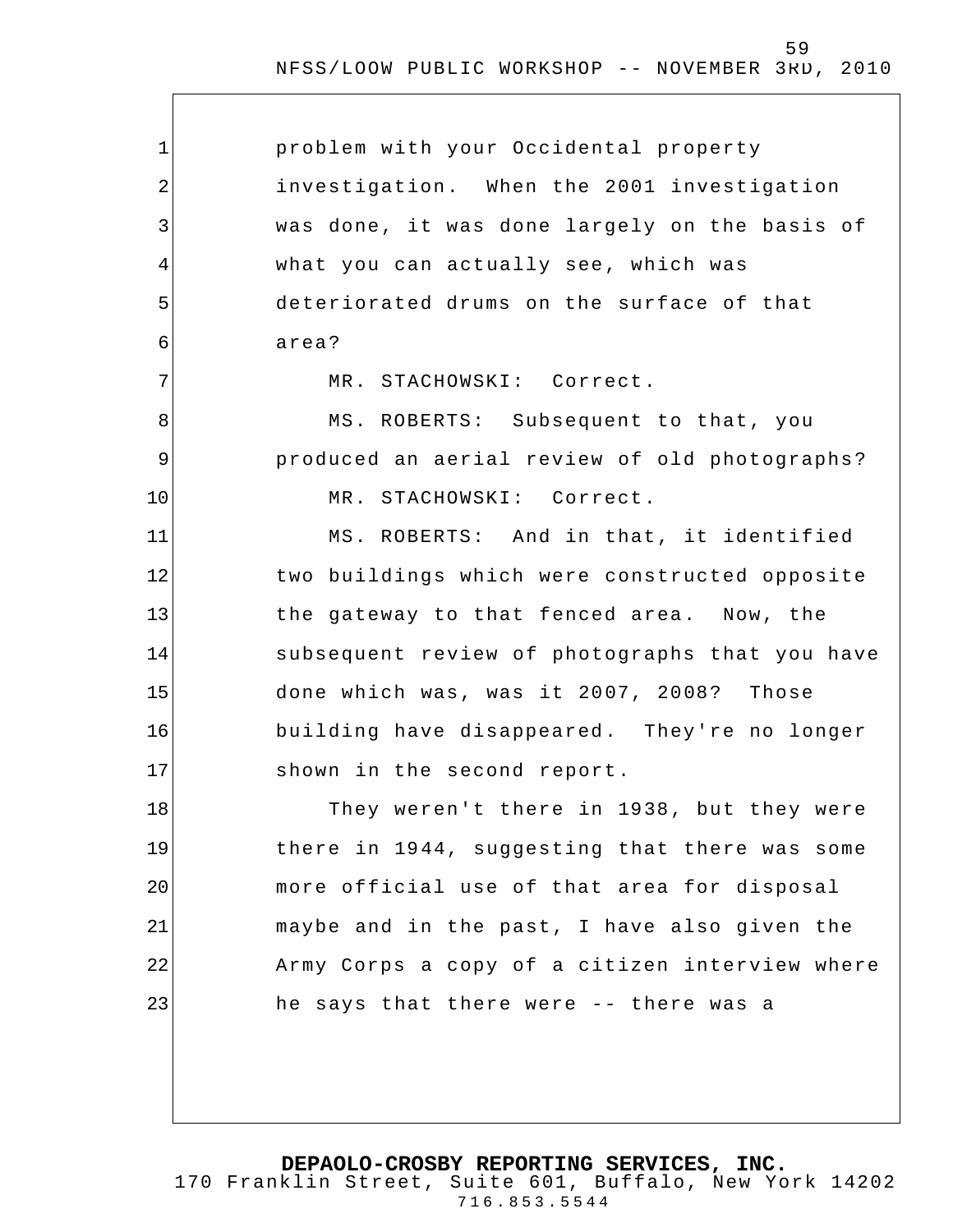disposal area in the same location where they used to explode munitions in bunkers. Now, that has just fallen off the radar as far as I can understand.

1

2

3

4

5

6

7

8

9

10

11

12

13

14

15

So, when I look at what you have actually done there, you seem to have focused on a few discarded drums of chemicals that were on the surface and that has been the focus of your investigation, whereas if you look at the review of aerial photographs, it will actually show several areas of some soil disturbance, some mounded material.

But what you've actually done doesn't seem to even scratch the surface, no pun intended, of what that area may be used for.

16 17 18 19 20 21 22 23 MR. STACHOWSKI: My response to that, Ann, is that this program was designed and implemented to evaluate the extent of elevated measurement that we got in this fill area back in 2001 and that was the objective of this investigation and in fact , what we did. So, in that regard, that's where our focus was. MS. ROBERTS: Right, but I'm saying that

**DEPAOLO-CROSBY REPORTING SERVICES, INC.**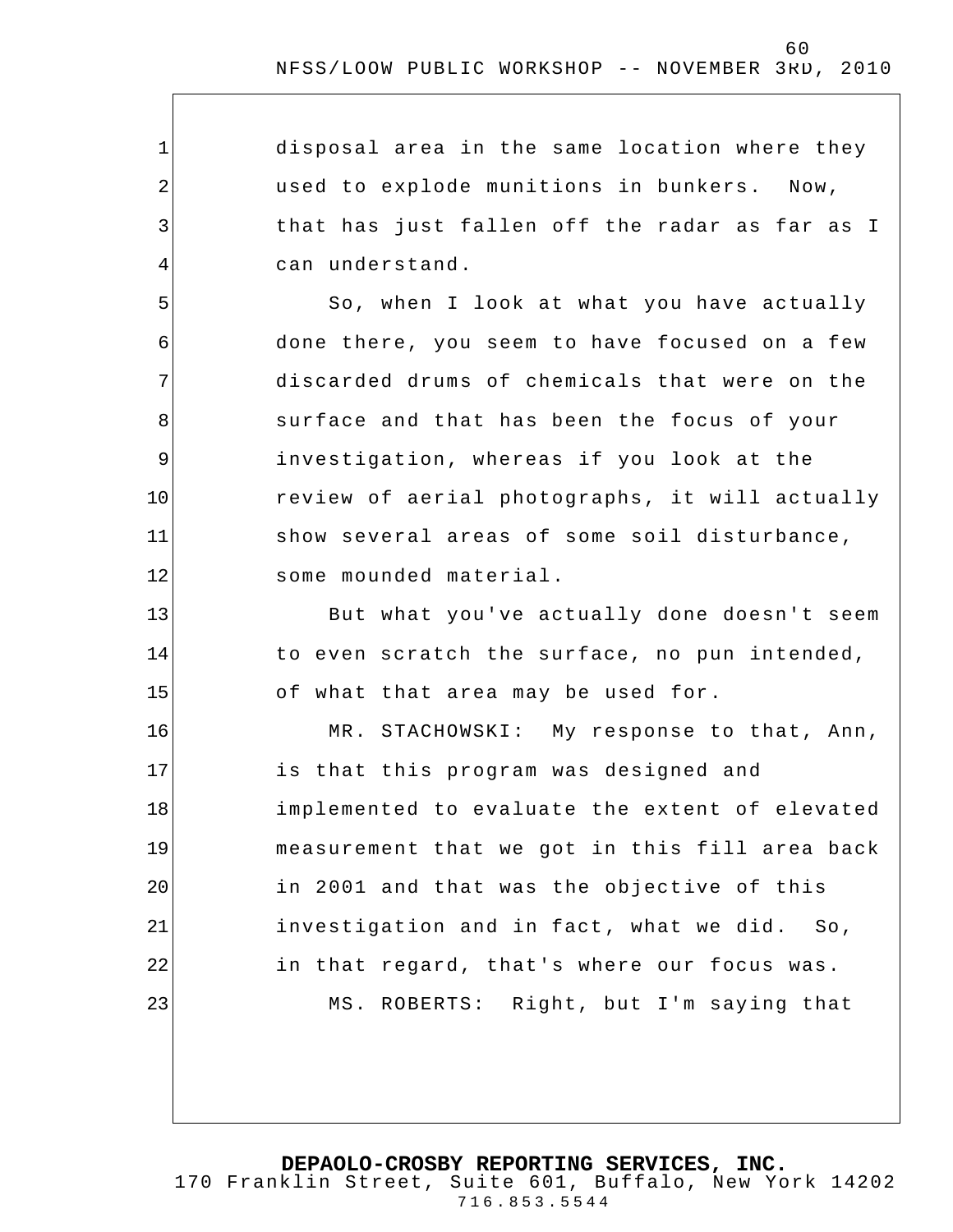| $\mathbf 1$    | inadequate because it doesn't take into        |
|----------------|------------------------------------------------|
| $\overline{2}$ | account all of the information you've been     |
| 3              | given and also, all of the aerial photograph   |
| 4              | review that you've done. I mean, I don't see   |
| 5              | that there's any point in spending money to do |
| 6              | reviews of aerial photographs if you're not    |
| 7              | going to use that information in the           |
| 8              | investigation. I mean, I -- I                  |
| 9              | DR. KEIL: You're not referring to the          |
| 10             | pond area, are you?                            |
| 11             | MS. ROBERTS: No, no. I'm referring to          |
| 12             | the fenced storage area that you're looking at |
| 13             | the moment and I just don't understand how you |
| 14             | can have buildings opposite that disappear.    |
| 15             | So, there are a number of points, I think,     |
| 16             | that you can do an investigation on one level, |
| 17             | but if you don't use all the information at    |
| 18             | your disposal, it's basically a waste of time. |
| 19             | MR. WEBER: I have sort of a follow up on       |
| 20             | that, Robert Weber. These mound areas are      |
| 21             | apparently non-native. Do you know where them  |
| 22             | rocks come from.                               |
| 23             | MR. STACHOWSKI: No, I don't. Many of           |
|                |                                                |
|                |                                                |
|                |                                                |

**DEPAOLO-CROSBY REPORTING SERVICES, INC.**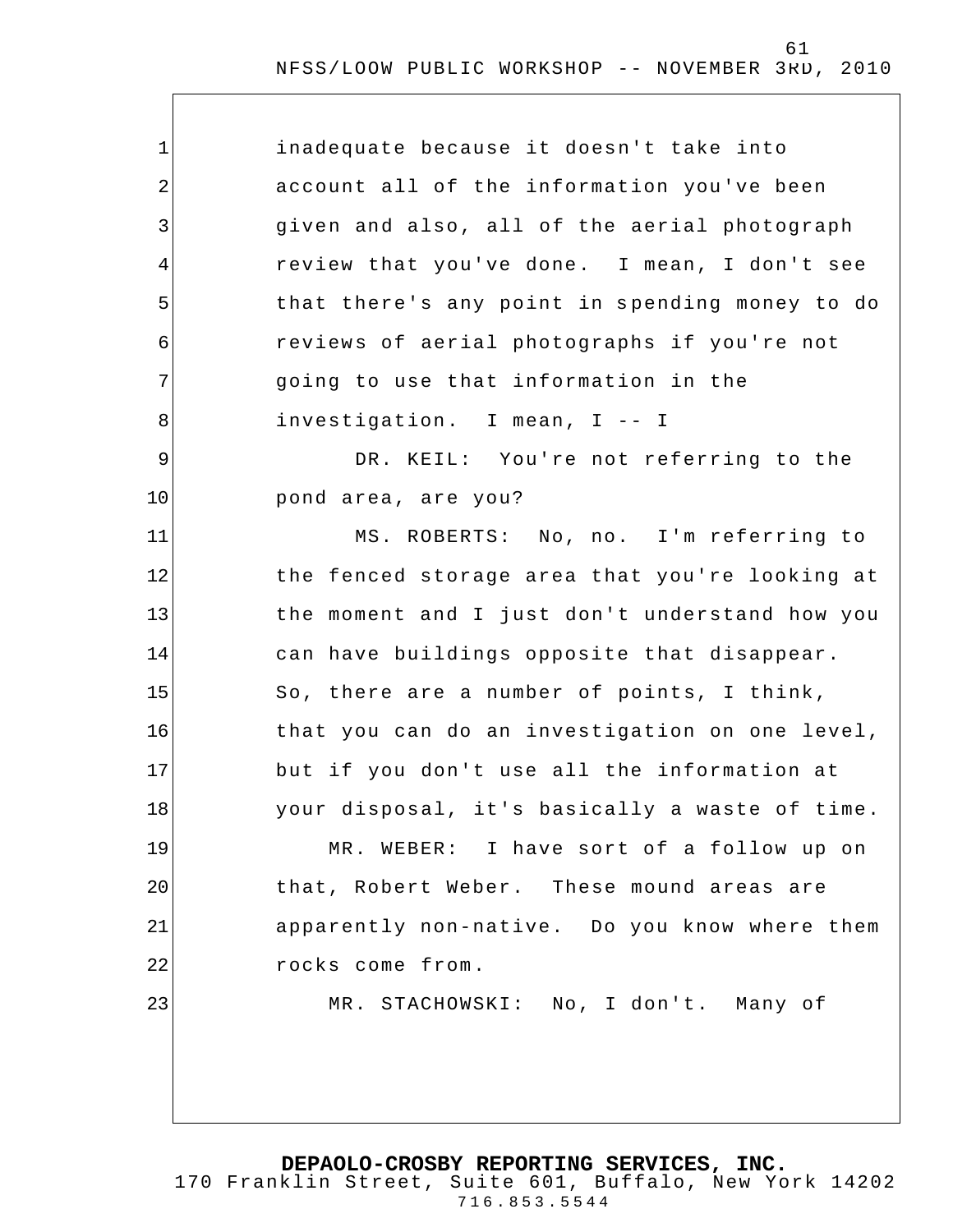| 1           | them did appear to be native rocks. Actually,  |
|-------------|------------------------------------------------|
| 2           | I mentioned that we submitted samples of rocks |
| 3           | for radiological analysis. We also did submit  |
| 4           | a rock for just geochemical analysis to        |
| 5           | determine the geochemistry, if you will, of    |
| 6           | the rock, to evaluate where it's from, what    |
| 7           | kind it is and I didn't want to get burdened   |
| 8           | into that level of detail with this, but       |
| $\mathsf 9$ | suffice it to say we did inspect them in the   |
| 10          | field and we did have a geologist in the       |
| 11          | field. Most of them were determined to be      |
| 12          | native, native rock.                           |
| 13          | I would venture to say perhaps they were       |
| 14          | igneous or metamorphic, maybe some of glacial  |
| 15          | origin. But we are -- we have -- we are also   |
| 16          | having geochemical analysis done of some of    |
| 17          | that and you know, similar to the              |
| 18          | environmental, chemical and radiological data, |
| 19          | those validated results are not yet available. |
| 20          | I would suspect then, Robert, that in the      |
| 21          | future, we'll have more knowledge, a bit more  |
| 22          | knowledge about the nature of these rocks?     |
| 23          | Yes, sir.                                      |
|             |                                                |

**DEPAOLO-CROSBY REPORTING SERVICES, INC.** 170 Franklin Street, Suite 601, Buffalo, New York 14202 716.853.5544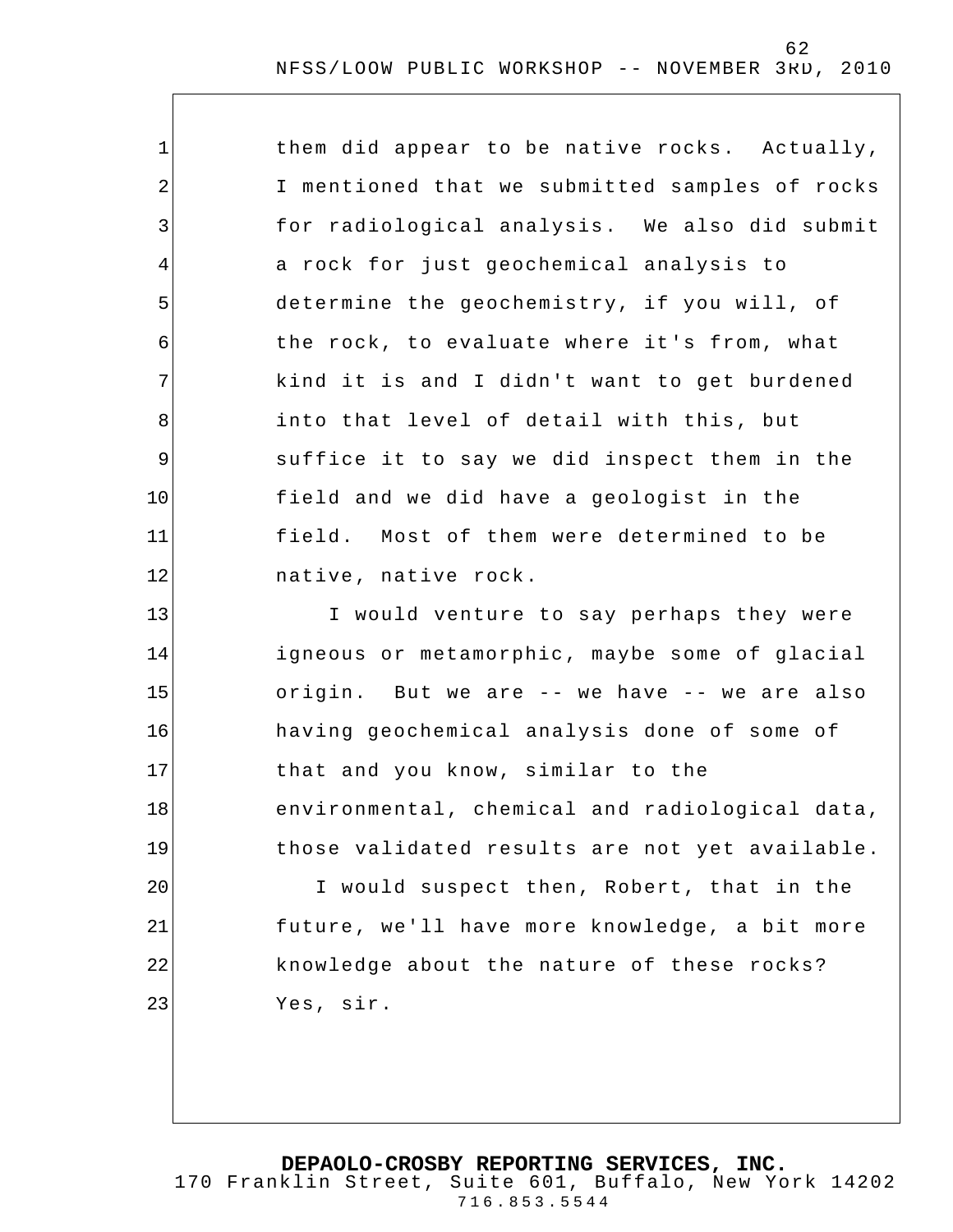| $\mathbf 1$    | MR. GIARDINA: At the places we were at,       |
|----------------|-----------------------------------------------|
| $\overline{2}$ | back when we took some of your background     |
| 3              | readings, we took soil samples, so you'll     |
| 4              | have, at some point, an understanding of what |
| 5              | the radium, uranium content -- what the       |
| 6              | primordial radionuclides were?                |
| 7              | MR. STACHOWSKI: Correct, yes.                 |
| 8              | MR. GIARDINA: Okay. Do you have any of        |
| 9              | that data available now or is that coming?    |
| 10             | MR. STACHOWKSI: Validated result are not      |
| 11             | yet available.                                |
| 12             | MR. GIARDINA: Okay. And then from the         |
| 13             | rocks, what are you -- are you doing --       |
| 14             | MR. STACHOWSKI: We're doing also              |
| 15             | radiological and the same radioisotopes.      |
| 16             | There was a pretty extensive suite of         |
| 17             | radiological analysis were done and the same  |
| 18             | suite of analyses, Paul, that were done for   |
| 19             | the soil and actually, the same thing we did  |
| 20             | samples from the Southwest Drainage Ditch was |
| 21             | also done on some of these rocks and as I had |
| 22             | mentioned to Robert here also, we also did    |
| 23             | some geochemistry on the rocks just to find   |
|                |                                               |

**DEPAOLO-CROSBY REPORTING SERVICES, INC.**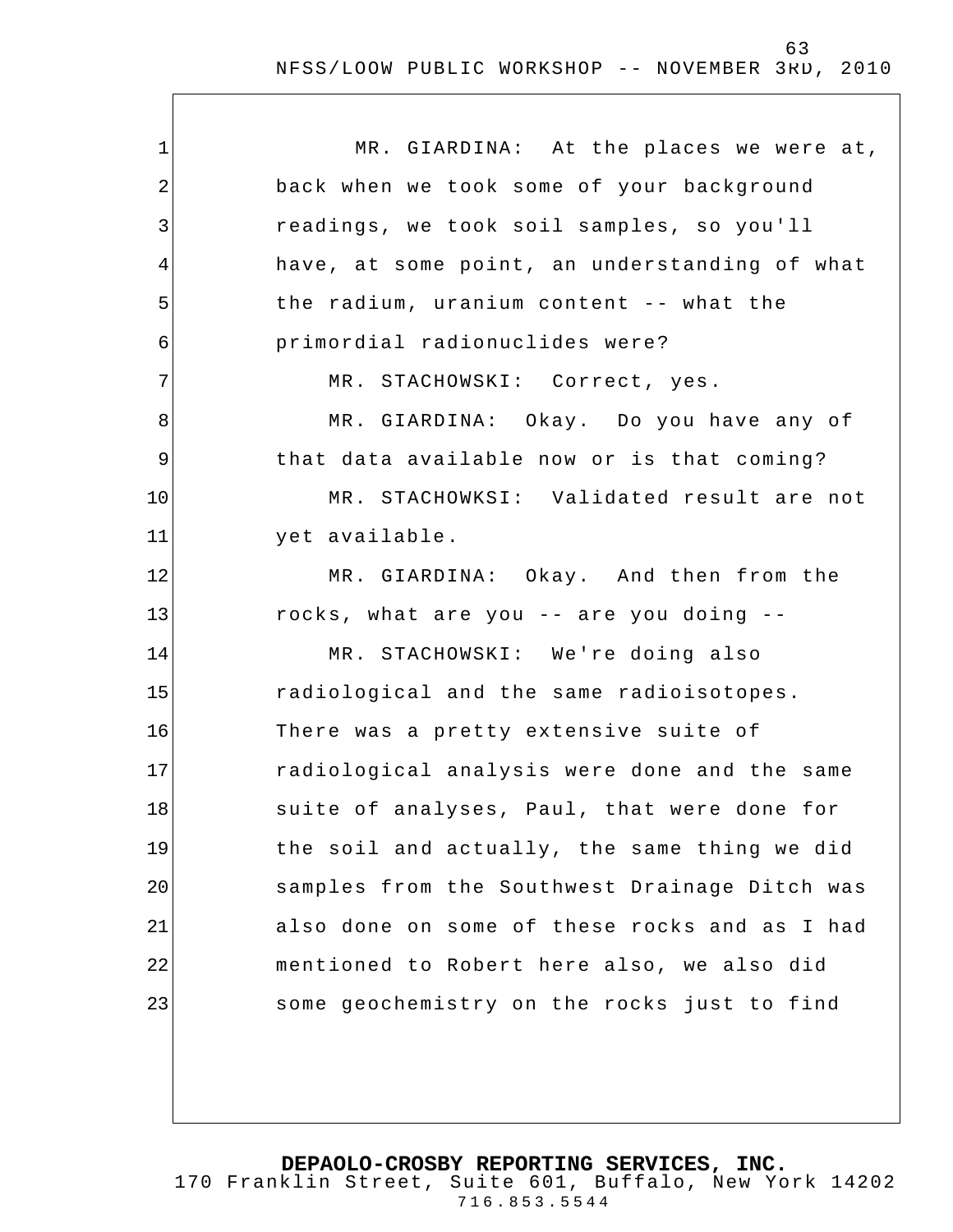| 1              | out what kind they are and determine that.     |
|----------------|------------------------------------------------|
| $\overline{2}$ | MR. GIARDINA: Okay. And then, as far as        |
| 3              | the grid size, I guess it's on the Occidental  |
| 4              | property where you did your gamma survey?      |
| 5              | MR. STACHOWSKI: Correct.                       |
| 6              | MR. GIARDINA: What was the grid size?          |
| 7              | MR. STACHOWSKI: Well, it varied. Right         |
| 8              | at the former location where we had the        |
| 9              | elevated readings, first of all, we went back  |
| 10             | and we resurvey that area. We had GPS          |
| 11             | coordinates. We actually had the last date     |
| 12             | right where that was and we surveyed that and  |
| 13             | then, we set up an orthogonal grid and the     |
| 14             | grid spacing was 5 feet and then we extended   |
| 15             | outwards and it increased to 10 feet and then  |
| 16             | outwards beyond that, it increased to 20 feet. |
| 17             | Now, that one figure I had did show that,      |
| 18             | so it was variable sized and you know, the     |
| 19             | sizing actually of the grid nodes, it          |
| 20             | increased as you got -- as you increased in    |
| 21             | distance from this former location where       |
| 22             | elevated measurements were taken. Off the top  |
| 23             | of my head, I don't remember the number of     |
|                |                                                |

**DEPAOLO-CROSBY REPORTING SERVICES, INC.**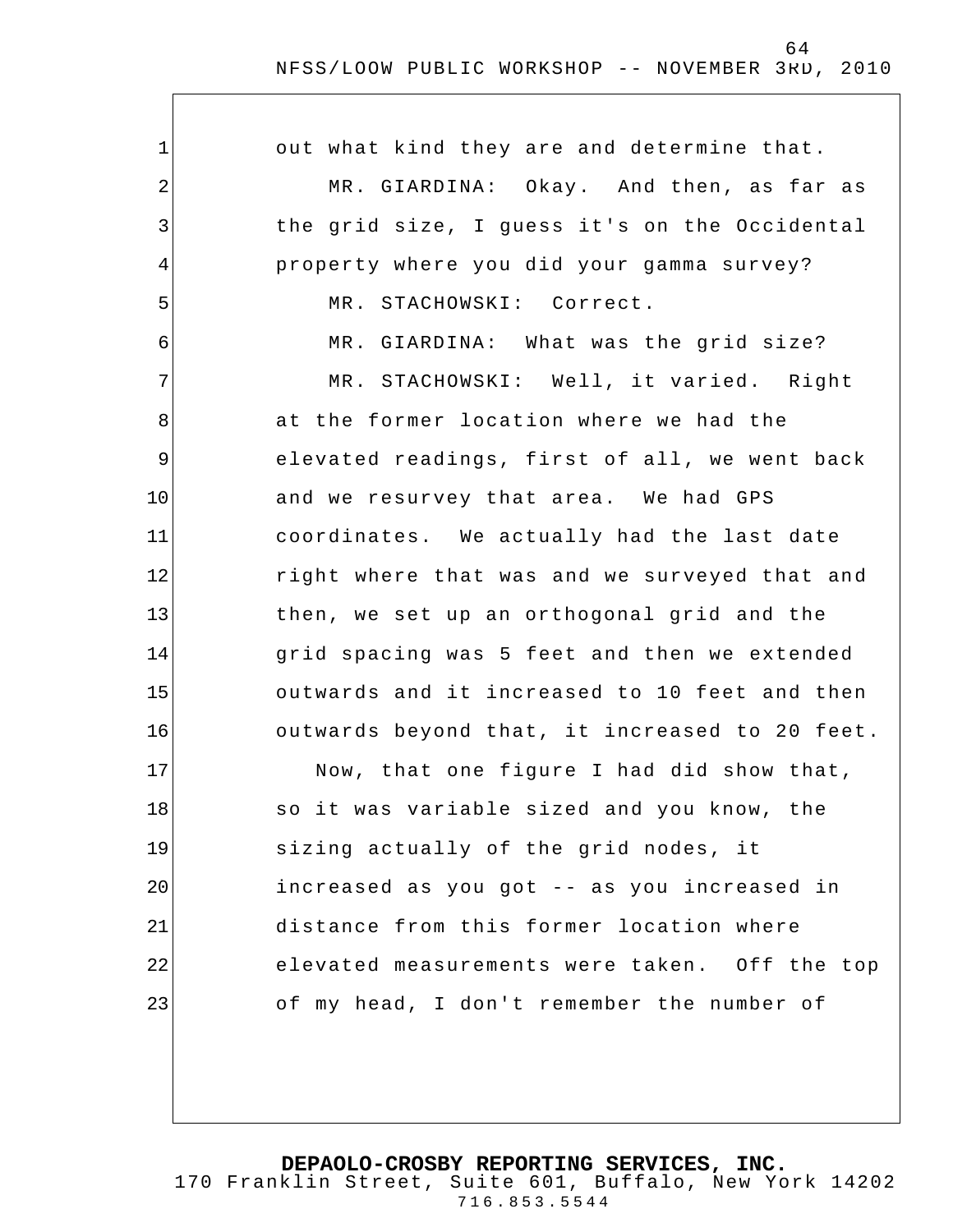| $\mathbf{1}$   | nodes there were. There were quite a bit.     |
|----------------|-----------------------------------------------|
| $\overline{2}$ | There was a lot. There was a lot done out     |
| 3              | there and we did at the surface soil at each  |
| 4              | location not only the volatiles, but we did   |
| 5              | the explosives field test at the surface of   |
| 6              | each one of those nodes and then, the         |
| 7              | surveying for the radiological and the        |
| 8              | volatile organic compounds.                   |
| 9              | MR. GIARDINA: So, you used a two by two       |
| 10             | sodium iodide crystal on your grid points?    |
| 11             | MR. STACHOWSKI: Right. Now, I would say       |
| 12             | though that that investigation was not done   |
| 13             | under FUSRAP. So, radiological contamination  |
| 14             | was not the focus. That was the FUDS program  |
| 15             | and I tried to explain that early on, FUDS is |
| 16             | the chemical, but we do that radiological     |
| 17             | survey as part of this pretty rigorous worker |
| 18             | health and safety.                            |

MR. GIARDINA: Right.

19

20 21 22 23 MR. STACHOWSKI: So, it was done really for worker health and safety and we had a provision if you're greater than two times background and like I said, that's why we

**DEPAOLO-CROSBY REPORTING SERVICES, INC.**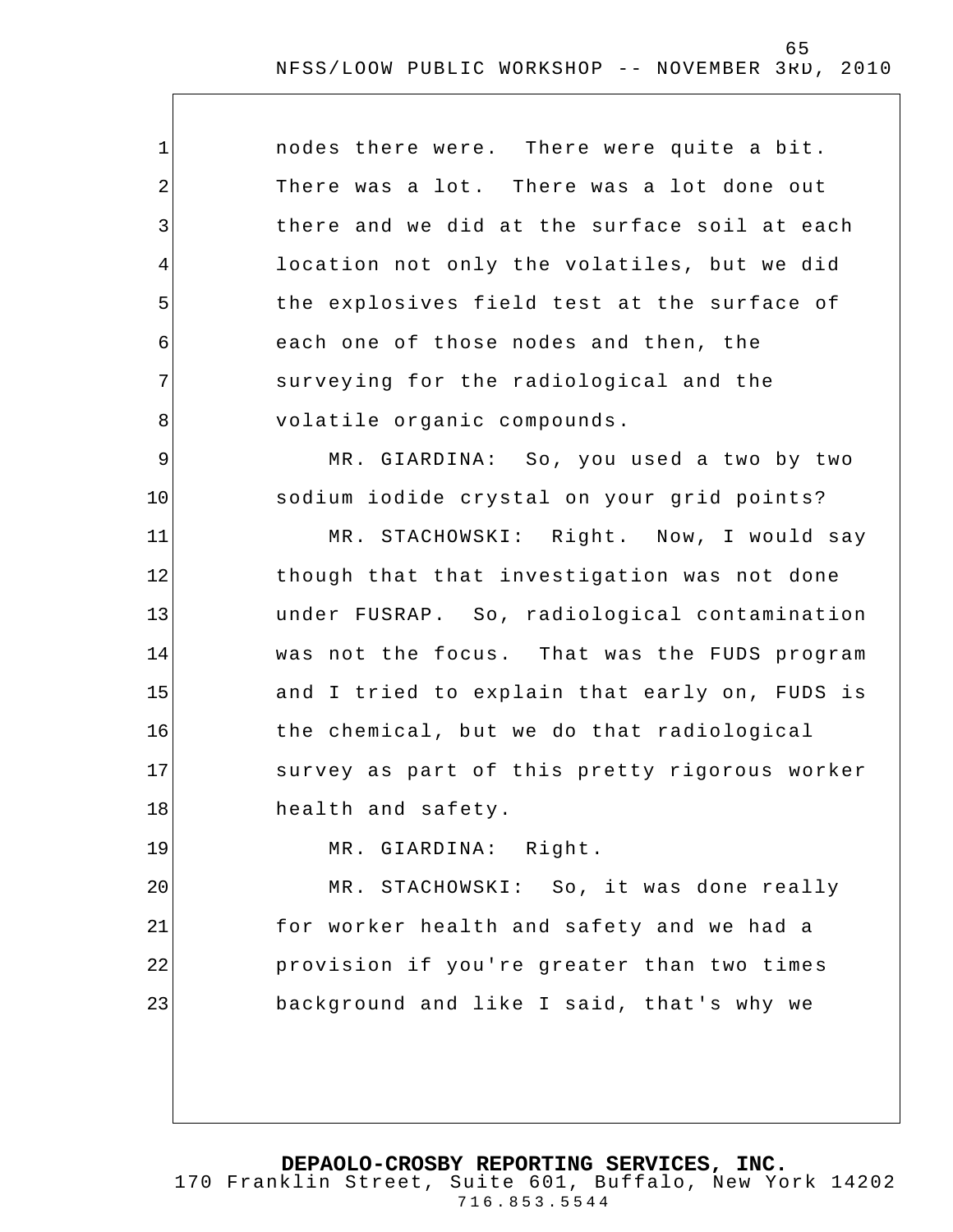1 2 3 4 5 6 7 8 9 10 11 12 13 14 15 16 17 18 19 20 21 22 23 wound up taking one sample for radiological analysis. MR. GIARDINA: I assume that where you got the twice background, you also have some background things that you're going to analysis just to see the variables? In other words, you've got back -- you've taken some background soil samples in the same area? MR. STACHOWSKI: Well, actually, not for radiological, no. MR. GIARDINA: Okay. MR. STACHOWSKI: We have 32 samples that are being analyzed for soil chemistry or for chemical contaminants if you will. Target compound was volatile, semi-volatile, explosive, PCB's, metals, you know, that type of thing that sample note -- that one location was just for radionuclides, but I would say we have a good database and a good history of data throughout the Lake Ontario Ordnance Works. So, while we didn't take one per se in that area, we have a lot of data now through

**DEPAOLO-CROSBY REPORTING SERVICES, INC.**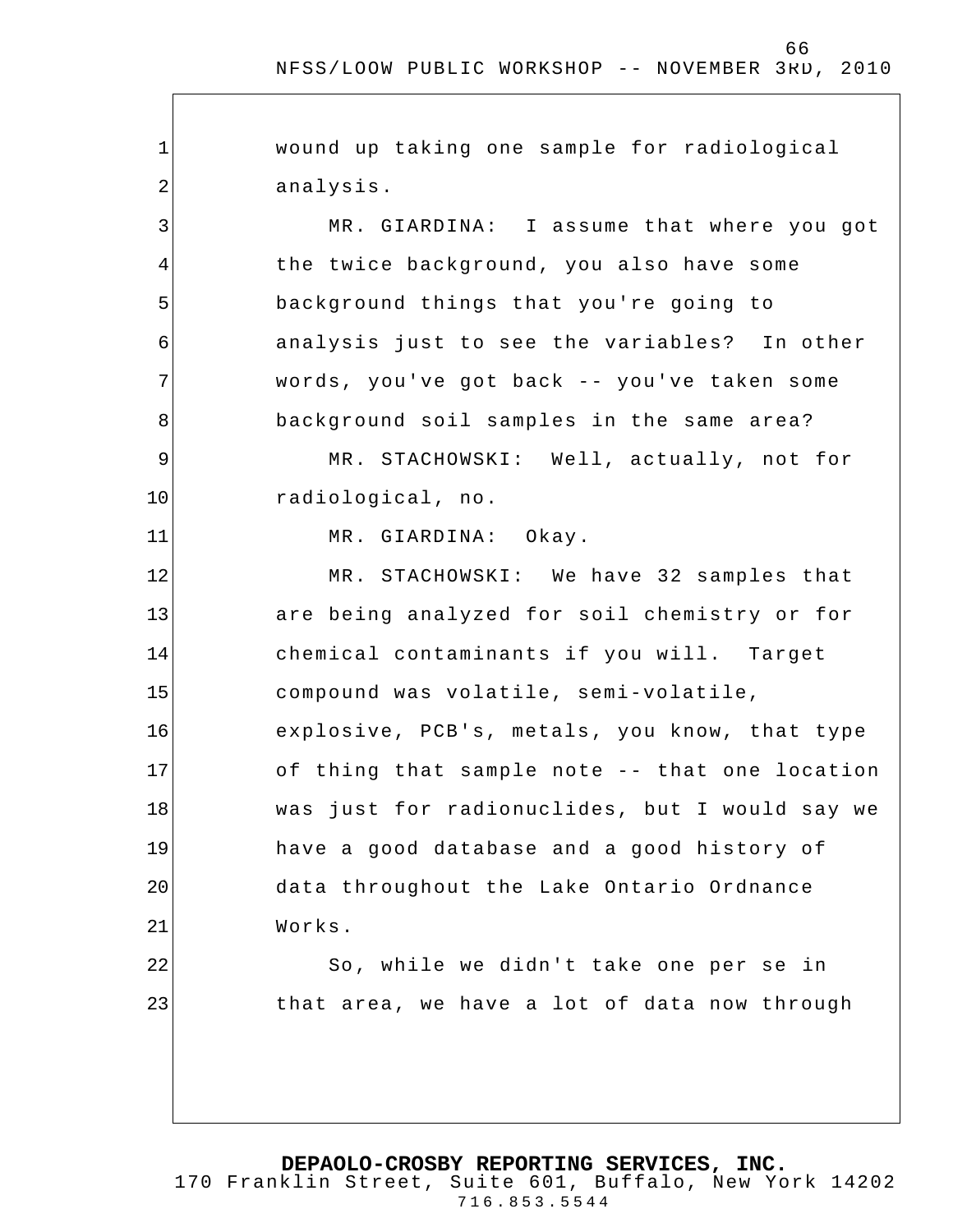| 1           | the years of work that had been done on that   |
|-------------|------------------------------------------------|
| 2           | site that those results can be compared to.    |
| 3           | MR. GIARDINA: Okay. Thank you.                 |
| 4           | MR. STACHOWSKI: Okay. Amy?                     |
| 5           | MS. WITRYOL: Amy Witryol. First, let me        |
| 6           | say this agenda is jam-packed with a number of |
| 7           | technical projects and this community remains  |
| 8           | crippled without the assistance that our       |
| $\mathsf 9$ | sister site Fernauld had in terms of public    |
| 10          | participation and technical assistance, so I   |
| 11          | want to just repeat that for the record.       |
| 12          | With respect the school property and           |
| 13          | actually, every other project, we'd like to    |
| 14          | see the raw data, not just the validated data  |
| 15          | and it doesn't cost the Army Corps anything to |
| 16          | post that on the website for us and at the     |
| 17          | time, if you'd like to wait until the          |
| 18          | validated data comes in and I'm sure that the  |
| 19          | Army Corps can explain any differences between |
| 20          | the raw data or the validated data should      |
| 21          | anyone even have a question about it, but it   |
| 22          | would be nice to have that posted.             |
| 23          | As far as suggesting at the end of August,     |
|             |                                                |

**DEPAOLO-CROSBY REPORTING SERVICES, INC.**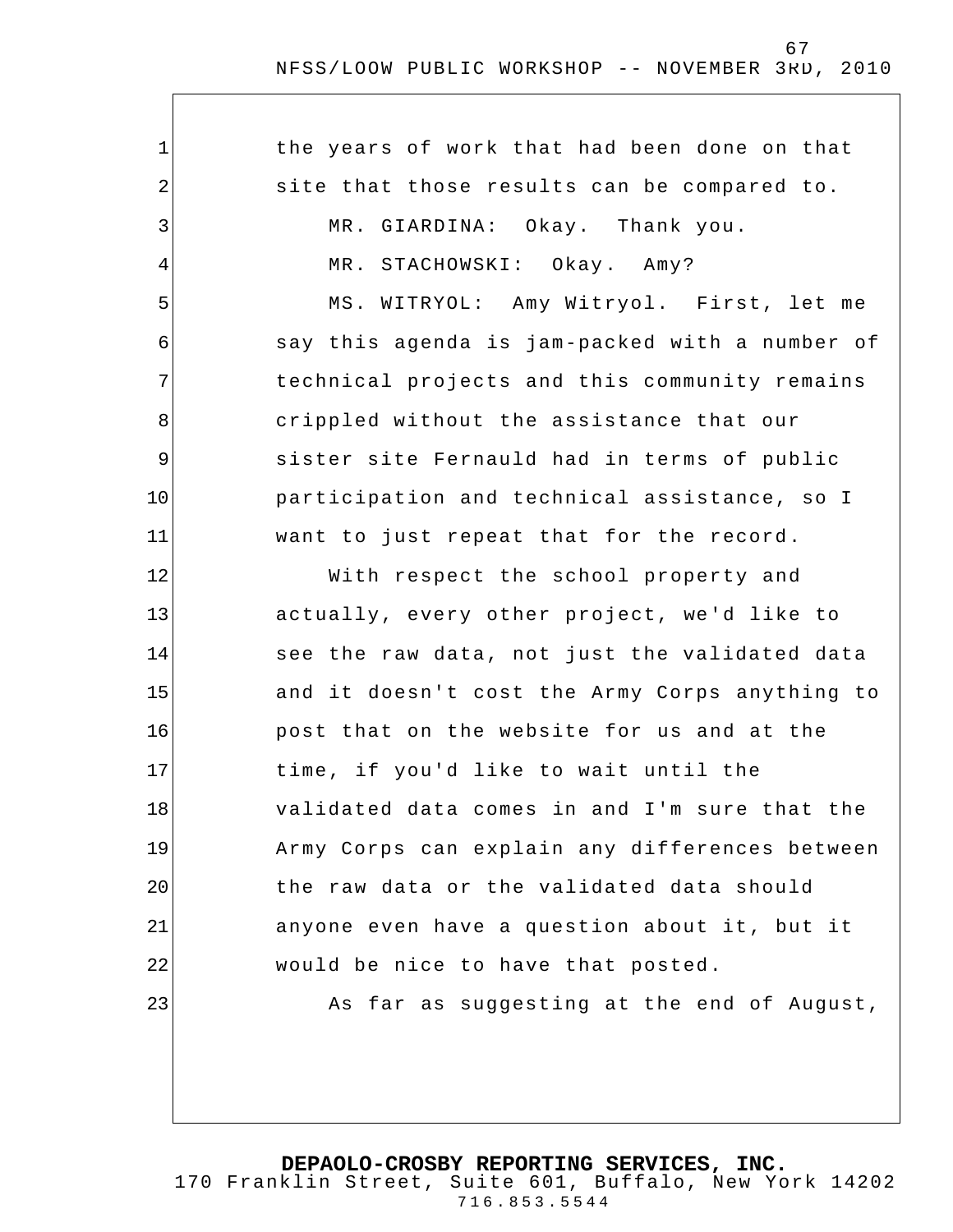at the end of summer that the Southwest Drainage Ditch is a slow-water course is not the case and ask anyone who's got kids running cross-country over that ditch in the spring season and as the maintenance people at the school district how often the Southwest Drainage Ditch runs so high and so fast that it backs up into the drainage pipes onto the fields in the developed portion of the school property.

1

2

3

4

5

6

7

8

9

10

11 12 13 14 15 16 17 18 19 20 21 22 23 With respect to the investigations of the berms on this and many other projects, one of the concerns is a little bit of a cart and a horse in terms of having fate and transport analysis done on this property of every single constituent of concern, whether it's chemical or radiological so that we know after 70 years in our environment whether or not going down to four feet or to the level of soil disturbance is going to be enough to capture anything that might move after a period of 70 years or during that and obviously, in terms of the radiological screening, same thing on

**DEPAOLO-CROSBY REPORTING SERVICES, INC.**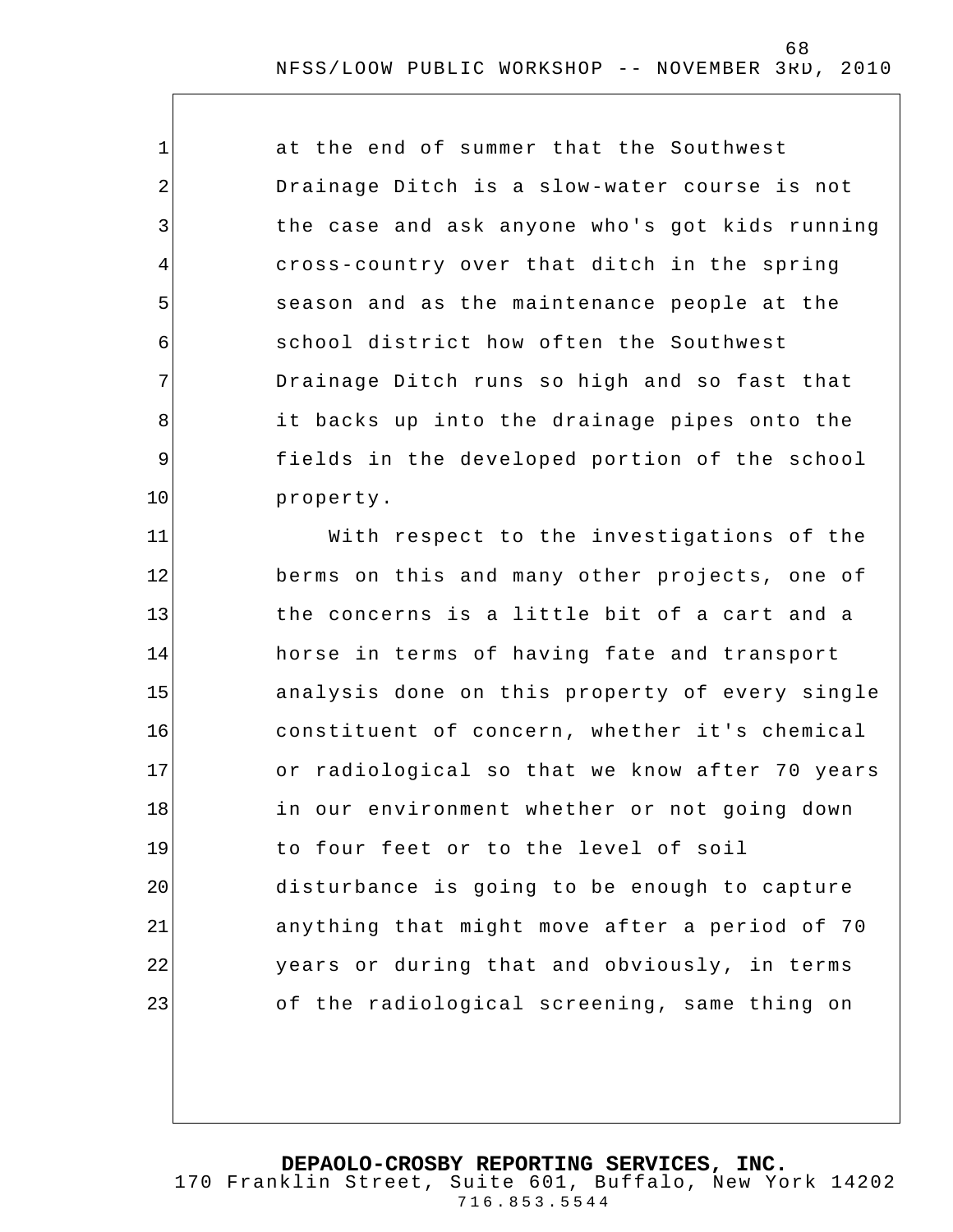fate and transport, what will a gamma meter find on the surface as opposed to, you know, doing more extensive gridding, both surface and subsurface, shallow and deep soil samples in all constituents of concern as an abundance of caution on our school property, so those are just some of the comments.

1

2

3

4

5

6

7

8 9 10 11 12 13 14 15 16 17 18 19 20 21 22 23 We probably don't have time to go through a more extensive list given the number of projects that the community is being faced with this evening in the presentation, but would certainly recommend that for any one of these projects that establishing a meeting, even if we have to do it monthly and ensuring that the community has the type of facilitation, technical assistance, administrative assistance that many other sites have that this community has really never had in full support, but in my view, something similar to Fernauld certainly would give the community a lot more opportunity to really fully participate in the investigation of this site. Thank you.

# **DEPAOLO-CROSBY REPORTING SERVICES, INC.**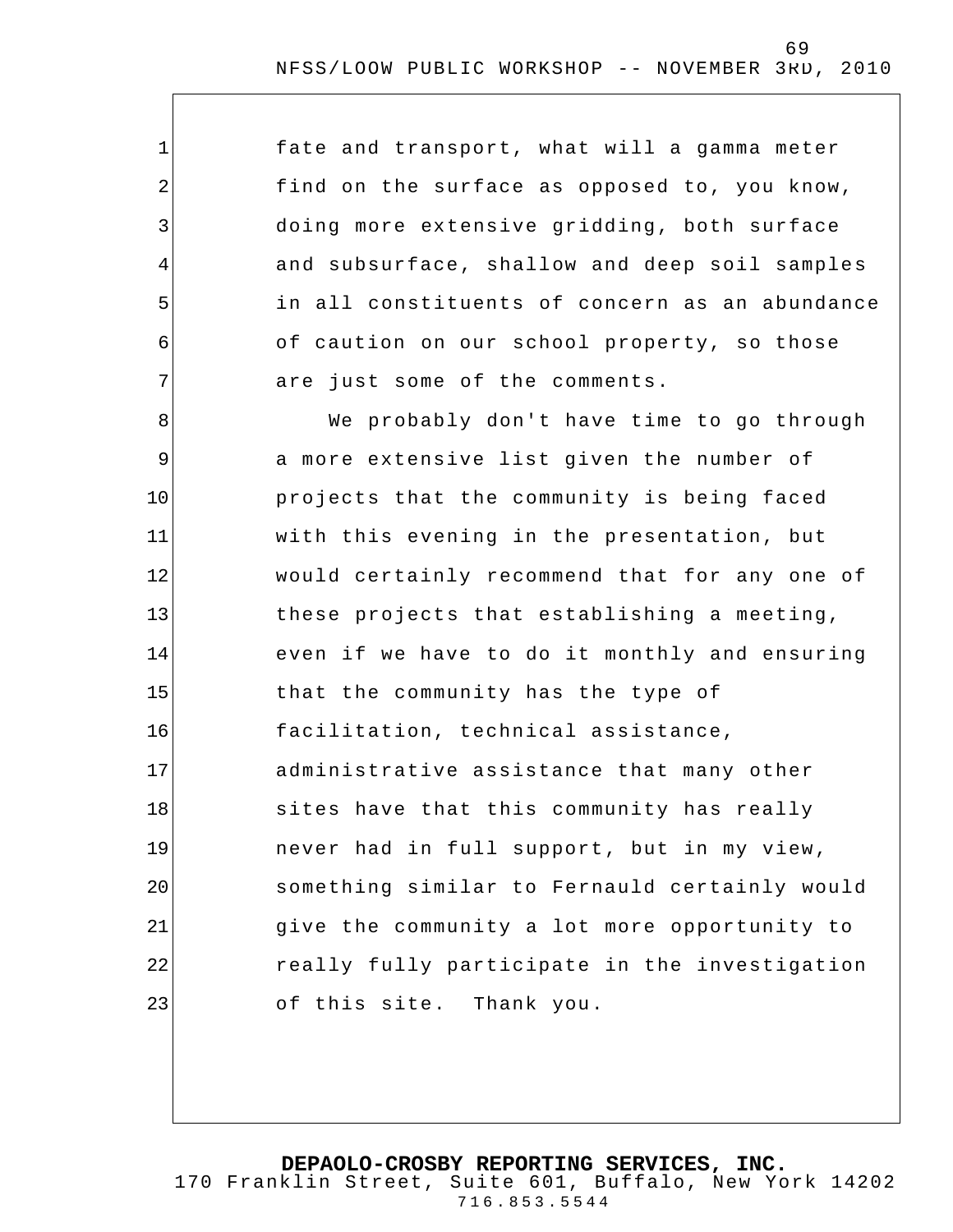| 1  | MR. STACHOWSKI: Joe, you had a question?       |
|----|------------------------------------------------|
| 2  | MR. GARDELLA: Could you go back to slide       |
| 3  | two, which was the map and point again to      |
| 4  | where the mounded materials were?              |
| 5  | MR. STACHOWSKI: Yes. There actually were       |
| 6  | three rather large sized mounds that we did    |
| 7  | find, Joe and I tried to mention I was going   |
| 8  | through this quickly that the anomalies was    |
| 9  | rather small or we really didn't detect        |
| 10 | anything. We just located the position of --   |
| 11 | first of all, all the anomalies were located   |
| 12 | using the global GPS, global positioning       |
| 13 | system because when you're in there, it's very |
| 14 | heavily wooded and it's easy to get lost and   |
| 15 | not know where you're at.                      |
| 16 | So, that's how we located all of them,         |
| 17 | based on the aerial photographs, but we, in    |
| 18 | fact, had three that were rather large where   |
| 19 | we had to do four different soil borings.      |
| 20 | Now, the one that I showed you with the        |
| 21 | photograph with the drill rig, that was the    |
| 22 | one right in here. Now again, this is the      |
| 23 | Southwest Drainage Ditch. This is the 30-inch  |
|    |                                                |

**DEPAOLO-CROSBY REPORTING SERVICES, INC.**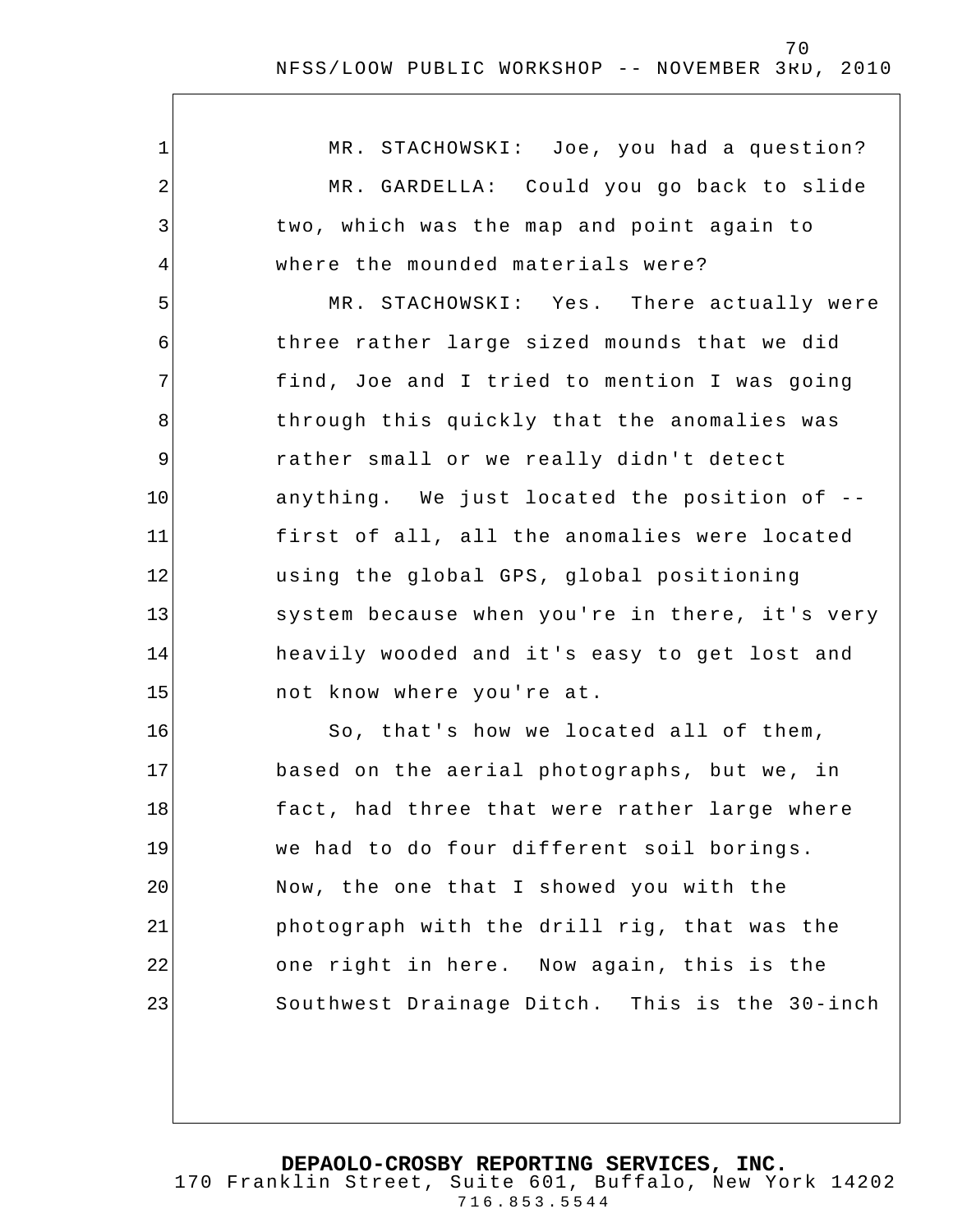outfall line.

1

2

3

4

5

6

7

8

9

10

11

12

13

14

15

16

17

18

19

20

There's a large mound in there. That's all native soil. It's redistributed, native soil is the best way I can describe that and I was out there the entire week with our contractors doing the work and honestly, what it looks like is somebody excavated and put the material right there. I'm not going to venture to say where that come from, but it's native soil. Now, there were two other locations where

we did find somewhat larger, mounded materials. The other location was right in here. Now, that was more of a linear feature, in other words, it wasn't a parabolic shape or a circular shape or anything like that, it was more of a linear -- and it actually, it looked like when you get back in there, it's like somebody had a bulldozer and just pushed it out.

21 22 23 These areas are heavily overgrown and actually, in those disturbed areas, there's quite large, mature trees now which gives one

**DEPAOLO-CROSBY REPORTING SERVICES, INC.**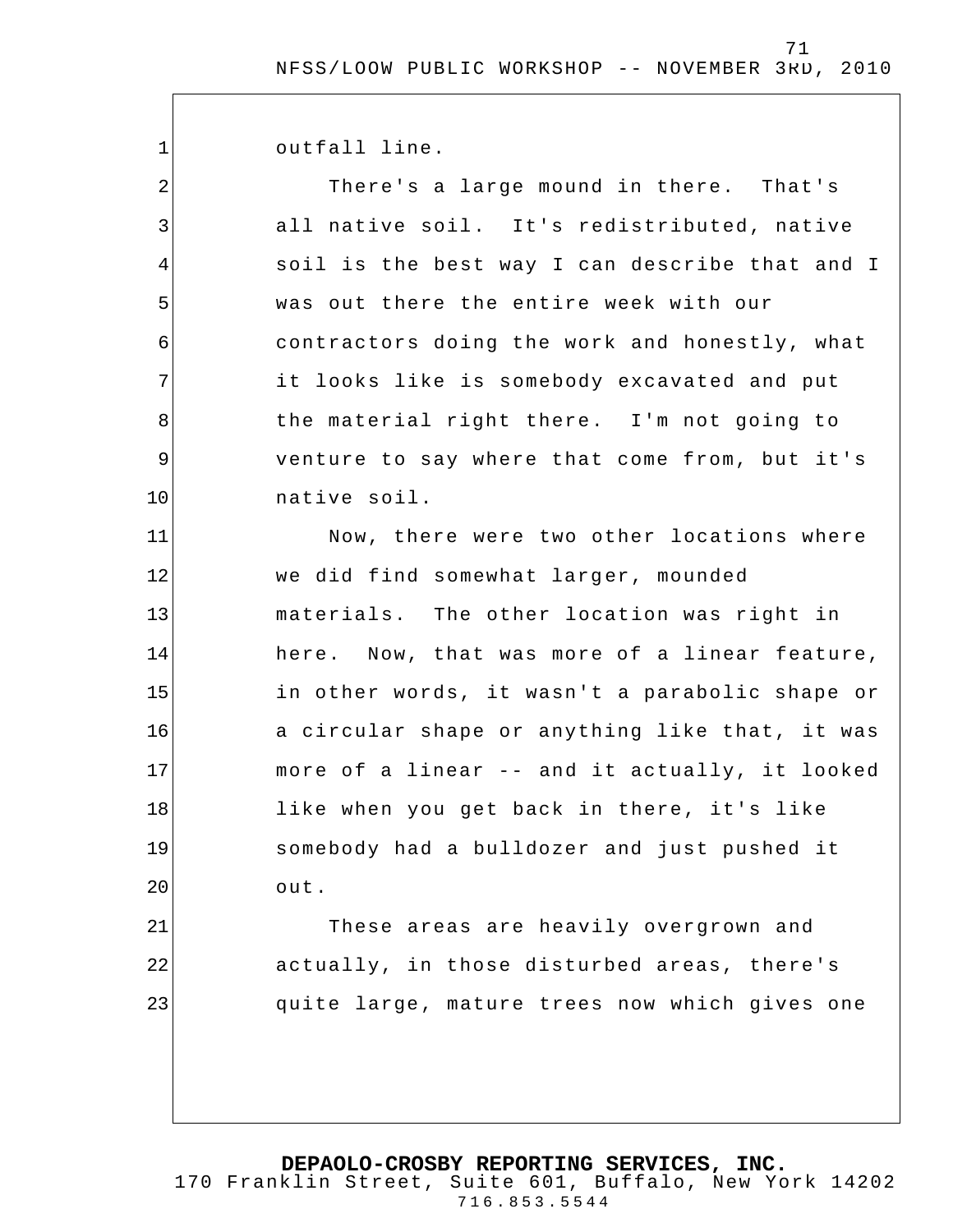| $\mathbf 1$    | a sense that this was done quite a while ago,  |
|----------------|------------------------------------------------|
| 2              | but nevertheless, there was one in here        |
| 3              | (indicating) and we did four soil borings in   |
| 4              | that area and again, that was more of a linear |
| 5              | feature, but it was a mound. Now, this area    |
| 6              | down in here in the southeast corner right by  |
| $\overline{7}$ | that property boundary, there was kind of a    |
| 8              | large mound right along that boundary right    |
| $\overline{9}$ | there and I would say it's somewhat similar to |
| 10             | what we found in here (indicating) and it      |
| 11             | looks like somebody had a bulldozer and pushed |
| 12             | up a lot of the soil.                          |
| 13             | As we drilled here (indicating), as we         |
| 14             | drilled here (indicating) and we drilled there |
| 15             | (indicating), in every case where you go       |
| 16             | through that it's all what I would call        |
| 17             | redistributed native soil. There's no non-     |
| 18             | natural anthropogenic fill, nothing whatsoever |
| 19             | that we identified and it's not -- you know,   |
| 20             | we took continuous soil borings until we got   |
| 21             | to the native or the undisturbed soil, but     |
| 22             | also walking around there, one investigation   |
| 23             | exposed face that you kick open and that and   |
|                |                                                |

**DEPAOLO-CROSBY REPORTING SERVICES, INC.**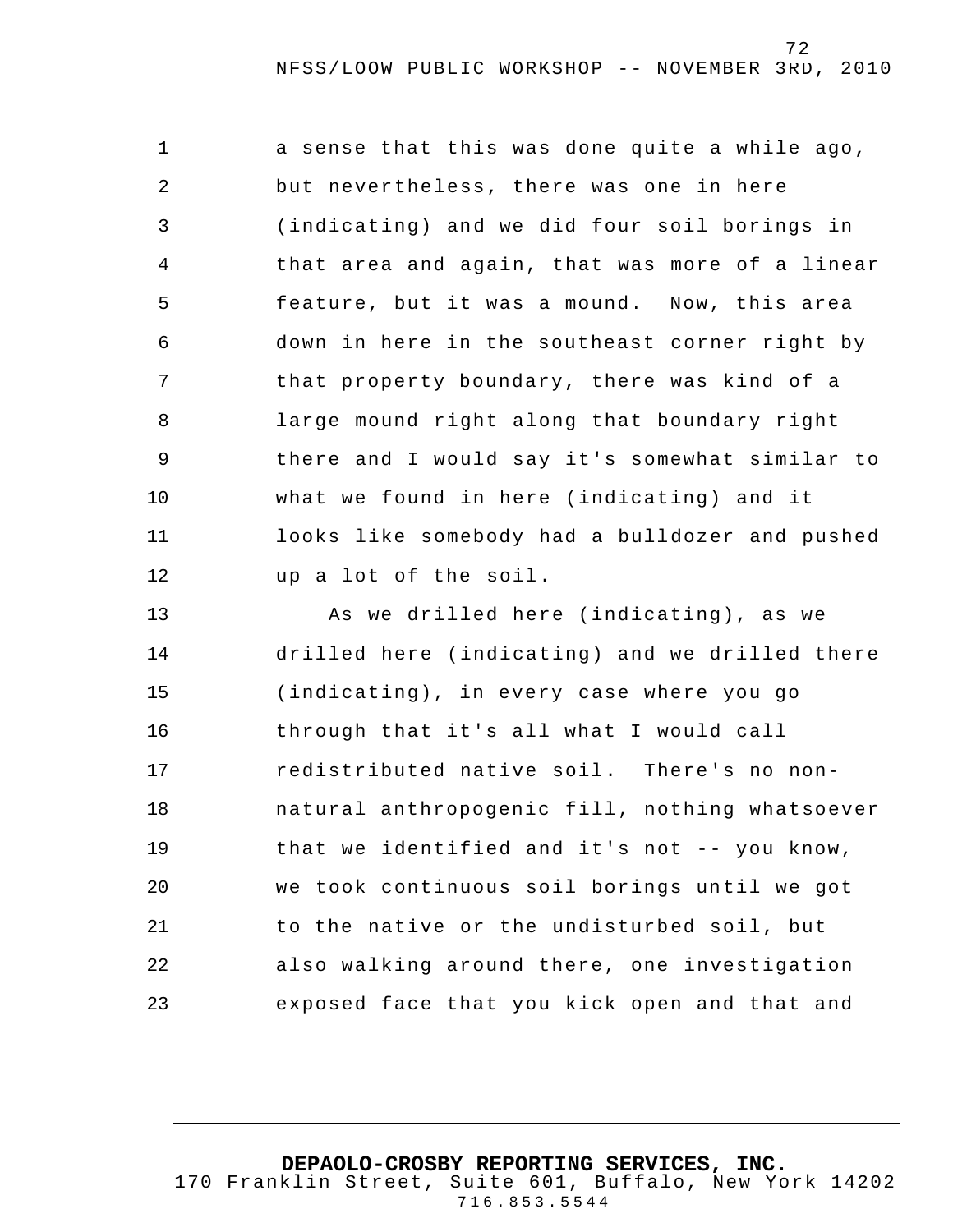there was no evidence whatsoever of anything other than there's been some soil moved around in these areas.

1

2

3

4

5

6

7

8

9

10

11

12

13

Now, the other areas, frankly, there wasn't a lot that you see there. There just isn't a lot and so, these other areas were investigated by essentially one boring and then, there was a lot of field screening done and actually, there was a good walkover survey done all throughout that area. This area here because this showed up as a larger feature, we dually did -- this location represents four separate soil borings.

14 15 16 17 18 19 20 21 22 23 This location represents one soil boring and it's in the middle of where that feature was and this represents another soil boring, somewhat on the northwest end of that feature. Each one of these was treated as an individual sample, so -- and therefore, we'll have analytical -- we'll have three different sets of analytical results from that area and it's not only the mounded material, but maybe some of the soil was scraped in there on the bottom

**DEPAOLO-CROSBY REPORTING SERVICES, INC.**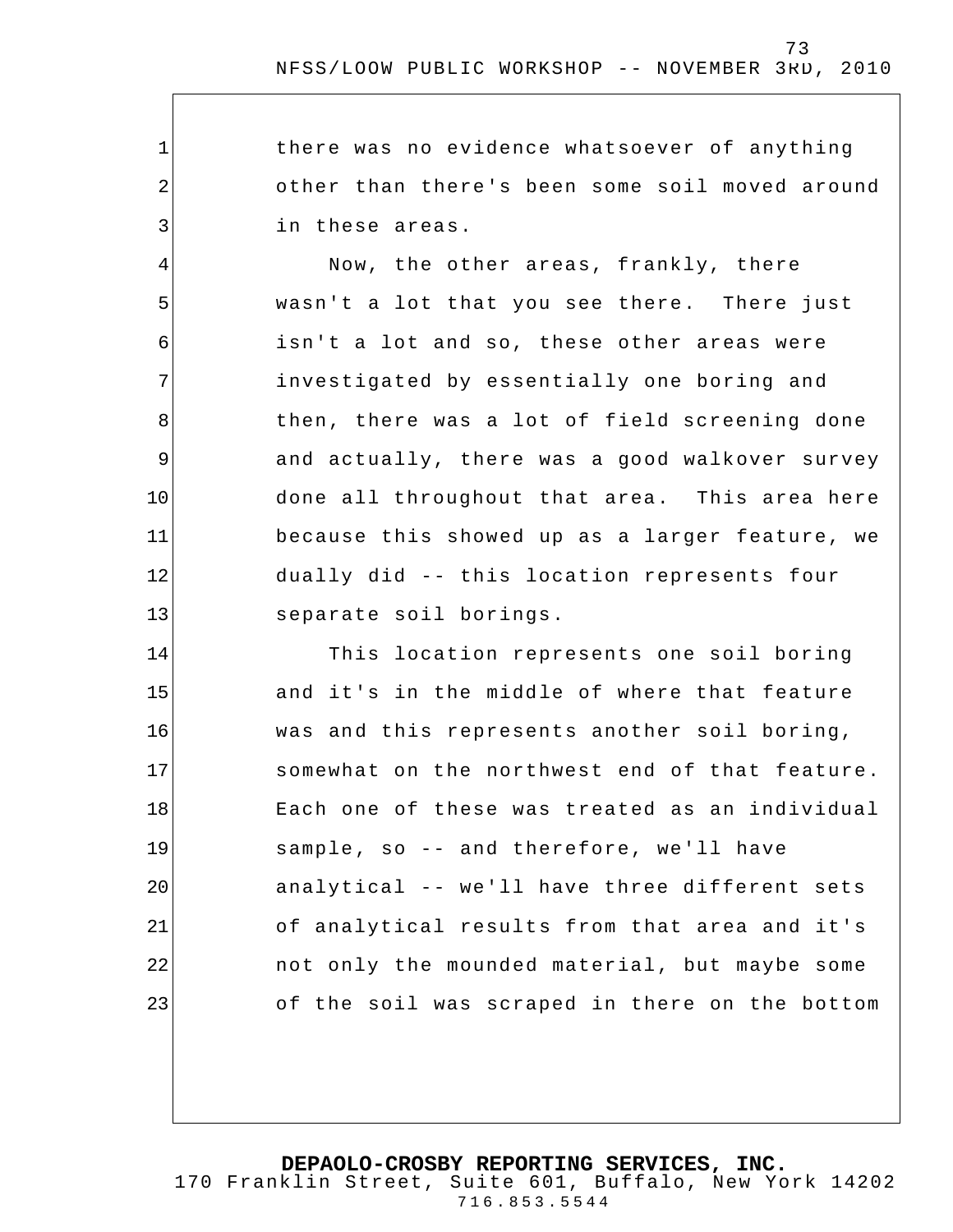74

1 2 3 4 5 6 7 8 9 10 11 12 13 14 15 16 17 18 19 20 21 22 23 of that. The photograph I showed you again was right there. MR. GARDELLA: And the high -- the elevated radiological, the elevated gamma readings, the mound, that was excavated -- MR. STACHOWSKI: It's probably hard to see from where you're sitting, that's right here (indicating). Now, all these locations we accessed from the east. This you actually get in right off the school campus. I would say there was another disturbance right here (indicating) that we investigated. Again, it's rather small, but when I talk about the mound and I somewhat, for simplicity, tried to classify these into three different areas, you know, these disturbances, the Southwest Drainage Ditch, but that mound is right there (indicating). MS. WITRYOL: Just one question on sedimentation in the Southwest Drainage Ditch. Did you select the sediment samples based on intervals or based on where sedimentation was likely to accumulated in the ditch and was

**DEPAOLO-CROSBY REPORTING SERVICES, INC.**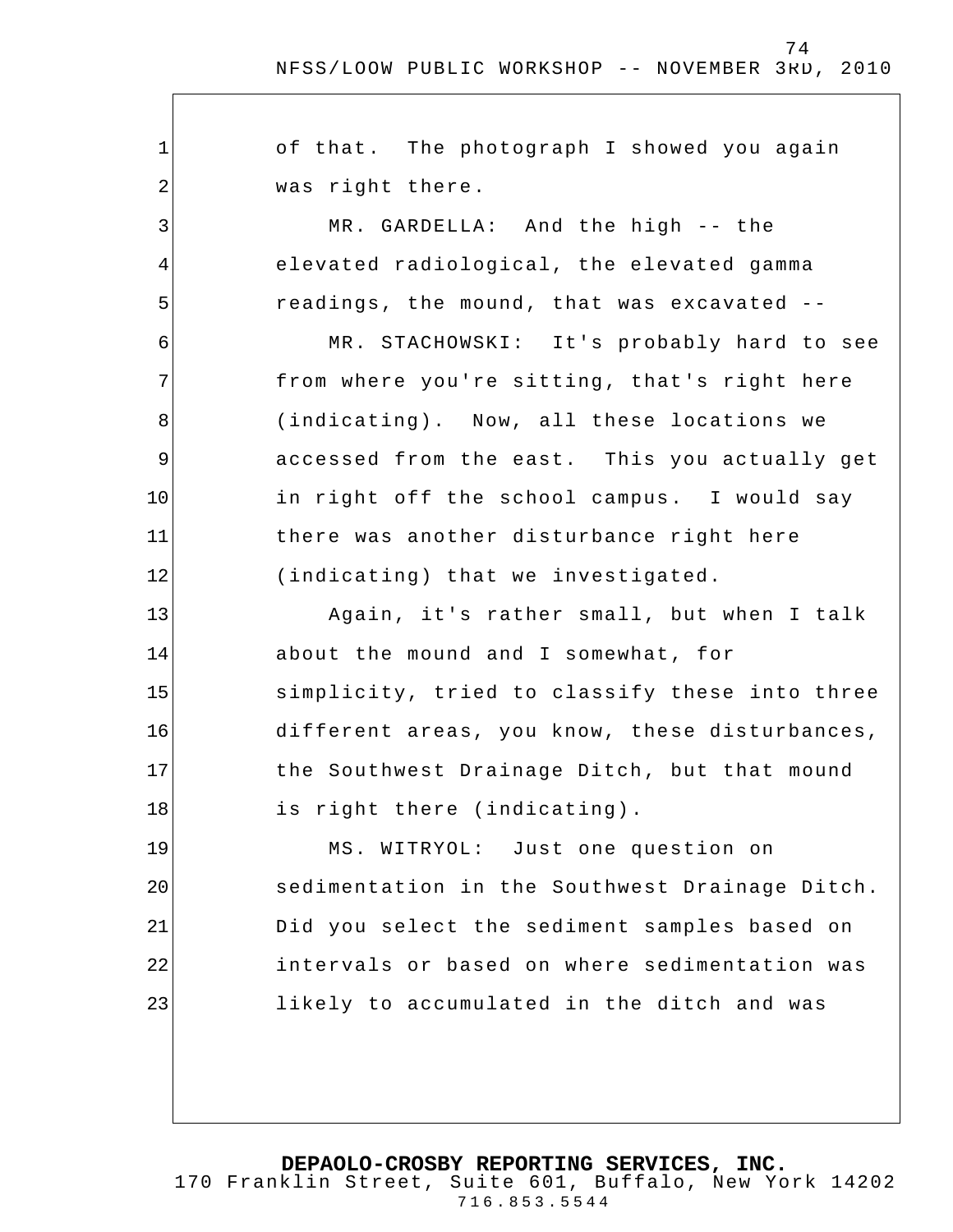1 2 3 4 5 6 7 8 9 10 11 12 13 14 15 16 17 18 19 20 21 22 23 there any consideration given to sampling the tributaries at the end of the waterway? MR. STACHOWSKI: The water, sediment and soil core samples in general were taken from the middle of the channel. Now, in most areas, other than this area over here (indicating), in most areas, the material is quite soft and it's got a very high organic content and you actually have quite a bit of sediment in there and perhaps calling it sediment is not a proper classification . A lot of it is decayed, natural, organic material, but what I'm trying to say is, there's quite a bit of it from channel -- from bank to bank in five of these areas and our program was designed to largely take it from the middle of the channel which we did and based on my time out there and my observations, Amy, there really wasn't anything distinguishable. That's a linear feature. It's not like you have meanders or channel bends or anything like that where one sees more or less

**DEPAOLO-CROSBY REPORTING SERVICES, INC.** 170 Franklin Street, Suite 601, Buffalo, New York 14202 716.853.5544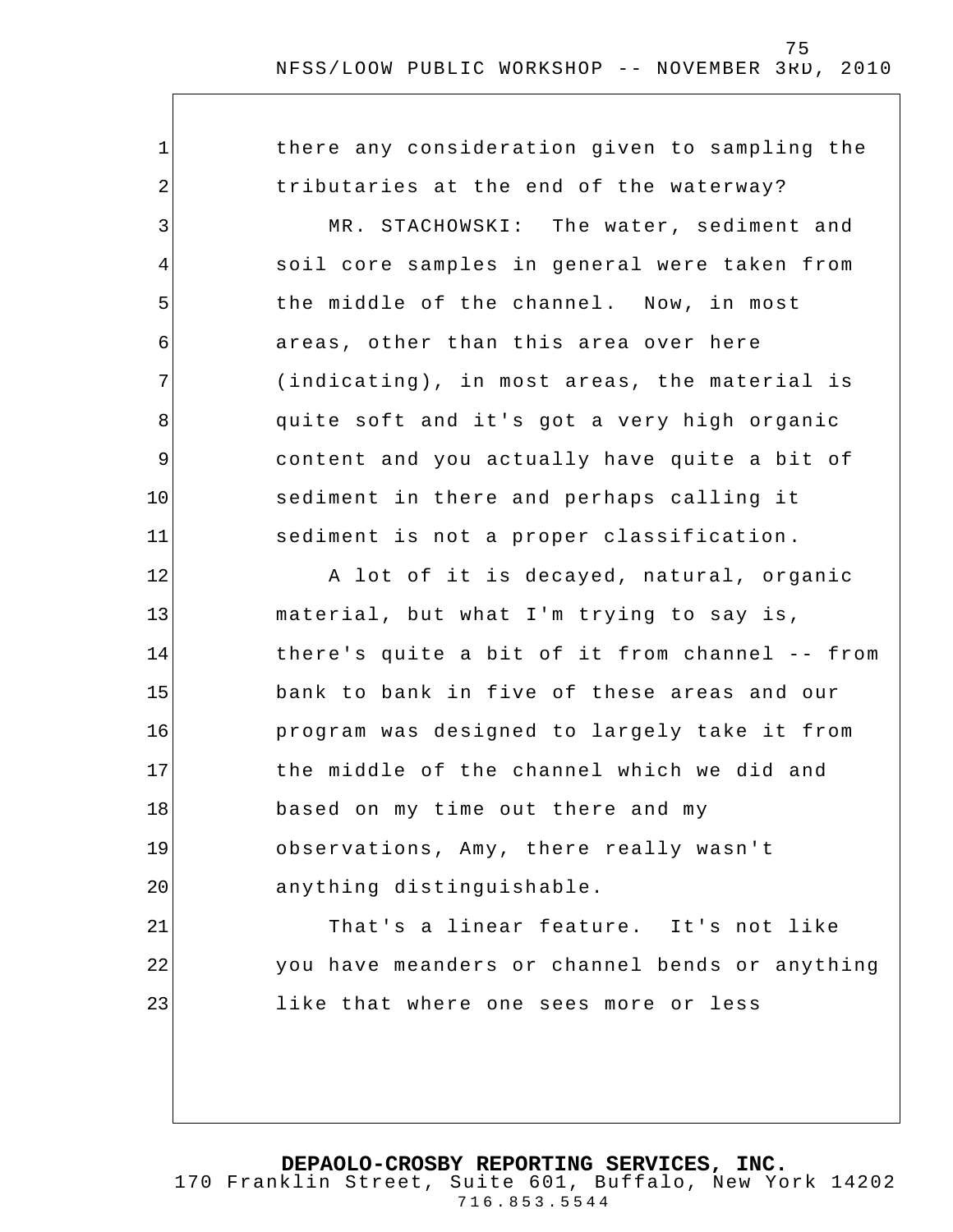| $\mathbf 1$ | deposition. You don't really see those         |
|-------------|------------------------------------------------|
| 2           | features or I didn't see those in the channel  |
| 3           | when I was out there and at each one of the -- |
| 4           | it's actually very difficult to get into that  |
| 5           | because it's keep and wide and you've got to   |
| 6           | go through a lot of brush. So, when we did     |
| 7           | identify the locations, we would make our --   |
| 8           | in some cases, we had to use like ropes and    |
| $\mathsf 9$ | that to get ourselves down, but when you look  |
| 10          | at it, there really wasn't anything            |
| 11          | distinguishable as to well, there's more       |
| 12          | sediment here or less sediment here and        |
| 13          | therefore, our sampling was done largely in    |
| 14          | the middle of the channel.                     |
| 15          | Now, in this location here, this is where      |
| 16          | there's a bridge that goes over it and there's |
| 17          | a corrugated metal pipe beneath that bridge    |
| 18          | where the actual water flows through and in    |
| 19          | that area, you tend to get more coarser        |
| 20          | material. It's not that real muck, the high    |
| 21          | organic sediment and that appeared to be more  |
| 22          | of an artifact from perhaps the construction   |
| 23          | of that structure. To answer your question     |
|             |                                                |

**DEPAOLO-CROSBY REPORTING SERVICES, INC.**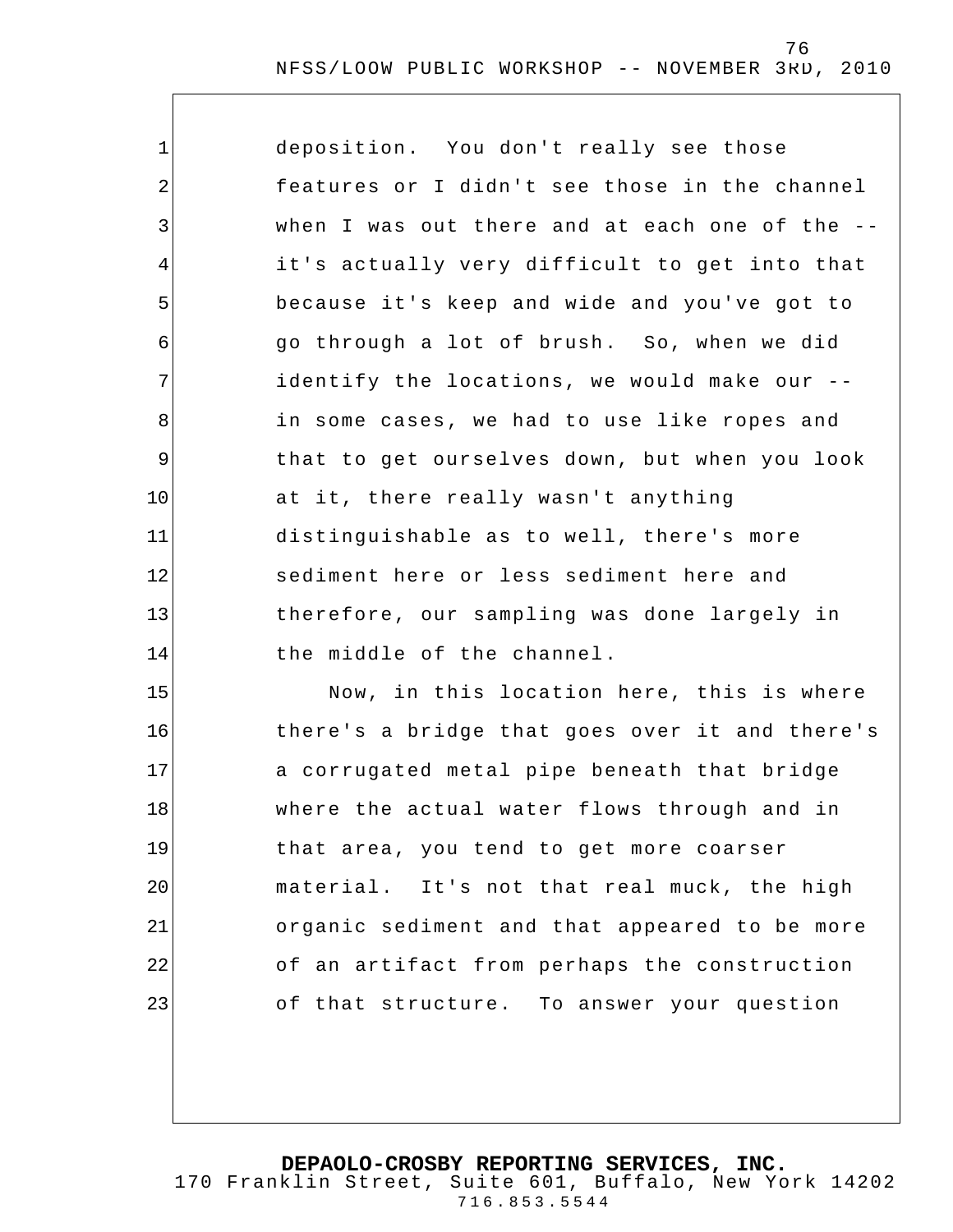77

1 2 3 4 5 6 7 8 9 10 11 12 13 14 15 16 17 18 19 20 21 22 23 simply though, no. They were taken in the middle of the channel. MS. WITRYOL: Okay. So, anywhere along that pathway to find the highest concentrations of the sediment or at the mouth off of the school property either above it or below it, these sediment samples were confined to the channel along the school property? MR. STACHOWSKI: They were confined to within the school channel, correct, yes. And you know, the boundary was where the channel exits the school property, the southernmost boundaries where it enters and the other four were somewhat equidistant between those two points. MS. WITRYOL: Well, at some point, we'd encourage you to take samples in higher areas that have more significant accumulations of sediment. MR. STACHOWSKI: Questions? DR. BOECK: Start with a comment. MR. STACHOWSKI: And your name, sir? DR. BOECK: I sent my children to Lew-

**DEPAOLO-CROSBY REPORTING SERVICES, INC.**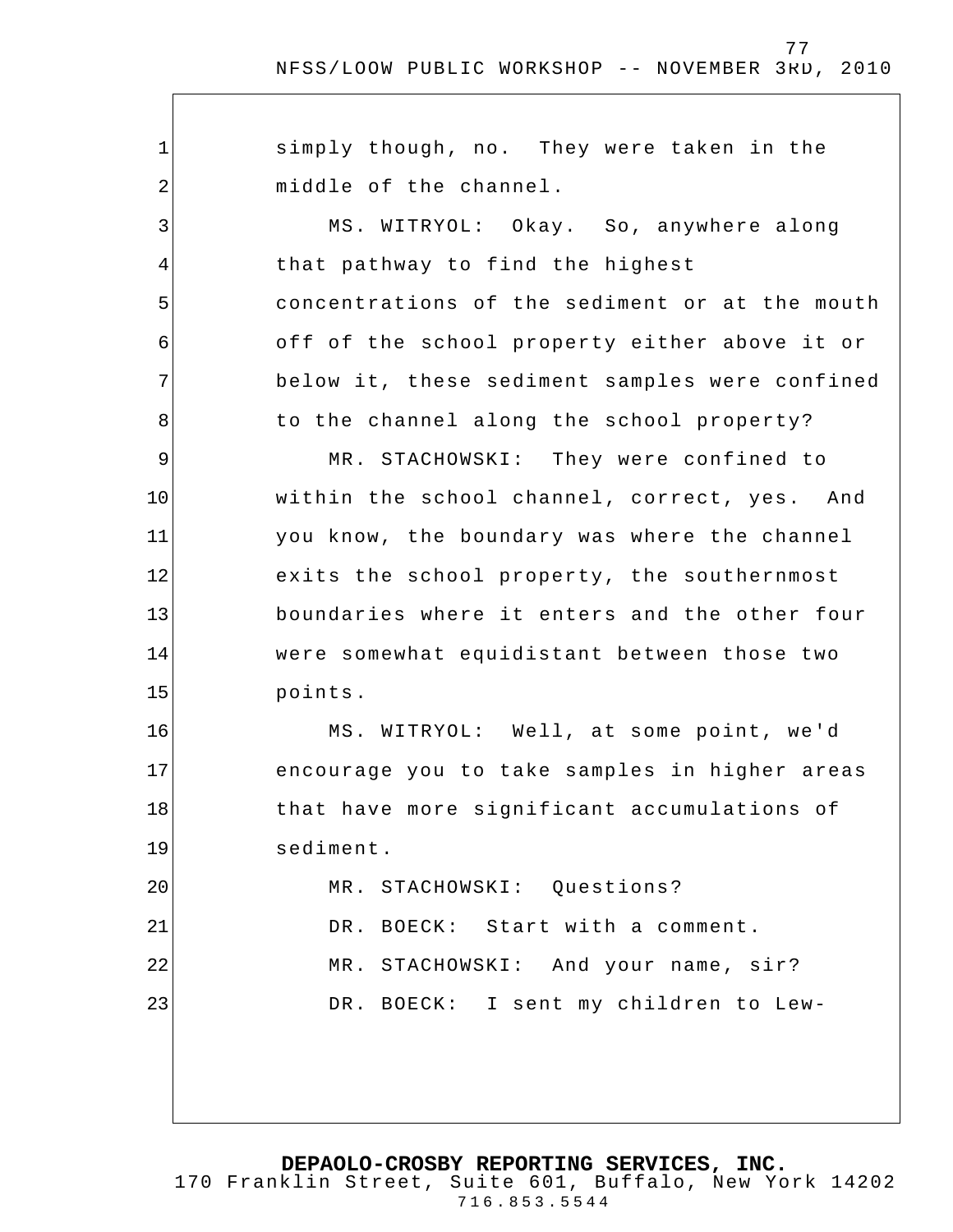| $\mathbf{1}$   | Port. I would send my grandchildren if they    |
|----------------|------------------------------------------------|
| 2              | lived here, to Lew-Port. I believe the campus  |
| $\mathfrak{Z}$ | is quite safe, but I do have a bunch of        |
| 4              | questions on your procedures. When I was a     |
| 5              | kid, we had a farm out in Hartland and we used |
| 6              | fertilizer and it was phosphate fertilizer and |
| 7              | eventually, the bags would leak and certain    |
| 8              | amount would spill in the barn.                |
| $\mathsf 9$    | Now, that phosphate fertilizer came from       |
| 10             | Florida and typically contains traces of       |
| 11             | uranium so that when the Lew-Port campus was   |
| 12             | surveyed, I believe they found the locations   |
| 13             | of the previous barns by the elevated          |
| 14             | radioactivity undoubtedly due to spilled       |
| 15             | fertilizer, but now when you present us with a |
| 16             | background sample taken from a grassy area, I  |
| 17             | would really suggest that you pick an area     |
| 18             | where is not grass and therefore, fertilized   |
| 19             | in order to get your radioactive background.   |
| 20             | As you've noticed, this is a lake bottom.      |
| 21             | All of this area is lake bottom. It's clay,    |
| 22             | on top of it, a little bit of soil. Okay.      |
| 23             | When you find a rock, I'd like to go back to   |
|                |                                                |

**DEPAOLO-CROSBY REPORTING SERVICES, INC.**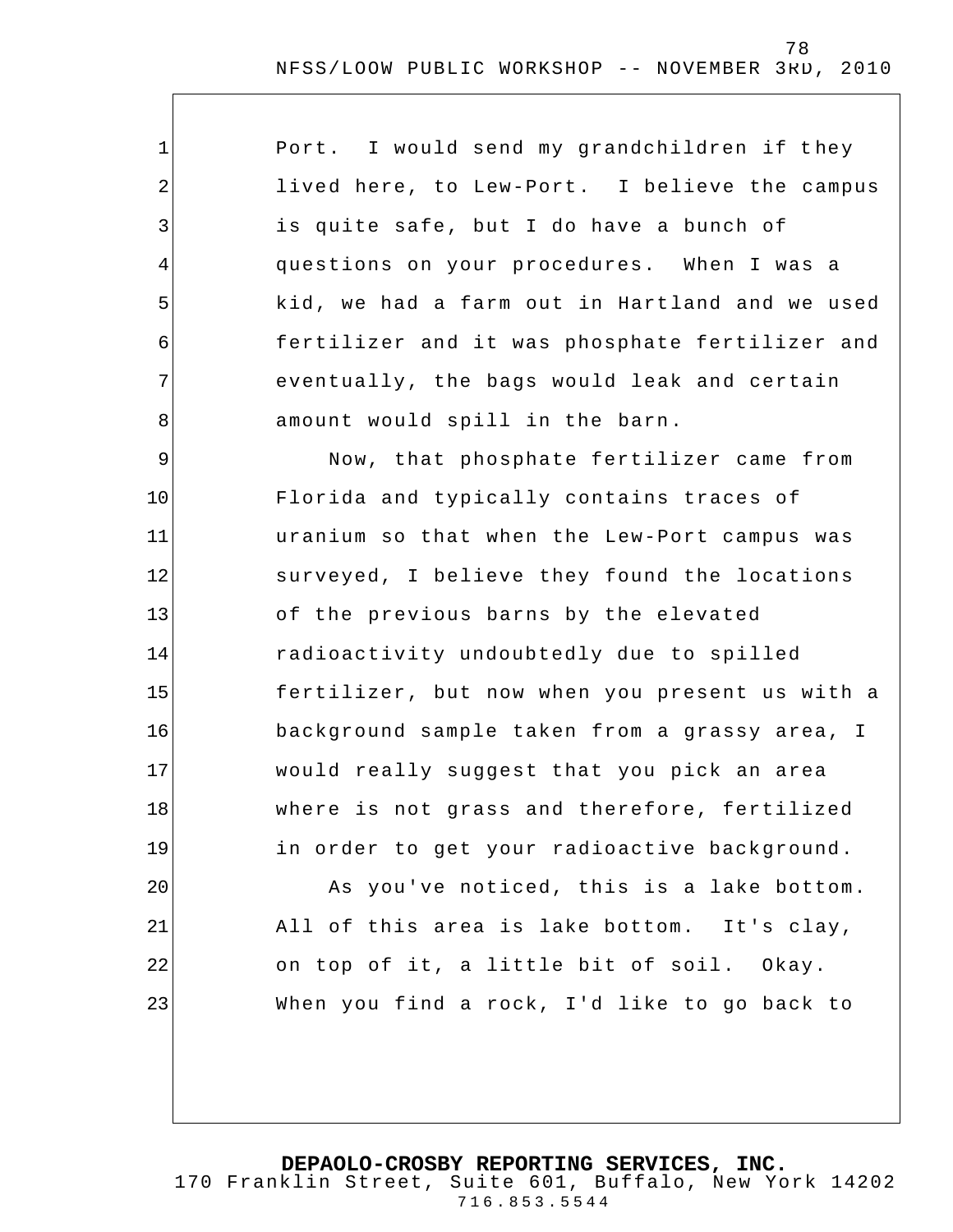1 2 3 4 5 6 7 8 9 10 11 12 13 14 15 slide 14 -- 18 is the rock. Okay. The rocks that are deposited here by the glacier were worn and rounded. The rocks that are deposited in the shore are rounded. That looks like another piece of slag, industrial slag which was produced in Niagara Falls and found in numerous driveways, fill areas and everything else. It was used typically in the process of making phosphate, phosphorus in Niagara Falls and it does contain traces of uranium. The angular shape of that rock looks like another piece of slag and so, I would not refer to that as a rock. I think that is a beneficial fit. MR. STACHOWSKI: I'll have Neil because

16 17 18 Neil did most the work out there and he spoke earlier. I'll ask you to chime in, Neil, but actually, Dr. Boeck, I would say that that photograph is not typical of most of what we found in that mound. Am I correct in saying that, Neil?

19

20

21

22

23

MR. MILLER: Yes. There's a lot of different rocks in there. I mean, some of

**DEPAOLO-CROSBY REPORTING SERVICES, INC.**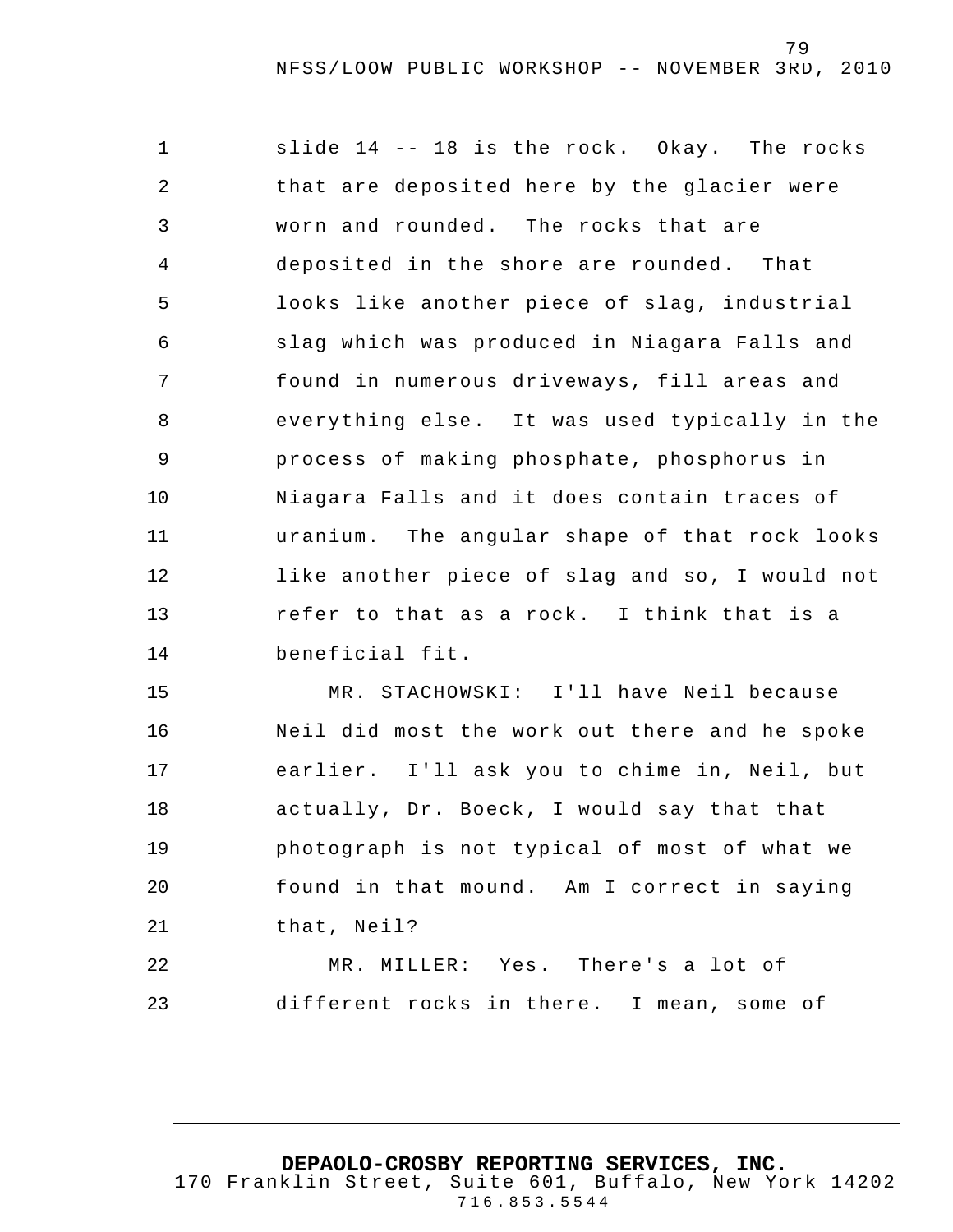| them were edges like you mentioned, but there |
|-----------------------------------------------|
| were rounded ones as well. The majority of    |
| them had elevated activity in it, but it      |
| wasn't the norm. There were other rocks in    |
| there as well.                                |

1

2

3

4

5

6 7 8 9 10 11 12 13 14 15 16 MR. STACHOWSKI: Now, for example, when I look at that and you see a lot of those forays and bubbles in them, it looks like to cooled very quickly. If you go to I think two slides beyond this Natalie, see there, right there. Now, that, again, it's not as well-rounded. It doesn't look like it was subject to a lot of erosion, but that does not appear to be slag material and in fact, on that, that's, you know, 33,800 counts per minute on that rock.

17 18 19 20 21 22 23 I'm not going to speculate what the origin of that is, but, in fact, a lot of it is like that and perhaps in my showing that one figure maybe skews or biases the, you know, one's interpretation. A lot of it was like this (indicating), though.

DR. BOECK: Okay. Because we have a lot

#### **DEPAOLO-CROSBY REPORTING SERVICES, INC.**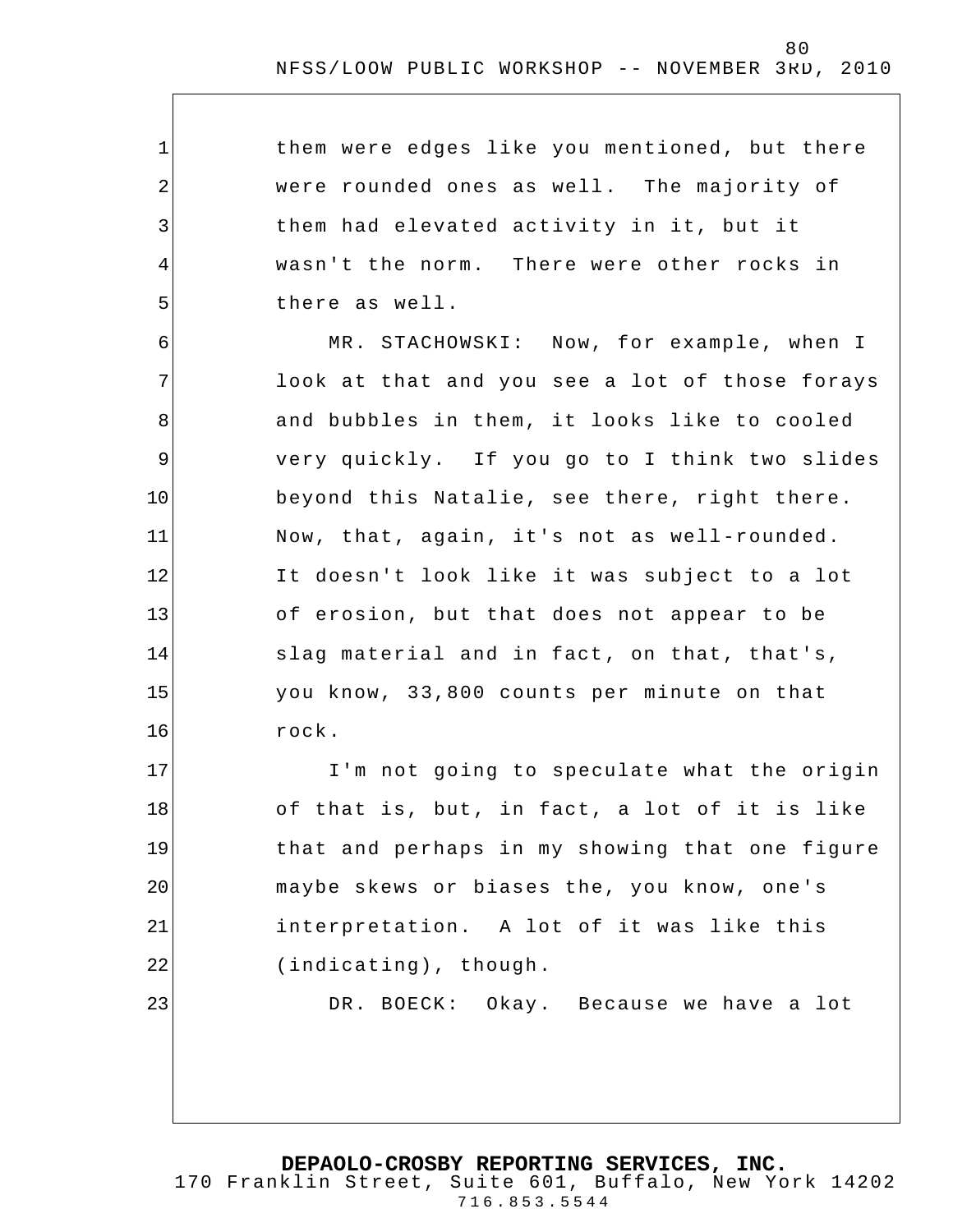| $\mathbf 1$    | of the same materials in the roadways on the     |
|----------------|--------------------------------------------------|
| $\overline{2}$ | NFSS and again, it's always the issue as to      |
| 3              | whose responsibility it is.                      |
| 4              | MR. STACHOWSKI: Yes and we are doing the         |
| 5              | geochemical analysis. I would say -- and         |
| 6              | correct me if I'm mistaken, Neil, most of them   |
| 7              | appeared like this (indicating). Yes. So,        |
| 8              | that was the exception rather than the rule      |
| $\mathsf 9$    | when you look at that other one.                 |
| 10             | DR. BOECK: Yes. That's not a glacially-          |
| 11             | deposited rock.                                  |
| 12             | MR. STACHOWSKI: You know, and I'm not            |
| 13             | suggesting it was. Maybe that's construction     |
| 14             | demolition debris from yes, who knows.           |
| 15             | There's a lot of construction done there on      |
| 16             | the school. I'm not going to speculate where     |
| 17             | it comes from, you know? There was no            |
| 18             | anthropogenic fill that we identified.<br>That's |
| 19             | probably the best thing I can say about that.    |
| 20             | MS. KREUSCH: One more question, Jim and          |
| 21             | then, we need to move on.                        |
| 22             | MR. STACHOWSKI: Yes, ma'am?                      |
| 23             | MS. ROLAND: Mary Ann. I was wondering if         |
|                |                                                  |
|                |                                                  |

**DEPAOLO-CROSBY REPORTING SERVICES, INC.**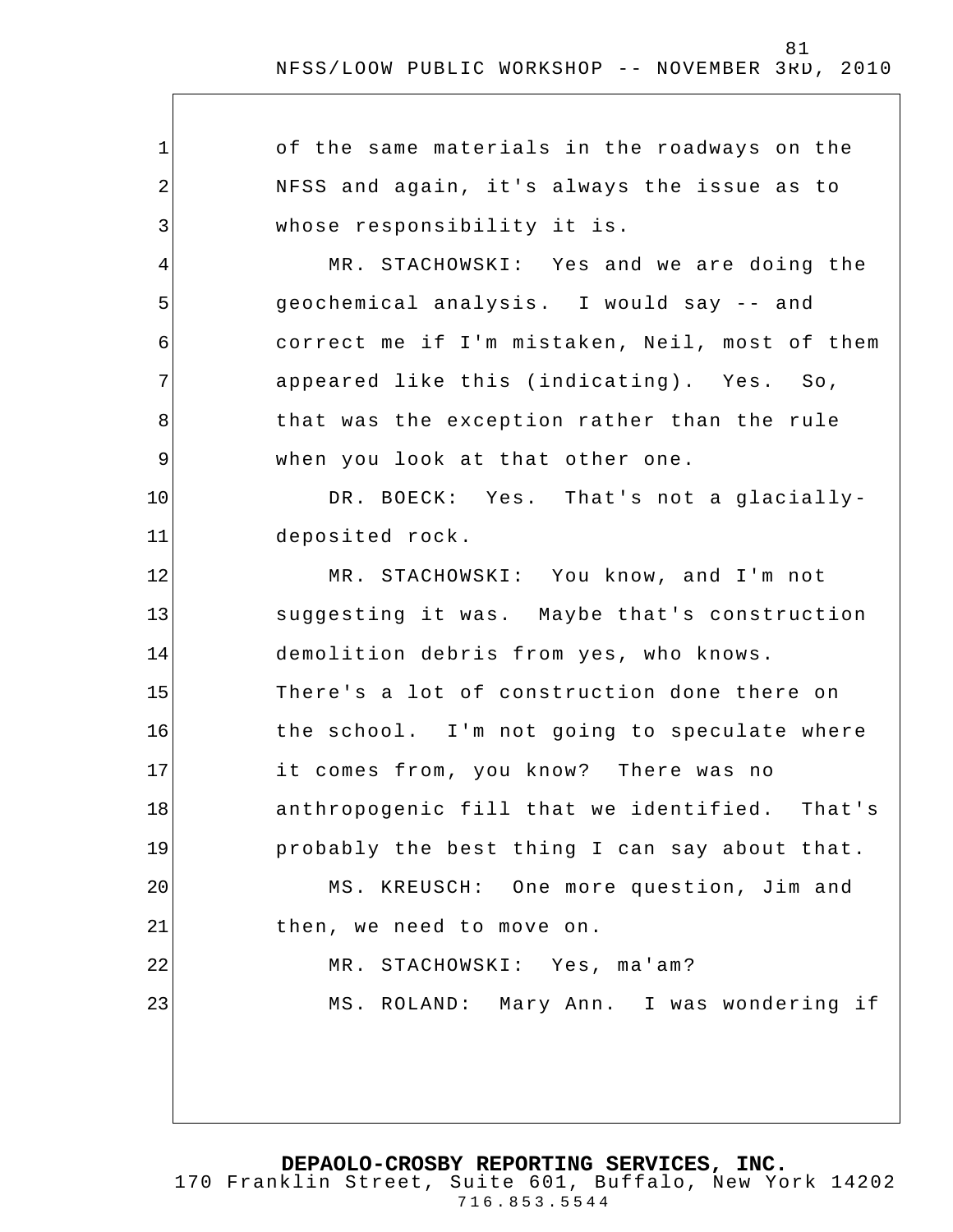| $\mathbf{1}$ | maybe those rocks were dumped there? You      |
|--------------|-----------------------------------------------|
| $\sqrt{2}$   | know, there's a lot of dumping that goes on   |
| 3            | around -- midnight dumpers and you don't have |
| 4            | any -- because the vegetation has covered     |
| 5            | those areas, you can't really tell whether    |
| 6            | they -- the soil and the rocks came from that |
| 7            | site originally or whether they were spirited |
| 8            | in because nobody was around in the interim   |
| 9            | from the original site.                       |
| 10           | MR. STACHOWSKI: Mary Ann, at this point,      |
| 11           | I can't speculate what the origin of that     |
| 12           | material was, where it came from. I can tell  |
| 13           | you this: This discussion, this presentation  |
| 14           | that I -- we had already met with             |
| 15           | representatives from the Lewiston Porter      |
| 16           | Schools and we had met with their consultant, |
| 17           | Dr. Joseph Gardella and did go over this.     |
| 18           | I can't speculate where it came from or       |
| 19           | how it may have gotten there. I don't know    |
| 20           | that we'll be able to determine that, but we  |
| 21           | did present these results already to the      |
| 22           | school and we've talked to them about that.   |
| 23           | MS. ROLAND: That's fine. I have a             |
|              |                                               |
|              |                                               |

**DEPAOLO-CROSBY REPORTING SERVICES, INC.**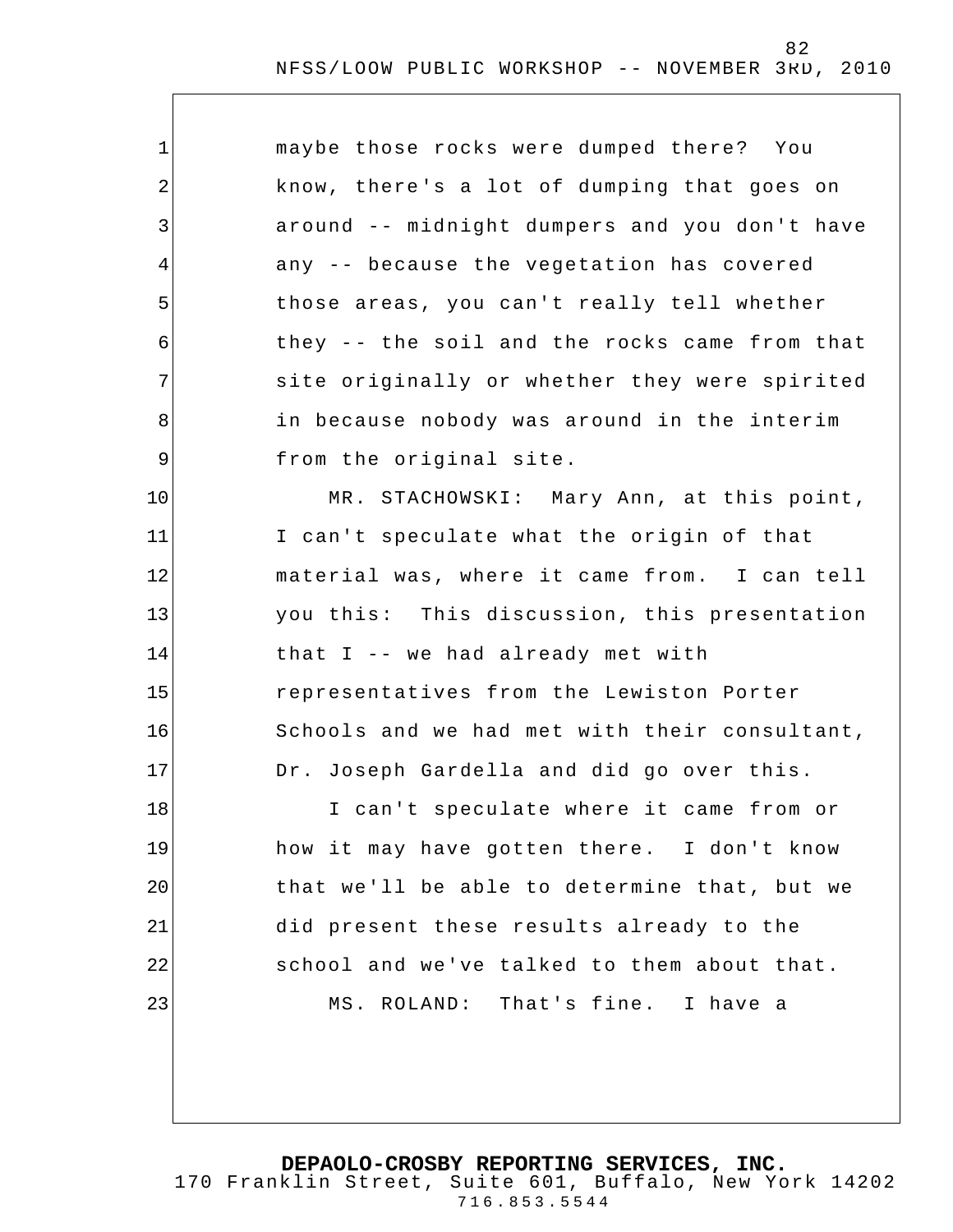| $\mathbf 1$ | question though. When you say it's four times  |
|-------------|------------------------------------------------|
| $\sqrt{2}$  | the base rate, is that dangerous because, you  |
| 3           | know, your picture shows people handling them, |
| 4           | the rock, with their bare hands with no        |
| 5           | protection. Is that not dangerous?             |
| 6           | MR. STACHOWSKI: Karen, could you -- Karen      |
| 7           | or Hank, could you answer that?                |
| 8           | MR. SPECTOR: Yes, Hank Spector, Army           |
| 9           | Corps. I think the point I'd like to make is   |
| 10          | that the readings that we're seeing and the    |
| 11          | questions you're asking is best answered in a  |
| 12          | relative sense, starting with maybe what       |
| 13          | Dr. Boeck was talking about, the fact that     |
| 14          | this might be a type of slag, possibly located |
| 15          | throughout Western New York, used throughout   |
| 16          | Western New York for roads and various other   |
| 17          | uses and may not even be an unusual reading.   |
| 18          | The readings that we were also discussing      |
| 19          | were in terms of fairly small readings close   |
| 20          | to background, micro-r, micro-rem per hour.    |
| 21          | The typical exposure somebody gets being a     |
| 22          | citizen of the United States is estimated to   |
| 23          | be many, many more times those type of         |
|             |                                                |

**DEPAOLO-CROSBY REPORTING SERVICES, INC.**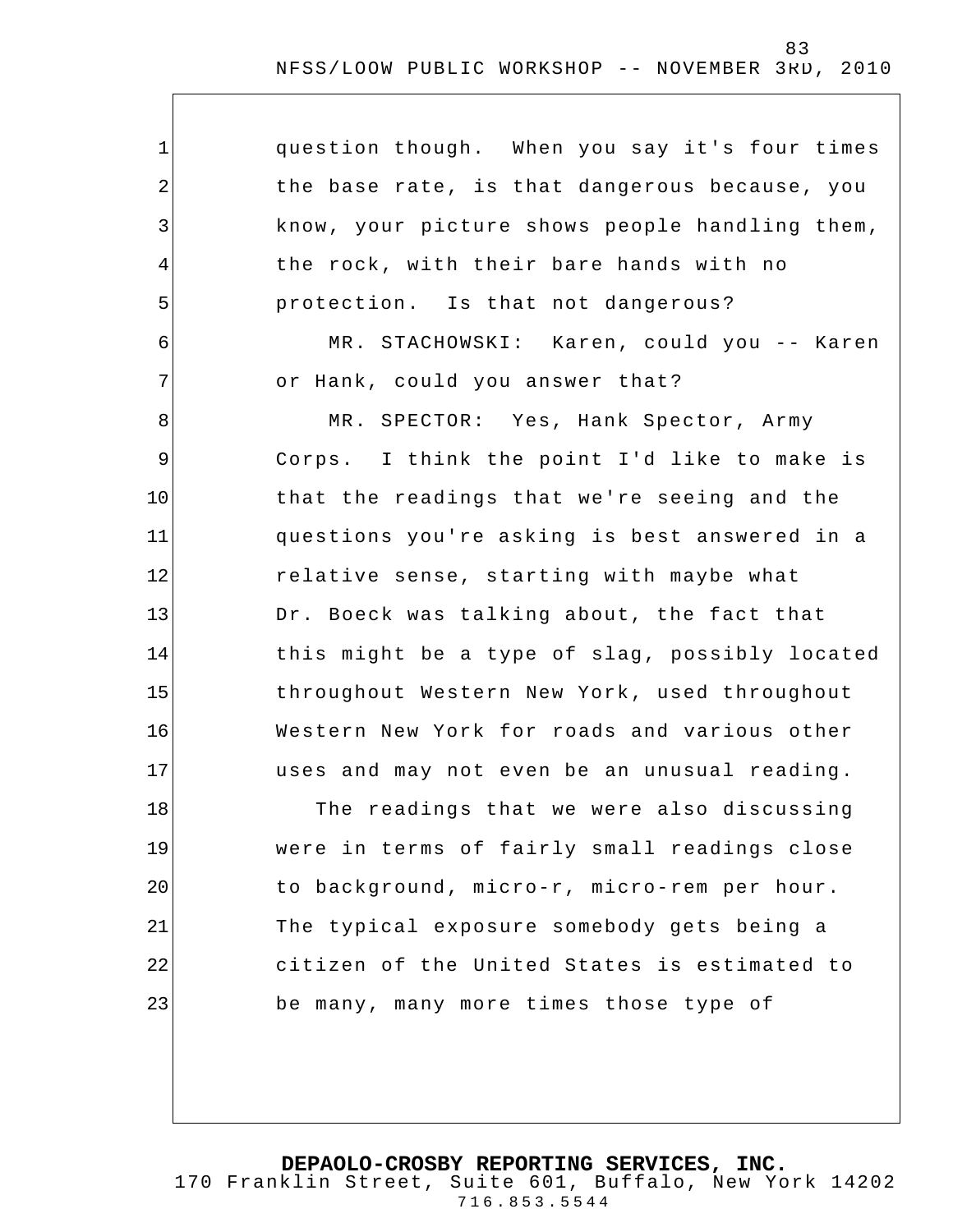1 2 3 4 5 6 7 8 9 10 11 12 13 14 15 16 17 18 19 20 21 22 23 readings. So, I think the question is best answered in a relative sense as opposed to, you know, an absolute risk. So, we're exposed to a lot more radiation from other things just being citizens than we'd get from this. MS. ROLAND: Like, radon? MR. SPECTOR: Radon is a big part of it. MR. MILLER: This pile is centrally located and once you get a few feet away, you don't see it anymore. So, unless you're on top of the pile, you can't even detect it with an instrument. MR. STACHOWSKI: Okay. I've been told we've got to move on. Paul, you've got one more question? MR. GIARDINA: I just want to categorize this. There are areas in this country where what you found in the rock is natural background. I mean, people live on levels like this in areas of the country and this would represent less than 5 percent of your radiation exposure.

**DEPAOLO-CROSBY REPORTING SERVICES, INC.**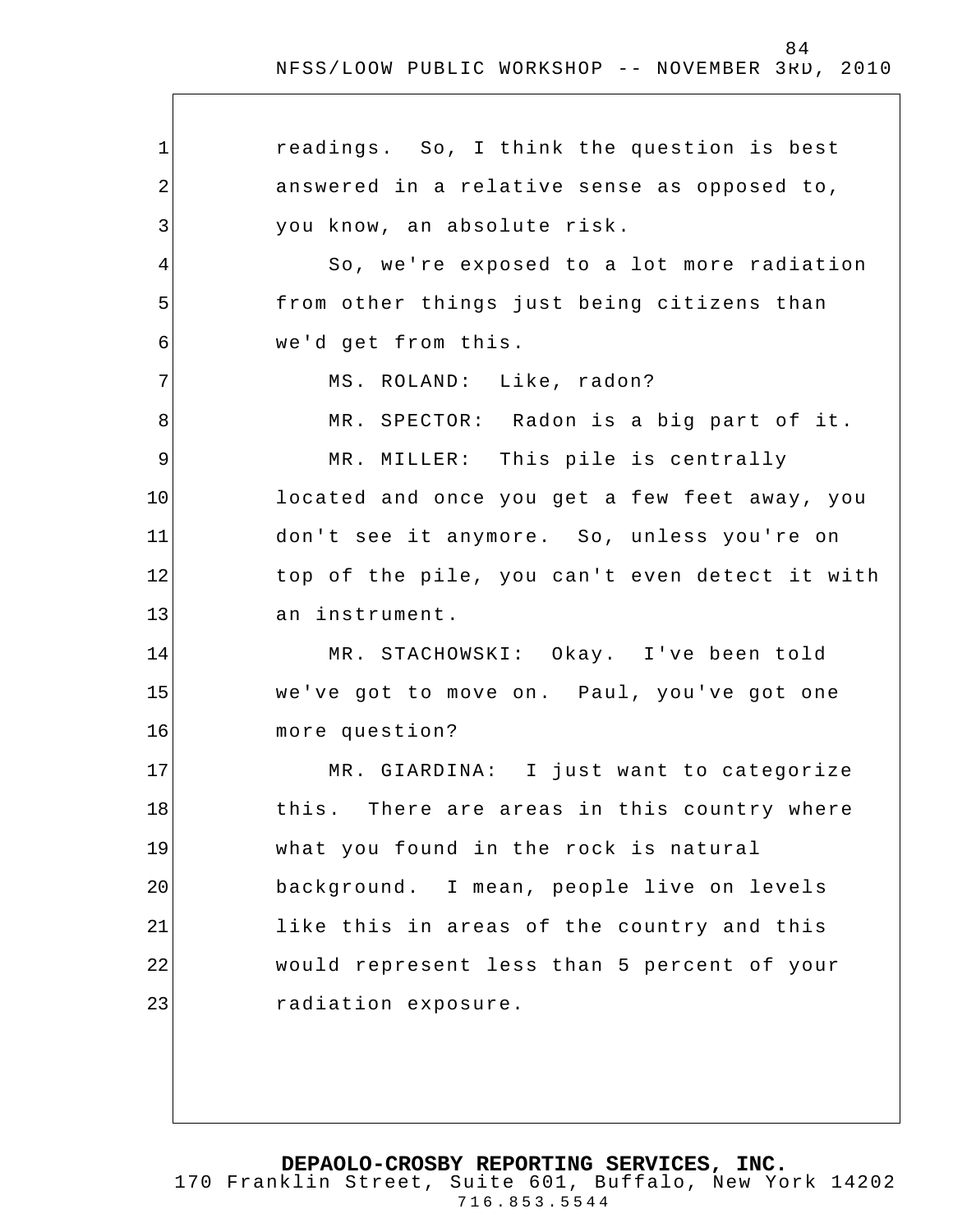| $\mathbf 1$ | The NCRP just came out. Natural                |
|-------------|------------------------------------------------|
| 2           | background from all radiation sources in the   |
| 3           | United States in the 1990's was estimated at   |
| 4           | around 350 millirems per year. Now, it's 610   |
| 5           | and it's all from increased use of medical x-  |
| 6           | rays exposures. So, I'm a 62-year-old old man  |
| 7           | and going through my normal x-ray procedures   |
| 8           | and what happens when you get to be 62, you    |
| 9           | don't even -- doesn't even show up on the      |
| 10          | graph.                                         |
| 11          | MR. STACHOWSKI: I need to -- perhaps we        |
| 12          | can discuss this further. I need to turn it    |
| 13          | over to John Busse who's going to talk --      |
| 14          | MS. ROBERTS: I'm not clear on -- you take      |
| 15          | comments from the public and in the case of    |
| 16          | the Occidental investigation, there are clear  |
| 17          | data gaps, important data gaps, things that    |
| 18          | have not been addressed, where does the        |
| 19          | investigation go from here? What did you do    |
| 20          | with the public comments? Is there a route     |
| 21          | for you to take action and go back and re-look |
| 22          | at the property, look at the issues that have  |
| 23          | been raised?                                   |
|             |                                                |

**DEPAOLO-CROSBY REPORTING SERVICES, INC.**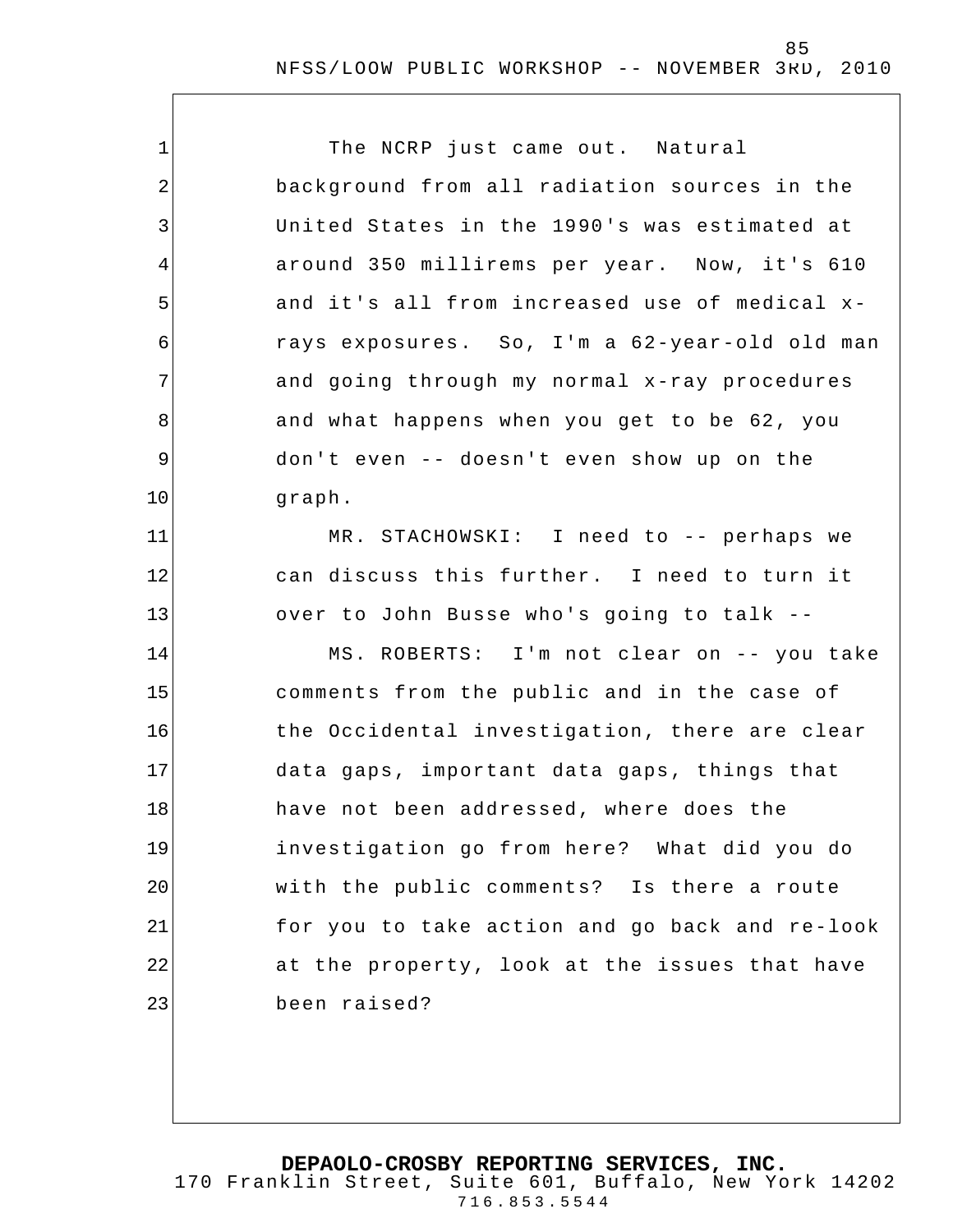| $\mathbf 1$    | MR. STACHOWSKI: I think we're going to         |
|----------------|------------------------------------------------|
| $\overline{2}$ | discuss that topic a bit. John is going to     |
| 3              | talk about Building 401 deconstruction and     |
| $\overline{4}$ | then, he's also going to talk about this --    |
| 5              | about public interaction further as one of     |
| 6              | the -- and I think, Ann, if perhaps you'd be   |
| 7              | willing to wait just a little bit, we're going |
| 8              | to get into that topic in greater detail and   |
| 9              | it's something that John or others can answer  |
| 10             | better than I can.                             |
| 11             | DR. KEIL: We're not done with our              |
| 12             | investigation. We're just beginning the        |
| 13             | feasibility study phase. We're not closing     |
| 14             | the book. We're still evaluating it.           |
| 15             | MR. BUSSE: Just send us in your comments.      |
| 16             | We'll evaluate them and address them           |
| 17             | accordingly --                                 |
| 18             | MS. ROBERTS: I think the thing that            |
| 19             | concerns me is that I first sent you data five |
| 20             | years ago and it disappears into a black hole. |
| 21             | MR. BUSSE: Well, that's not the case           |
| 22             | anymore.                                       |
| 23             | MR. STACHOWSKI: With that -- yes, sir?         |
|                |                                                |
|                |                                                |
|                |                                                |

**DEPAOLO-CROSBY REPORTING SERVICES, INC.**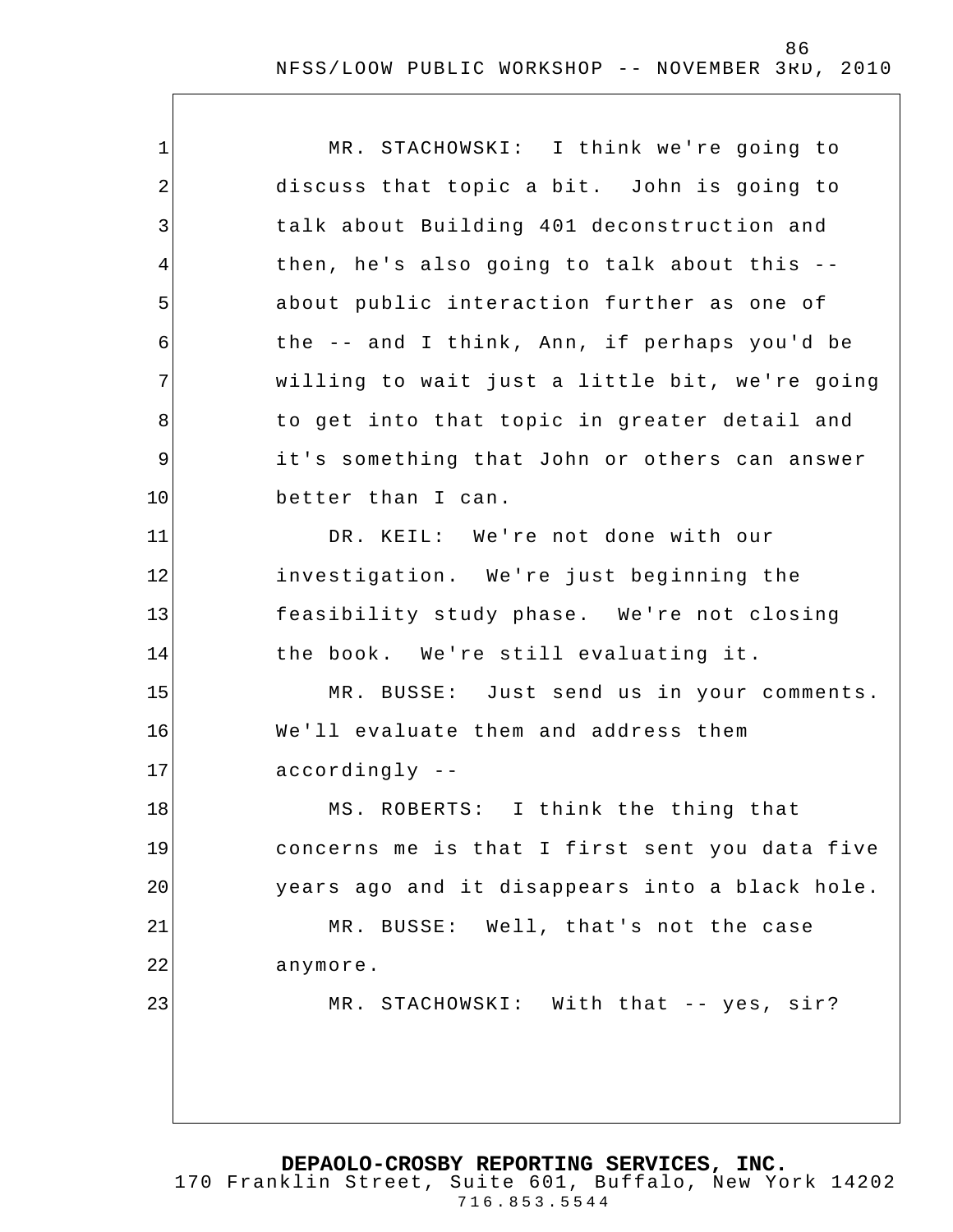| $\mathbf{1}$   | MR. CALARCO: Picture number two, the           |
|----------------|------------------------------------------------|
| $\overline{2}$ | aerial photograph is quite conceiving, I       |
| 3              | think. It shows the 30-inch pipe going west    |
| 4              | to end up in Niagara Falls, I guess. Is that   |
| 5              | underground?                                   |
| 6              | MR. STACHOWSKI: It is, except where it         |
| 7              | crosses the Southwest Drainage Ditch and Mick  |
| 8              | early on showed you a photograph of that       |
| 9              | location.                                      |
| 10             | MR. CALARCO: Well, if that is true, if         |
| 11             | that aerial photograph is just exactly the way |
| 12             | it is, it shows that it would be above ground  |
| 13             | going across the campus and that can't be,     |
| 14             | could it?                                      |
| 15             | MR. STACHOWSKI: No. I've been on that          |
| 16             | campus during that work and it is not.         |
| 17             | MR. CALARCO: So, is it covered over with       |
| 18             | asphalt, perhaps?                              |
| 19             | MR. STACHOWSKI: In some areas, it is. I        |
| 20             | would say in other areas where you have grassy |
| 21             | fields, it's covered with soil and grass.      |
| 22             | MR. CALARCO: But it's definitely not           |
| 23             | accessible to any student whatsoever?          |
|                |                                                |
|                |                                                |

**DEPAOLO-CROSBY REPORTING SERVICES, INC.**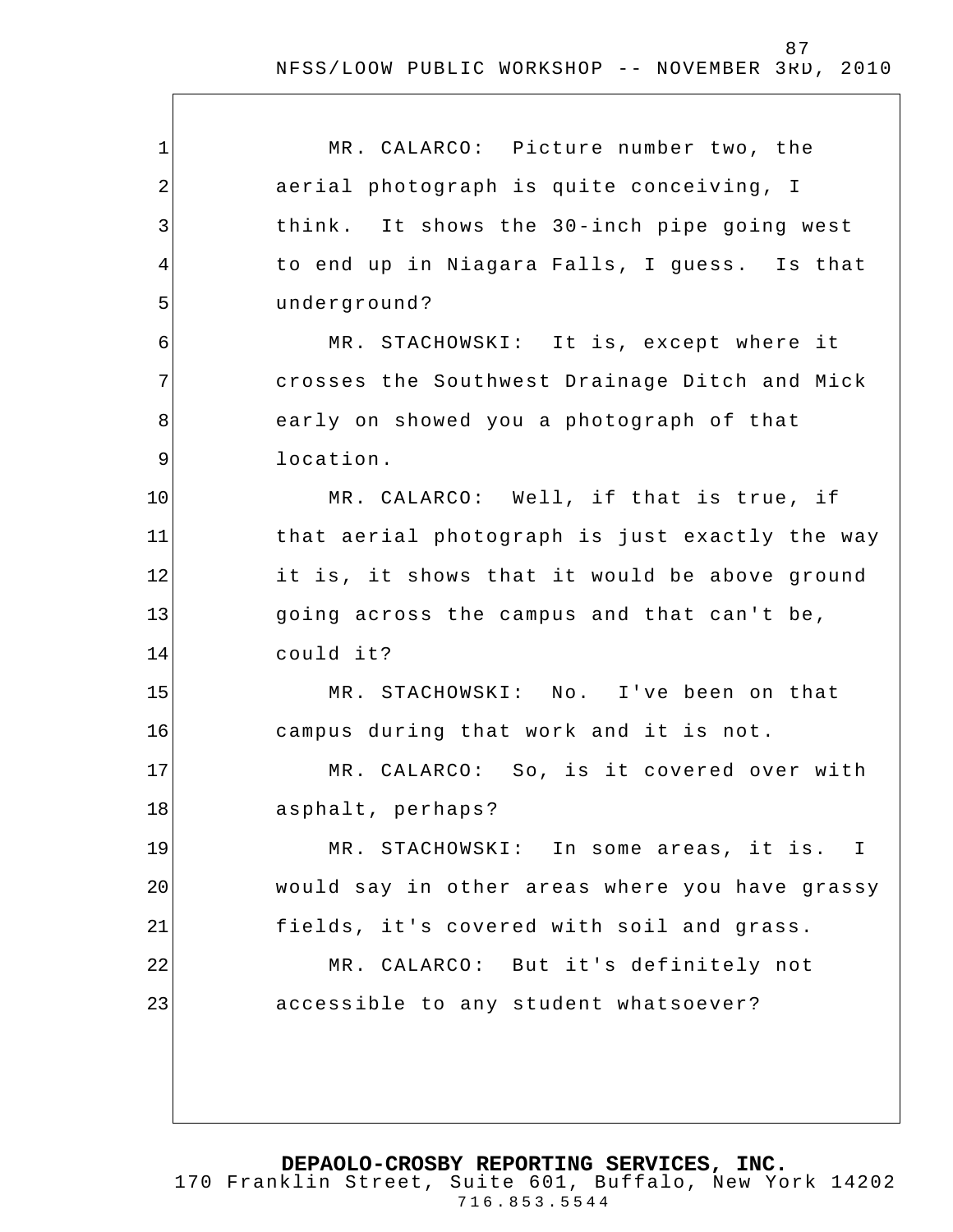| $\mathbf 1$    | MR. STACHOWSKI: No. The only place it's        |
|----------------|------------------------------------------------|
| $\overline{2}$ | accessible is where it crosses the Southwest   |
| 3              | Drainage Ditch and as Mick has talked about    |
| 4              | earlier, the Town of Lewiston is going to      |
| 5              | remove that section. I apologize. I've got     |
| 6              | to wrap this up because we've got a lot of     |
| 7              | other things to talk about and with that, John |
| 8              | Busse is going to talk about deconstruction    |
| $\mathsf 9$    | activities at Building 401. Thank you.         |
| 10             | MR. BUSSE: All right. I'm John Busse,          |
| 11             | Project Manager for Niagara Falls Storage      |
| 12             | Site. I'm going to walk through just a brief   |
| 13             | update because we're kind of running short on  |
| 14             | time on Building 401.                          |
| 15             | The work plan preparation was completed in     |
| 16             | August 2010. The work plans are ultimately     |
| 17             | posted on the web. We solicited stakeholder    |
| 18             | comments. We received comments from the DEC.   |
| 19             | No other stakeholder has provided comments.    |
| 20             | We addressed the DEC comments, incorporated    |
| 21             | those into some plans and we moved forward     |
| 22             | mobilization was completed during the week of  |
| 23             | October 4th.                                   |
|                |                                                |

**DEPAOLO-CROSBY REPORTING SERVICES, INC.** 170 Franklin Street, Suite 601, Buffalo, New York 14202 716.853.5544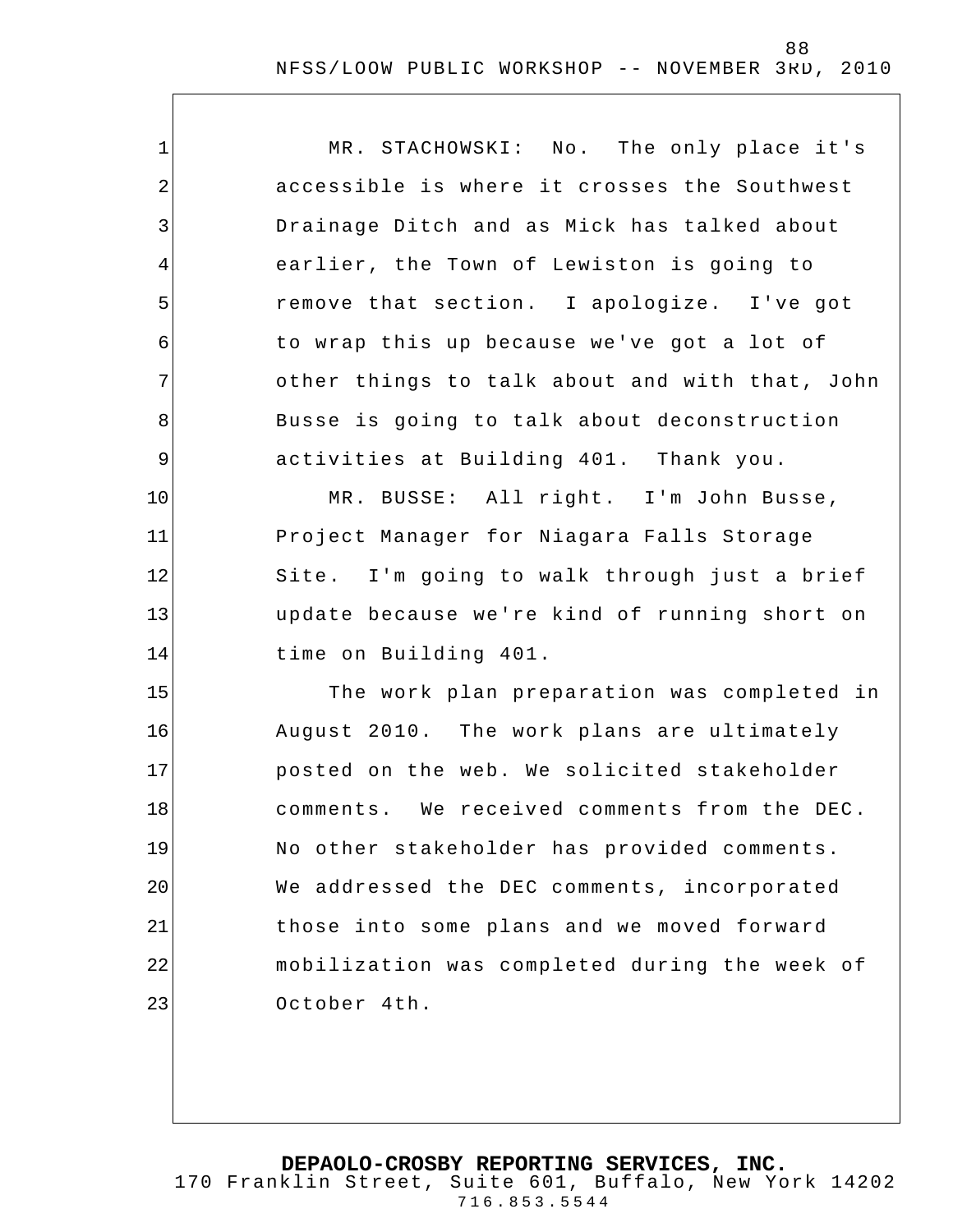1 2 3 4 5 6 7 8 9 10 11 12 13 14 Heavy equipment office and trailers were brought on site. All workers received required health and safety before commencing any activities. Next slide. The background radiological survey was completed. Background study included the building materials that were not impacted and included sheet metal, poured concrete and concrete block. These areas were selected using the historic surveys as guidance for locations where no activity was previously detected. Suitable background locations were located such that material is representative, but unaffected by radioactive contamination.

15 16 17 18 19 20 21 Instruments were held in place for one minute, static measurements during the background study and for each material, four separate areas were selected and within each area, 10 measurements of each were obtained at locations not impacted by radioactivity within the a rea.

22

23

This basically established the data set of independent measurements for each material and

#### **DEPAOLO-CROSBY REPORTING SERVICES, INC.**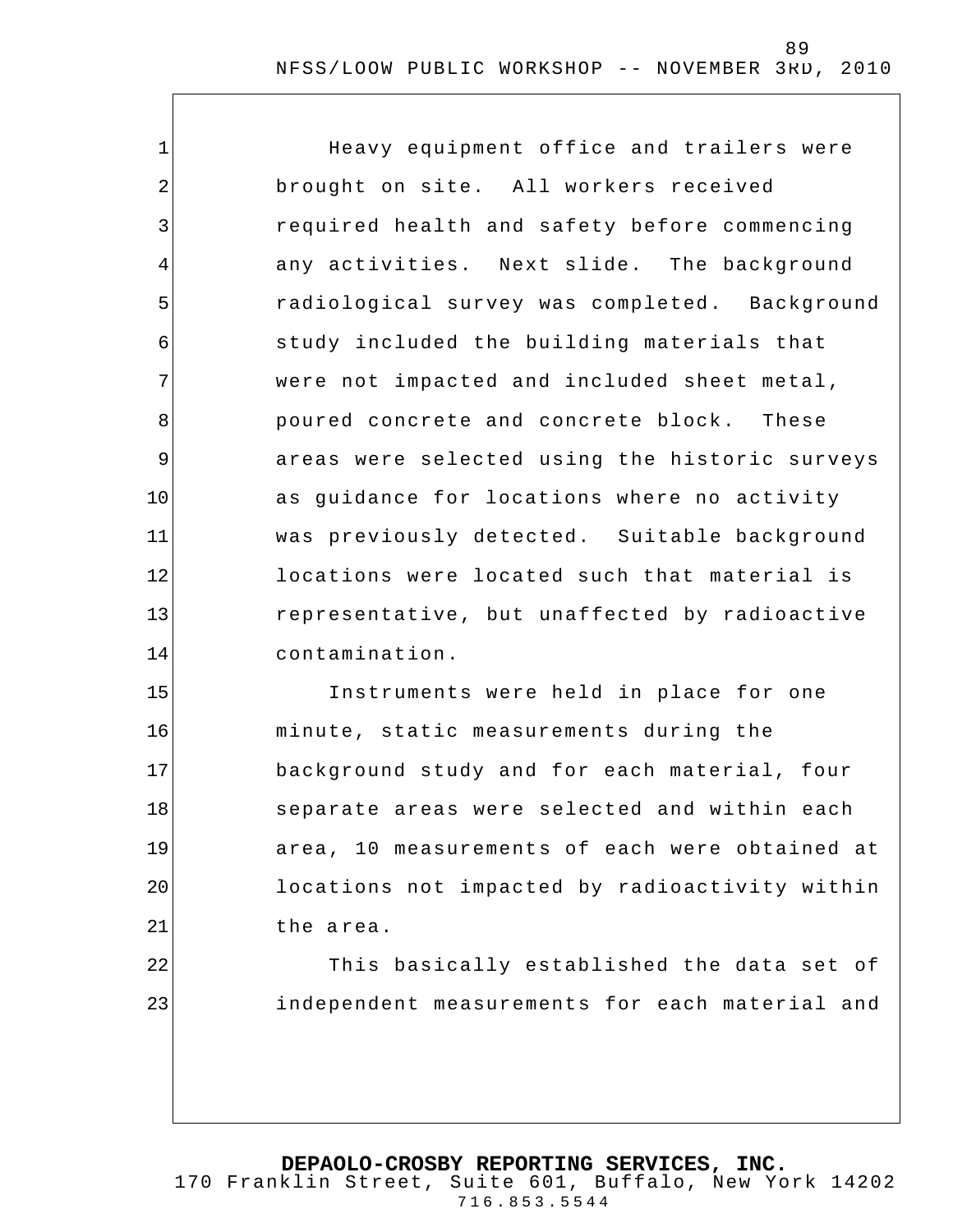| $\mathbf{1}$   | each type of measurement. Background study     |
|----------------|------------------------------------------------|
| $\overline{2}$ | results were provided to the DEC. We had a     |
| 3              | conference call with them making sure that     |
| $\overline{4}$ | they were in agreement with what was provided  |
| 5              | by our contractor and accepted by us and       |
| 6              | ultimately, it allowed us -- our contractor to |
| 7              | obtain the letter to dispose of non-           |
| 8              | radioactive material within New York State and |
| 9              | anything that was radioactive, determined to   |
| 10             | be or classified as radioactive would be sent  |
| 11             | off site to a facility, Energy Solutions in    |
| 12             | Clive, Utah. The exterior radiological survey  |
| 13             | was completed for all accessible exterior      |
| 14             | areas.                                         |
| 15             | No radioactivity was discovered on the         |

16 17 18 19 20 21 22 23 exterior of the building, except for one small window sill on the west side of the building. The interior survey is approximately 55 percent complete. The first floor is complete and there are four rooms and the entire south wall on the second floor are basically completed at this time. Elevated radiological survey measurements

**DEPAOLO-CROSBY REPORTING SERVICES, INC.**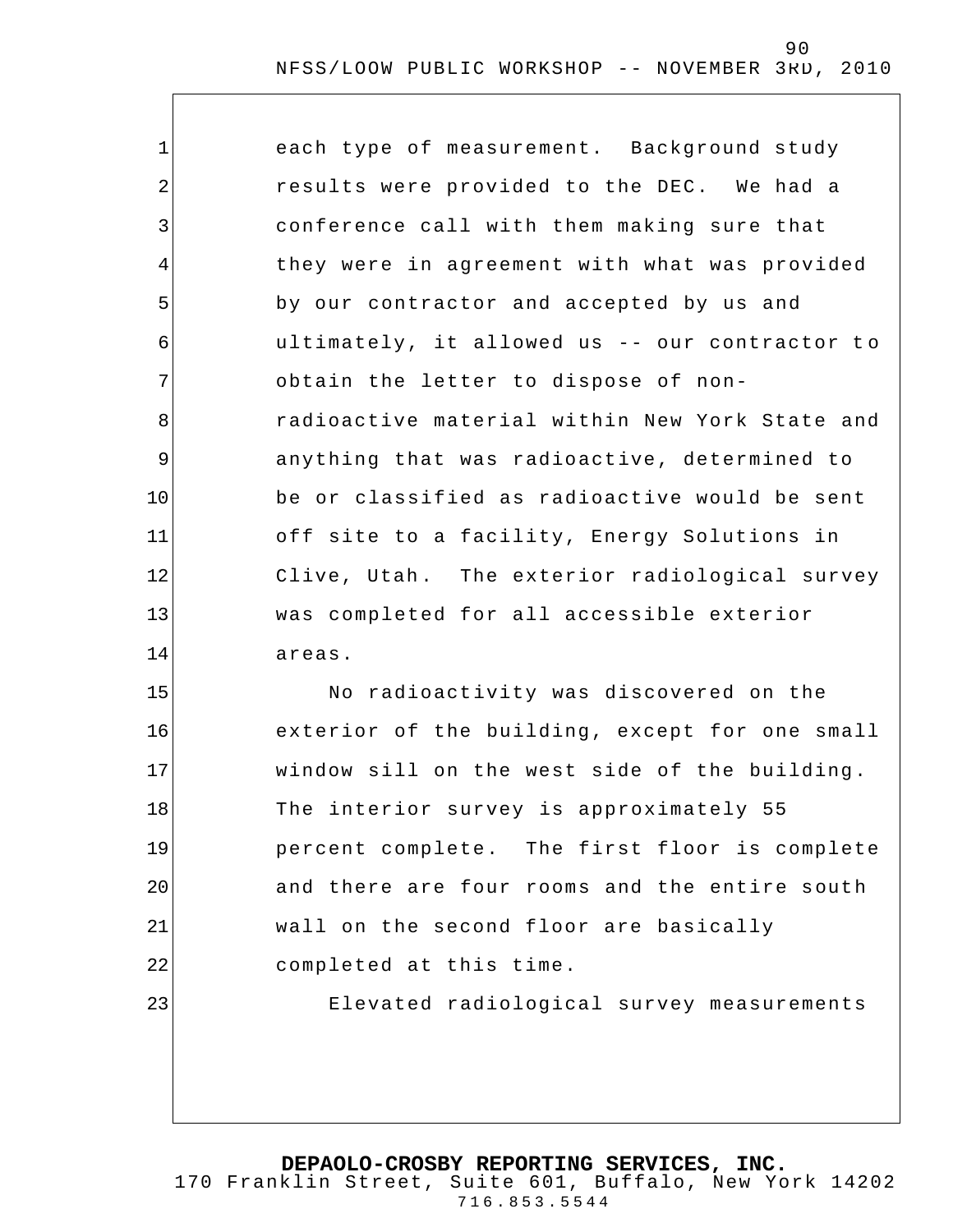1 2 3 4 5 6 7 8 9 10 11 12 13 have been detected, pretty much in line with previous survey results. The Corps performs daily quality assurance surveys and oversees all work done by our contractor. NYSDEC also performs period quality assurance and actually, Tom Papura of the DEC is in the picture on the left. He's up in the rafters there performing the QA survey. Next slide. The asbestos survey was completed. All potential areas that could possibly contain asbestos were identified and sampled to determine whether or not they contain asbestos.

14 15 16 17 18 19 20 21 22 In this picture, you can see some of the asbestos activities taking place on the northeast corner of the building. Basically, the transite panels on the exterior were found to contain asbestos. There's some on the low bay, there's some up on the high bay. We found some drywall inside and there was some pipe insulation as well. All that is continuing.

The northeast corner is completed. Most

**DEPAOLO-CROSBY REPORTING SERVICES, INC.**

23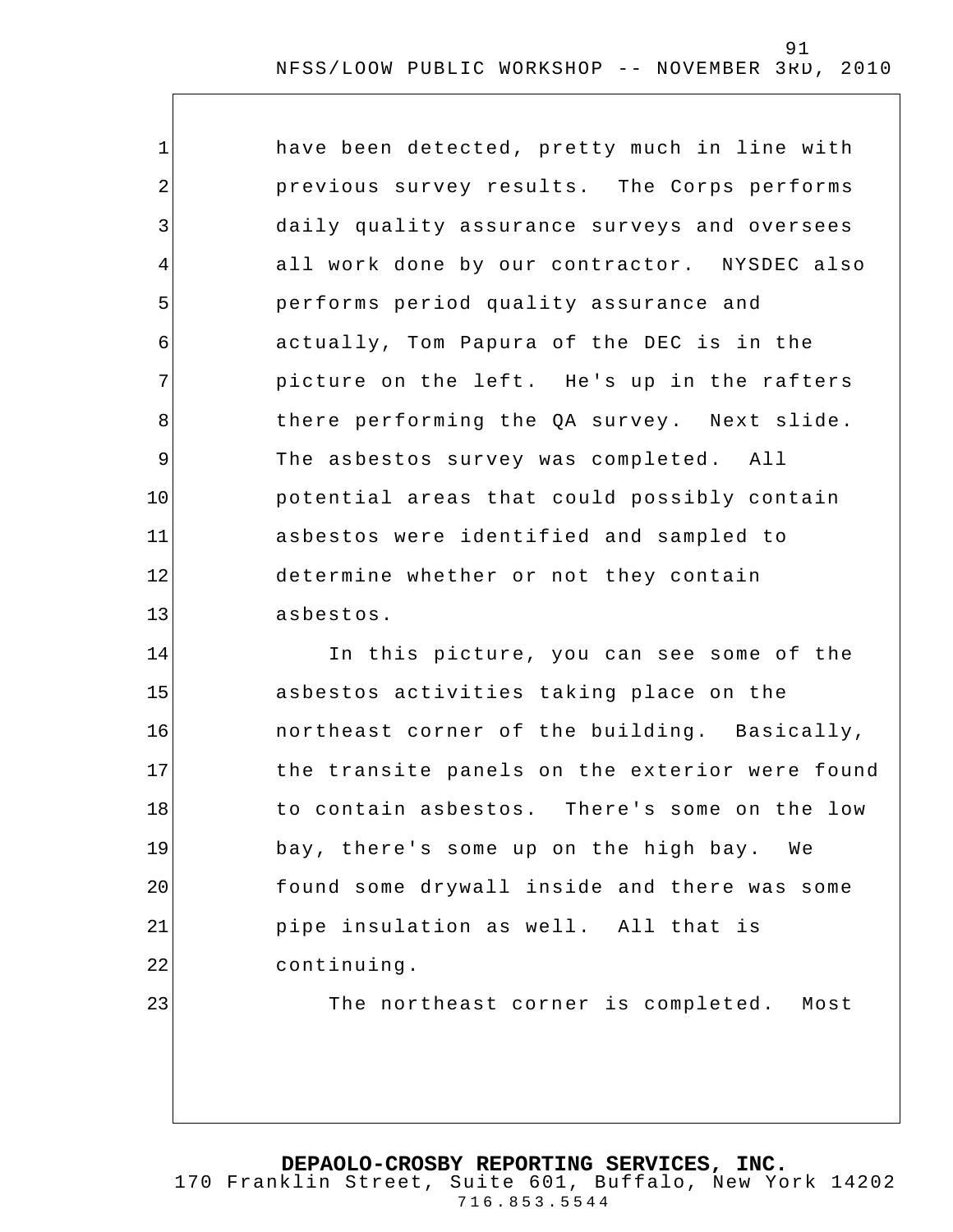| $\mathbf 1$ | of the low bays -- all the low bays are        |
|-------------|------------------------------------------------|
| 2           | completed and they were actually up doing the  |
| 3           | high bays the last couple of days. Next        |
| 4           | slide. We took down the silos. I don't know    |
| 5           | if anybody has driven near the site in a       |
| 6           | while. The landscape has kind of changed.      |
| 7           | The initial stages are shown there. Of         |
| 8           | course, the final stages are shown there.      |
| 9           | Exterior radiological survey was completed on  |
| 10          | each of the silos. There's no radioactivity    |
| 11          | discovered or encountered. Once it was         |
| 12          | brought down to the ground, the debris again   |
| 13          | was re-analyzed and resurveyed and no          |
| 14          | radioactivity was discovered.                  |
| 15          | Dust suppression was used throughout this      |
| 16          | whole process. If we go to the next slide,     |
| 17          | you can see basically, they were wetting it    |
| 18          | down as they went to mitigate any dust.        |
| 19          | Particulate dust monitoring showed particulate |
| 20          | concentrations well below the permissible      |
| 21          | exposure limit set by OSHA and daily           |
| 22          | radiological air sampling is being conducted   |

**DEPAOLO-CROSBY REPORTING SERVICES, INC.**

23

170 Franklin Street, Suite 601, Buffalo, New York 14202 716.853.5544

and there has been no detectable activity.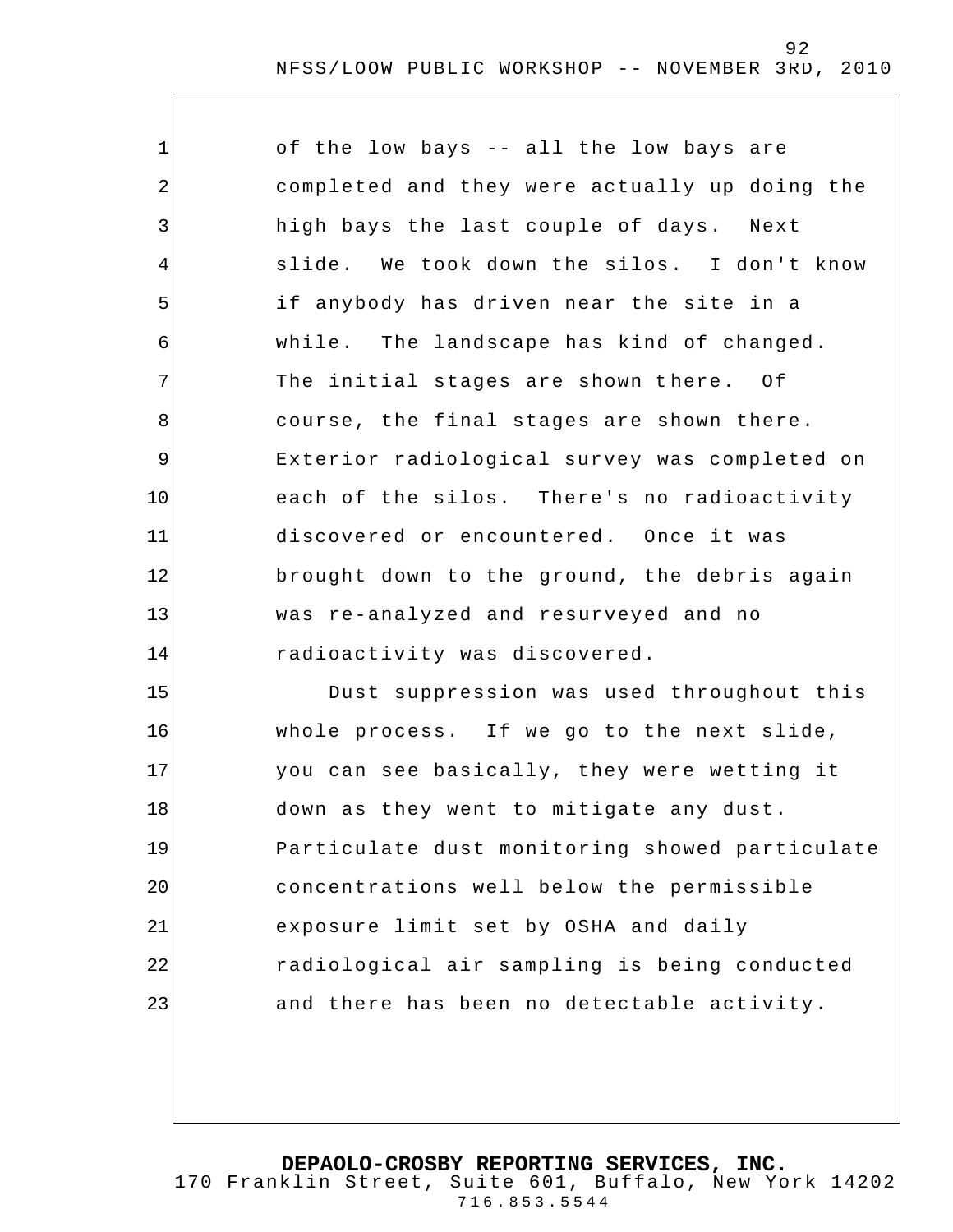Next slide.

1

15

16

17

18

2 3 4 5 6 7 8 9 10 11 12 13 14 Pretty much the path forward, we have predemolition activities continuing through November 2010. That includes the radiological surveys and continuing on with the asbestos abatement through November 2010 as well with demolition continuing through early January 2011. We have started demoing some of the low bay on the north side of the building in order to access some of the asbestos on the high bays and we expect to wrap up the project by the Summer of 2011. That's the quick and dirty update. Question? MR. HENDERSON: Historically, the building

was constructed to resemble old barns and silos to throw off all the German spies in the area. Historically, what was the use of the building.

19 20 21 22 23 MR. BUSSE: The building, actually, I presented this at the last meeting. It originally was the boiler house for the TNT production plant. From there, it moved into boron production and ultimately, they started

**DEPAOLO-CROSBY REPORTING SERVICES, INC.**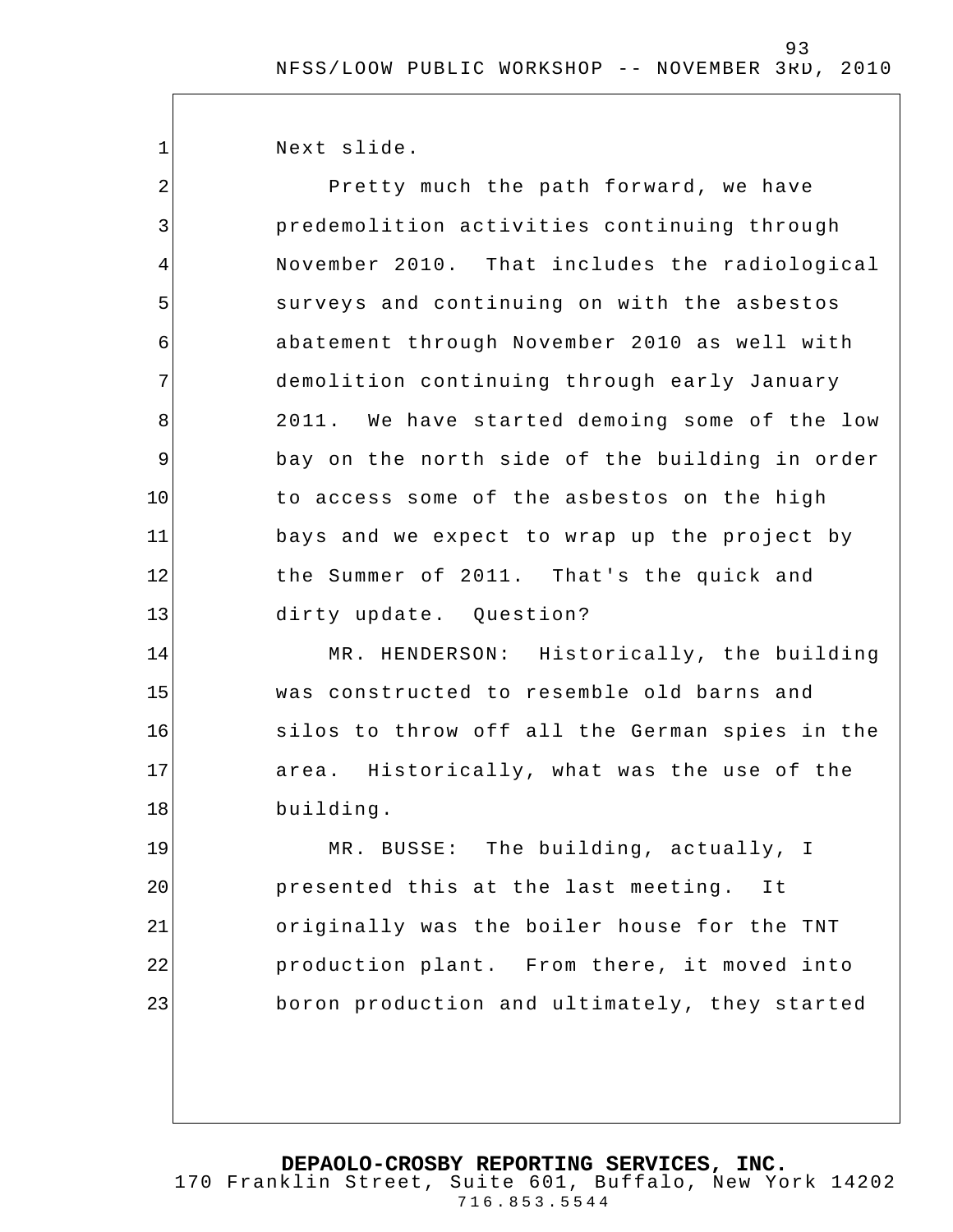1 2 3 4 5 6 7 8 9 10 11 12 13 14 15 16 17 18 19 20 21 22 23 storing waste in there from the MED/AEC days. Any other questions? No, you've got a question? MS. ROBERTS: Just a comment. You left out the storage of the Knowles atomic power laboratory waste in between the use as a boiler plant and the use as a boron 10 production facility. MR. BUSSE: Thank you. Can I put you on my payroll? MS. ROBERTS: Please do. MR. BUSSE: Anybody else? Going, going, gone. All right. This is the one that you've probably all been waiting for, so I'm going to kind of walk through this slowly and basically, just going to provide you with a general scope and vision of what we see and how this will work. We have questions at the front table. I'm asking you guys to fill it out because I need to set boundaries on this. I don't have unlimited funds to go willie-nillie, so I'm kind of going to walk through what our vision

**DEPAOLO-CROSBY REPORTING SERVICES, INC.**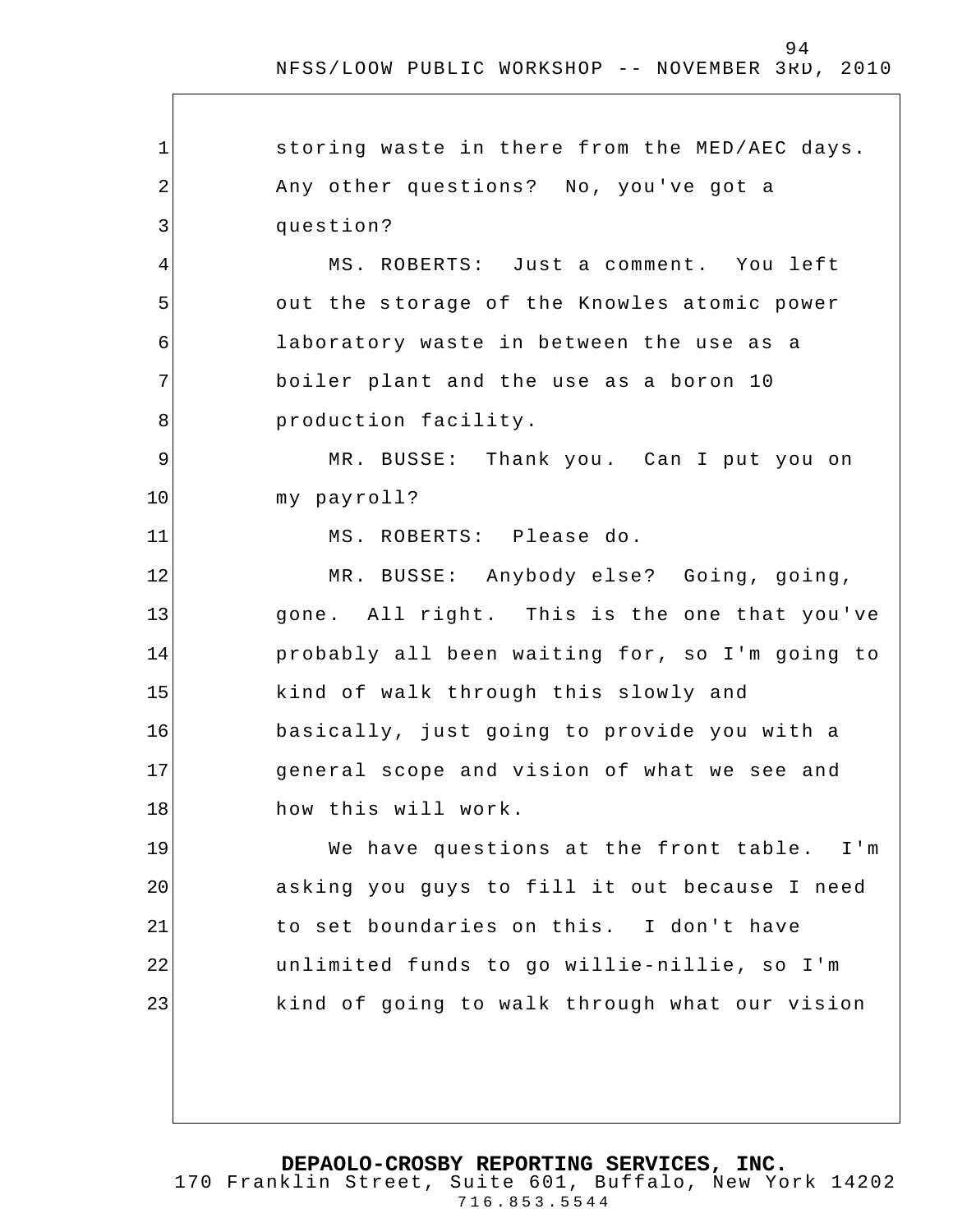| $\mathbf 1$    | is and hopefully, you'll give us some feedback |
|----------------|------------------------------------------------|
| 2              | on those questions. I can solidify the scope   |
| 3              | and then, we can move out on that.             |
| $\overline{4}$ | This past summer, we committed to              |
| 5              | discussing community expectations and options  |
| 6              | available at the Corps to establish            |
| 7              | facilitated technical discussions with         |
| 8              | interested community members. We have          |
| 9              | received communication from some community     |
| 10             | members that they are satisfied with the       |
| 11             | Corps' communications to-date.                 |
| 12             | There are also some dedicated,                 |
| 13             | knowledgeable community members that want to   |
| 14             | be involved at a more technical level. We      |
| 15             | value the community's input and have included  |
| 16             | a list of questions like I've stated           |
| 17             | previously and if you could fill those out and |
| 18             | get those back to me, I can really finalize    |
| 19             | the scope and then, we can contract this out,  |
| 20             | obligate and start expending money and get     |
| 21             | this moving forward.                           |
| 22             | The purpose of the facilitation process is     |
| 23             | to provide a means for the community to        |
|                |                                                |
|                |                                                |
|                |                                                |

**DEPAOLO-CROSBY REPORTING SERVICES, INC.**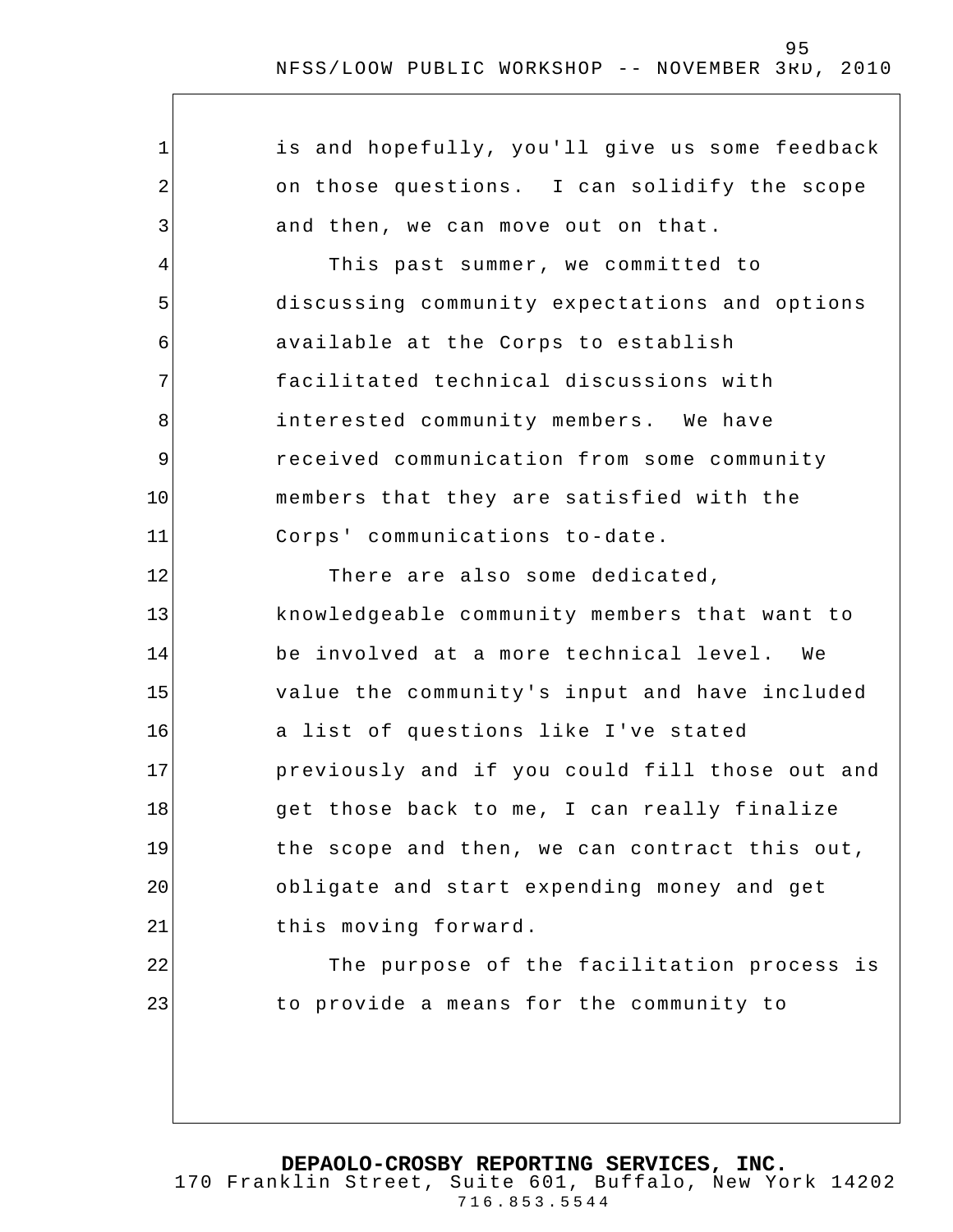1 2 3 4 5 6 7 8 9 10 11 12 13 prioritize and communicate concerns to the Corps. Based on input we have received from some of the community, we understand that the facilitator would focus on the Niagara Falls Storage Site FS. Again, if there's more issues you wish to focus on, please fill out that questionnaire and get it to me. We are considering having the facilitator available during the public comment period for each FS technical memorandum. There are currently five technical memorandum planned for the Niagara Falls Storage Site FS over the next three years.

14 15 16 17 18 19 20 21 22 23 We recognize that the documents that are produced through the environmental decision making process are technically complex and the intent of the technical facilitator would be to help the community better understand each document prior to submitting comments and we'd like the technical facilitator to be able to digest and interpret the technical information and help the community voice their concerns and their issues back to us so we can better

**DEPAOLO-CROSBY REPORTING SERVICES, INC.**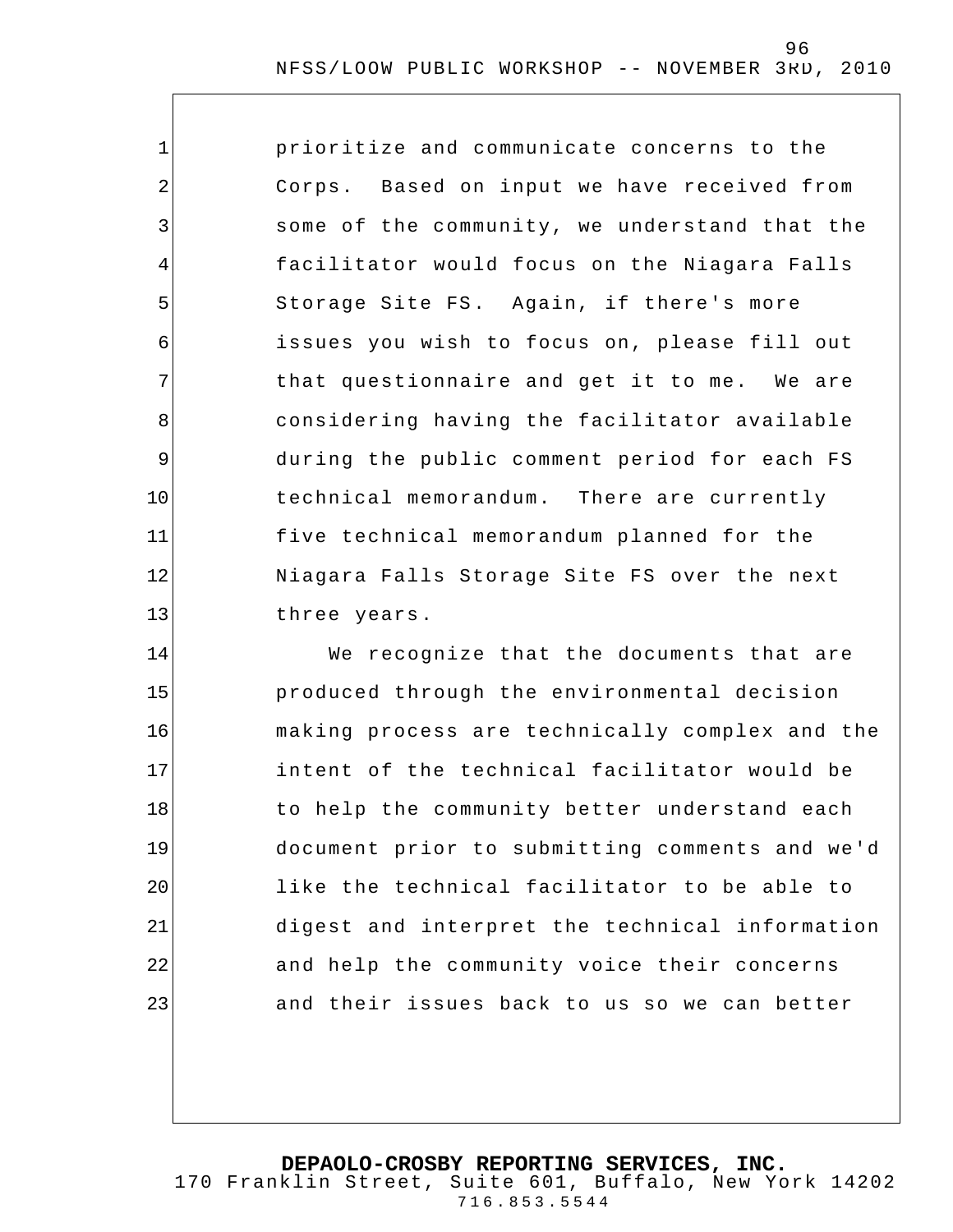address them.

1

| $\overline{2}$ | These are some of the additional scopes of     |
|----------------|------------------------------------------------|
| 3              | services that we see. The technical            |
| 4              | facilitator would work with stakeholders to    |
| 5              | identify, focus, prioritize and frame issues   |
| 6              | to establish and maintaining ongoing dialogue  |
| 7              | and relationship between the community and the |
| 8              | Corps. They would support the review process   |
| 9              | and revisions, they would facilitate           |
| 10             | presentation and discussion actively, not      |
| 11             | passively, prepare draft meeting minutes for   |
| 12             | technically facilitated sessions, circulate    |
| 13             | for review, revise and distribute.             |
| 14             | The technical facilitator would also be        |
| 15             | available for verbal and written interaction   |
| 16             | with interested parties related to the         |
| 17             | projects. Who can participate? Everybody.      |
| 18             | It's open to everybody. Technical expertise    |
| 19             | is not required. Participants will not be      |
| 20             | paid. The Corps would participate.             |
| 21             | If there was facilitated meetings held, we     |
| 22             | would show up and attend those and work with   |
| 23             | the facilitator and the community as far as    |
|                |                                                |
|                |                                                |

**DEPAOLO-CROSBY REPORTING SERVICES, INC.**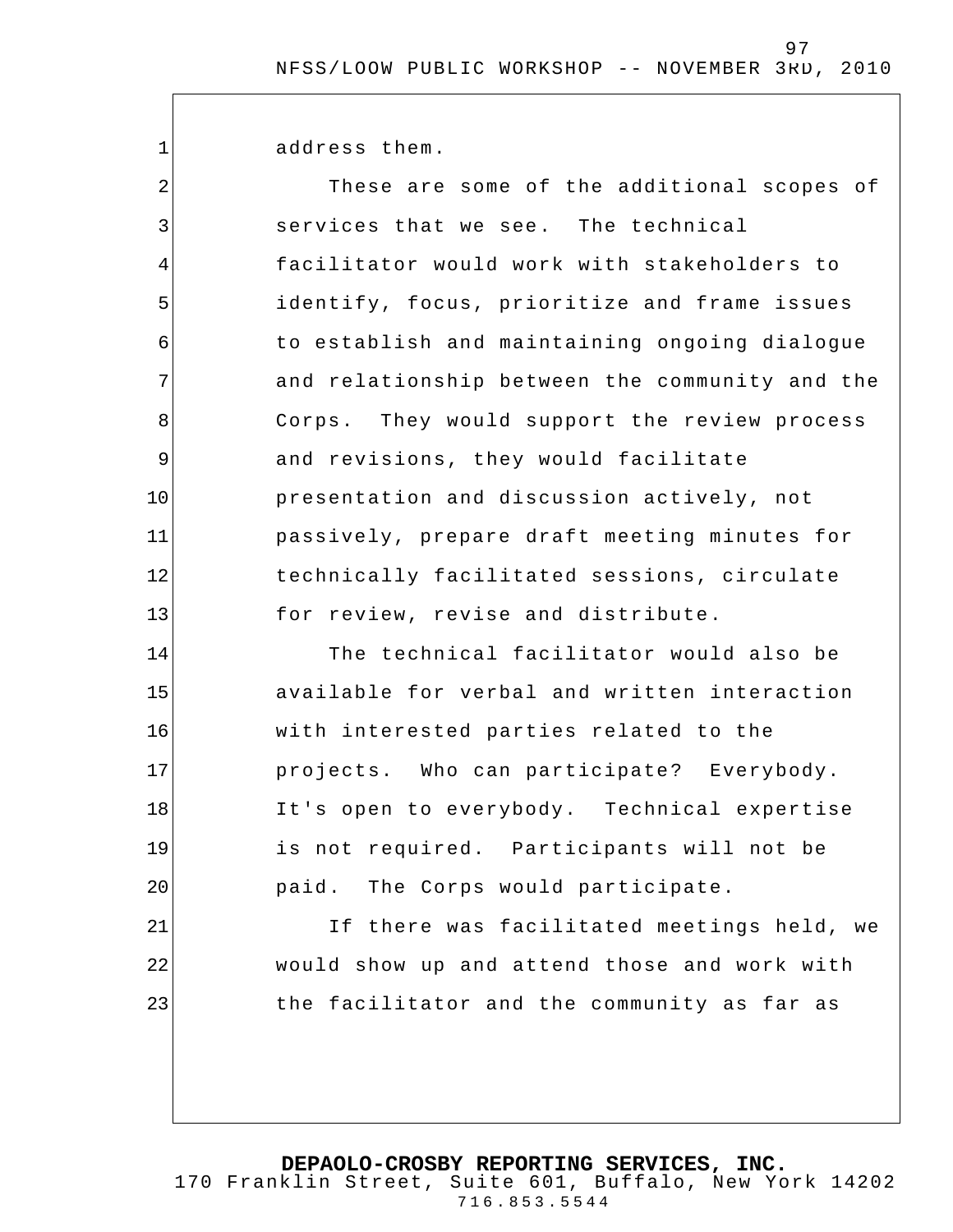| $\mathbf 1$    | verbal interaction, e-mails, teleconferences,  |
|----------------|------------------------------------------------|
| $\overline{2}$ | the community is more than welcome just to     |
| 3              | have that one-on-one session with the          |
| 4              | technical facilitator. We'd still continue     |
| 5              | the Corps public workshops and would welcome   |
| 6              | any input and comments you have in improving   |
| 7              | this process with the comment cards. Next      |
| 8              | slide.<br>And contact us. We gave you          |
| 9              | the questions. Send those in as soon as you    |
| 10             | get that to us, I'd appreciate it. I would     |
| 11             | like to shoot for the end of the month, keep   |
| 12             | this moving, keep this process moving forward. |
| 13             | I would like to have the technical facilitator |
| 14             | in place before we issue one of the tech       |
| 15             | memos. So, the sooner I get your input, the    |
| 16             | better I can frame it and I can move out on    |
| 17             | it. Anybody got any questions? Amy?            |
| 18             | MS. WITRYOL: Do you have a copy of the         |
| 19             | scope from Fernauld and could you post that on |
| 20             | your website? They had not only a              |
| 21             | facilitator, they also had a technical panel.  |
| 22             | MR. BUSSE: Yes, I'm aware of that.<br>I        |
| 23             | have spoken with people from the legacy        |
|                |                                                |
|                |                                                |

**DEPAOLO-CROSBY REPORTING SERVICES, INC.**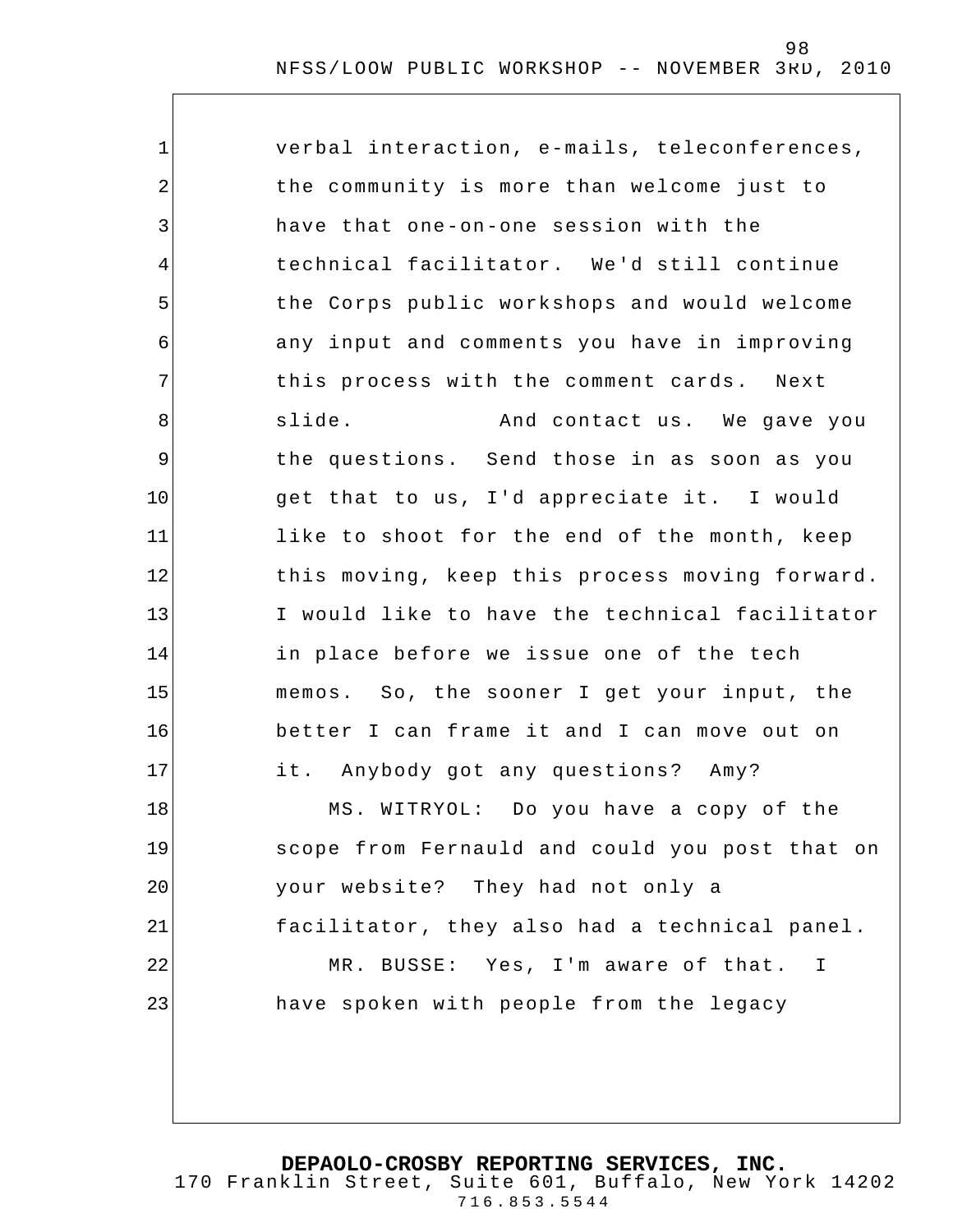99

1 2 3 4 5 6 7 8 9 10 11 12 13 14 15 16 17 18 19 20 21 22 23 management that have worked with Fernauld about the process and will incorporate their input into it. MS. WITRYOL: Could you post their documents? MR. BUSSE: I haven't gotten their scope per se. MS. WITRYOL: Is that something you could request and post for us so we could take a look at it? MR. BUSSE: I will try and request it and try and get it so I can post it on the web and you guys could take a look at it if I can get it. MS. WITRYOL: That would be helpful. As you know, they -- MR. BUSSE: It would be helpful to me, too, because it would be a good template. MS. WITRYOL: Right. MS. KREUSCH: One thing to note is that was not a -- this is Arlene. One thing to note is that the group that they had at Fernauld was an Official Federal Advisory

**DEPAOLO-CROSBY REPORTING SERVICES, INC.**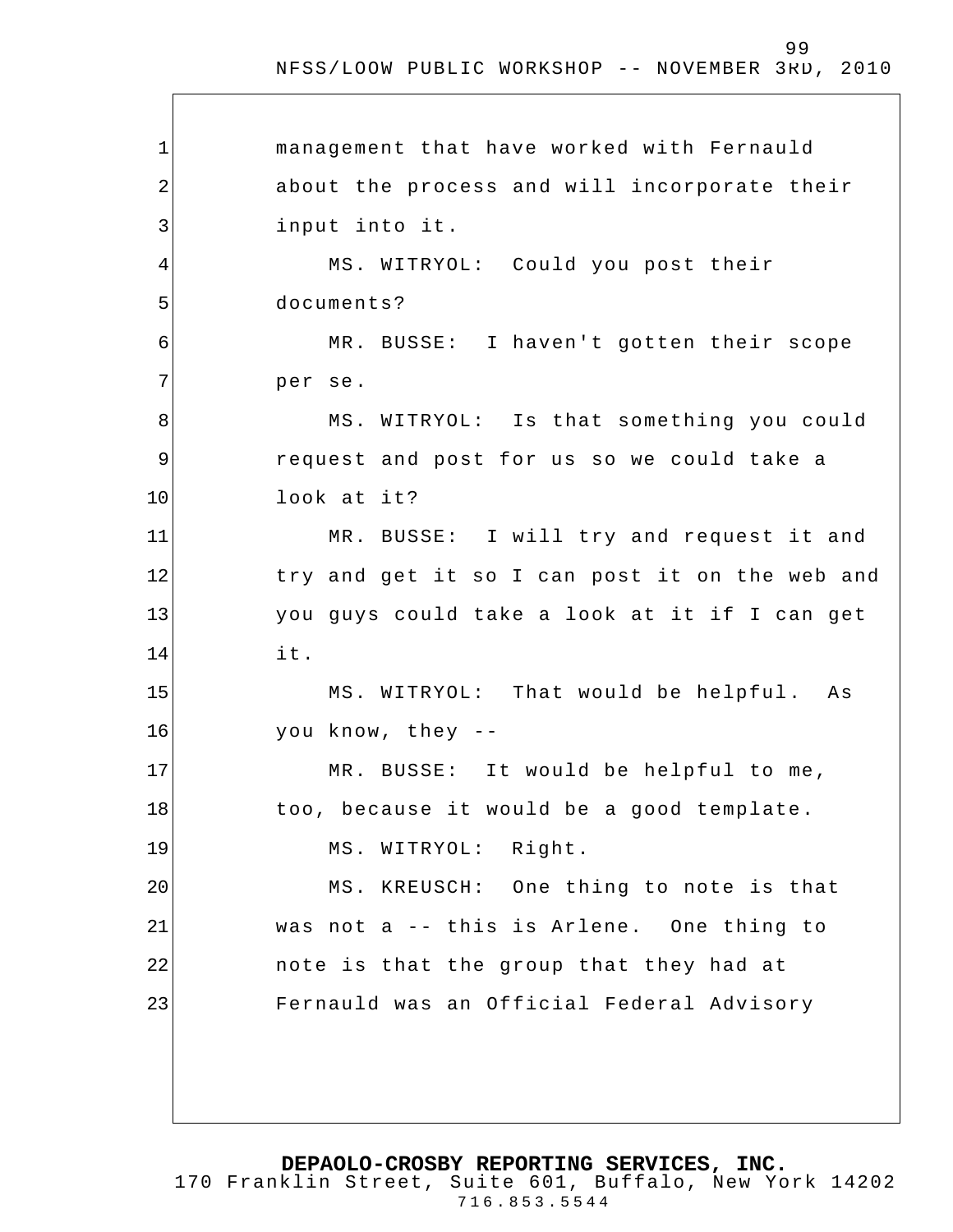| $\mathbf 1$ | Committee Act, Citizens' Advisory Group. It    |
|-------------|------------------------------------------------|
| 2           | was not what we are looking at here. We're     |
| 3           | looking at facilitated technical discussions,  |
| 4           | not to the extent that is allowable under that |
| 5           | specific group. That's established,            |
| 6           | basically, by the Office of the President.     |
| 7           | MS. WITRYOL: We understand that, that a        |
| 8           | Citizens Advisory Board differs from the       |
| 9           | Restoration Advisory Board that we don't even  |
| 10          | have in terms of the Corps' position, but in   |
| 11          | terms of the responsibilities and duties of    |
| 12          | the functions, it would certainly be helpful   |
| 13          | to know what the Fernauld site that has had    |
| 14          | the same K-65 that we've have got, what they   |
| 15          | have with respect to public participation so   |
| 16          | that we can -- it can help aid in the          |
| 17          | community's input on what would be valuable    |
| 18          | here.                                          |
| 19          | MS. KREUSCH: Okay. John did ask them for       |
| 20          | the scope and as far as I know, he hasn't      |
| 21          | received it.                                   |
| 22          | MR. BUSSE: I haven't received it yet, but      |
| 23          | I'll keep pushing for it and try to get it to  |
|             |                                                |
|             |                                                |

**DEPAOLO-CROSBY REPORTING SERVICES, INC.**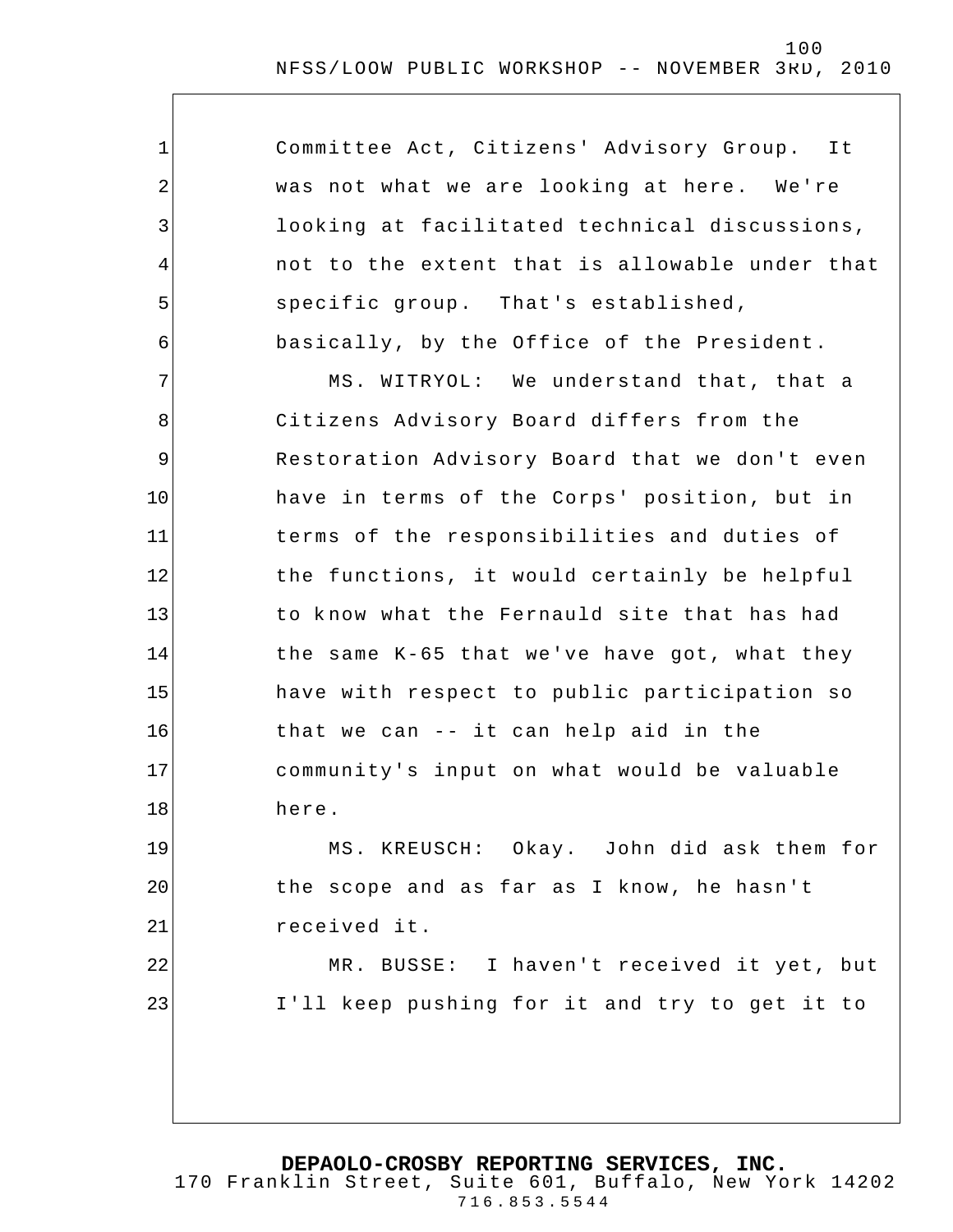1 2 3 4 5 6 7 8 9 10 11 12 13 14 15 16 17 18 19 20 21 22 23 you. Boy, I thought there would be more questions on that one. Spoke too soon. MR. CALARCO: I have a question. It's just a dumb question, but I'm kind of leery on asking you. Perhaps it's your attitude on the way you're addressing us in your presentation. Like, if we have a question, we've got to write it down and submit it, we can't ask anything, but anyway, I'm going to ask you anyway. MR. BUSSE: I don't know -- MR. CALARCO: What is the -- what -- MR. BUSSE: We ran out of time before, so that's why I wanted her to write down the questions and get them to us. MR. CALARCO: Anyway, I'm lost here. Where is the Niagara Falls Storage Site located? MR. BUSSE: On Pletcher Road. MR. CALARCO: That's LOOW or LOOW, L-O-O-W, correct? MR. BUSSE: It's within LOOW. It's a property within LOOW.

**DEPAOLO-CROSBY REPORTING SERVICES, INC.**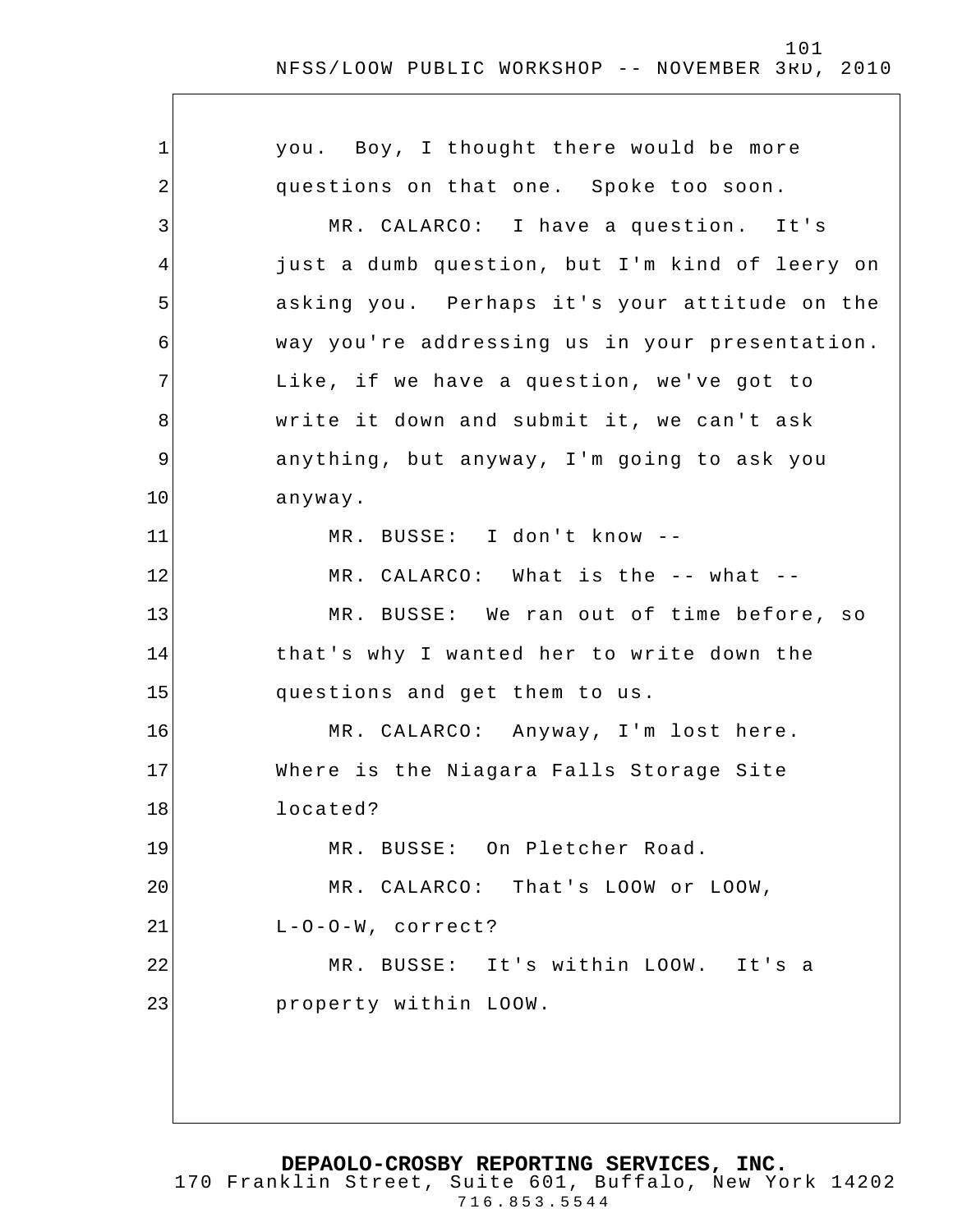$\overline{\phantom{a}}$ 

| 1  | MR. BUSSE: Okay.                               |
|----|------------------------------------------------|
| 2  | DR. KEIL: There's a map in the back that       |
| 3  | show the entire Lake Ontario Ordnance Works in |
| 4  | the back corner here and the Niagara Falls     |
| 5  | Storage Site is outlined in brown on that map  |
| 6  | in the back.                                   |
| 7  | MR. CALARCO: All right. Thank you.             |
| 8  | DR. KEIL: There's the street and you can       |
| 9  | look on the map on the back for the location.  |
| 10 | MR. CALARCO: Okay.                             |
| 11 | MR. BUSSE: It's up on the screen here.         |
| 12 | Niagara Falls Storage Site is here             |
| 13 | (indicating). We've got the boundary of LOOW   |
| 14 | here. Does that better orient it for you?      |
| 15 | MR. CALARCO: Mm hmm.                           |
| 16 | MS. ROBERTS: I have one question,              |
| 17 | obviously, you're going forward with the       |
| 18 | technical facilitator. Over the last few       |
| 19 | months, I've had various discussions with EPA, |
| 20 | yourselves regarding leakage from the Interim  |
| 21 | Waste Containment Structure and my main        |
| 22 | concern is, is there an imminent risk from     |
| 23 | that leakage?                                  |
|    |                                                |
|    |                                                |

**DEPAOLO-CROSBY REPORTING SERVICES, INC.** 170 Franklin Street, Suite 601, Buffalo, New York 14202 716.853.5544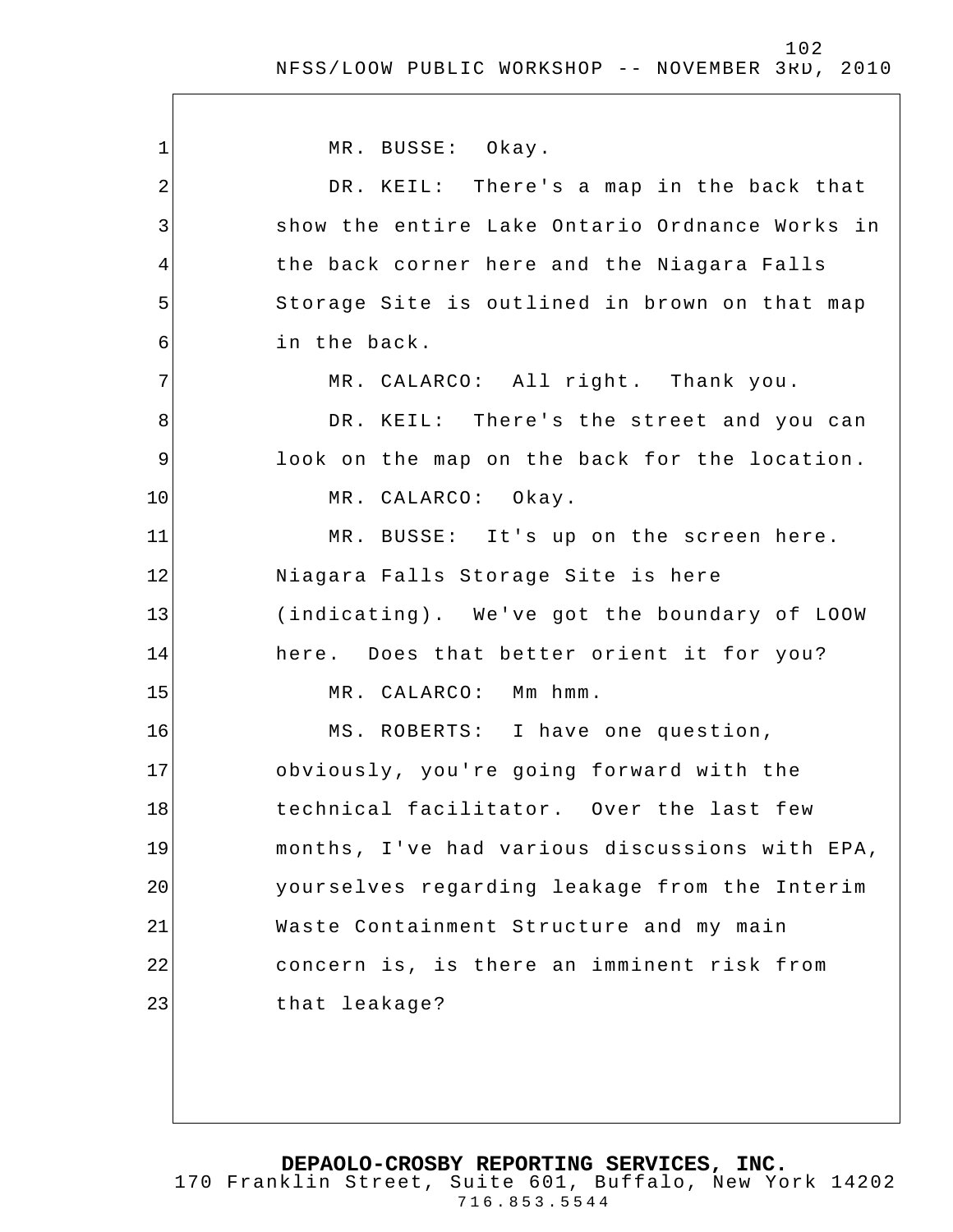1 2 3 4 5 6 7 8 9 10 11 12 13 14 15 16 17 18 19 20 21 22 23 We have discussions about whether it's leakage or whether it's pre-existing contamination. I firmly believe it's leakage. So, if the appointment for the technical facilitator takes several months, how do I proceed forward in the meantime with discussing leakage from the NFSS cell. MR. BUSSE: We are more than willing to set up a meeting with you and you can come in and discuss it with the Corps team and present your ideas and your concerns and we can address them accordingly. MS. ROBERTS: Okay. At the last meeting, it was said that you would look at the waterlines because I have particular concern about the 10-inch cast iron potable waterline. MR. BUSSE: The 10-inch waterline? Yes. MS. ROBERTS: That's 70 years old that seems to be acting as a preferential pathway . MR. BUSSE: We're going to work that into the feasibility study. I have shaken money loose for FY12 to incorporate an investigation of that line into the feasibility study. I

**DEPAOLO-CROSBY REPORTING SERVICES, INC.**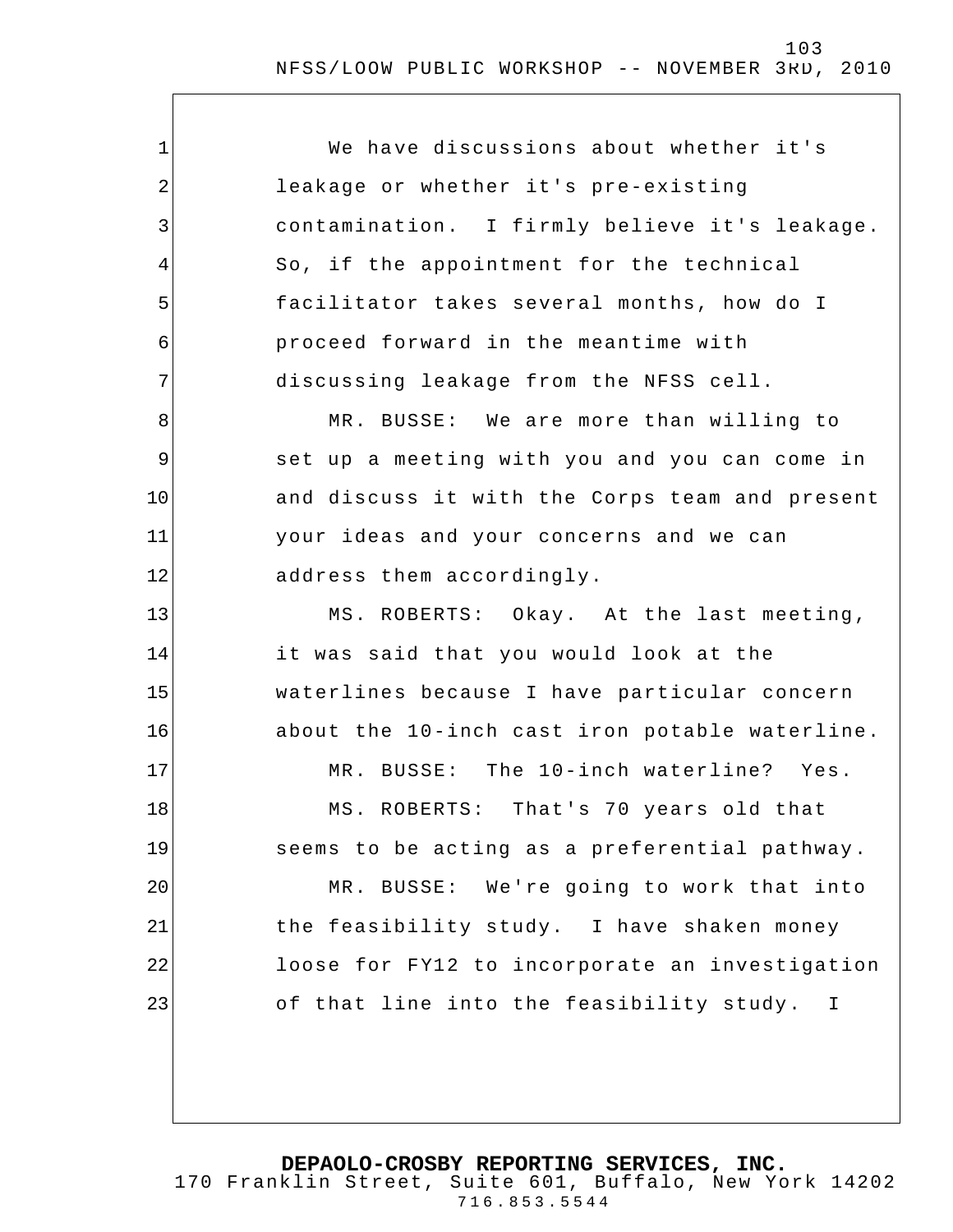$\overline{\phantom{a}}$ 

| 1  | will try and push that up in FY11, but I can't |
|----|------------------------------------------------|
| 2  | make any promises on that.                     |
| 3  | MS. ROBERTS: Okay. The only other point        |
| 4  | I had was has the Army Corps actually looked   |
| 5  | at the interactions of the surrounding         |
| 6  | landfills with the Interim Waste Containment   |
| 7  | Structure?                                     |
| 8  | MR. BUSSE: We are going to evaluate that       |
| 9  | during the feasibility study. We recently had  |
| 10 | a technical project planning meeting.          |
| 11 | MS. ROBERTS: But you haven't done that         |
| 12 | to-date as part of the RI?                     |
| 13 | MR. BUSSE: Not as part of the RI. As           |
| 14 | part of the feasibility study, we most         |
| 15 | certainly will because we'll have to determine |
| 16 | the protectiveness of any remedial solution    |
| 17 | that ultimately will be selectedat the site.   |
| 18 | MS. ROBERTS: But are you aware that            |
| 19 | pumping of water from the landfills on Modern  |
| 20 | actually changed the direction of flow of the  |
| 21 | lower water bearing zone groundwater? Because  |
| 22 | if you are, how is it that you actually used   |
| 23 | Modern to establish a background for           |
|    |                                                |
|    |                                                |

**DEPAOLO-CROSBY REPORTING SERVICES, INC.**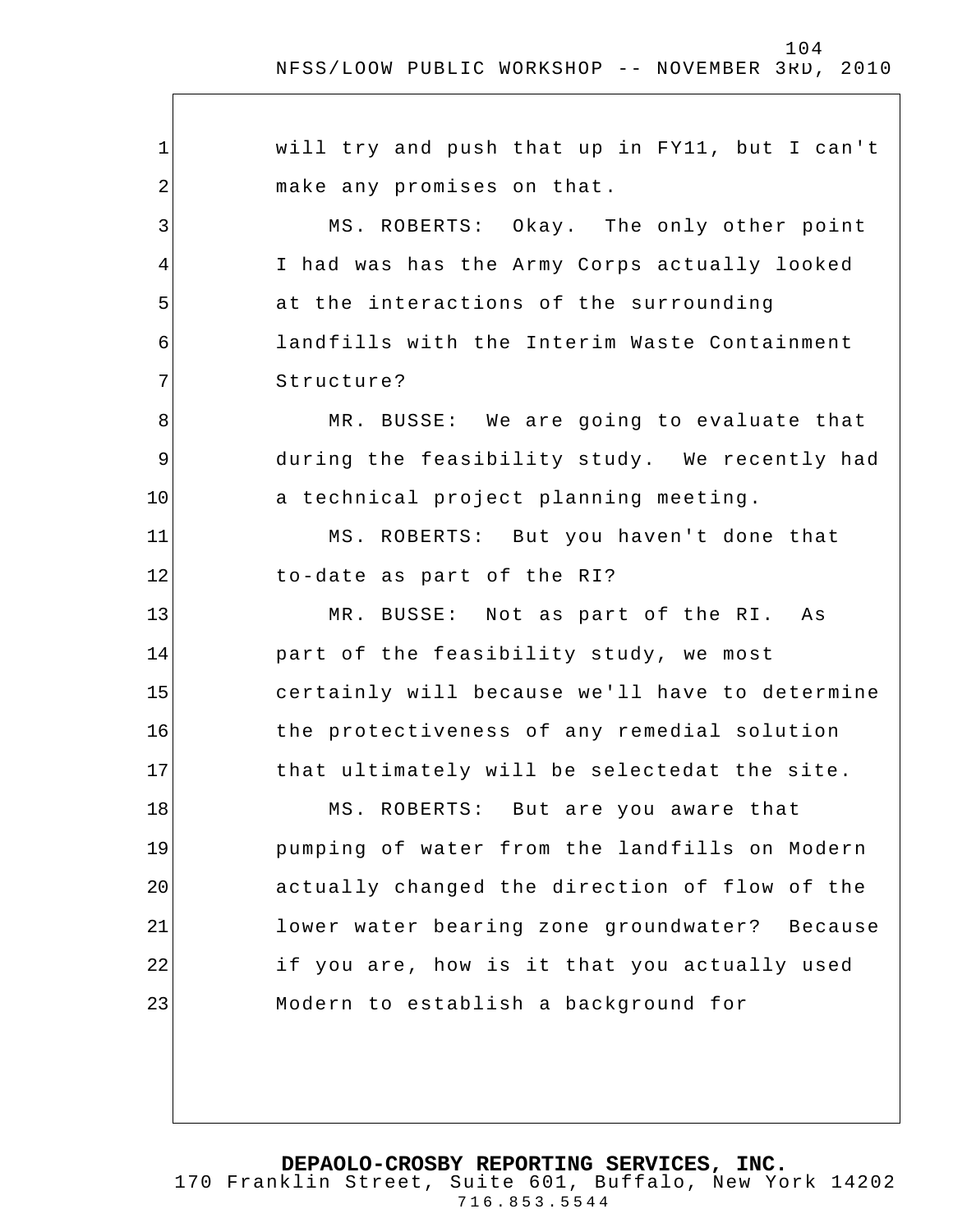| $\mathbf 1$    | groundwater because Modern would have been     |
|----------------|------------------------------------------------|
| $\overline{2}$ | impacted by the groundwater flowing towards    |
| 3              | it.<br>That doesn't make any sense to me.      |
| 4              | MR. BUSSE: Karen?                              |
| 5              | DR. KEIL: Michelle is ready to speak.          |
| 6              | I'll speak after Michelle.                     |
| 7              | MS. BARKER: The one about the redirection      |
| 8              | of groundwater flow, I believe Don DeMarco,    |
| $\mathsf 9$    | our hydrogeologist who developed the model is  |
| 10             | here tonight and maybe can speak better to     |
| 11             | this, but we had actually had a meeting with   |
| 12             | Modern because we had the same concerns that   |
| 13             | you do and because they were actually going to |
| 14             | be establishing their new landfill and part of |
| 15             | that is that they actually pump continuously   |
| 16             | until that landfill liner is down.             |
| 17             | So, what we did is we met with them to         |
| 18             | talk about how in the past their pumping       |
| 19             | efforts have influenced our water levels in    |
| 20             | the past. So, we have noticed that locally     |
| 21             | within the area that they are pumping there is |
| 22             | an effect, however, when you look at it from a |
| 23             | regional perspective, you don't see that level |
|                |                                                |
|                |                                                |

**DEPAOLO-CROSBY REPORTING SERVICES, INC.**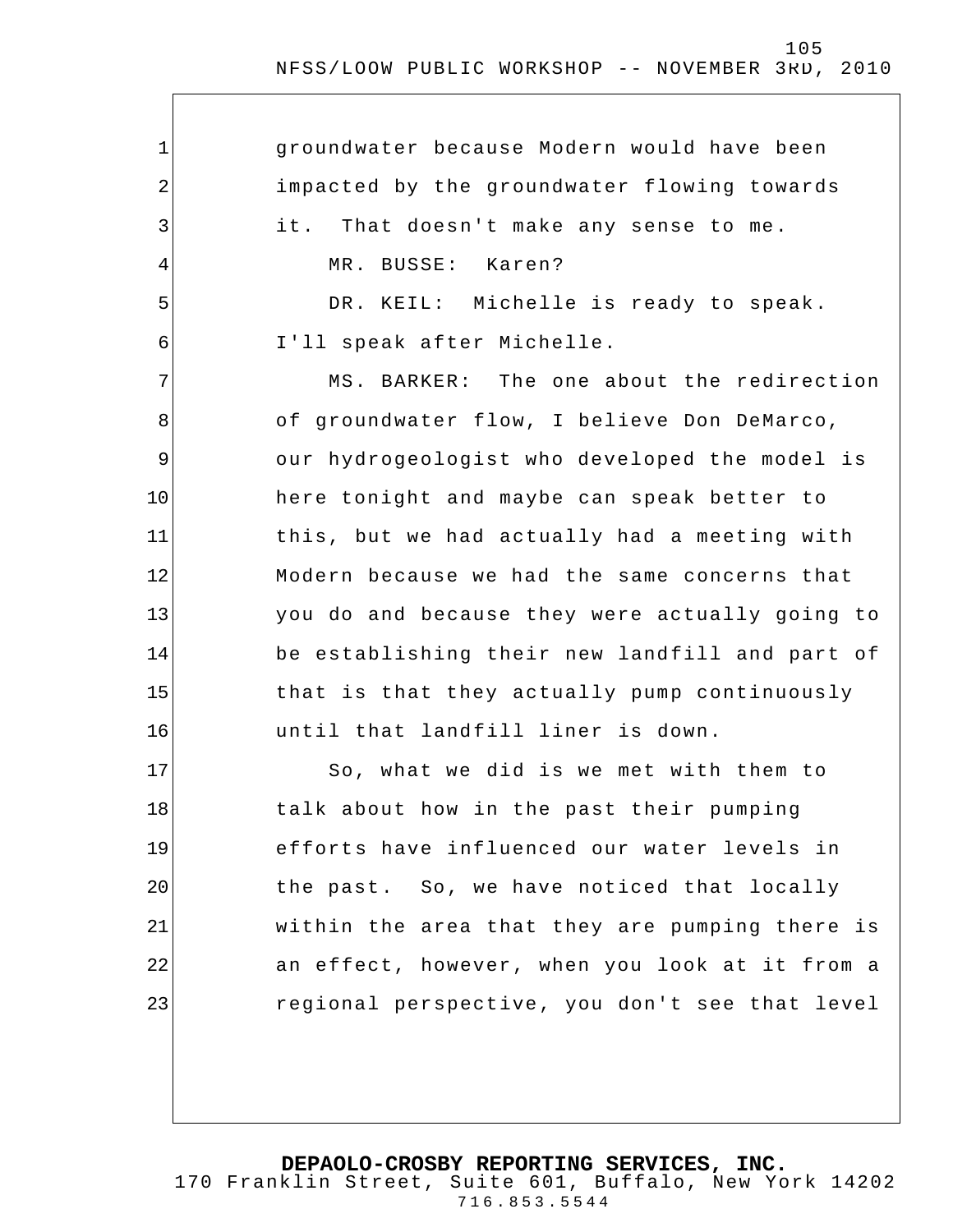of influence.

1

2 3 4 5 6 7 8 9 10 11 12 13 14 15 16 17 18 19 20 21 22 23 The second aspect of your question was Modern background and that may not make sense to people, why would you use a landfill as a background, you know, wouldn't it potentially be contaminated? There's one facet of background that's important to know is, you want to get the closest to the site that hasn't been impacted because you want it to be representative and you understand of the area. So, what we tried to do was, we actually - the wells that we focused our background sampling on was actually upstream of their land fills. MS. ROBERTS: But if you look at the environmental surveillance report from the 1990's, the water on the NFSS changes direction and not just regionally, across the entire NFSS so that Modern is actually down gradient of the IWCS. MS. BARKER: I'd have to look specifically at the document that you're looking at. MS. ROBERTS: It's not just one, it's

**DEPAOLO-CROSBY REPORTING SERVICES, INC.**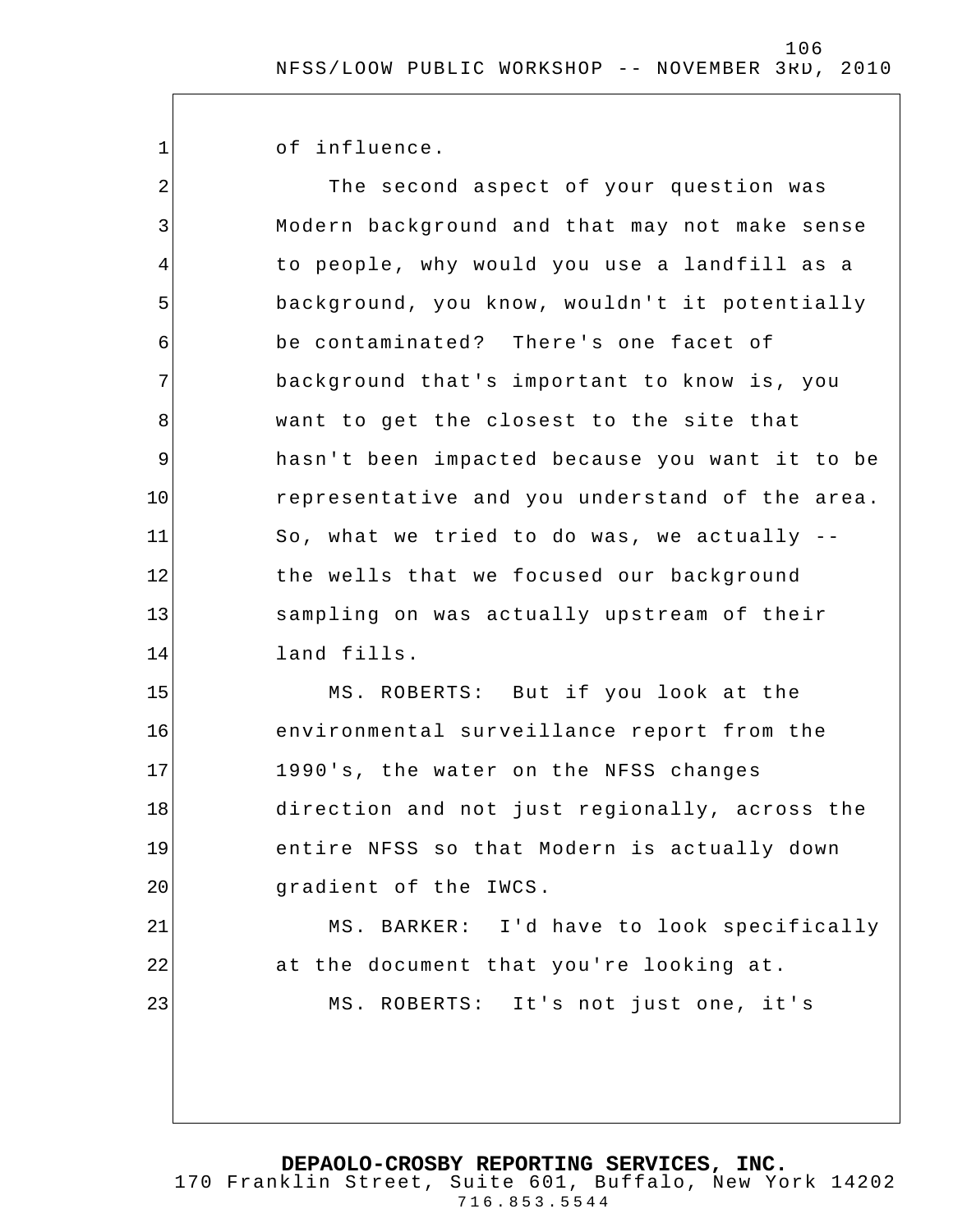1 2 3 4 5 6 7 8 9 10 11 12 13 14 15 16 17 18 19 20 21 22 23 several. Its from about 1996 up until about 2001. That's five years. MS. BARKER: That's something that we can talk about when we sit with you and talk about your concerns. I know that we did look at their pumping rates and what affect it would have and Don is going to speak up behind me here. MR. DEMARCO: I'm sorry, I heard someone else. MS. KREUSCH: I was just going to say, Don, when you get done, we have to change the tape again. I'm sorry. MR. DEMARCO: Okay, sure. And I just thought I would mention that I'm not aware of the changes in water levels that you're referring to such that, you know, basically, in our analysis of the water level, we compiled all of the available water level data for the Niagara Falls Storage Site, for Modern landfill and the data available from CWM and in total, was over 15,000 different monitoring data points.

**DEPAOLO-CROSBY REPORTING SERVICES, INC.** 170 Franklin Street, Suite 601, Buffalo, New York 14202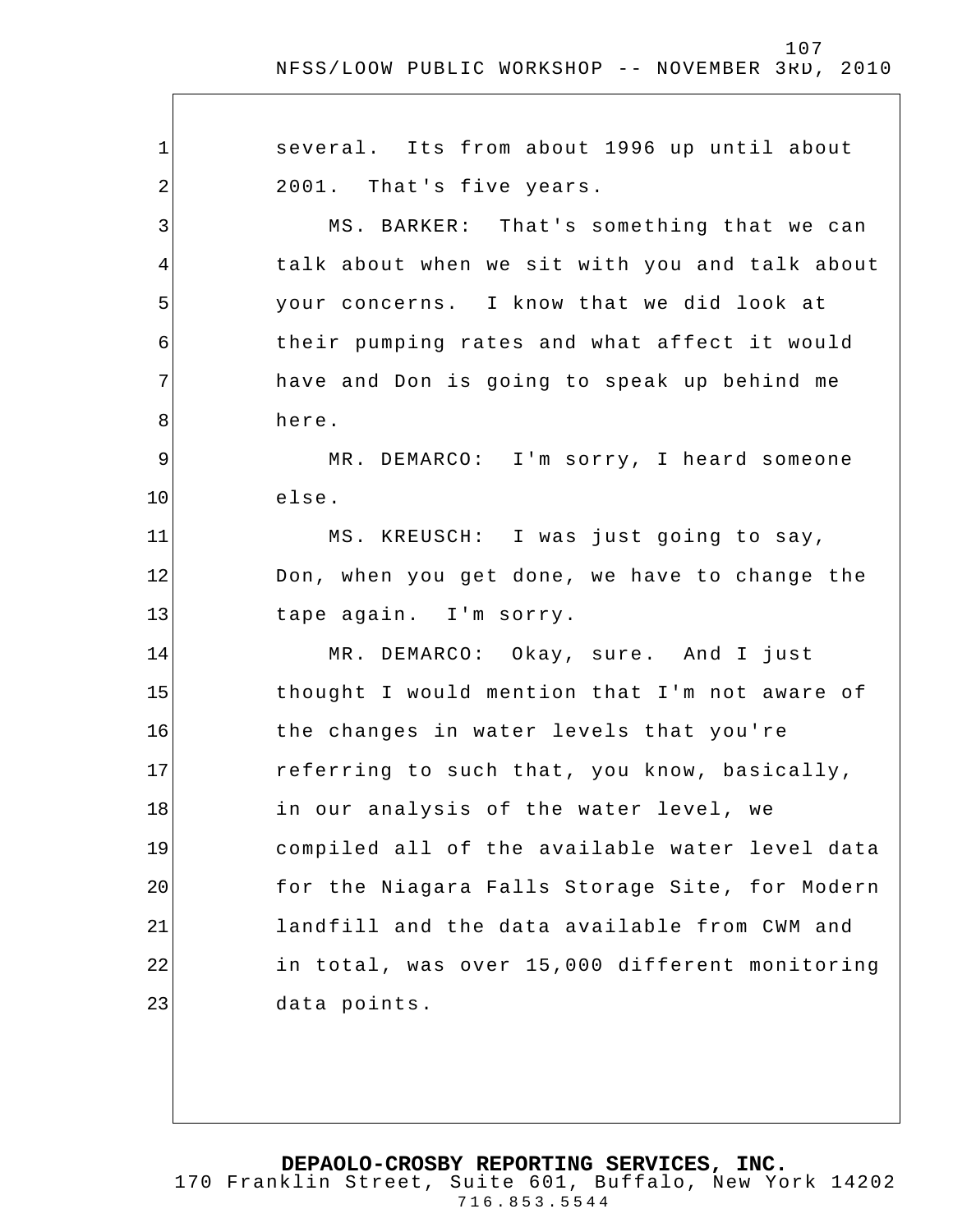1 2 3 4 5 6 7 8 9 10 11 12 13 14 15 16 17 18 19 20 21 22 23 We plotted this up. We separated data according to water levels in the upper water bearing zone, that is, in the brown clay till and water levels in the -- below the GLC. We refer to those as a separate hydrogeologic unit and refer to that as a lower water bearing zone. At any rate, we plotted hydrographs up and at the Modern Landfill property, we were aware that pumping, as Michelle attest ed and met with them and in some instances in reviewing the hydrographs, we saw that pumping in the lower water bearing zone depressed water levels at that location, but it would have no affect on the upper water bearing zone. So, there is a separation between these two units but at any rate, I'd be interested -- I could look into the particular dates because I have this data available in a database form and so on. If you have particular dates, we can look into that. MS. ROBERTS: If you look at the environmental surveillance report for the NFSS

**DEPAOLO-CROSBY REPORTING SERVICES, INC.**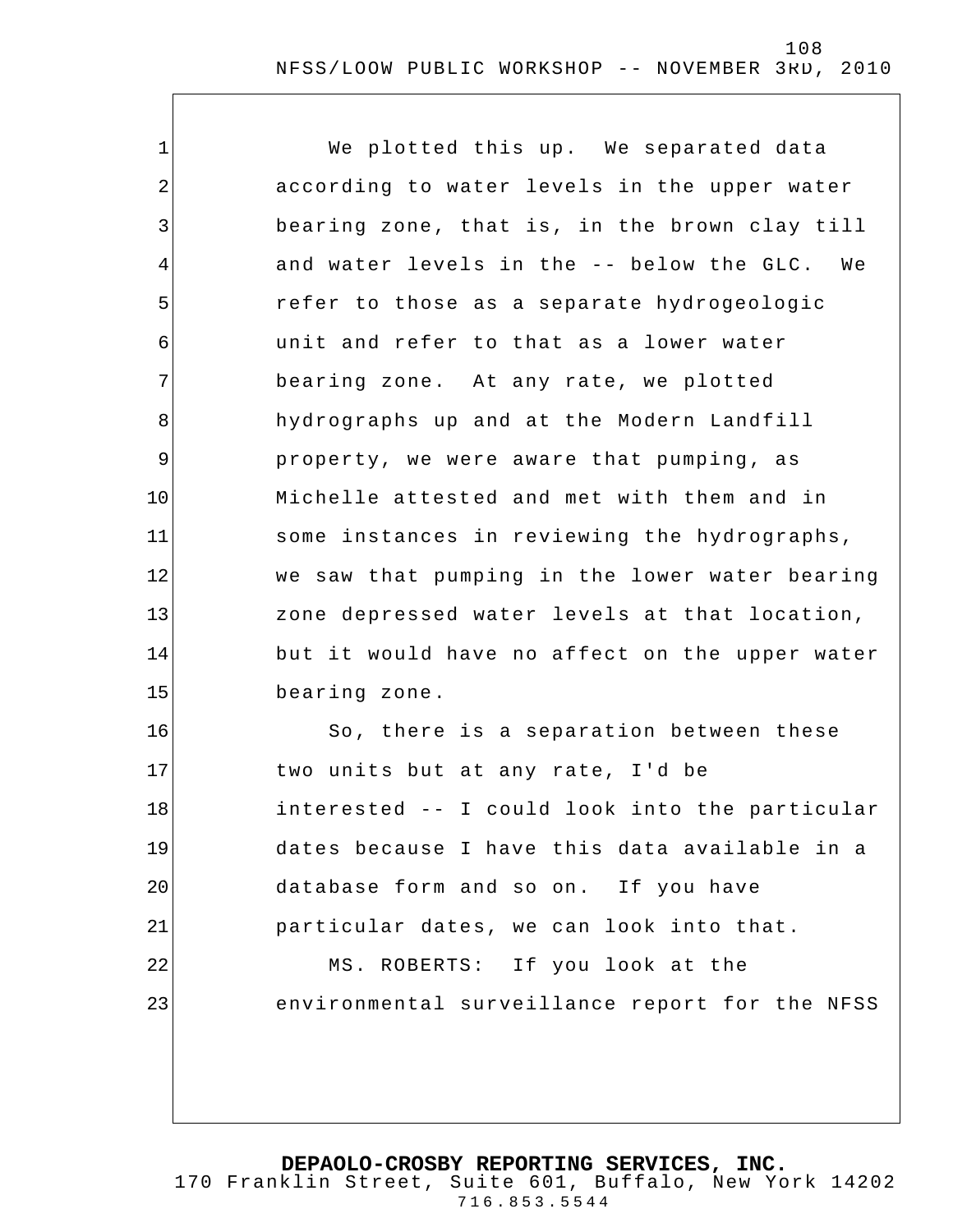| $\mathbf 1$ | from 1996 up until say, 2001 and you look at   |
|-------------|------------------------------------------------|
| 2           | the maps that have been produced for the lower |
| 3           | water bearing zone, that should give you the   |
| 4           | data that you require, but I think that's      |
| 5           | concerning that at a time when the lower water |
| 6           | bearing zone groundwater actually reverses,    |
| 7           | the Department of Energy stopped monitoring    |
| 8           | the lower water bearing zone. So, I think,     |
| 9           | you know, from my perspective, the community   |
| 10          | is being persuaded that there isn't really an  |
| 11          | issue with the Interim Waste Containment       |
| 12          | Structure but really, there hasn't been any    |
| 13          | real monitoring going on, you know, in the     |
| 14          | sense that we're not looking at the lower      |
| 15          | water bearing zone since 1993, yet you're      |
| 16          | actually causing that water to completely      |
| 17          | reverse direction and yet, we feel comfortable |
| 18          | because in 1995, a report is put out that says |
| 19          | there is no imminent risk because of the data  |
| 20          | presented to that panel, but largely, the      |
| 21          | panel didn't have all the data and thereafter, |
| 22          | there was no data. So, I feel really           |
| 23          | concerned that the question of leakage is      |

**DEPAOLO-CROSBY REPORTING SERVICES, INC.**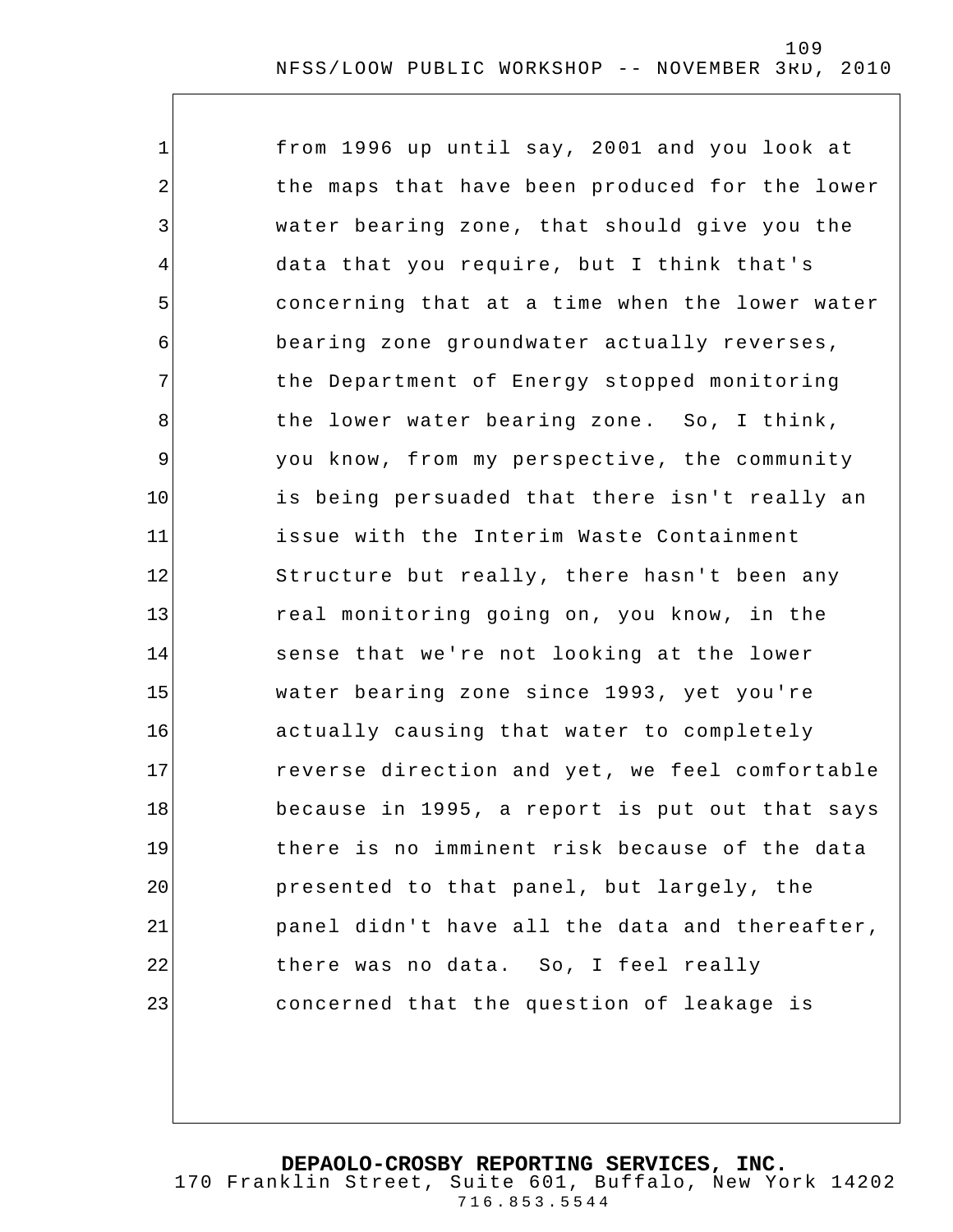being overlooked.

1

21

22

23

2 3 4 5 6 7 8 9 10 11 12 13 14 15 16 17 18 19 20 MS. BARKER: Just to clarify a couple - sorry. Just to clarify a couple points, during the remedial investigation, 93 percent of our lower water bearing zone wells were sampled and the reason we're focusing on the upper at this point water bearing zone is because that is where the contamination has been found, but we heard your concerns last time and I know you've brought this up before, so one of the things we did as part of the environmental surveillance program is enhance it to add a further level of protection and that included adding 9 upper water bearing zone wells and 12 deep wells to the environmental surveillance program. So, we started collecting it this fall, so you should see it in the 2011 tech memo. MS. ROBERTS: Didn't you actually have the

data for well OW11B for Spring of 2009? I was hoping that you might have released the environmental surveillance data in time for tonight's meeting because I'm just interested

**DEPAOLO-CROSBY REPORTING SERVICES, INC.**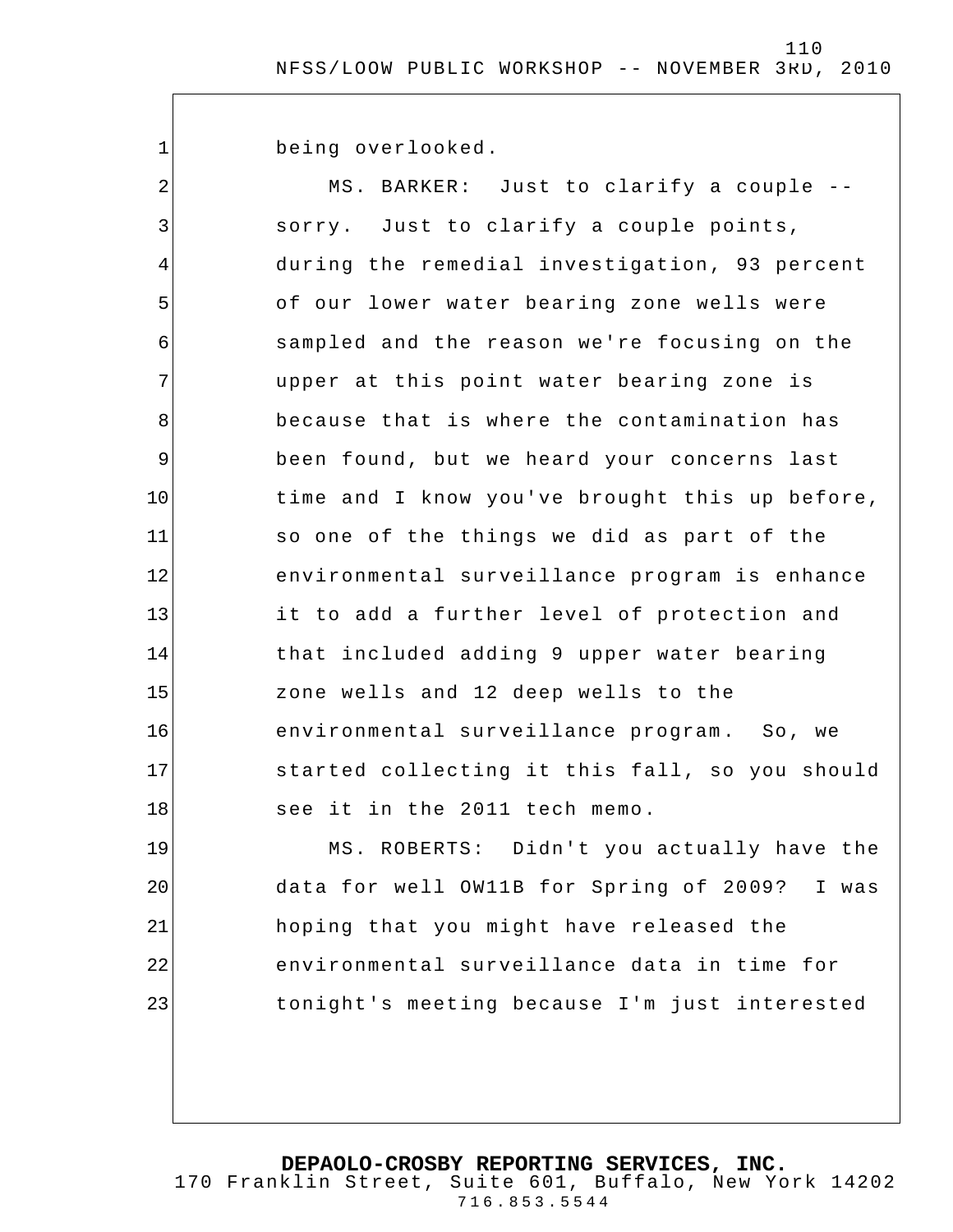1 2 3 4 5 6 7 8 9 10 11 12 13 14 15 16 17 18 19 20 21 22 23 in how much the uranium has increased in the spring. You sent me the fall, but not the spring. MS. BARKER: I'd have to check on that. I'm not sure where that stands. MR. BUSSE: Jane, did you bring that table with you? MS. STATEN: It's actually gone down a little bit. It's 274. MS. ROBERTS: In spring? MS. STATEN: In spring. MS. ROBERTS: And what was it previously? MS. STATEN: It was 2 41 pico Curies per liter, so it's a slight decrease. MS. ROBERTS: It's gone from 274 to 240? MS. STATEN: It was 274 and it's 241 was the latest. MS. ROBERTS: In spring? MS. STATEN: In fall. MS. ROBERTS: No. I was asking what the spring value was. MS. BARKER: 274. MS. ROBERTS: And what was it in 2008?

**DEPAOLO-CROSBY REPORTING SERVICES, INC.**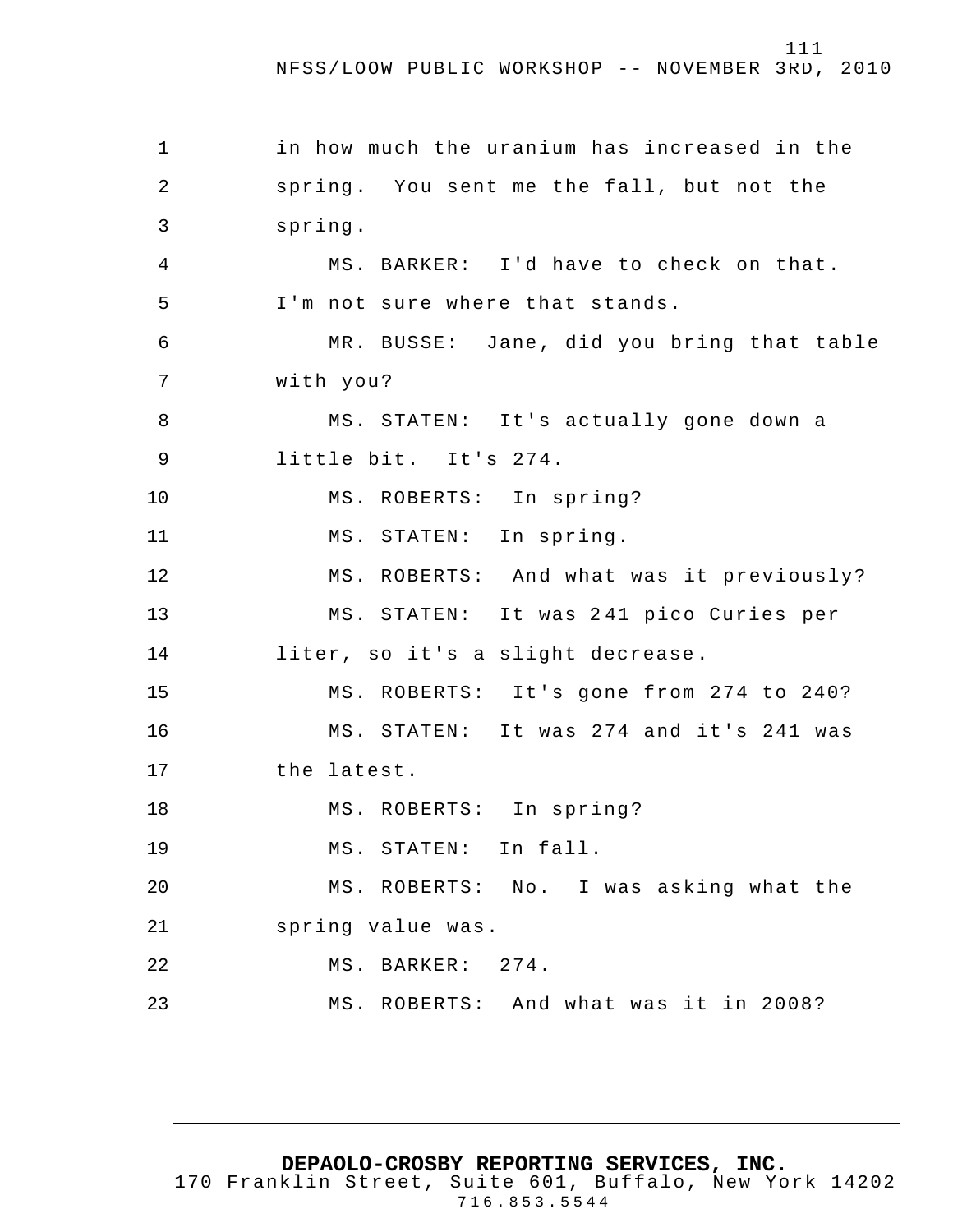# 112

| MS. STATEN: It was 274 and it's dropped       |
|-----------------------------------------------|
| to 241.                                       |
| MS. WITRYOL: This is spring? She wanted       |
| the spring.                                   |
| MS. ROBERTS: I wanted the Spring 2008.        |
| MS. BARKER: So, the Spring 2008 --            |
| MS. ROBERTS: Because I don't think you        |
| can compare fall with spring. I wanted the    |
| 2009 spring value. You sent me the fall.      |
| MS. BARKER: The Spring 2008 is 253 and        |
| the Spring 2009 is 274.                       |
| MS. ROBERTS: So, it's still increasing        |
| from spring to spring?                        |
| MS. BARKER: From spring to spring it has      |
| increased and then in the fall, it went to    |
| 241.                                          |
| MS. ROBERTS: Right. What I did was I          |
| actually compared values each year spring to  |
| spring just because I think that's more       |
| realistic, not mixing spring and fall.        |
| MS. BARKER: Right. And that's a well          |
|                                               |
| that we're continuously monitoring to keep an |
| eye on.                                       |
|                                               |

**DEPAOLO-CROSBY REPORTING SERVICES, INC.**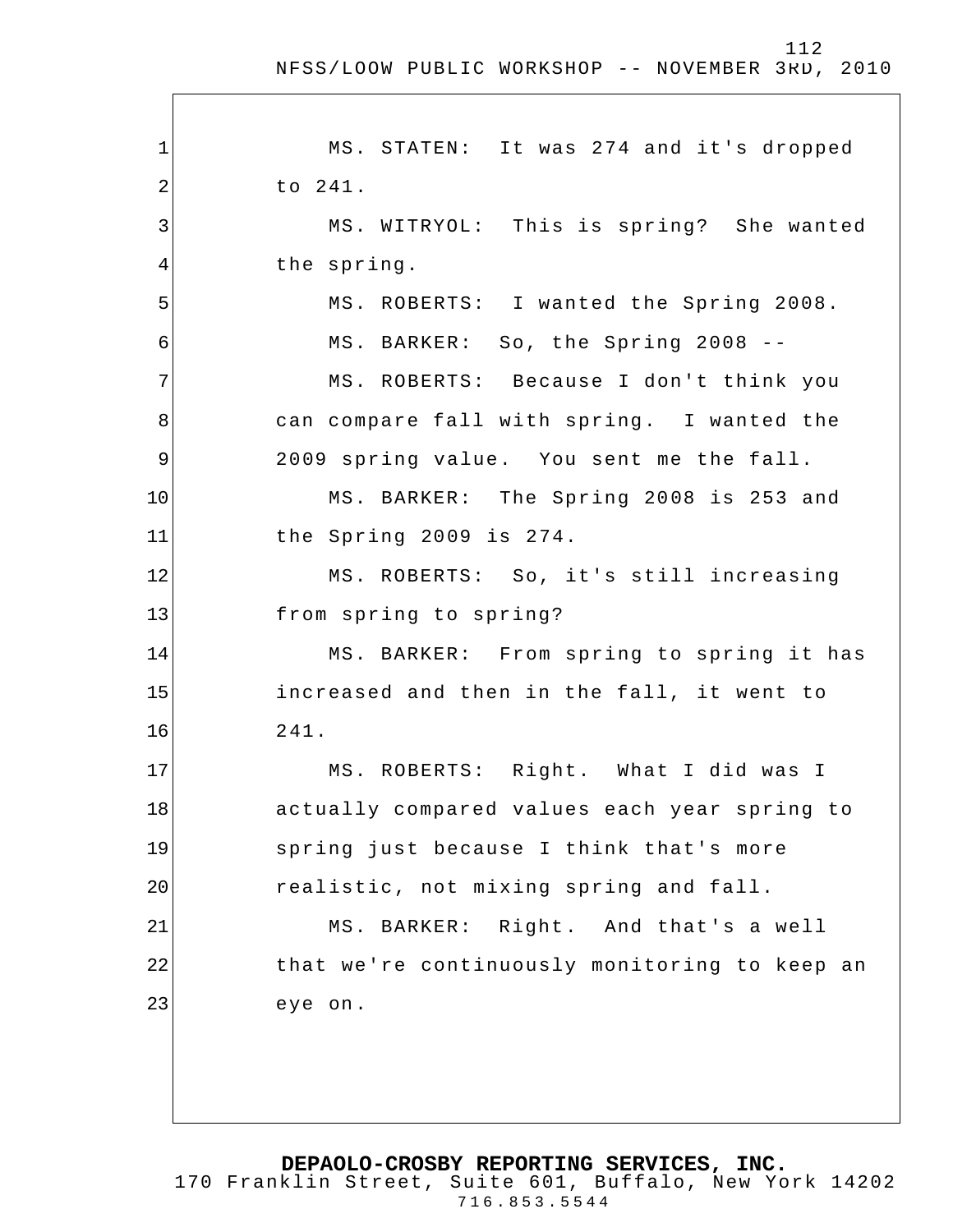| $\mathbf 1$    | MS. ROBERTS: Right, but I think there's a      |
|----------------|------------------------------------------------|
| $\overline{2}$ | point that what you're not taking into account |
| 3              | is the preferential pathways that may exist    |
| 4              | within the waterlines. So, for instance, I     |
| 5              | believe that that particular well has affected |
| 6              | by the contamination south of the IWCS. So,    |
| 7              | how is modifying the groundwater monitoring    |
| 8              | program going to take into account             |
| 9              | preferential pathways which may allow the      |
| 10             | contamination to bypass the well?              |
| 11             | MS. BARKER: We actually did add some of        |
| 12             | the wells just north of it to keep a closer    |
| 13             | eye on the extent.                             |
| 14             | MS. ROBERTS: My concern and I think the        |
| 15             | concern of many of us is that --               |
| 16             | MS. STATEN: We've added wells south of         |
| 17             | the cell as well, both in the upper and lower  |
| 18             | water bearing zones.                           |
| 19             | MS. ROBERTS: Right, but this one --            |
| 20             | MS. STATEN: Now, this well that you're         |
| 21             | talking about is on the other side of the      |
| 22             | Central Drainage Ditch from the cell. We've    |
| 23             | added several --                               |
|                |                                                |
|                |                                                |

**DEPAOLO-CROSBY REPORTING SERVICES, INC.**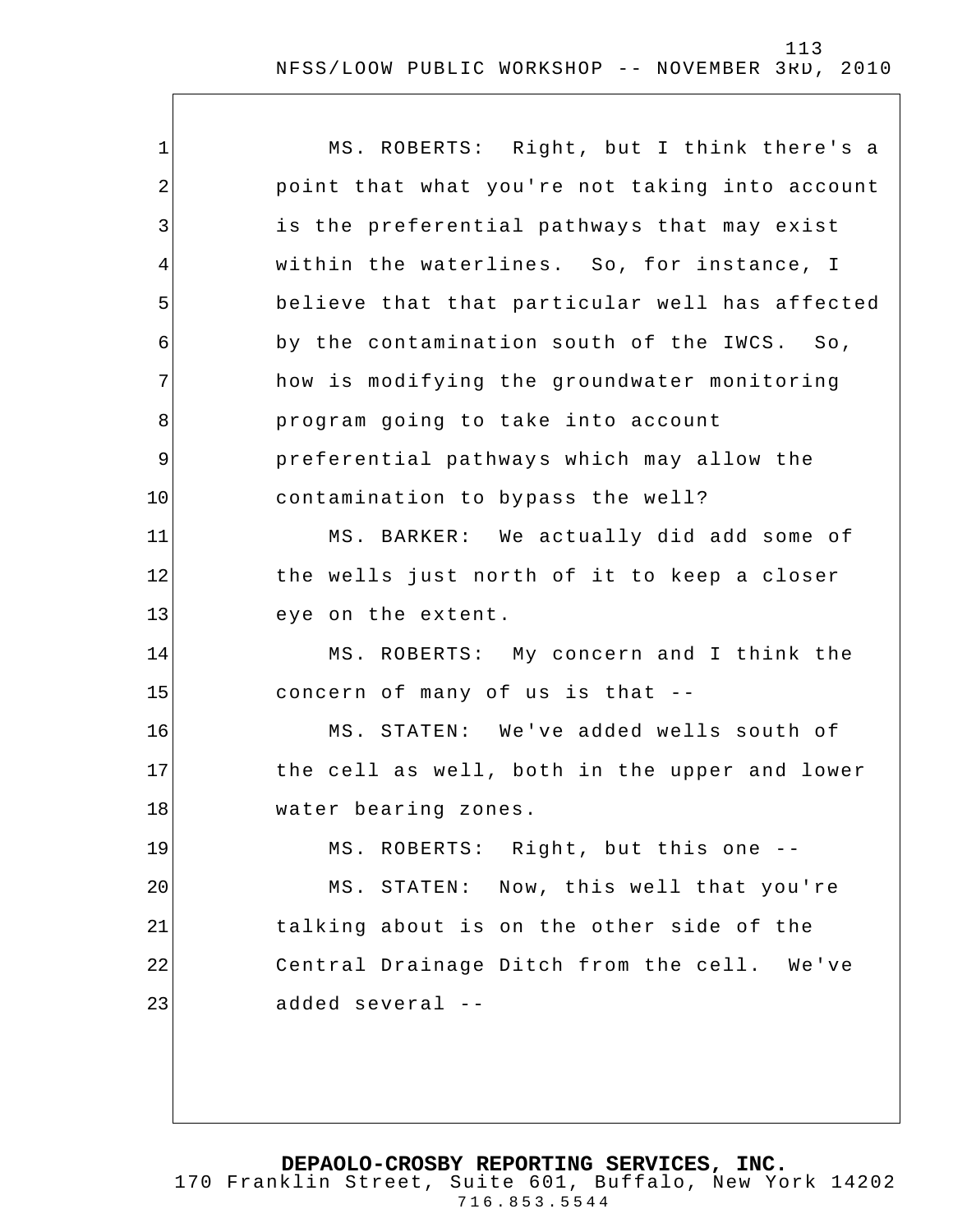| 1  | MS. ROBERTS: Down gradient to the water        |
|----|------------------------------------------------|
| 2  | line.                                          |
| 3  | MS. STATEN: Right, but we've added -- if       |
| 4  | it's a leak, it is, in fact, coming from the   |
| 5  | cell, we'll detect it in the wells that are    |
| 6  | closer to the cell itself, wouldn't you agree? |
| 7  | MS. ROBERTS: Not if it's coming from the       |
| 8  | waterline, no.                                 |
| 9  | MS. STATEN: Well, it depends on where the      |
| 10 | well location is, but if it's coming from the  |
| 11 | cell, if you have a well that's closer to the  |
| 12 | cell near the waterline --                     |
| 13 | MS. ROBERTS: Depends if you've got a           |
| 14 | preferential pathway.                          |
| 15 | MS. STATEN: Well, it's got to originate        |
| 16 | from the cell itself.                          |
| 17 | MS. ROBERTS: Right, but you don't have         |
| 18 | wells every few feet, do you?                  |
| 19 | MS. STATEN: Well, we have -- we have -- I      |
| 20 | think we have a fairly good spacing of wells   |
| 21 | around the perimeter of the cell and we've     |
| 22 | added 21 wells.                                |
| 23 | MS. ROBERTS: Right, but one of the wells       |
|    |                                                |
|    |                                                |
|    |                                                |

**DEPAOLO-CROSBY REPORTING SERVICES, INC.**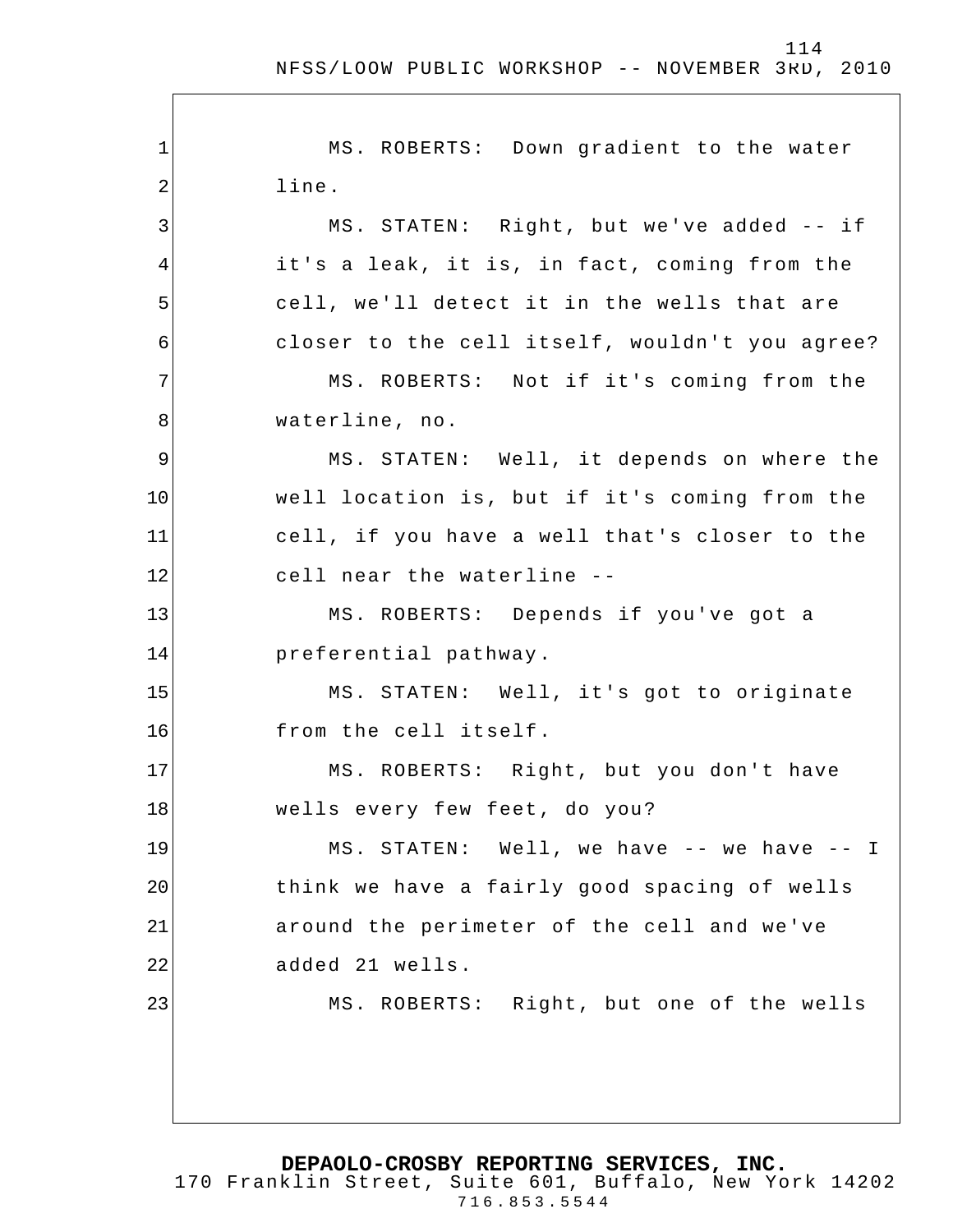| 1              | that you temporarily put in for the remedial  |
|----------------|-----------------------------------------------|
| $\overline{2}$ | investigation was very high in uranium, about |
| 3              | over 900 pico Curies per liter. Is that well  |
| 4              | still in existence, because it would be       |
| 5              | interesting to measure that again.            |
| 6              | MS. BARKER: Unfortunately, the temporary      |
| 7              | wells have been closed. They were meant to be |
| 8              | temporary.                                    |
| 9              | MS. ROBERTS: Can you sink another one?        |
| 10             | MS. BARKER: It's possible.                    |
| 11             | MR. GIARDINA: Just a point of order, the      |
| 12             | numbers here that I'm seeing 253, actually to |
| 13             | the nearest significant figure 254, 274 and   |
| 14             | 241 and if I'm doing the math correctly,      |
| 15             | that's within two sigma which has got to be a |
| 16             | counting error of these things.               |
| 17             | These are essentially the same number to      |
| 18             | two significant figures, it would be 25, 27   |
| 19             | and 24. That's not movement. It's the same    |
| 20             | number. I mean, it's hot, but it's the same   |
| 21             | number. I wouldn't see there's any trend      |
| 22             | there.                                        |
| 23             | MS. ROBERTS: So, you don't see a trend --     |
|                |                                               |
|                |                                               |
|                |                                               |

**DEPAOLO-CROSBY REPORTING SERVICES, INC.**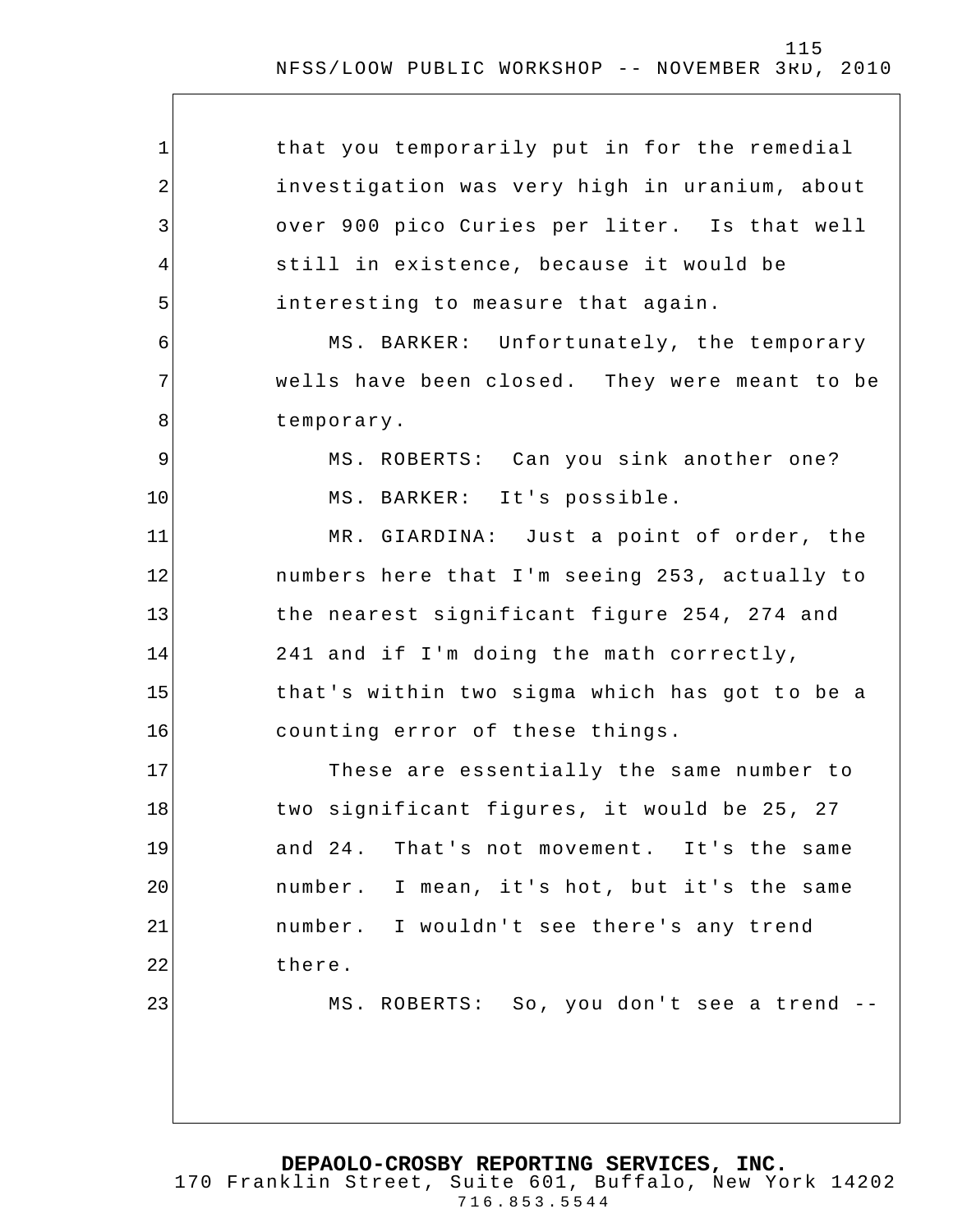1 2 3 4 5 6 7 8 9 10 11 12 13 14 15 16 17 18 19 20 21 22 23 MR. GIARDINA: Neither up nor down. MS. ROBERTS: From if you look back, you plot it out from 2003? MR. GIARDINA: Oh, yes, there's a difference from 2003 but I'm saying over the last three measurements, they're within two sigma. MS. ROBERTS: Right, but if you compare Fall 2008 with Fall 2009, what's the difference? MR. GIARDINA: There's a difference there, but you were saying there's a difference -- MS. ROBERTS: No. I was saying that you have to compare fall with fall and spring with spring. MR. GIARDINA: But this is what, this is only uranium, right? MS. BARKER: Totally uranium. MR. GIARDINA: And this is? MS. BARKER: They're all totally uranium. MR. GIARDINA: Yes. DR. KEIL: Can I address the question about background? We did scrutinize the

**DEPAOLO-CROSBY REPORTING SERVICES, INC.**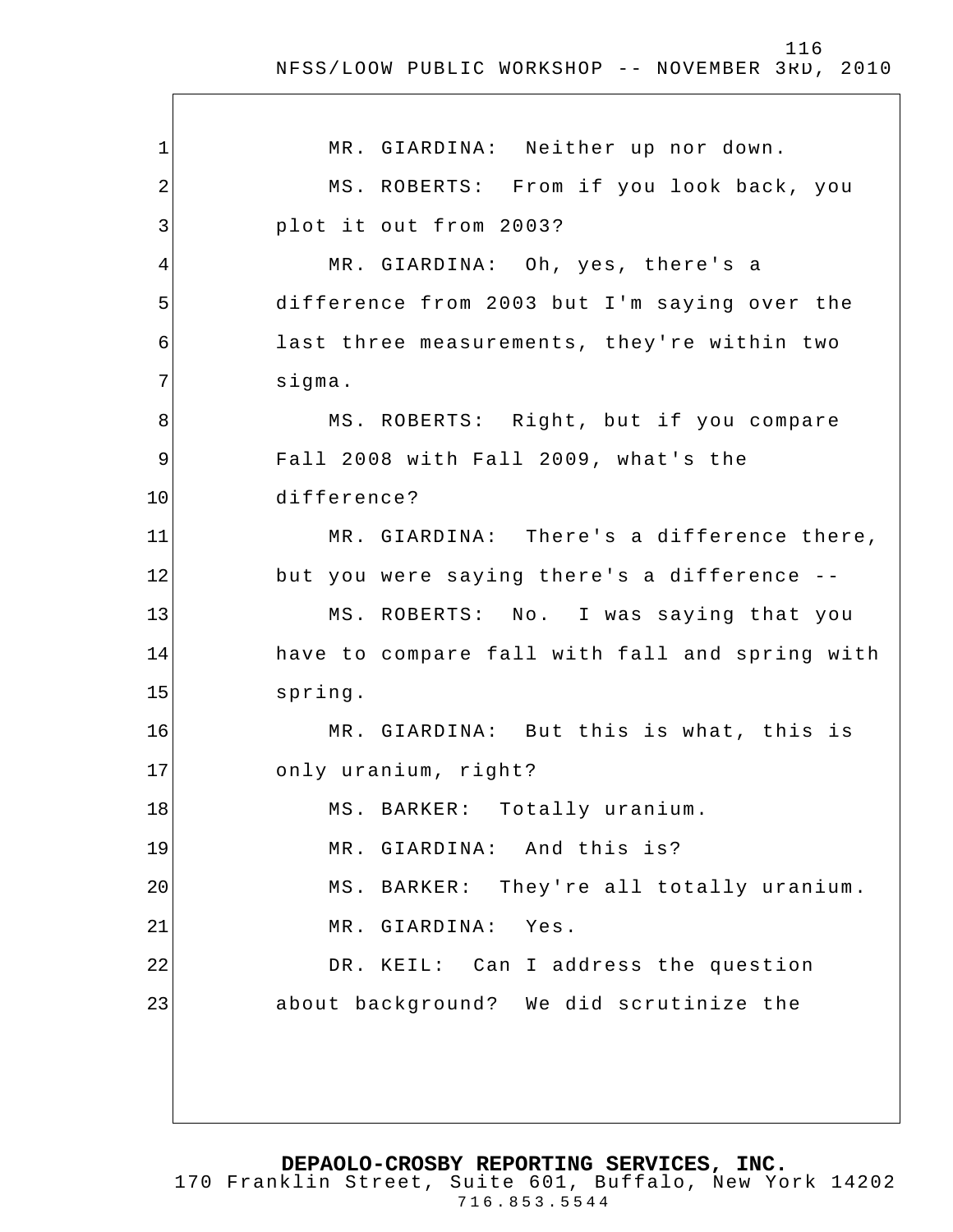| $\mathbf 1$ | background data set from Modern and we did see |
|-------------|------------------------------------------------|
| 2           | that there were two wells that were slightly   |
| 3           | higher in uranium concentrations than the rest |
| 4           | of the data set and they also had differing    |
| 5           | ratios of the isotopic radionuclides           |
| 6           | uranium-234 and uranium-238 which can indicate |
| 7           | whether or not the source of the uranium is    |
| 8           | naturally occurring or if it's from a          |
| $\mathsf 9$ | contaminated area and we did eliminate those   |
| 10          | two data points from the background data set,  |
| 11          | so we did scrutinize it carefully to make sure |
| 12          | that it was clean and truly representative of  |
| 13          | a clean, unimpacted area, so we did eliminate  |
| 14          | two data points from that set. So, we think    |
| 15          | that the remaining data points do represent an |
| 16          | unimpacted area.                               |
| 17          | MS. ROBERTS: I don't see how it can be         |
| 18          | unimpacted if it's down gradient of the IWCS.  |
| 19          | MS. BARKER: I guess the thing to mention,      |
| 20          | too is that wasn't our only background         |
| 21          | groundwater locations. We did actually sample  |
| 22          | as part of -- in an effort with the LOOW       |
| 23          | background and gathered some off site as well, |
|             |                                                |

**DEPAOLO-CROSBY REPORTING SERVICES, INC.**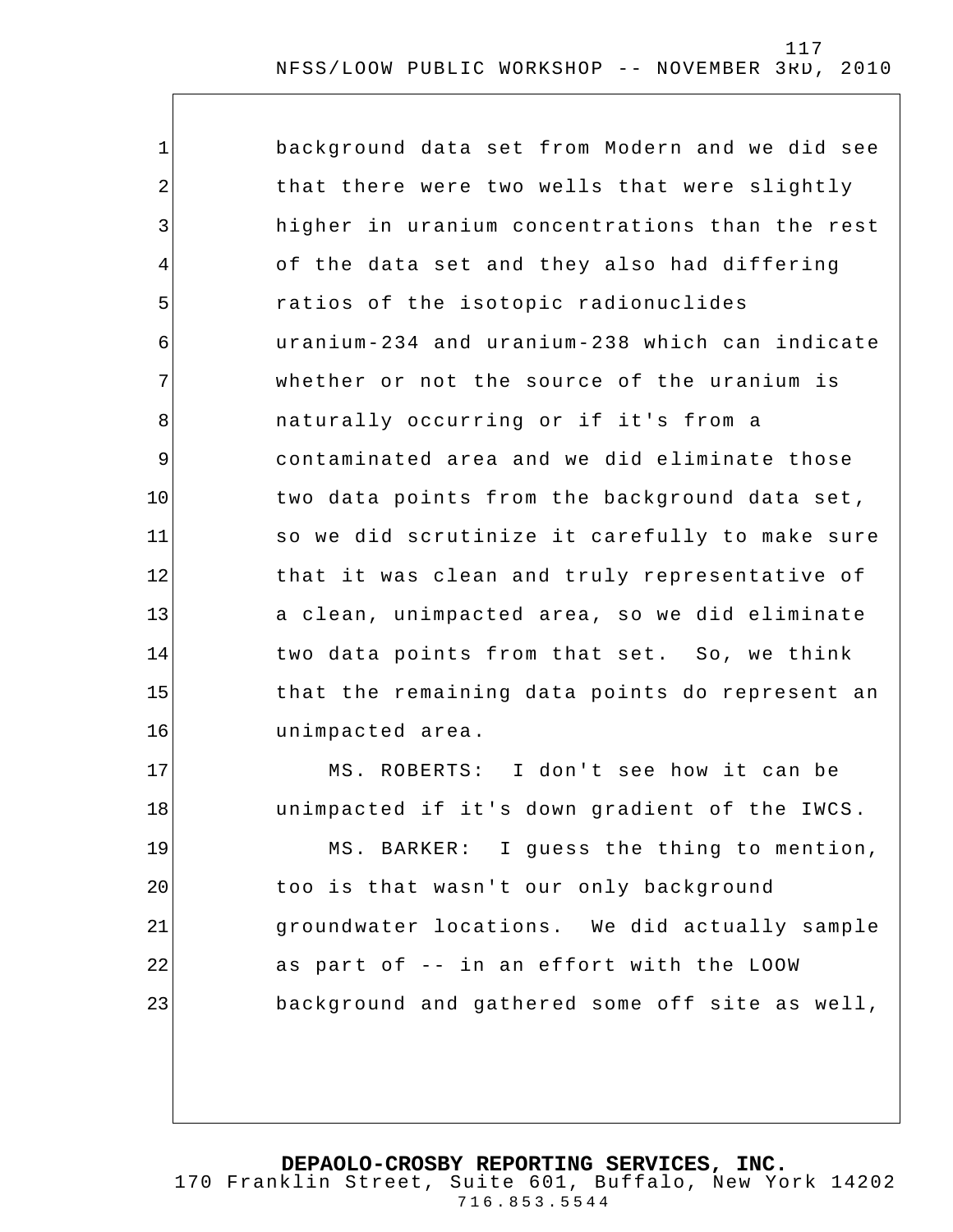1 2 3 4 5 6 7 8 9 10 11 12 13 14 15 16 17 18 19 20 21 22 23 actually north and west of the properties, in some cases south. So, there was other data generated for the background data set that we compared the Modern data set with to make sure that it truly was representative and didn't have any type of evidence of -- DR. KEIL: We also -- I mean, this is not our only FUSRAP site. We have about 10 or 12 other FUSRAP sites around New York State, Pennsylvania, Ohio. So, we do sample unimpacted areas to get background, local reference points for unimpacted areas for uranium at each one of our sites and that the background data set at Niagara Falls Storage Site is similar to the background data sets that we've been obtaining at all these other locations. MR. BUSSE: All right. It looks like we do need a technical facilitator after all. MS. WITRYOL: Well, I recall the DEC discounting a background well that was a mile away because it was too far away, so we do

**DEPAOLO-CROSBY REPORTING SERVICES, INC.**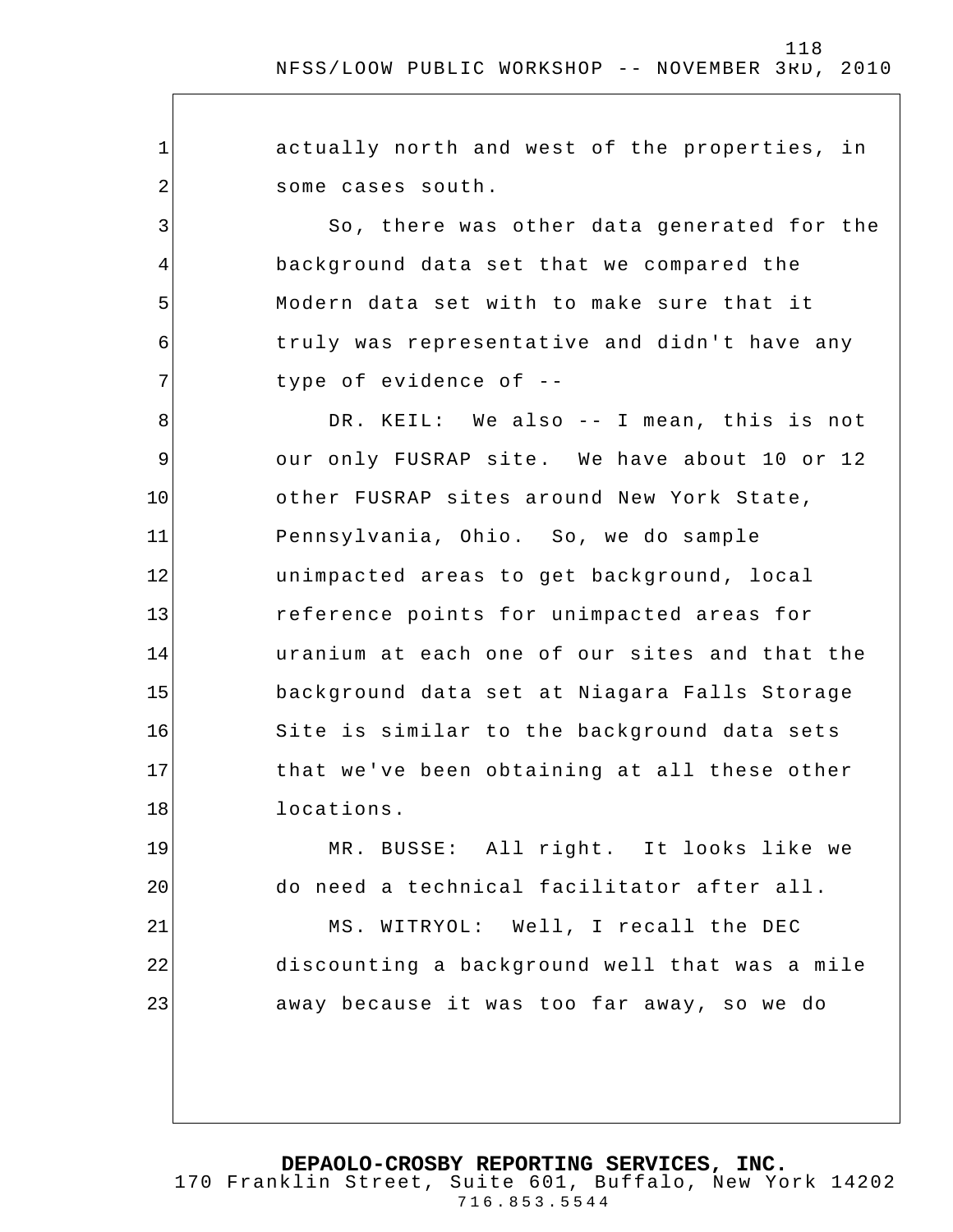1 2 3 4 5 6 7 8 9 10 11 12 13 14 15 16 17 18 19 20 21 22 23 need to decide which way we're going to go on background. MR. BUSSE: I know from talking to Paul that he was going to maybe say a few words tonight. I don't know if he's still -- MR. GIARDINA: I'm still awake. MR. BUSSE: If he's still awake if he still wants to get up here and say a couple things. MR. GIARDINA: Good evening. For those who don't recognize me, I'm Paul Giardina. I'm Chief of the Radiation and Indoor Air Branch from the U.S. Environmental Protection Agency's Region 2 Office. With me are Naidal Azzam and Mike Basile. They're EPA colleagues of mine and Mike is in our Office of -- our Public Affairs Office here. He's the one who keeps his hand on the pulse, goes to all the meetings and is really our eyes and ears and Naidal works with me as my technical colleague and has been involved in this project on and off the last what, two or three years. So, after this is over, if

**DEPAOLO-CROSBY REPORTING SERVICES, INC.**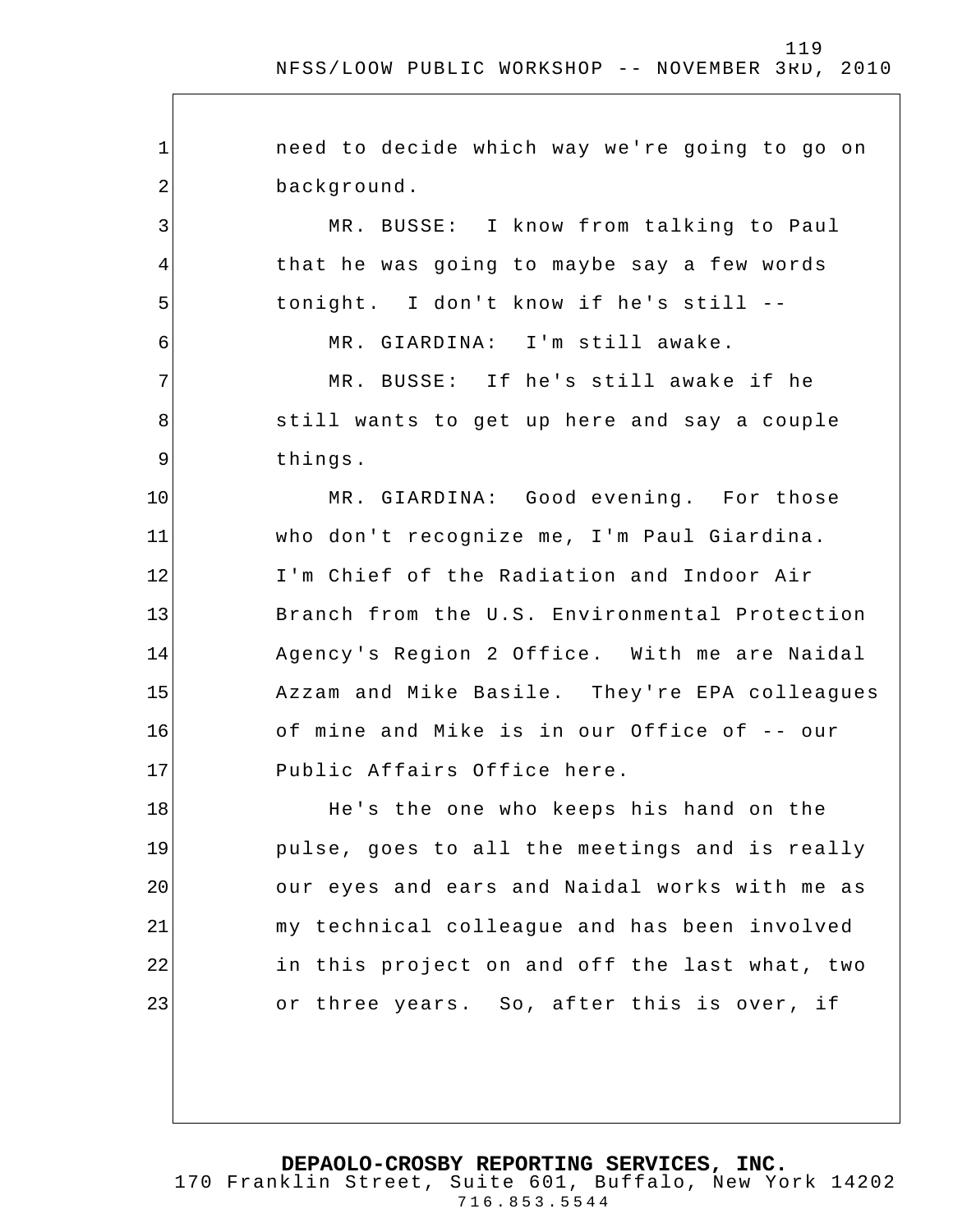| $\mathbf 1$    | you want to talk with them about this, that    |
|----------------|------------------------------------------------|
| $\overline{2}$ | would be great, but I again want to thank both |
| 3              | the Buffalo District of the Army Corps of      |
| 4              | Engineers and several of the community         |
| 5              | stakeholders involved with the Niagara Falls   |
| 6              | Storage Site for continuing to suggest I       |
| 7              | attend both this stakeholder meeting as well   |
| 8              | as for interchanges on the issues associated   |
| 9              | with the site.                                 |
| 10             | When last I was here in June, I made a         |
| 11             | point of mentioning our mutual interests in    |
| 12             | assuring that there was an adequate radiation  |
| 13             | detection system around the Interim Waste      |
| 14             | Containment Structure. This houses the         |
| 15             | extremely radioactive residues, about 99       |
| 16             | percent of the hazard on the site left over    |
| 17             | from our nation's nuclear weapons development  |
| 18             | program.                                       |
| 19             | As I mentioned, several key stakeholders,      |
| 20             | specifically, Dr. William Boeck and Dr. Joseph |
| 21             | Gardella gave us very valuable and specific    |
| 22             | input on what they though would be necessary   |
| 23             | to assure the existing scheme would meet       |
|                |                                                |

**DEPAOLO-CROSBY REPORTING SERVICES, INC.** 170 Franklin Street, Suite 601, Buffalo, New York 14202 716.853.5544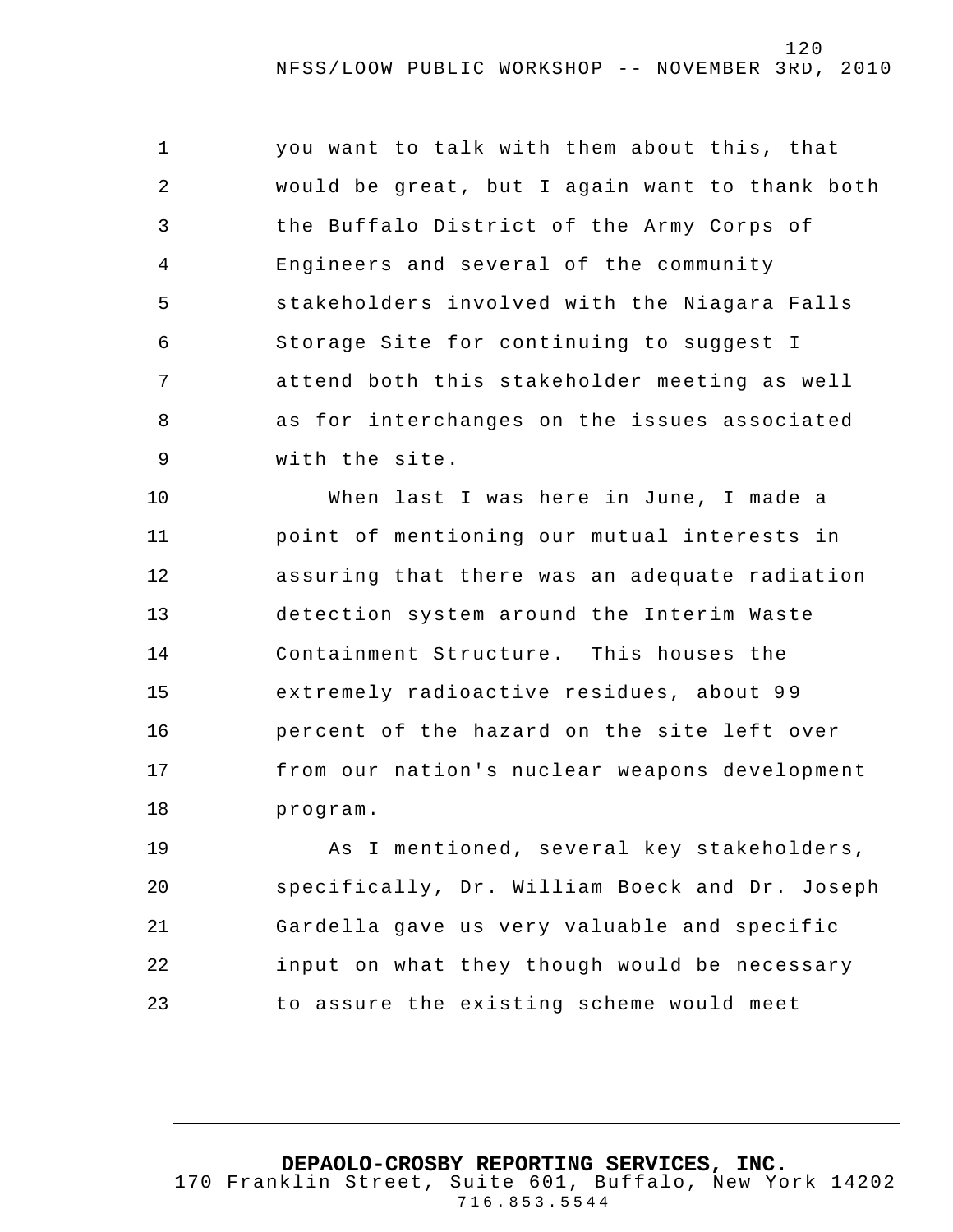future challenges. I also enlisted support from our EPA National Air and Radiation Environmental Laboratory and all of the input we got was sent to and discussed with the Buffalo District.

1

2

3

4

5

6 7 8 9 10 11 12 13 14 15 16 Recently, we received a proposed upgrade from the U.S. Army Corps of Engineers and after our review, we believe it is responsive to our suggestions and in fact, we had a couple more suggestions, which we just talked today and I think we're going to be in total agreement. This is really important. We cannot determine at this time when a preferred alternative would be in place until the Army Corps of Engineers completes its feasibility study for the NFSS site.

17 18 19 20 21 22 23 We have provided guidance on that issue to the Corps. We believe the Corps needs to focus it's attention on the Interim Waste Containment Structure and the removal of the radioactive residues therein. We realize this would be a costly endeavor and a properly designed and executed preferred removal

**DEPAOLO-CROSBY REPORTING SERVICES, INC.**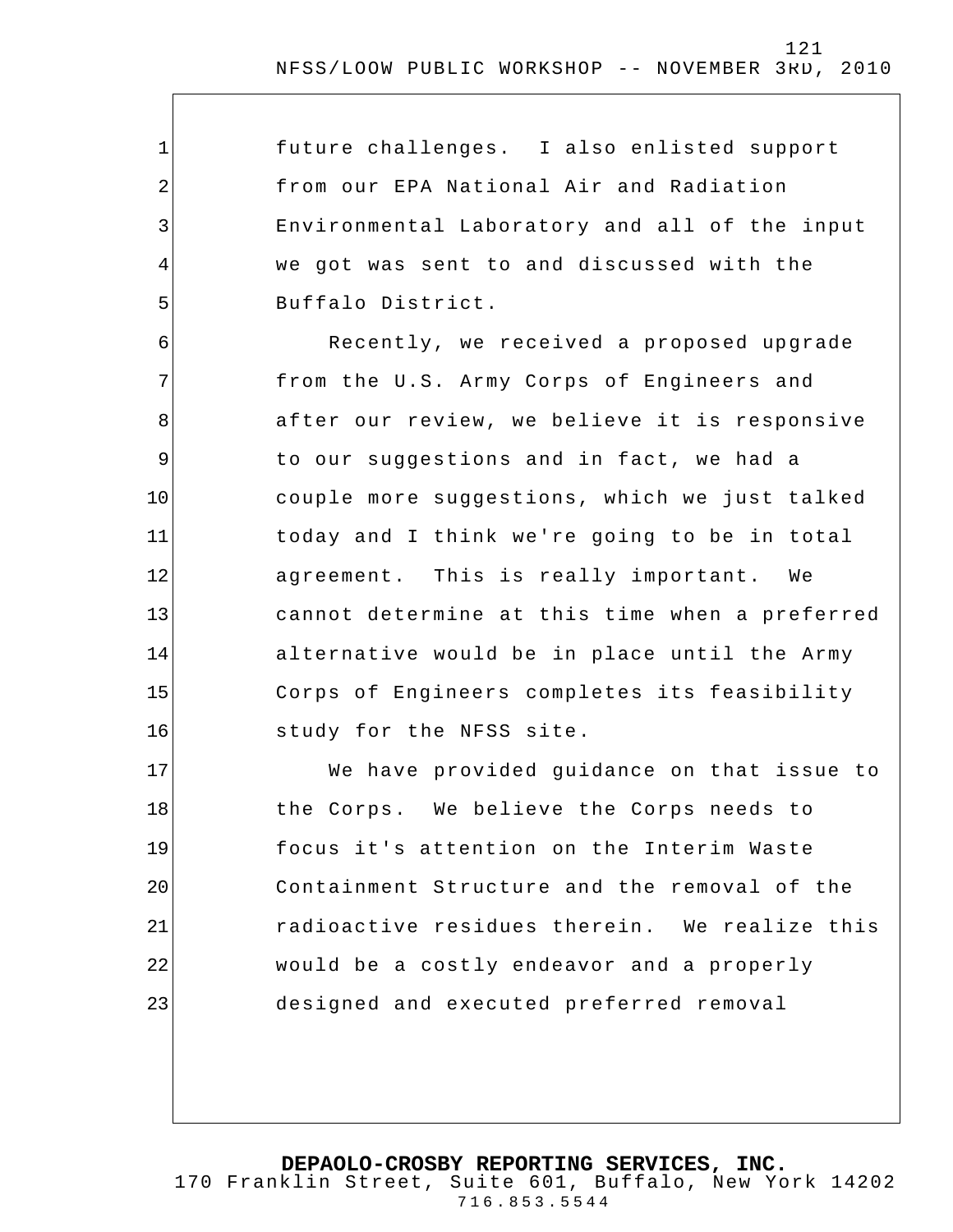alternative will take time and substantial funding.

1

2

3 4 5 6 7 8 9 10 11 12 13 14 15 16 So, it's important the best possible environmental monitoring system be put in place to detect any possible malfunction in the IWCS. I think we're there. Equally as important is s takeholder confidence. Over the past year, EPA has been working with stakeholders, not only Bill and Jim, but Amy and Ann and specifically, other concerned local citizens who volunteer time and effort to meet the common goal of getting these leftover weapons development wastes removed, safely disposed while assuring that while this process unfolds, all around the NFSS facility are adequately protected.

17 18 19 20 21 22 23 I think that's the bottom line. Since the past summer, I think we have met and made great strides. I met with the local citizens who are technically savvy and they have helped shape our suggestions. I also am aware that the Corps is moving to create a more formal process whereby sound, technical judgement of

**DEPAOLO-CROSBY REPORTING SERVICES, INC.**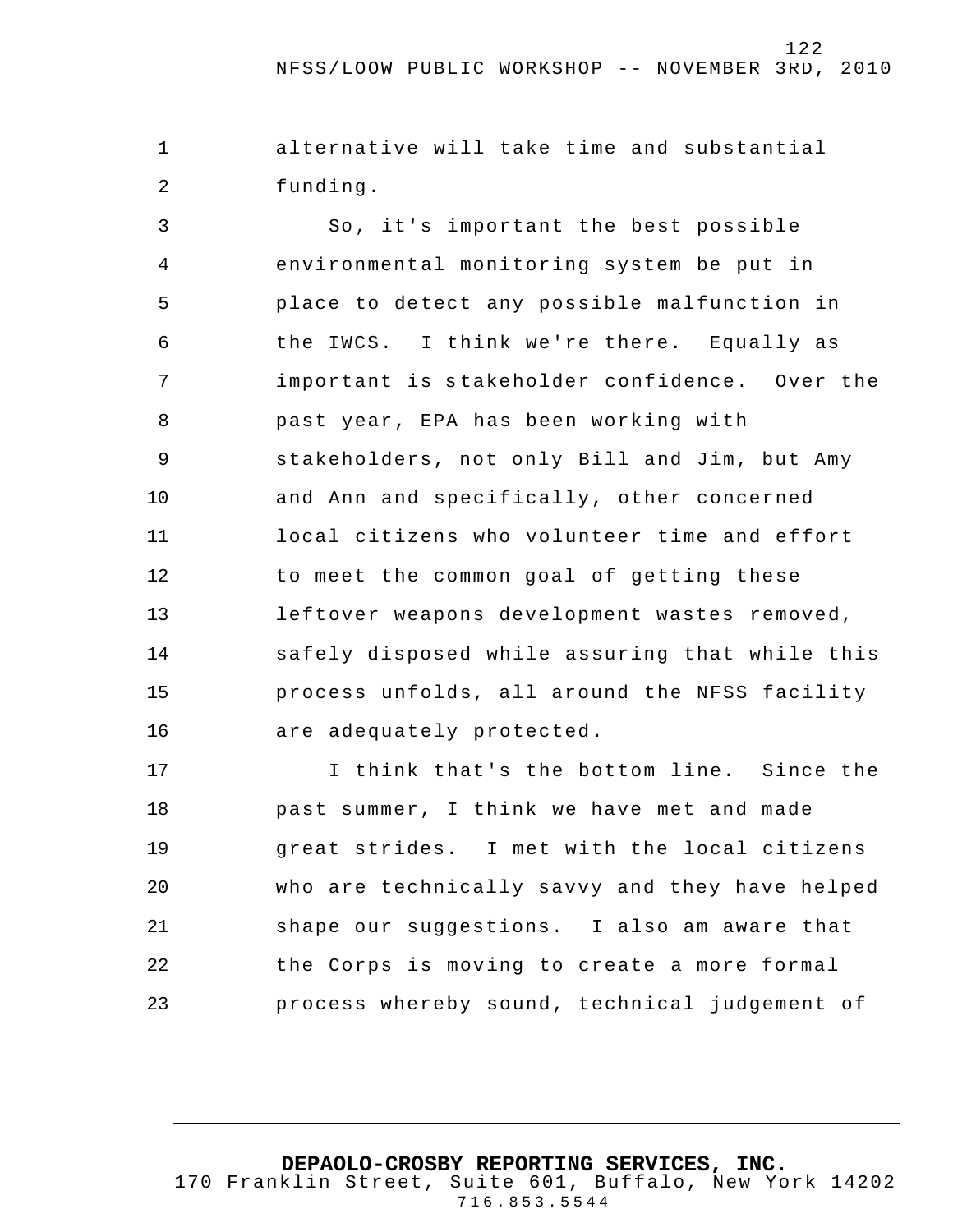1 2 3 4 5 6 7 8 9 10 11 12 13 14 15 16 17 18 19 20 local citizens can be harvested to be part of the final preferred alternative. From where we stand at EPA, this looks most promising and I really congratulate all of those who sat down and worked things out. I know this has come a long way. We need to remember that we're working on a problem that is over 70 years old. It's a problem that was born out of serious national defense concerns and was handled for some seven decades with perhaps too much secrecy which had bread mistrust. The bright side is we have the technology to move forward. The veil of secrecy is being removed, stakeholder engagement seems to be moving in the right direction and it's certainly constructive. That will be done. Now, we need time to move in the right direction and properly draw up the plans to remedy the problem. That will be done by the

> U.S. Army Corps of Engineers' feasibility study which is going forward with stakeholder involvement and with regulatory review.

21

22

23

**DEPAOLO-CROSBY REPORTING SERVICES, INC.**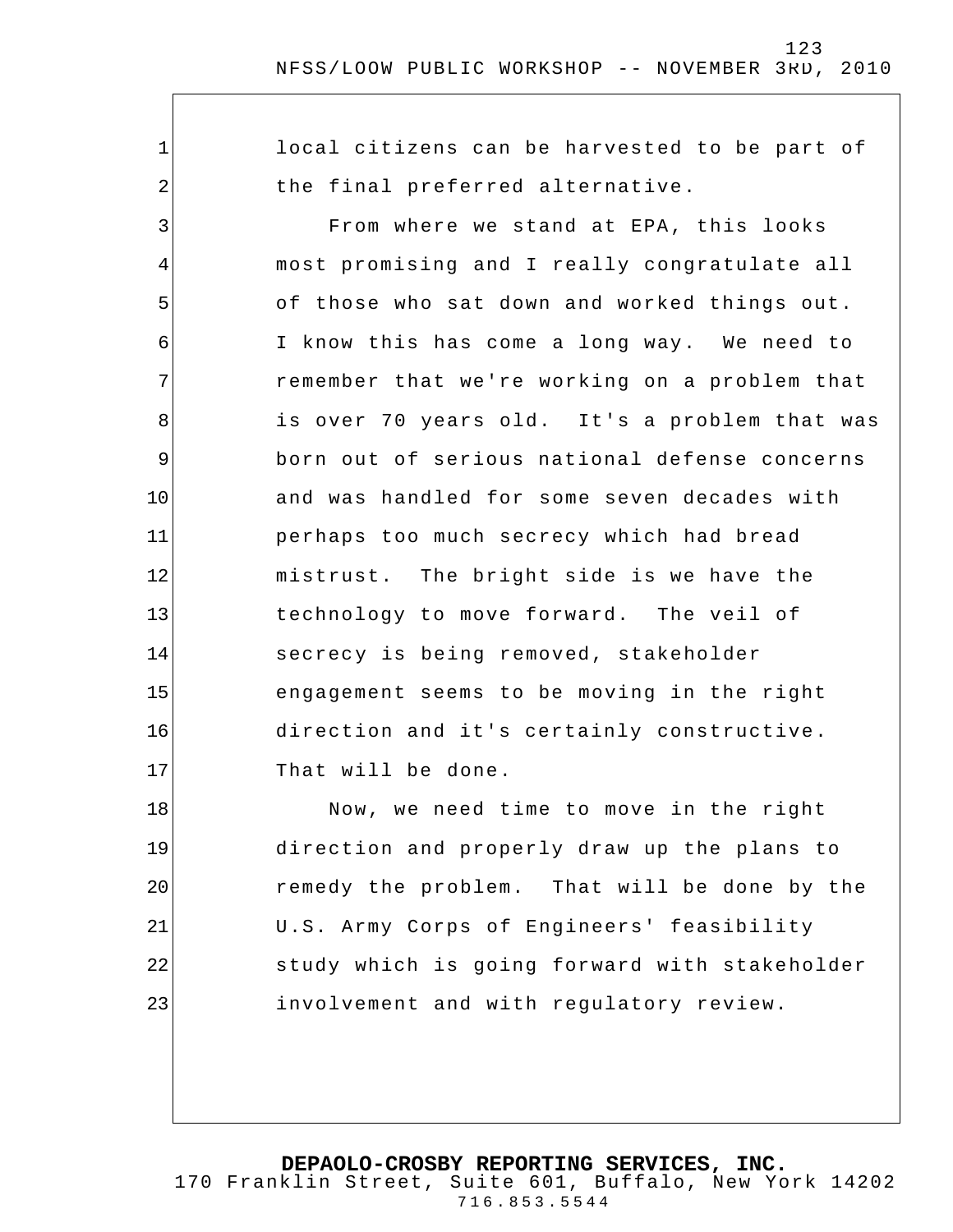| $\mathbf 1$    | When that is completed and passes muster,     |
|----------------|-----------------------------------------------|
| $\overline{2}$ | then it will be time to get on with the final |
| 3              | remedy. In the end, it will be costly. In     |
| 4              | the end, it will seem like it took too long,  |
| 5              | but from my viewpoint, we will get there and  |
| 6              | we'll do it safety and we'll protect the      |
| $\overline{7}$ | environment. In closing, I want to go back to |
| 8              | what I said in my closing remarks at the June |
| $\mathsf 9$    | meeting.                                      |
| 10             | Then, I challenged us all to channel our      |
| 11             | passions to find a pathway to work together   |
| 12             | and move forward. I believe we have a pathway |
| 13             | to move forward. The road is not going to be  |
| 14             | a short one, but we all need to stay the      |
| 15             | course. Thank you. And if you have questions  |
| 16             | for the EPA, I'm here.                        |
| 17             | MS. SWEARINGEN: I just want to make a         |
| 18             | comment. I'm Wendy Swearingen and I'm on the  |
| 19             | Lewiston-Porter School Board. My colleague    |
| 20             | Bill Willard is here, too and I just want to  |
| 21             | make sure that Ann Roberts' issues are        |
| 22             | addressed because it's very concerning to me  |
| 23             | that you incorporate all her data in with the |
|                |                                               |

**DEPAOLO-CROSBY REPORTING SERVICES, INC.**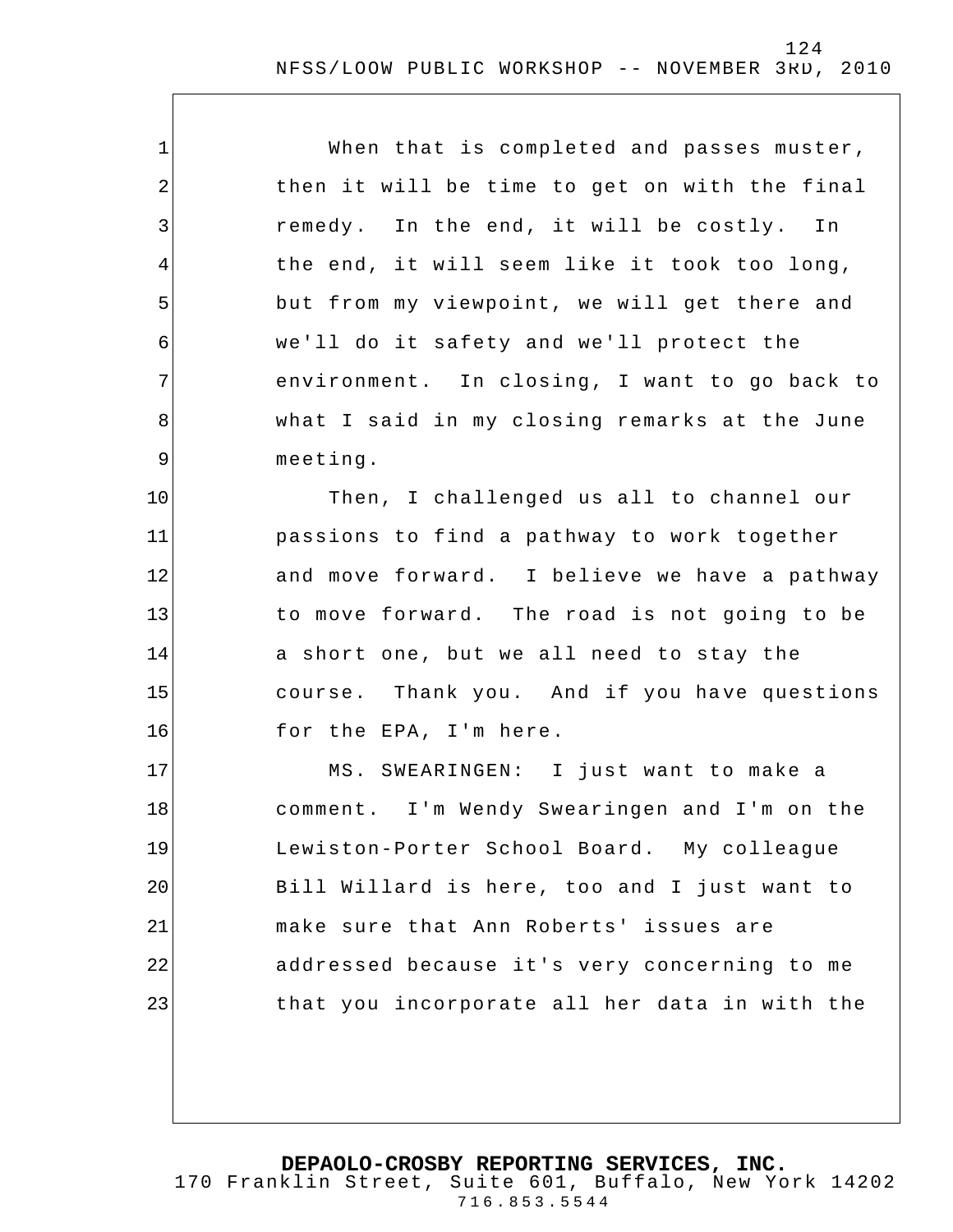| 1              | data with the groundwater, okay? Thanks.       |
|----------------|------------------------------------------------|
| $\overline{2}$ | MS. KREUSCH: Thank you. Bruce, if you          |
| 3              | would turn the lights up, we'll go to the      |
| 4              | regular discussion workshop portion of this    |
| 5              | meeting where you are able to ask any question |
| 6              | you like of any member of the team and please  |
| 7              | feel free to drink more coffee and have more   |
| 8              | cookies as we're going through with the rest   |
| 9              | of the discussions. Are there additional       |
| 10             | questions? Yes?                                |
| 11             | MS. ROLAND: Your questionnaire about this      |
| 12             | technical facilitator, I don't understand what |
| 13             | a technical facilitator is. You want somebody  |
| 14             | from our community to be that technical        |
| 15             | facilitator or what does a technical           |
| 16             | facilitator do, interpret your data?           |
| 17             | MR. BUSSE: He'll help the community            |
| 18             | understand the data that we put out, whether   |
| 19             | it's the monitoring data, these technical      |
| 20             | memorandums which will be complex. They'll     |
| 21             | help to interpret and digest that so the       |
| 22             | community can understand it and so we're not   |
| 23             | talking, I don't know, technical babble and    |

**DEPAOLO-CROSBY REPORTING SERVICES, INC.**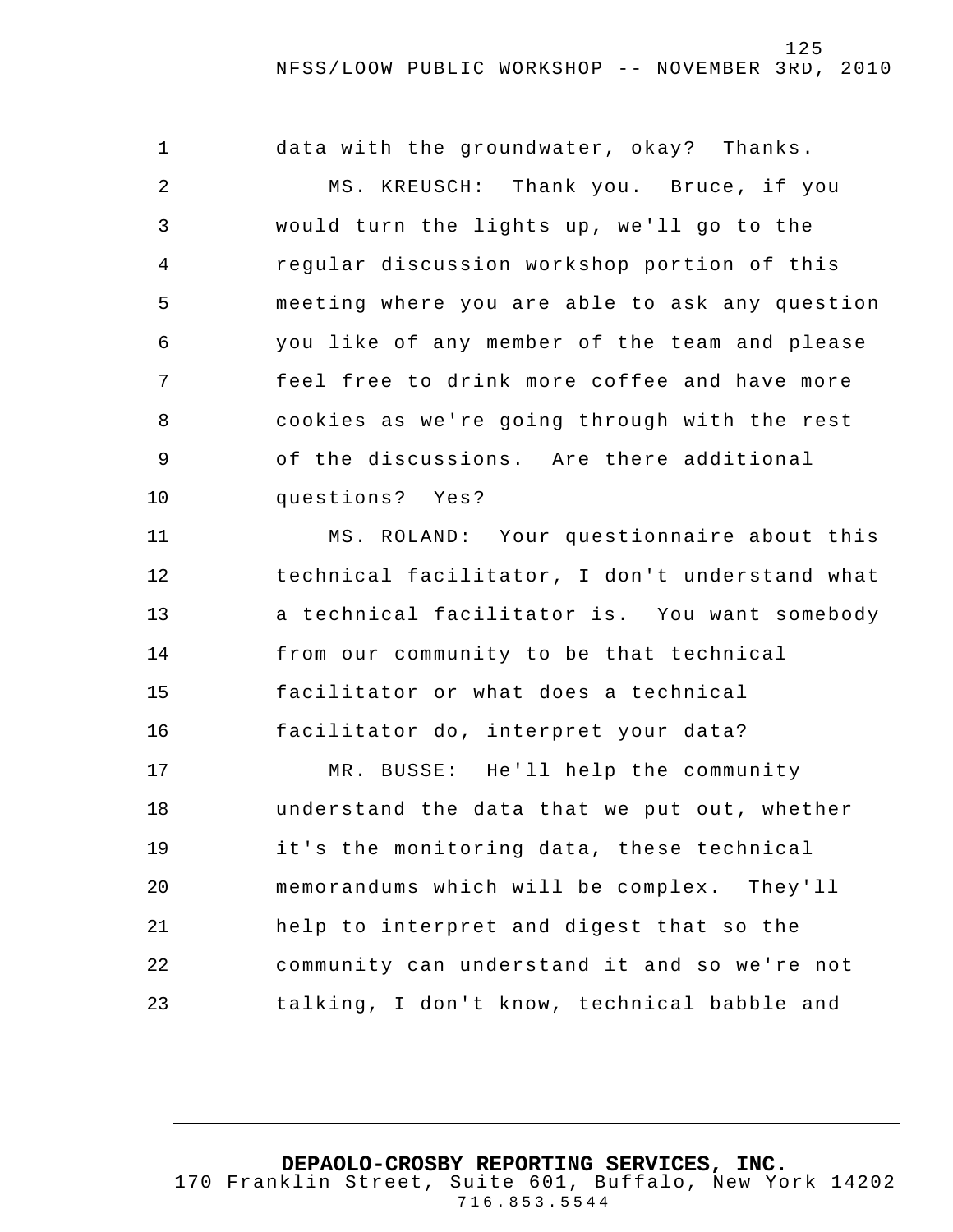$\overline{\phantom{a}}$ 

| 1  | you guys -- it will help you to distill it     |
|----|------------------------------------------------|
| 2  | down, analyze it and then, be able to get back |
| 3  | and prioritize your concerns and issues back   |
| 4  | to us.                                         |
| 5  | MS. ROLAND: This will be from the              |
| 6  | community or from the Army Corps?              |
| 7  | MR. BUSSE: We will hire the technical          |
| 8  | facilitator. They'll be contracted by us to    |
| 9  | work with the community.                       |
| 10 | MS. ROLAND: I see.                             |
| 11 | MS. KREUSCH: So, we're trying to get your      |
| 12 | ideas so we can develop the scope of work for  |
| 13 | that person.                                   |
| 14 | MS. ROLAND: Okay. Fine. Thank you that         |
| 15 | helps.                                         |
| 16 | MS. KREUSCH: Additional questions? Ann?        |
| 17 | MS. ROBERTS: Do we have any                    |
| 18 | representatives from the Department of Energy? |
| 19 | MS. KREUSCH: Yes. Chris Clayton is here.       |
| 20 | MS. ROBERTS: Right. I had a few                |
| 21 | questions for the Department of Energy because |
| 22 | in discussions with the Army Corps and EPA,    |
| 23 | there seems to be a piece missing which is the |
|    |                                                |
|    |                                                |

**DEPAOLO-CROSBY REPORTING SERVICES, INC.**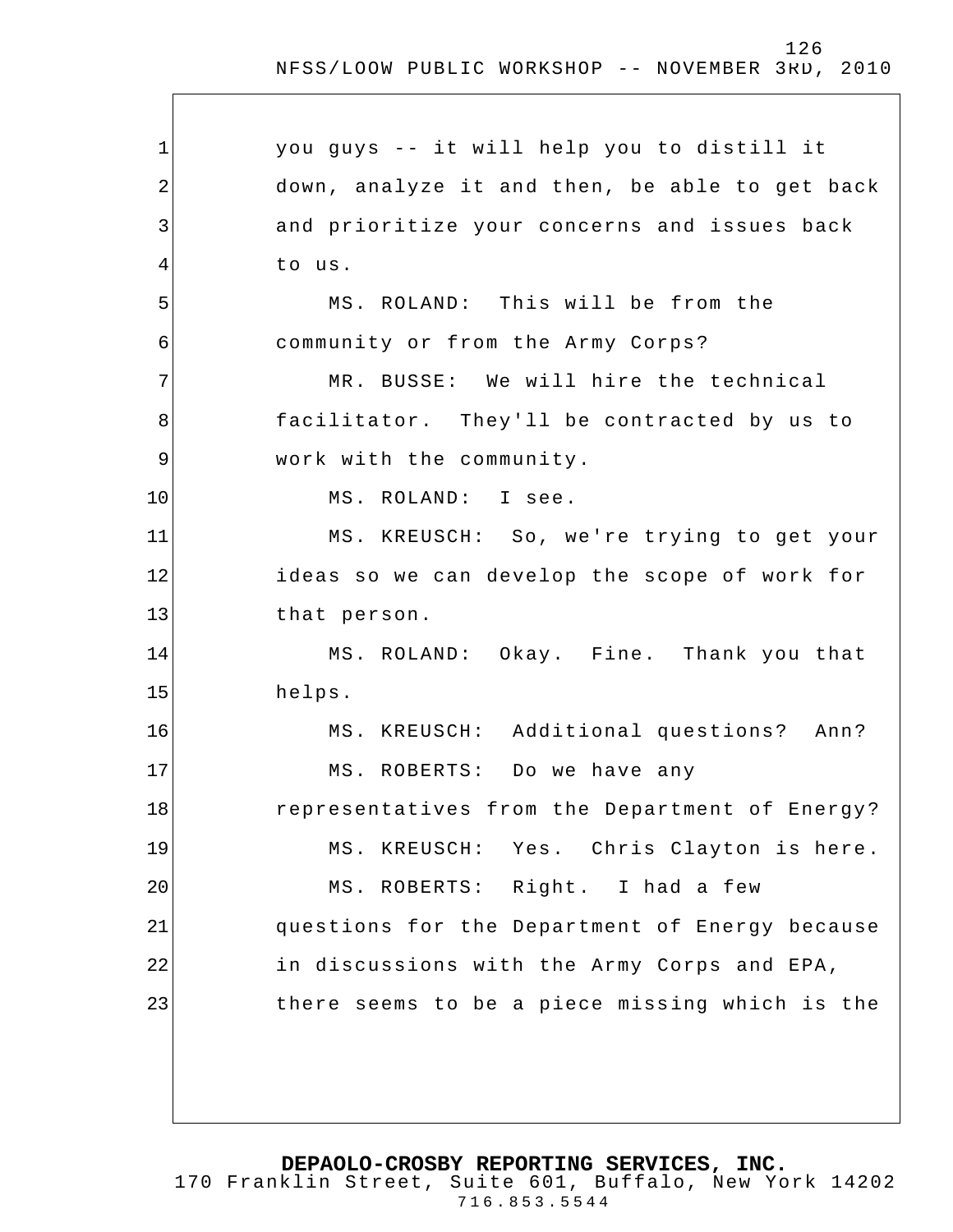1 2 3 4 5 6 7 8 9 10 11 12 13 14 15 16 17 18 19 20 21 22 23 Department of Energy. So, I sent you a few questions via e-mail -- MR. CLAYTON: Yes, ma'am. MS. ROBERTS: In the hope you should answer the, should I let you read them out? MR. CLAYTON: Let's see. Do you want me to read your entire letter, ma'am? MS. ROBERTS: No, let me read them then. The first one was has the Department of Energy ever evaluated the impact of the adjacent landfill operations on the NFSS Interim Waste Containment Structure? MR. CLAYTON: To my knowledge, no ma'am. MS. ROBERTS: Has the Department of Energy ever developed an alternative system of monitoring the Interim Waste Containment Structure other than groundwater monitoring and measurement of the water levels inside the IWCS? MR. CLAYTON: To my knowledge ma'am, no, ma'am. MS. ROBERTS: Does Department of Energy have a record of the nuclear reprocessing

**DEPAOLO-CROSBY REPORTING SERVICES, INC.** 170 Franklin Street, Suite 601, Buffalo, New York 14202

716.853.5544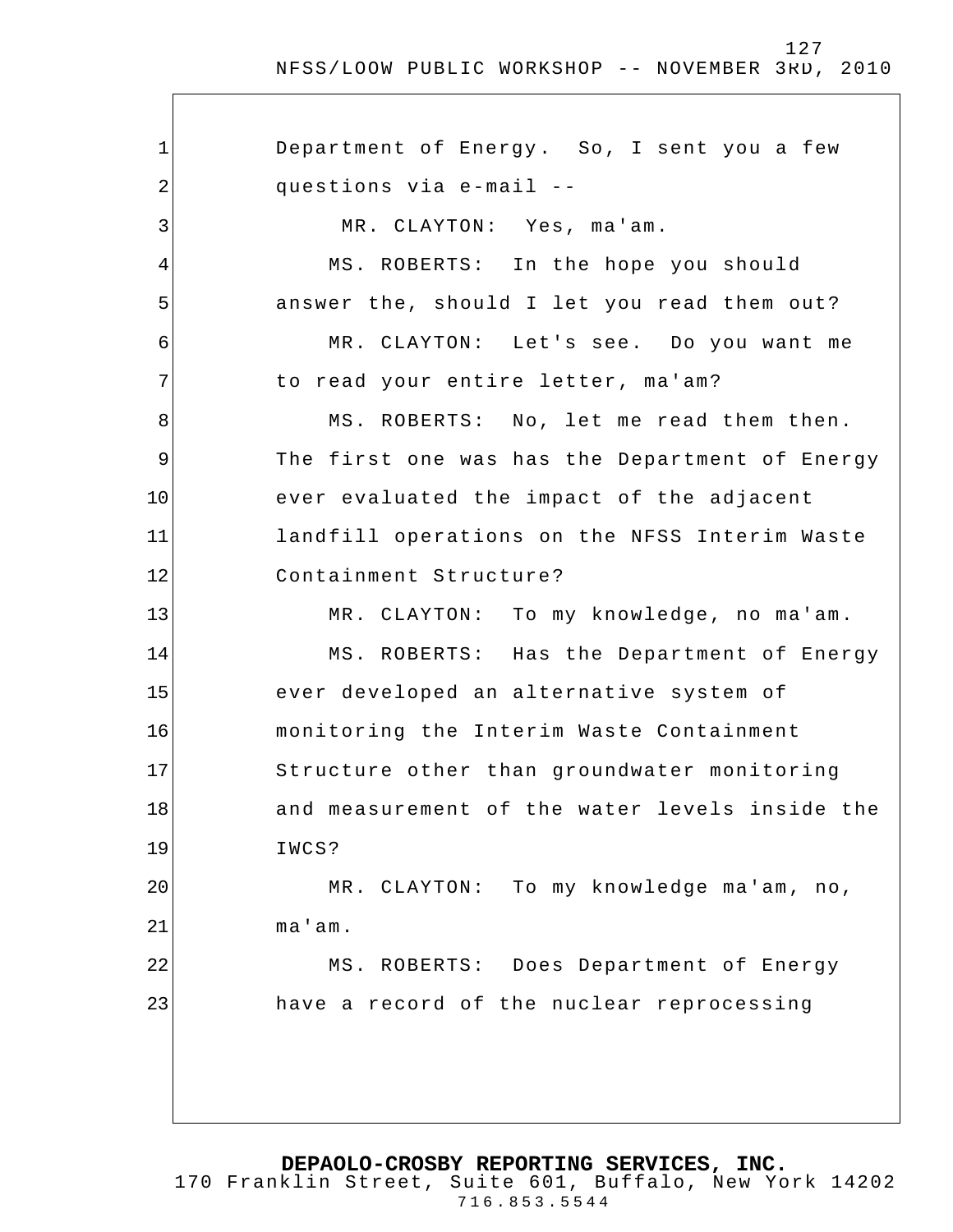$\Gamma$ 

| $\mathbf 1$ | waste from the Knowles Atomic Power Laboratory |
|-------------|------------------------------------------------|
| 2           | placed inside the IWCS?                        |
| 3           | MR. CLAYTON: I'd have to defer to my           |
| 4           | colleague.                                     |
| 5           | REPORTER: What's your name, sir?               |
| 6           | MR. GILLESPIE: Joey Gillespie.                 |
| 7           | REPORTER: Thank you.                           |
| 8           | MR. GILLESPIE: We took a look at that,         |
| 9           | but -- and we're still looking at it. We       |
| 10          | can't find the definitive list of what went in |
| 11          | there other than there was -- over 90 percent  |
| 12          | was the, you know, the radium wastes that were |
| 13          | there. It just wasn't definitive enough.       |
| 14          | MS. ROBERTS: I think what concerned me         |
| 15          | was that the information I heard being given   |
| 16          | by the Army Corps or other agencies was that   |
| 17          | only remediated soils, et cetera that          |
| 18          | contained KAPL waste had gone into the IWCS,   |
| 19          | but when I looked at the 1994 Bechtel          |
| 20          | surveillance report, they had actually listed  |
| 21          | other waste described as crates of combustible |
| 22          | material and drums of processed waste which    |
| 23          | the only time I've seen that description       |
|             |                                                |

**DEPAOLO-CROSBY REPORTING SERVICES, INC.**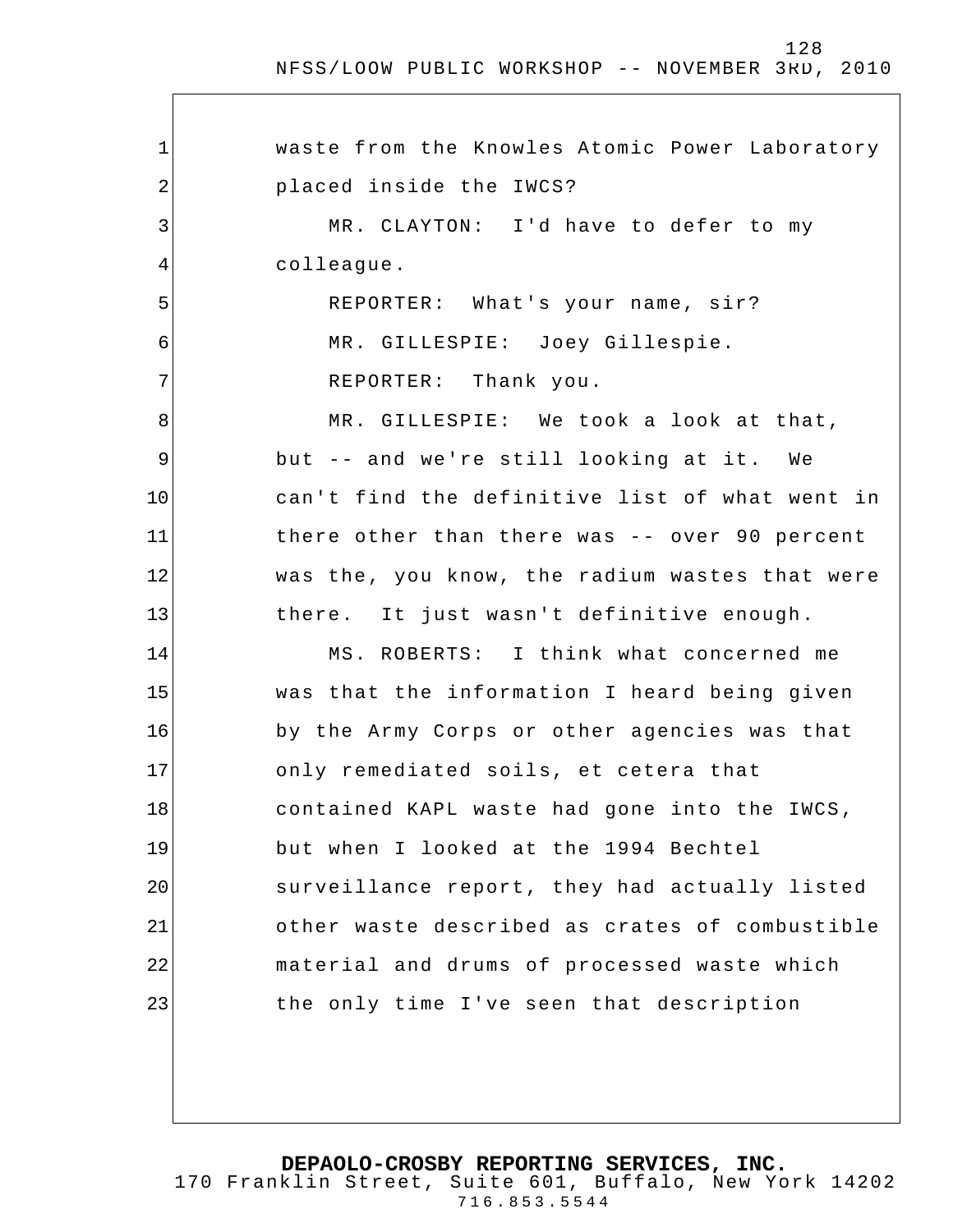1 2 3 4 5 6 7 8 9 10 11 12 13 14 15 16 17 18 19 20 21 22 23 referred to the KAPL waste. MR. GILLESPIE: That's correct. MS. ROBERTS: So, my concern was that not all of the KAPL waste actually got sent to Oak Ridge and in connection with that, there was one drum of waste, uranium residues left on the NFSS. Are you able to say whether that's from KAPL? It was basically -- contained uranium and also I think it was americium. MR. CLAYTON: Michelle, could you comment on that? MS. BARKER: Ann, are you talking about the drum like the deteriorated drums? MS. ROBERTS: Yes, the abandoned drum . You actually addressed that in the replies to the questions when you said it could have come from there. MS. BARKER: If there is any americium residue, I mean, that would be the only  $main$   $--$ MS. ROBERTS: Right, but I was wondering whether the KAPL people could actually comment on that because they should have a better

**DEPAOLO-CROSBY REPORTING SERVICES, INC.**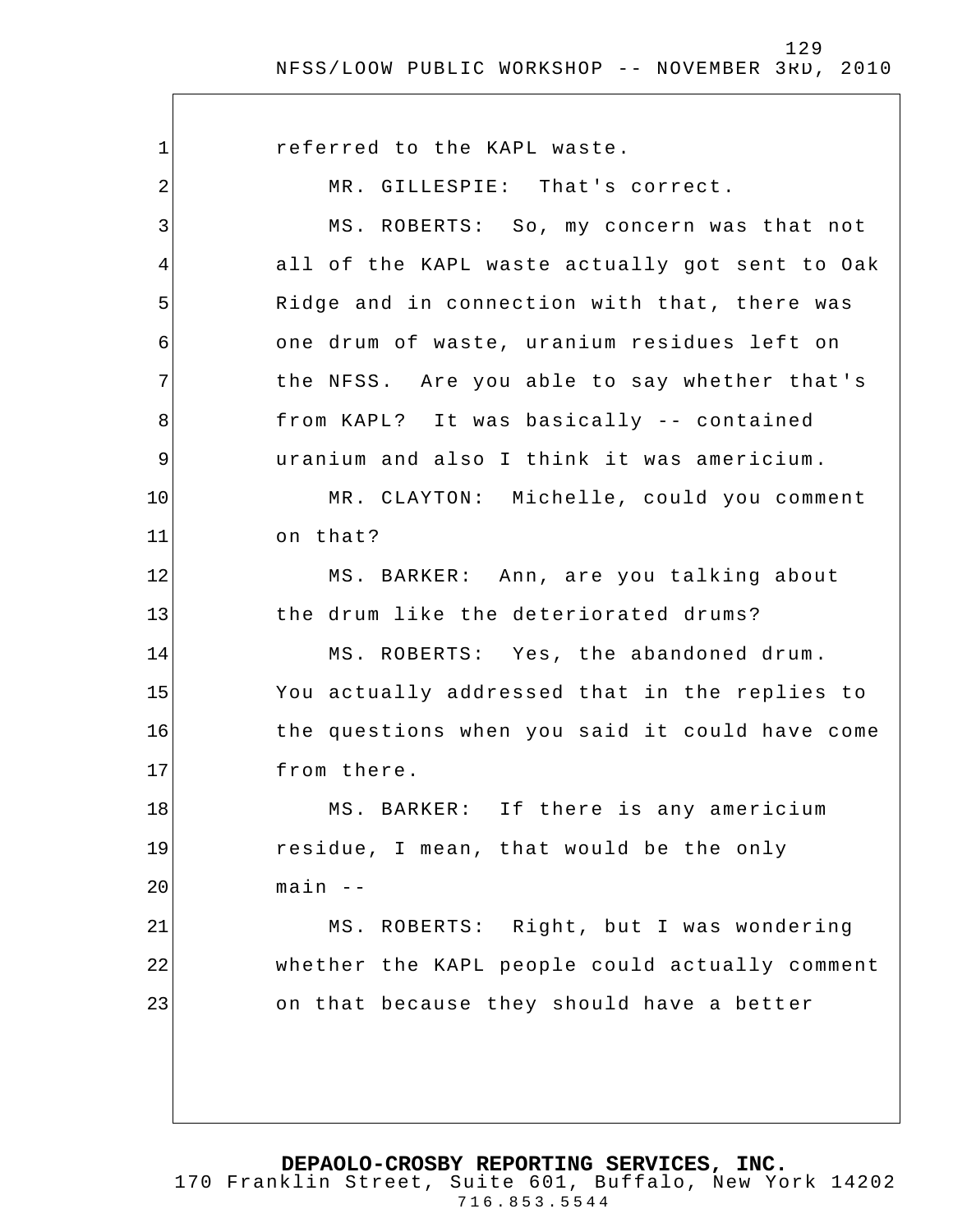| 1              | knowledge of what they sent to the site.       |
|----------------|------------------------------------------------|
| 2              | MR. CLAYTON: We have a general list that       |
| $\mathfrak{Z}$ | was sent at the request of the New York        |
| 4              | Department of Health, but even it is not as    |
| 5              | detailed as I would have like for it to have   |
| 6              | been. We are currently putting together a      |
| 7              | KAPL assessment report of the vicinity         |
| 8              | properties and the NFSS, wherever KAPL waste   |
| $\mathsf 9$    | was known to be stored from the record. We've  |
| 10             | taken a look at that. Just from our past       |
| 11             | surveys, any data that we may find, any        |
| 12             | citizen input would be nice as well and our    |
| 13             | report at this point is leaning towards the    |
| 14             | bulk of the KAPL waste was either shipped off  |
| 15             | site or the less than six micro-r combustibles |
| 16             | may have been incinerated at a couple of       |
| 17             | locations and we evaluated those locations and |
| 18             | our findings are that there's really very      |
| 19             | little if there's any KAPL waste remaining and |
| 20             | that would be covered by the Corps -- I mean,  |
| 21             | not covered, but they would evaluate that.     |
| 22             | MS. ROBERTS: Have you looked at the            |
| 23             | groundwater data for the lower water bearing   |
|                |                                                |

**DEPAOLO-CROSBY REPORTING SERVICES, INC.**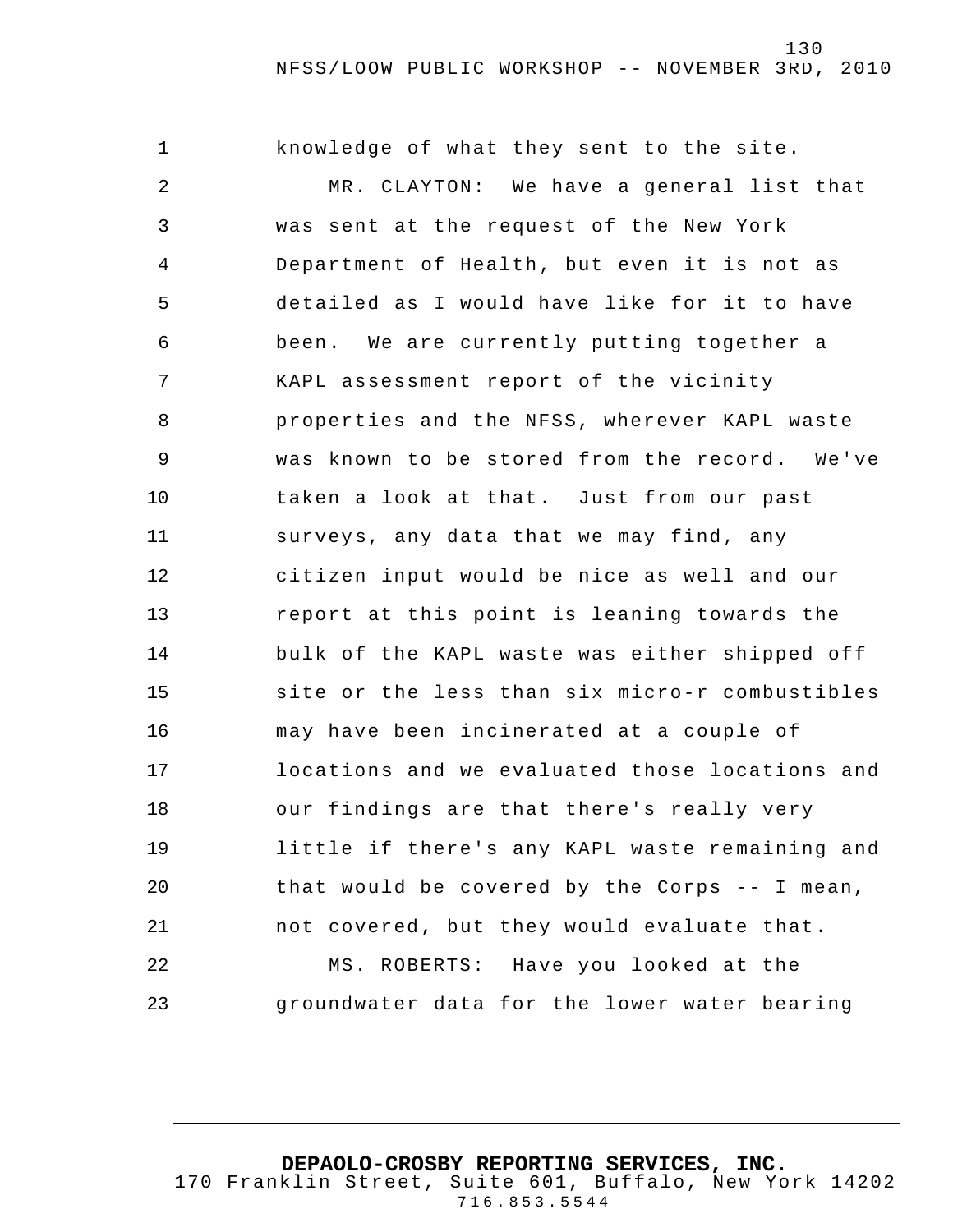zone?

1

2

3

4

5

6

MR. CLAYTON: No.

MS. ROBERTS: Which has several wells both on Modern and on the NFSS which shows elevated beta, gross beta, which I know is only a screening, but has yet to be investigated?

7 8 9 10 11 12 13 14 15 16 17 MR. CLAYTON: Ma'am, when the FUSRAP program was transitioned from the Department of Energy to the Army Corps of Engineers for remedial action, a majority of that monitoring and such was also transitioned to the Army Corps. So, since approximately 1997, our involvement, the Department of Energy's involvement has been limited on any analysis, any review of collected data on that except for those data packets that were completed prior to the transition of 1997.

18 19 20 21 22 23 MS. ROBERTS: One point on that was that Department of Energy commissioned a special study of gross beta in the groundwater around the IWCS, but there's no record in the annual surveillance report of why they did that. Was that related to the possibility of KAPL

**DEPAOLO-CROSBY REPORTING SERVICES, INC.**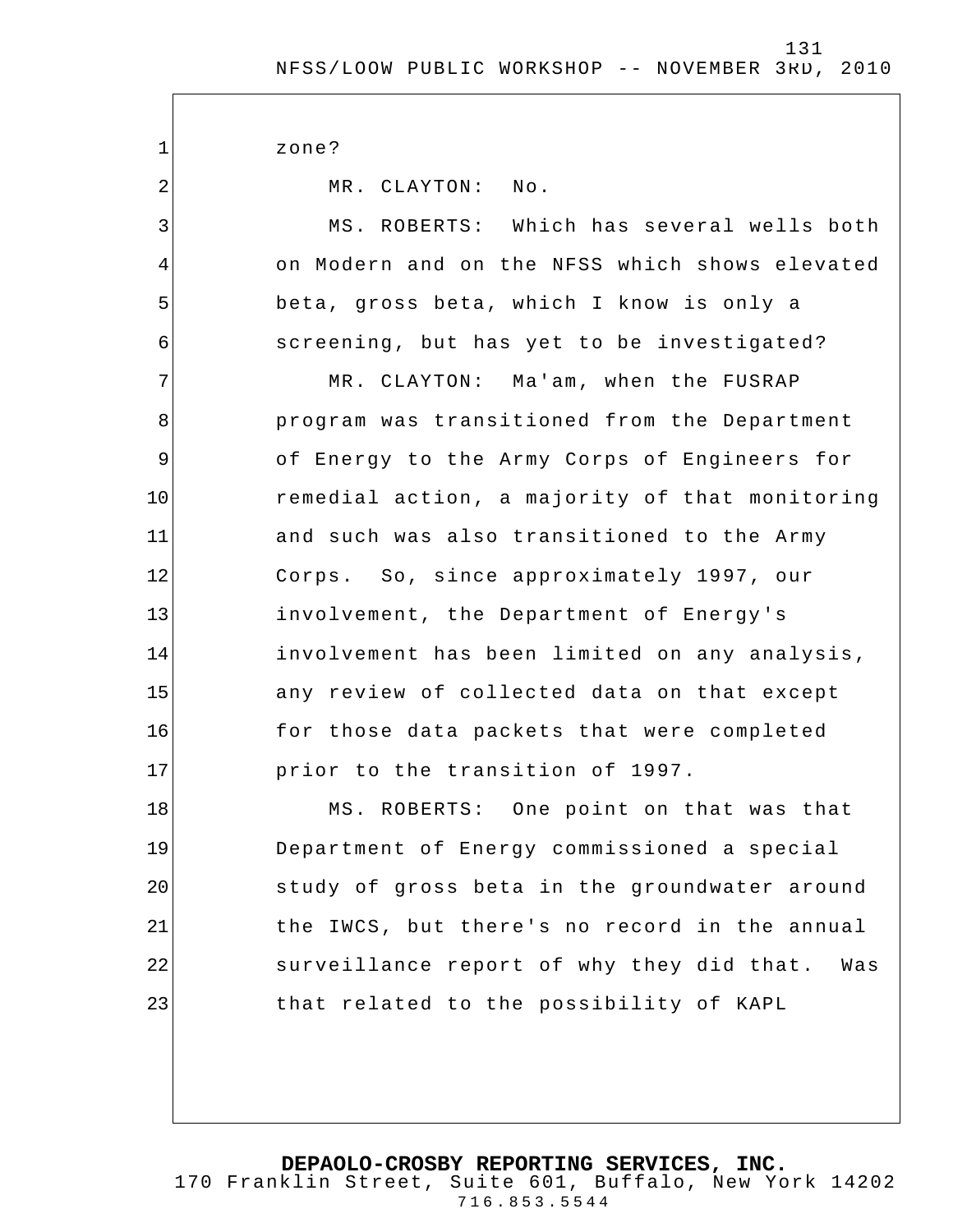| $\mathbf{1}$   | material going into the IWCS?                  |
|----------------|------------------------------------------------|
| $\overline{2}$ | MR. CLAYTON: Do you have a title of that       |
| 3              | document?                                      |
| $\overline{4}$ | MS. ROBERTS: It's the 1991, 1992, '93,         |
| 5              | Environment Surveillance Reports for the NFSS  |
| 6              | on the measure of gross beta for these years.  |
| 7              | MR. CLAYTON: We'll take a look at that.        |
| 8              | MS. ROBERTS: Thank you. I'd appreciate         |
| 9              | that.                                          |
| 10             | MR. CLAYTON: Yes, ma'am.                       |
| 11             | MR. GILLESPIE: Now, on the KAPL report,        |
| 12             | we're finalizing that, getting comments from   |
| 13             | the Corps and making sure it's all together    |
| 14             | and then, we will post that to the website for |
| 15             | the public to take a look at. We also have     |
| 16             | posted our assessment of the vicinity          |
| 17             | properties. You should have gotten a notice    |
| 18             | as part of this public group.                  |
| 19             | MR. CLAYTON: And I'd like to follow up,        |
| 20             | how many copies did we bring, Joey, of CD's?   |
| 21             | MR. GILLESPIE: We have six hard copies         |
| 22             | and we'll take names for CD's if you want me   |
| 23             | to send it to you one.                         |
|                |                                                |
|                |                                                |

**DEPAOLO-CROSBY REPORTING SERVICES, INC.**